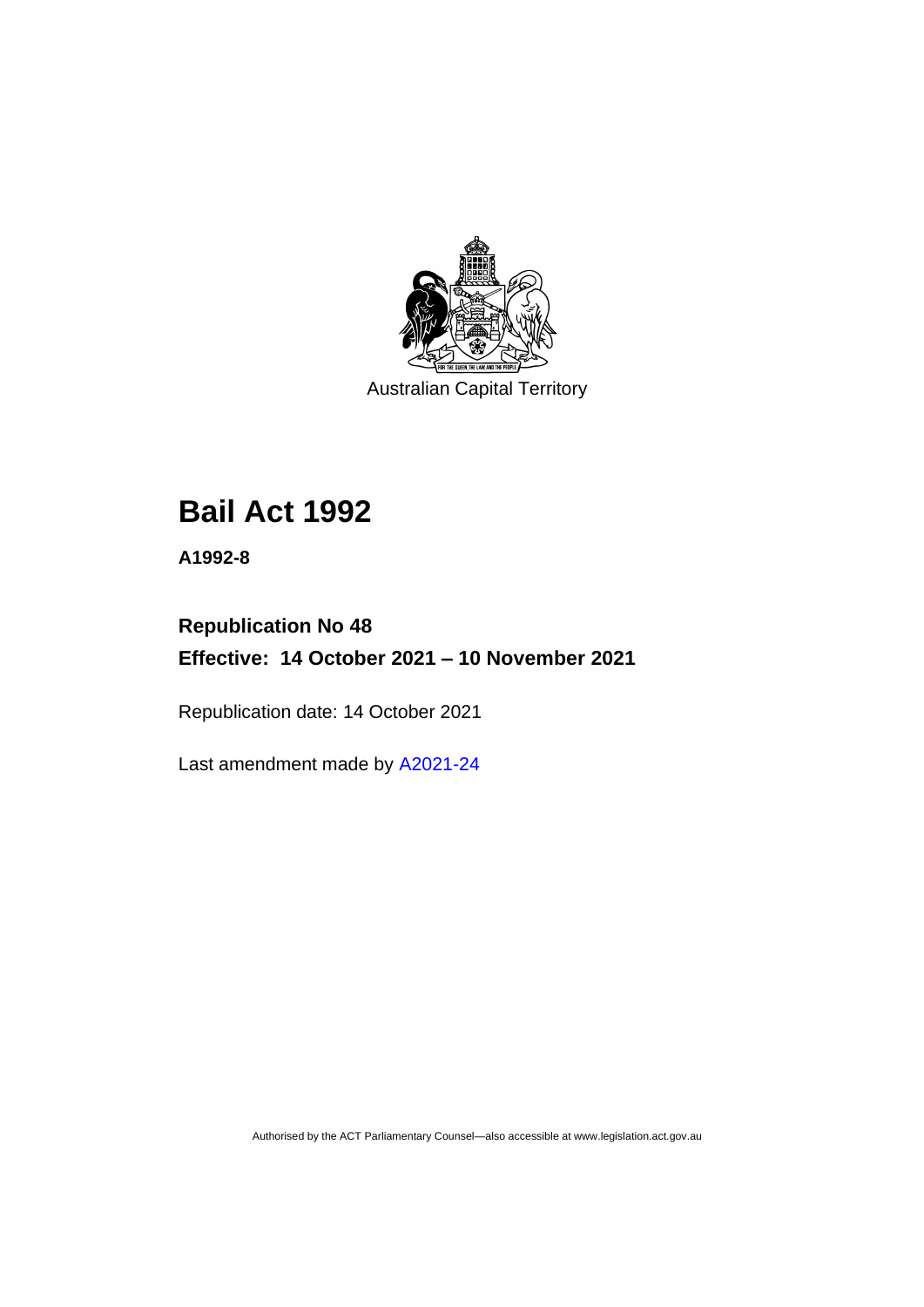#### **About this republication**

#### **The republished law**

This is a republication of the *Bail Act 1992* (including any amendment made under the *[Legislation](http://www.legislation.act.gov.au/a/2001-14)  [Act 2001](http://www.legislation.act.gov.au/a/2001-14)*, part 11.3 (Editorial changes)) as in force on 14 October 2021*.* It also includes any commencement, amendment, repeal or expiry affecting this republished law to 14 October 2021.

The legislation history and amendment history of the republished law are set out in endnotes 3 and 4.

#### **Kinds of republications**

The Parliamentary Counsel's Office prepares 2 kinds of republications of ACT laws (see the ACT legislation register at [www.legislation.act.gov.au\)](http://www.legislation.act.gov.au/):

- authorised republications to which the *[Legislation Act 2001](http://www.legislation.act.gov.au/a/2001-14)* applies
- unauthorised republications.

The status of this republication appears on the bottom of each page.

#### **Editorial changes**

The *[Legislation Act 2001](http://www.legislation.act.gov.au/a/2001-14)*, part 11.3 authorises the Parliamentary Counsel to make editorial amendments and other changes of a formal nature when preparing a law for republication. Editorial changes do not change the effect of the law, but have effect as if they had been made by an Act commencing on the republication date (see *[Legislation Act 2001](http://www.legislation.act.gov.au/a/2001-14)*, s 115 and s 117). The changes are made if the Parliamentary Counsel considers they are desirable to bring the law into line, or more closely into line, with current legislative drafting practice.

This republication includes amendments made under part 11.3 (see endnote 1).

#### **Uncommenced provisions and amendments**

If a provision of the republished law has not commenced, the symbol  $\mathbf{U}$  appears immediately before the provision heading. Any uncommenced amendments that affect this republished law are accessible on the ACT legislation register [\(www.legislation.act.gov.au\)](http://www.legislation.act.gov.au/). For more information, see the home page for this law on the register.

#### **Modifications**

If a provision of the republished law is affected by a current modification, the symbol  $\|\mathbf{M}\|$  appears immediately before the provision heading. The text of the modifying provision appears in the endnotes. For the legal status of modifications, see the *[Legislation](http://www.legislation.act.gov.au/a/2001-14)  Act [2001](http://www.legislation.act.gov.au/a/2001-14)*, section 95.

#### **Penalties**

At the republication date, the value of a penalty unit for an offence against this law is \$160 for an individual and \$810 for a corporation (see *[Legislation Act 2001](http://www.legislation.act.gov.au/a/2001-14)*, s 133).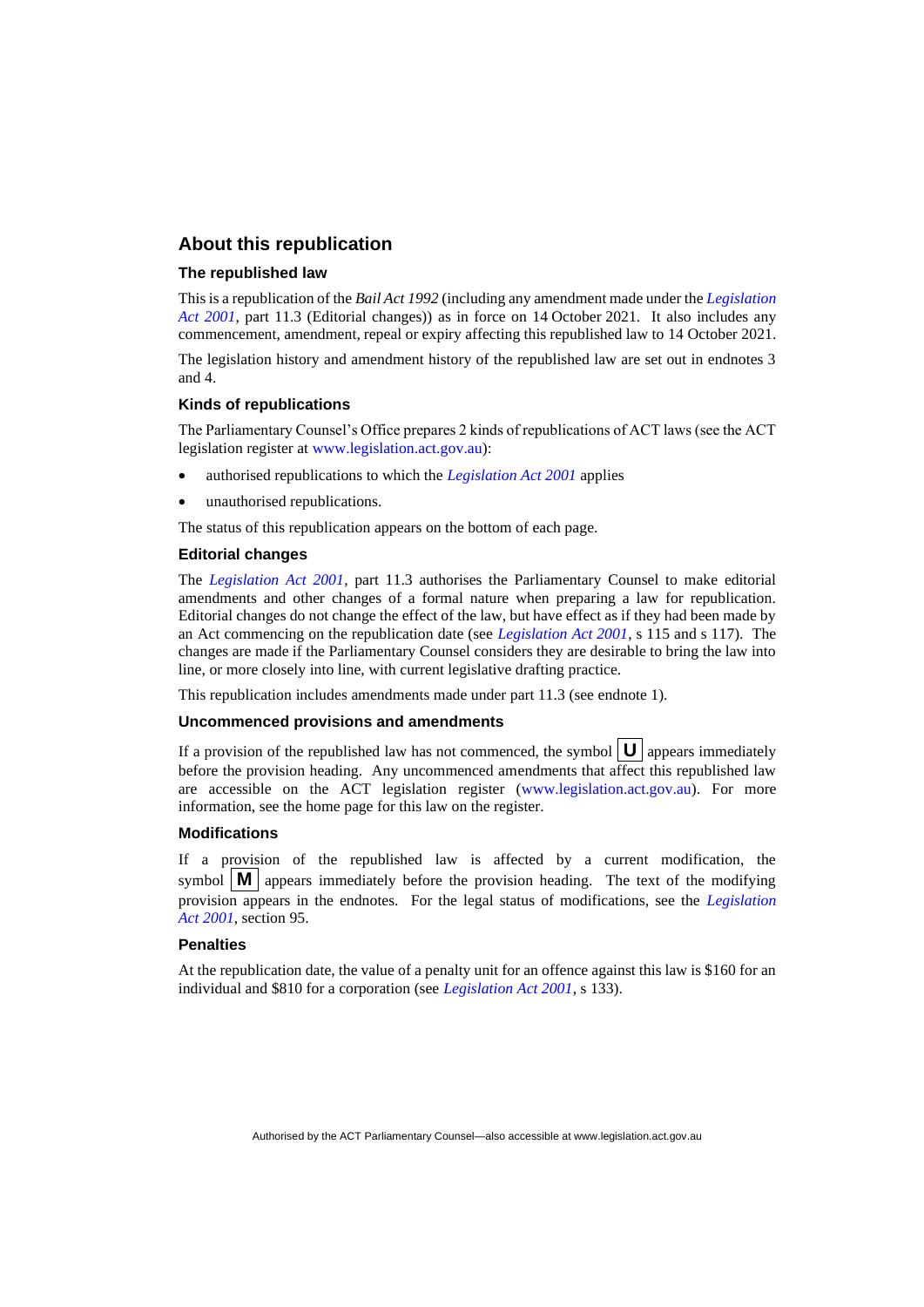

Australian Capital Territory

# **Bail Act 1992**

# **Contents**

|                     |                                                       | Page       |
|---------------------|-------------------------------------------------------|------------|
| Part 1              | <b>Preliminary</b>                                    |            |
| 1                   | Name of Act                                           | 2          |
| 2                   | Dictionary                                            | 2          |
| 3                   | <b>Notes</b>                                          | 2          |
| 3A                  | Offences against Act—application of Criminal Code etc | 3          |
| 4                   | Act applies to children                               | 3          |
| Part 2              | <b>Availability of bail</b>                           |            |
| <b>Division 2.1</b> | When bail may be granted and rights following         |            |
| 5                   | When may bail be granted?                             | 4          |
| 6                   | Rights following grant of bail<br>4                   |            |
| <b>Division 2.2</b> | <b>Presumption for bail</b>                           |            |
| 7                   | Div 2.2 subject to div 2.3 and div 2.4                | 5          |
| 8                   | Entitlement to bail—certain minor offences etc        | 5          |
| <b>R48</b>          | Bail Act 1992                                         | contents 1 |
| 14/10/21            | Effective: 14/10/21-10/11/21                          |            |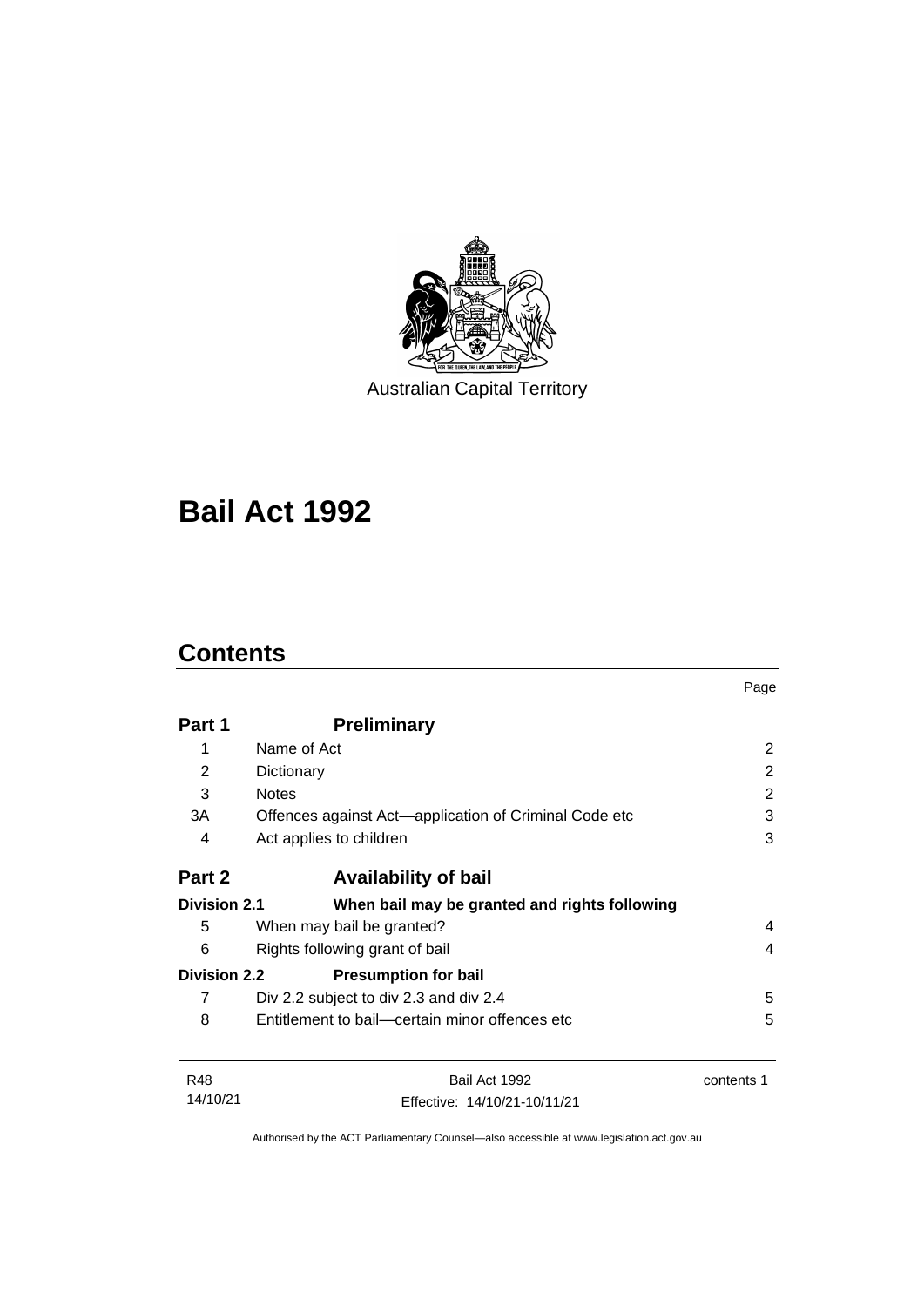| Contents |
|----------|
|----------|

| 8A                  | Entitlement to bail-breach of sentence obligations                                    | Page<br>6      |
|---------------------|---------------------------------------------------------------------------------------|----------------|
| 8B                  | Entitlement to bail-custody relating to sentence administration board                 |                |
|                     | hearings                                                                              | $\overline{7}$ |
| 9                   | Limitations on entitlement to bail                                                    | 8              |
| 9A                  | Entitlement to bail-offences other than minor offences                                | 8              |
| <b>Division 2.3</b> | No presumption for bail                                                               |                |
| 9B                  | Div 2.2 not to apply to certain offences                                              | 9              |
| <b>Division 2.4</b> | <b>Presumption against bail</b>                                                       |                |
| 9C                  | Bail for murder and certain serious drug offences                                     | 10             |
| 9D                  | Bail for serious offence committed while charge for another pending or<br>outstanding | 11             |
| 9E                  | Bail for person sentenced to imprisonment                                             | 14             |
| 9F                  | Family violence offence-bail by authorised officer                                    | 14             |
| 9G                  | Special or exceptional circumstances                                                  | 15             |
| Part 3              | <b>Dispensing with bail</b>                                                           |                |
| 10                  | Dispensing with bail                                                                  | 17             |
| 11                  | Effect of dispensing with bail                                                        | 17             |
| 12                  | Decision to dispense with bail                                                        | 18             |
| Part 4              | <b>Grant of bail</b>                                                                  |                |
| 12A                 | Meaning of bail order and bail review application-pt 4                                | 19             |
| 12B                 | When is a proceeding before the Supreme Court?-pt 4                                   | 19             |
| 13                  | Deciding bail after charge laid                                                       | 20             |
| 14                  | Grant of bail by authorised officers                                                  | 22             |
| 15                  | Deciding of questions of bail by authorised officers                                  | 22             |
| 16                  | Notification of decision of authorised officer                                        | 23             |
| 17                  | Charged people in custody to be brought before court                                  | 25             |
| 18                  | Facilities to be provided to accused people                                           | 25             |
| 19                  | Court bail-general                                                                    | 26             |
| 20                  | Power in relation to bail-Magistrates Court                                           | 27             |
| 20A                 | Repeat application for bail-Magistrates Court                                         | 27             |
| 20B                 | Power in relation to bail-Supreme Court                                               | 28             |
| 20C                 | Repeat application for bail-Supreme Court                                             | 28             |
| 21                  | Bail in relation to several offences                                                  | 29             |
|                     |                                                                                       |                |

contents 2 Bail Act 1992 Effective: 14/10/21-10/11/21

R48 14/10/21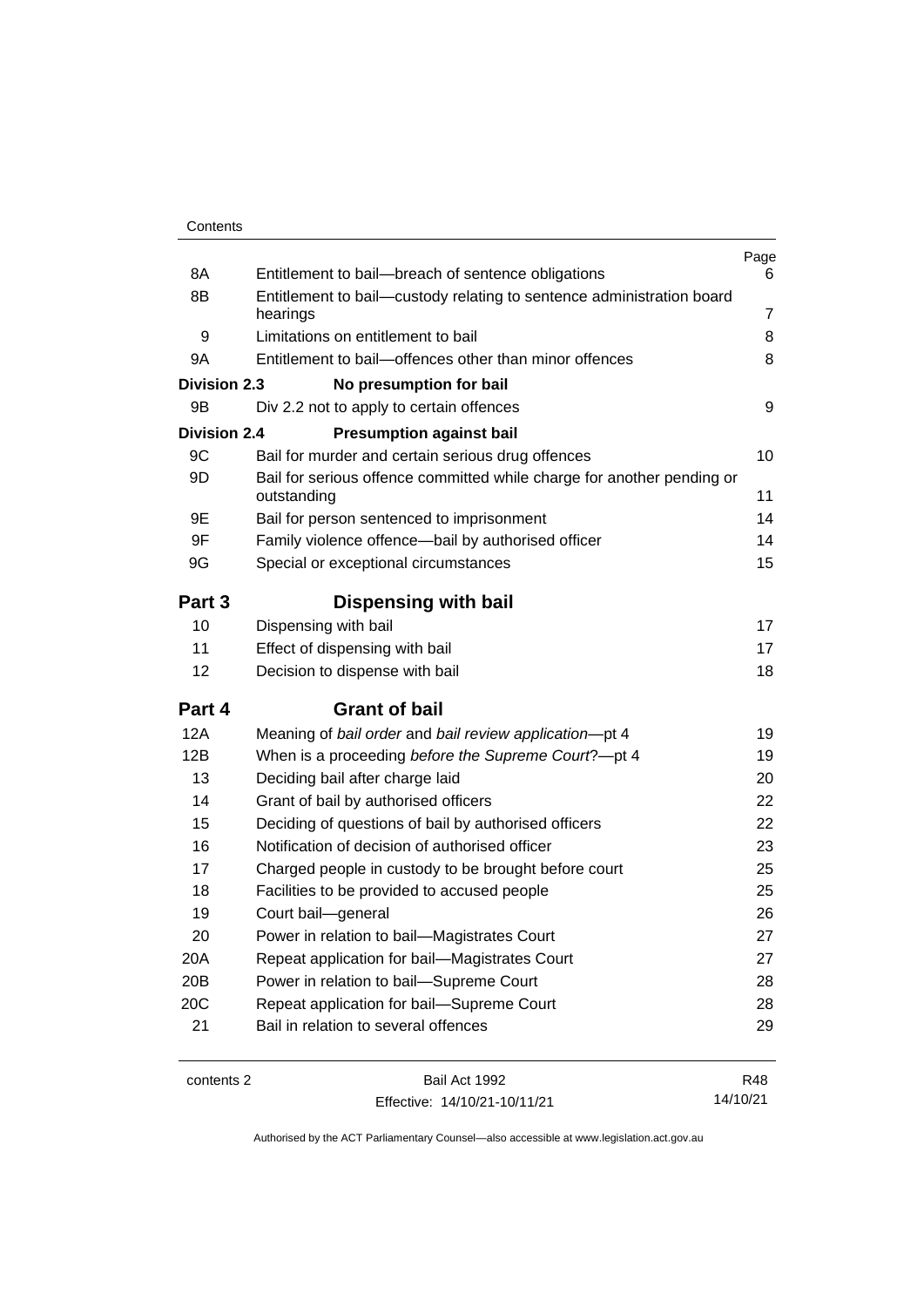| 22                  | Criteria for granting bail to adults                                               | Page<br>30 |
|---------------------|------------------------------------------------------------------------------------|------------|
| 23                  | Criteria for granting bail to children                                             | 31         |
| 23A                 | Victim's concern about need for protection                                         | 32         |
| Part 5              | Bail conditions and undertakings to appear                                         |            |
| 24                  | Conditions of bail                                                                 | 33         |
| 25                  | Conditions on which bail may be granted to adults                                  | 33         |
| 25A                 | Supervision condition when offence committed as young person                       | 37         |
| 26                  | Conditions on which bail may be granted to children                                | 38         |
| 27                  | Recording of certain bail decisions                                                | 40         |
| 28                  | Undertakings to appear                                                             | 41         |
| 30                  | Accused person may be excused from attendance before court                         | 42         |
| 31                  | Bail requirements                                                                  | 43         |
| 32                  | Acceptable people and security for bail                                            | 44         |
| 33                  | Continuation of bail and undertakings                                              | 44         |
| 34                  | Written notice of conditions of bail                                               | 46         |
| 36                  | Discharge of surety                                                                | 49         |
| 37                  | Payment of amounts to Territory                                                    | 50         |
| Part 6              | <b>Review of bail decisions</b>                                                    |            |
|                     |                                                                                    |            |
| <b>Division 6.1</b> | Review of decisions by authorised officers                                         |            |
| 38                  | Review by authorised officers                                                      | 51         |
| 39                  | Exercise of power to review                                                        | 51         |
| 40                  | Limitation on power of authorised officer to review                                | 52         |
| <b>Division 6.2</b> | <b>Review of decisions by courts</b>                                               |            |
| 41                  | Right of review of bail decisions                                                  | 52         |
| 41A                 | Court may review on its own initiative                                             | 52         |
| 42                  | Power of Magistrates Court to review-decision of authorised officer                | 53         |
| 42A                 | Power of Magistrates Court to review-decision of Magistrates Court                 | 53         |
| 43                  | Power of Supreme Court to review-decision of authorised officer                    | 54         |
| 43A                 | Power of Supreme Court to review—decision of Magistrates Court or<br>Supreme Court | 55         |
| 44                  | Right of review of bail decisions-prosecution                                      | 55         |
| 45                  | Exercise of power to review                                                        | 57         |
| 46                  | Review limited to bail conditions                                                  | 58         |

R48 14/10/21 Bail Act 1992 Effective: 14/10/21-10/11/21 contents 3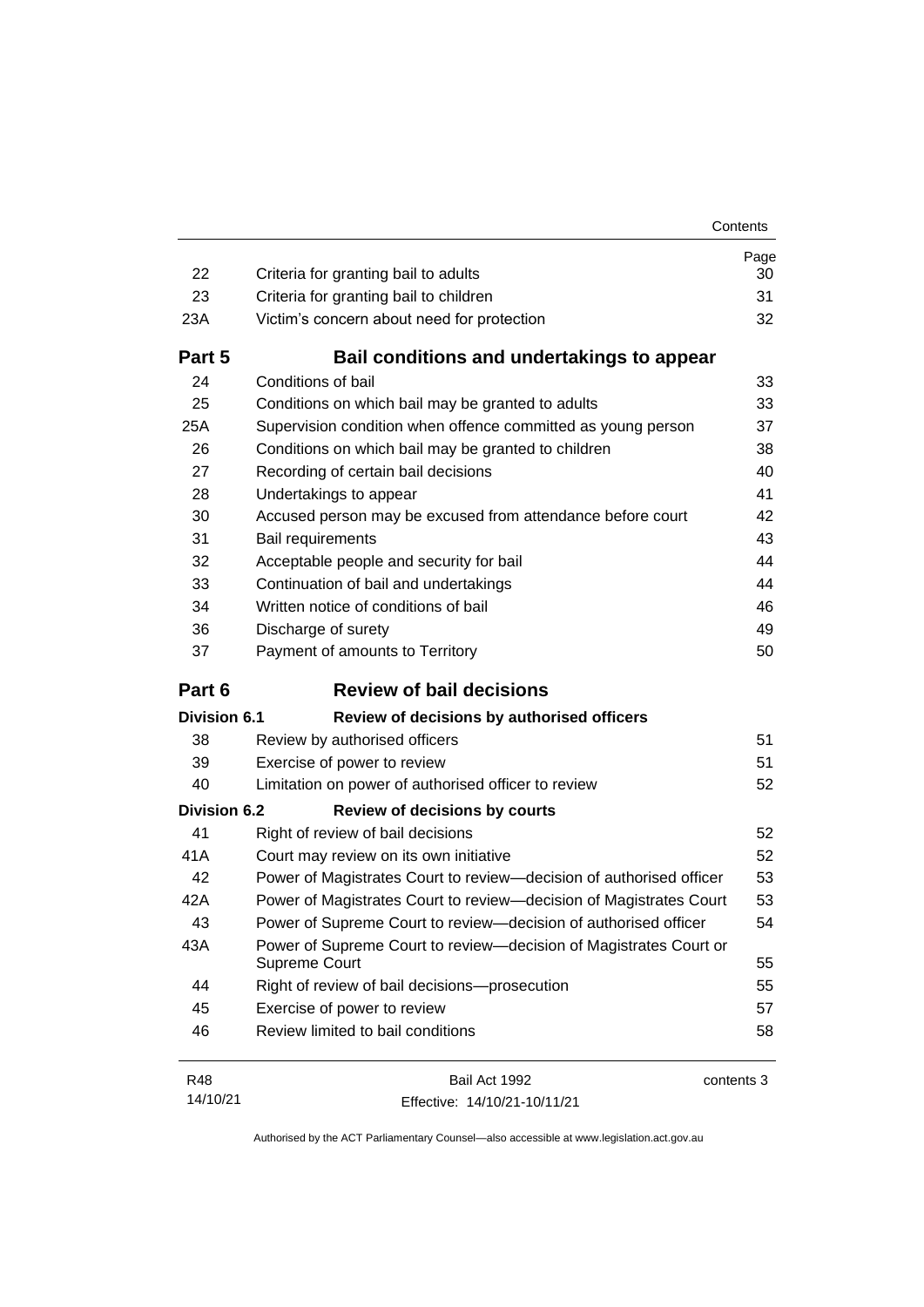#### **Contents**

|        |                                                                   | Page |
|--------|-------------------------------------------------------------------|------|
| Part 7 | <b>Miscellaneous</b>                                              |      |
| 47     | Giving information relating to bail                               | 60   |
| 47A    | Notice to victim of bail decisions                                | 60   |
| 48     | Notification to court that bail condition not satisfied           | 61   |
| 49     | Failure to answer bail                                            | 61   |
| 51     | Indemnification of sureties                                       | 62   |
| 52     | Contravention of Act by police officers                           | 62   |
| 55     | Civil standard of proof to apply for certain purposes             | 63   |
| 56     | No right of surety to arrest                                      | 63   |
| 56A    | Arrest for failure to comply with bail condition                  | 63   |
| 56AA   | Police power to enter premises to arrest                          | 64   |
| 56AB   | Police officer must announce entry before entering                | 65   |
| 56AC   | Police powers on arrest for failure to comply with bail condition | 65   |
| 56AD   | Arrested person to be brought before court                        | 66   |
| 56B    | Arrest for breach of condition by person outside ACT              | 67   |
| 57     | Act to prevail                                                    | 67   |
| 57AA   | Abolition of inherent power of bail                               | 68   |
| 58     | Approved forms                                                    | 68   |
| 59     | Regulation-making power                                           | 68   |

| Offences to which presumption of bail does                 |    |
|------------------------------------------------------------|----|
| not apply                                                  | 69 |
| <b>Offences against Crimes Act 1900</b>                    | 69 |
| <b>Offences against Criminal Code</b>                      | 70 |
| Offence against Drugs of Dependence Act 1989               | 72 |
| <b>Offences against Medicines, Poisons and Therapeutic</b> |    |
| Goods Act 2008                                             | 73 |
| <b>Offences against Customs Act 1901 (Cwith)</b>           | 74 |
| <b>Offences against Criminal Code (Cwlth)</b>              | 75 |
|                                                            |    |

contents 4 Bail Act 1992 Effective: 14/10/21-10/11/21

R48 14/10/21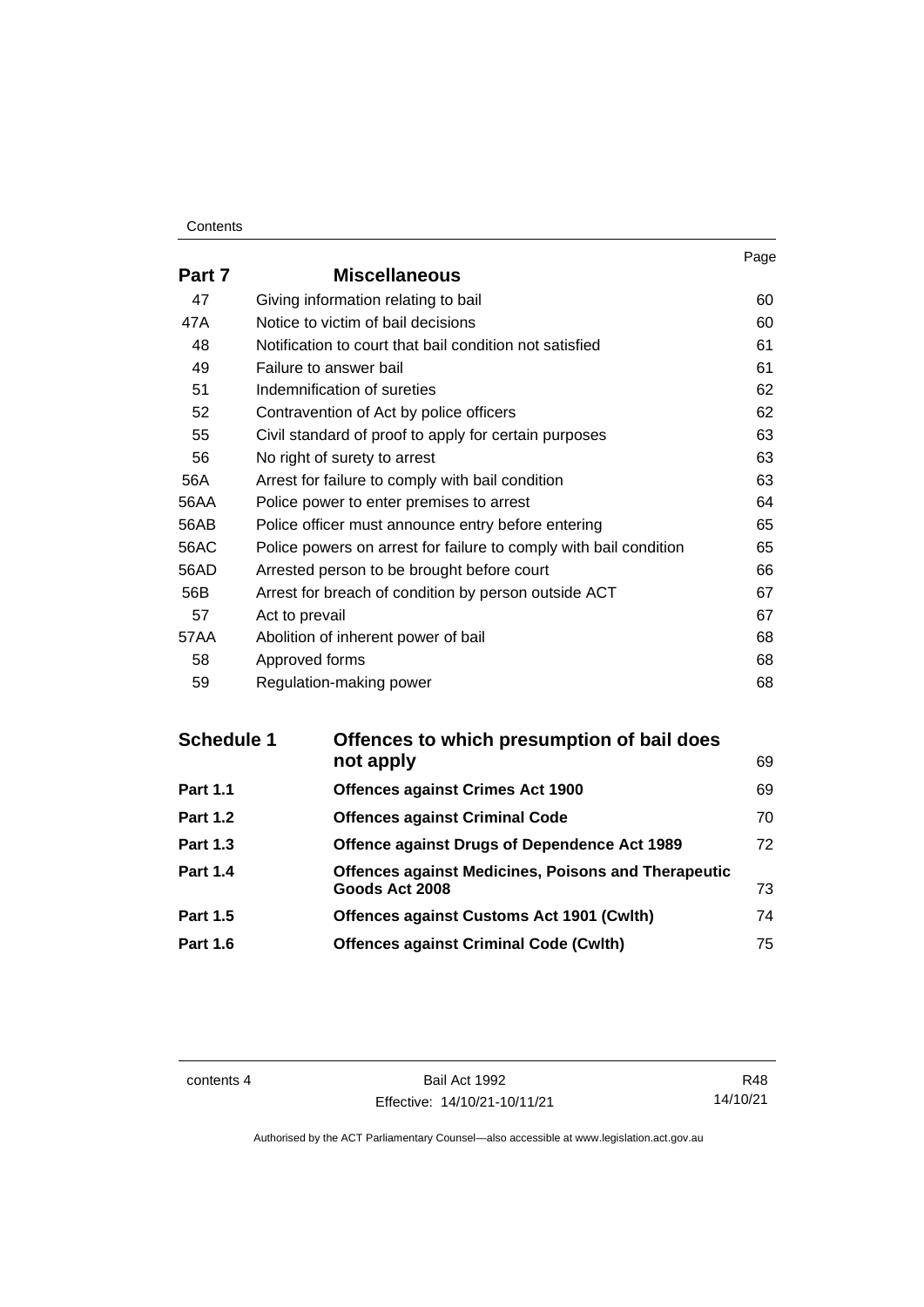|                   |                        | Contents |
|-------------------|------------------------|----------|
|                   |                        | Page     |
| <b>Dictionary</b> |                        | 76       |
|                   |                        |          |
| <b>Endnotes</b>   |                        |          |
| 1                 | About the endnotes     | 80       |
| 2                 | Abbreviation key       | 80       |
| 3                 | Legislation history    | 81       |
| 4                 | Amendment history      | 90       |
| 5                 | Earlier republications | 100      |

Bail Act 1992 Effective: 14/10/21-10/11/21 contents 5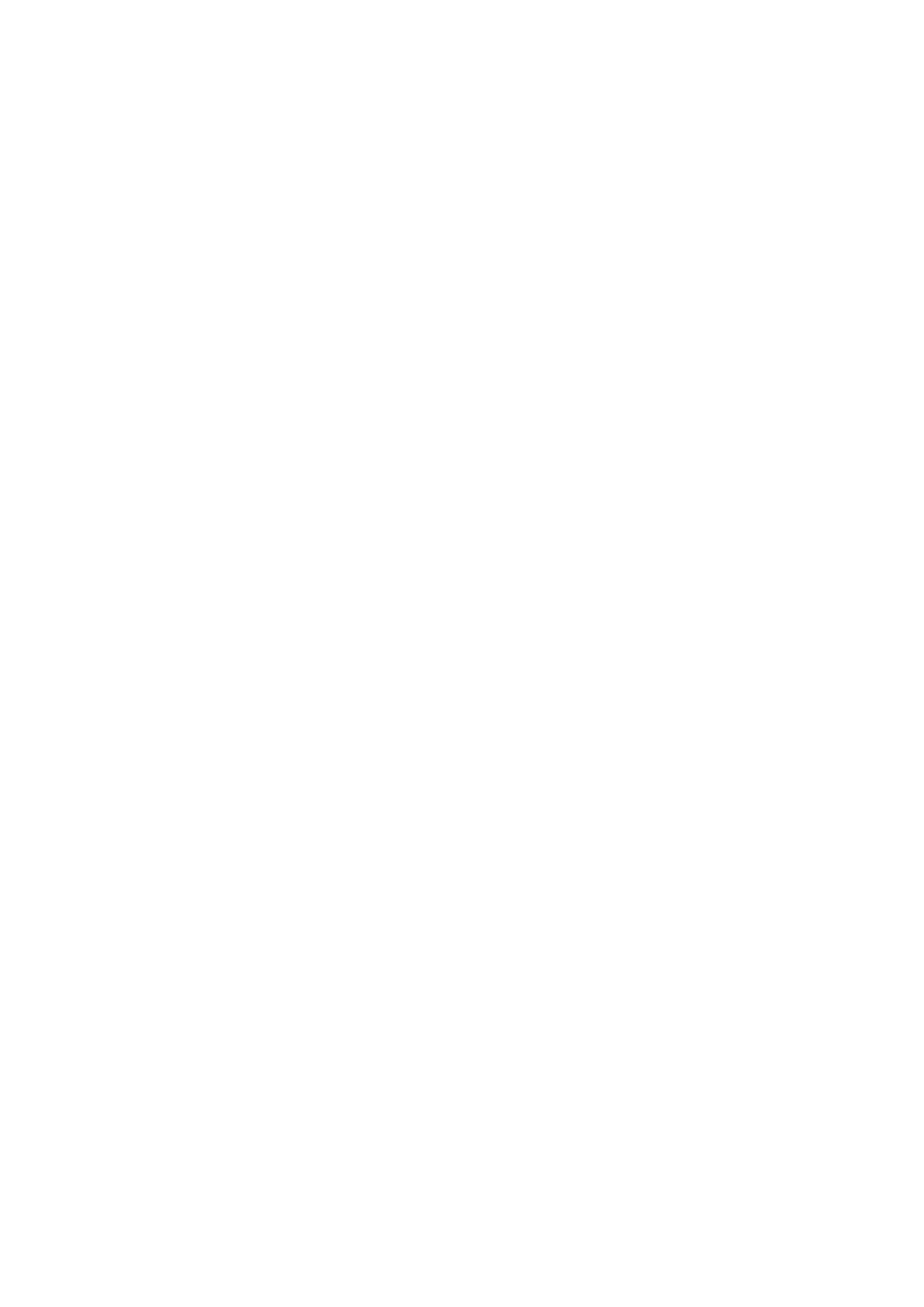

# **Bail Act 1992**

An Act relating to bail for accused people in connection with criminal proceedings

R48 14/10/21

ׅ֖֖֚֚֡֡֬֝֬

page 1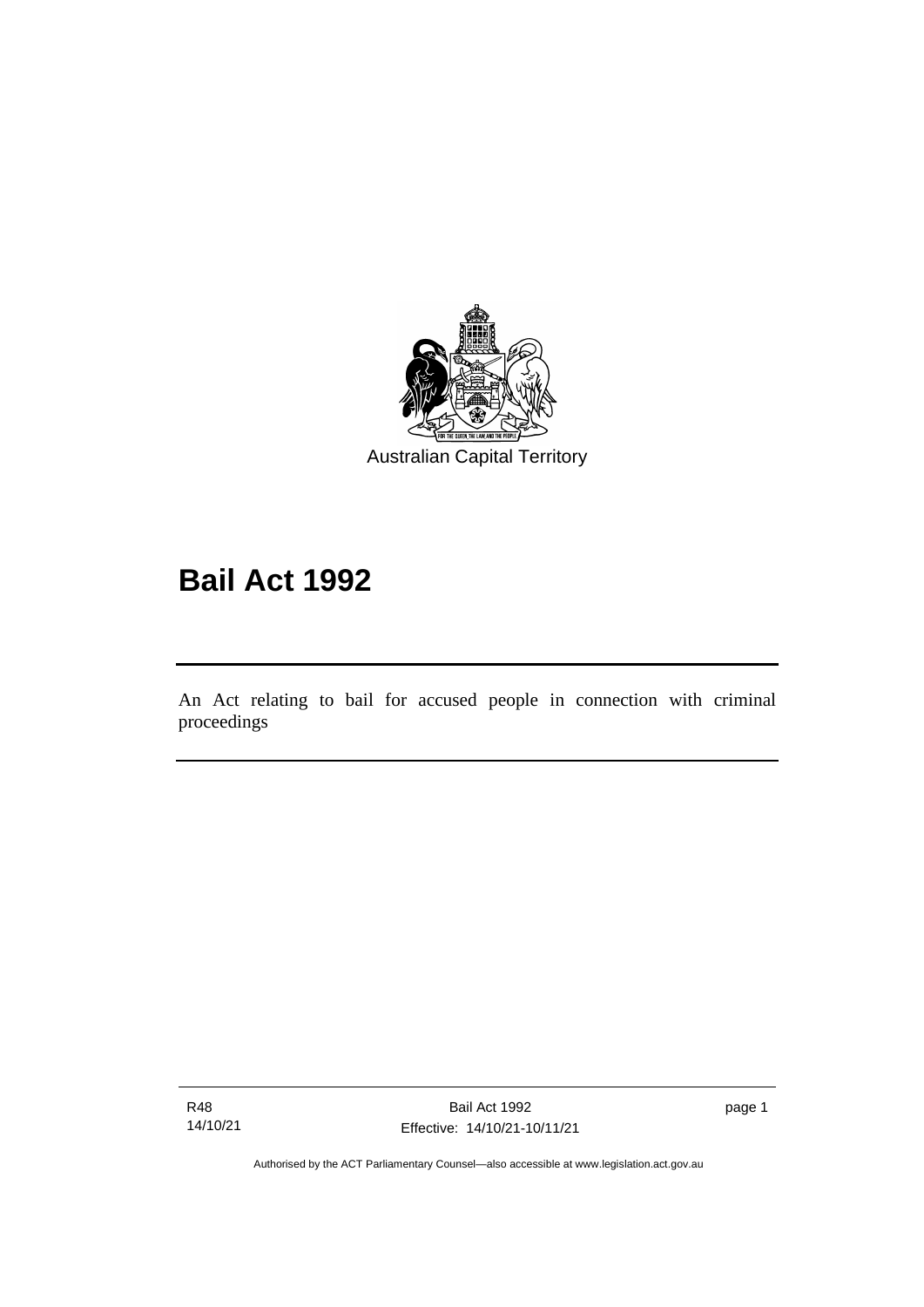#### **Part 1** Preliminary

Section 1

# <span id="page-9-0"></span>**Part 1 Preliminary**

### <span id="page-9-1"></span>**1 Name of Act**

This Act is the *Bail Act 1992*.

#### <span id="page-9-2"></span>**2 Dictionary**

The dictionary at the end of this Act is part of this Act.

*Note 1* The dictionary at the end of this Act defines certain terms used in this Act, and includes references (*signpost definitions*) to other terms defined elsewhere in this Act.

> For example, the signpost definition '*bail order*, for part 4 (Grant of bail)—see section 19 (1).' means that the term 'bail order' is defined in that section for part 4.

*Note 2* A definition in the dictionary (including a signpost definition) applies to the entire Act unless the definition, or another provision of the Act, provides otherwise or the contrary intention otherwise appears (see [Legislation Act,](http://www.legislation.act.gov.au/a/2001-14) s  $155$  and s  $156$  (1)).

#### <span id="page-9-3"></span>**3 Notes**

A note included in this Act is explanatory and is not part of this Act.

*Note* See the [Legislation Act,](http://www.legislation.act.gov.au/a/2001-14) s 127 (1), (4) and (5) for the legal status of notes.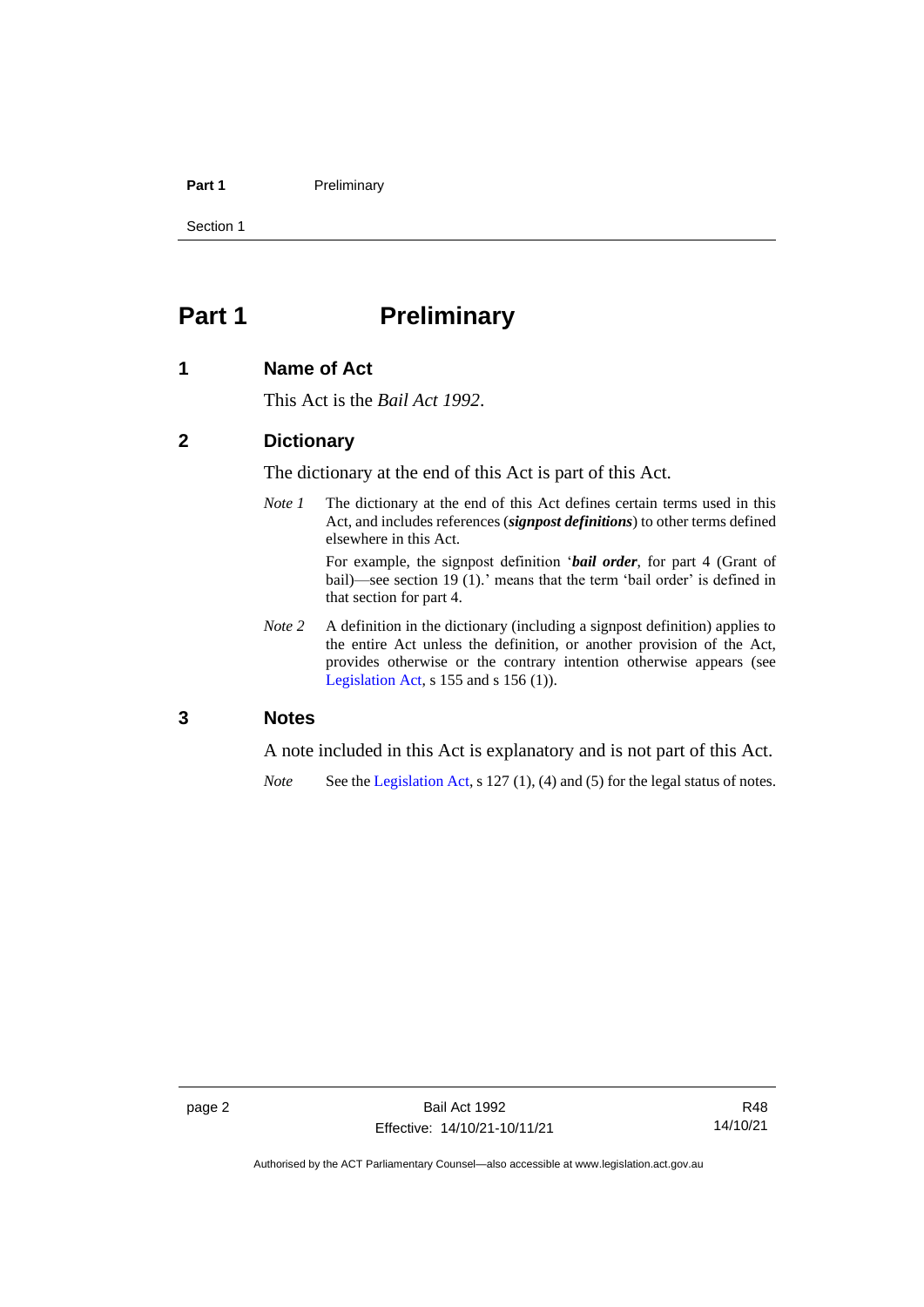## <span id="page-10-0"></span>**3A Offences against Act—application of Criminal Code etc**

Other legislation applies in relation to offences against this Act.

*Note 1 Criminal Code* The [Criminal Code,](http://www.legislation.act.gov.au/a/2002-51) ch 2 applies to all offences against this Act (see Code, pt 2.1). The chapter sets out the general principles of criminal responsibility

(including burdens of proof and general defences), and defines terms used for offences to which the Code applies (eg *conduct*, *intention*, *recklessness* and *strict liability*).

*Note 2 Penalty units*

The [Legislation Act,](http://www.legislation.act.gov.au/a/2001-14) s 133 deals with the meaning of offence penalties that are expressed in penalty units.

### <span id="page-10-1"></span>**4 Act applies to children**

This Act applies to a person whether or not the person is an adult.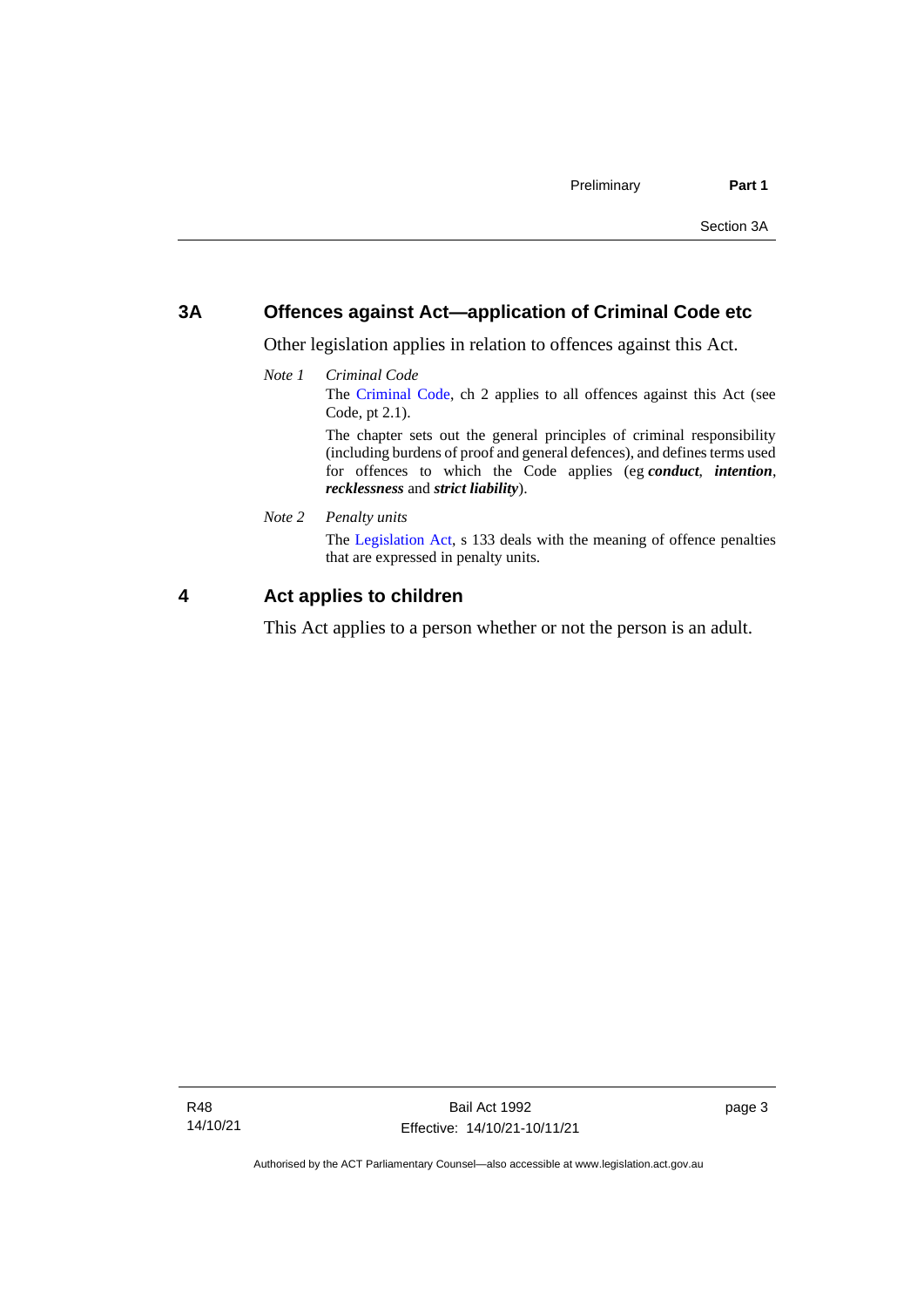# <span id="page-11-0"></span>**Part 2 Availability of bail**

# <span id="page-11-1"></span>**Division 2.1 When bail may be granted and rights following**

# <span id="page-11-2"></span>**5 When may bail be granted?**

- (1) An accused person may be granted bail in relation to any period when the person is not required to attend court in relation to the offence with which the person has been charged.
- (2) However, an accused person who is in custody in relation to an offence must not be granted bail in relation to any period when—
	- (a) the person is in custody for another offence or reason in relation to which the person is not entitled to be granted bail; or
	- (b) the person is serving a sentence of imprisonment.

# <span id="page-11-3"></span>**6 Rights following grant of bail**

- (1) This section applies if—
	- (a) bail is granted to an accused person in relation to an offence; and
	- (b) the person gives an undertaking to appear; and
	- (c) if a bail condition mentioned in section  $25(1)$  (b) (ii) or (c) is imposed—the security is given or the deposit made.
- (2) The person is entitled—
	- (a) if the person is in custody—to be released from custody; and
	- (b) to remain at liberty in relation to the offence until required to appear before a court in accordance with the undertaking.
- (3) This section is subject to section 56A (Arrest for failure to comply with bail condition).

Authorised by the ACT Parliamentary Counsel—also accessible at www.legislation.act.gov.au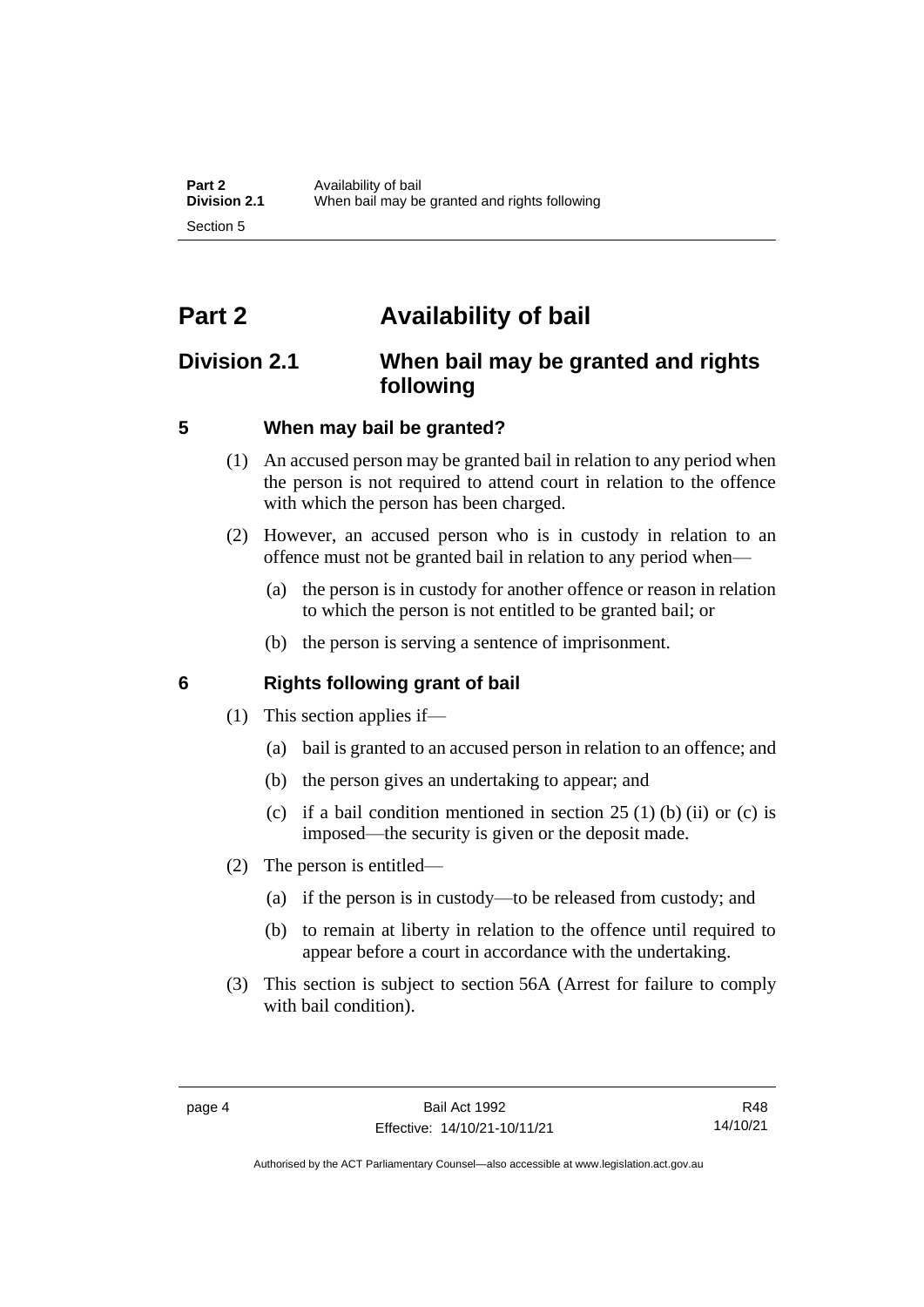# <span id="page-12-0"></span>**Division 2.2 Presumption for bail**

## <span id="page-12-1"></span>**7 Div 2.2 subject to div 2.3 and div 2.4**

This division is subject to division 2.3 (No presumption for bail) and division 2.4 (Presumption against bail).

## <span id="page-12-2"></span>**8 Entitlement to bail—certain minor offences etc**

- (1) This section applies to—
	- (a) a person charged with an offence not punishable by imprisonment (except in default of payment of a fine); and
	- (b) a person charged with an offence punishable by imprisonment for not longer than 6 months; and
	- (c) a person arrested for a breach of the peace or apprehended breach of the peace; and
	- (d) a person arrested under a warrant because of failure to comply with a summons or subpoena; and
	- (e) a person brought up to attend a trial or hearing following the issue of a habeas corpus order.
- (2) The person is entitled—
	- (a) to be granted bail; and
	- (b) if the person is in custody—to be released from custody as soon as the person gives an undertaking to appear.
- (3) However, if no further appearance is required for a person arrested for a breach of the peace or an apprehended breach of the peace, the person may be released from custody without giving an undertaking to appear.

page 5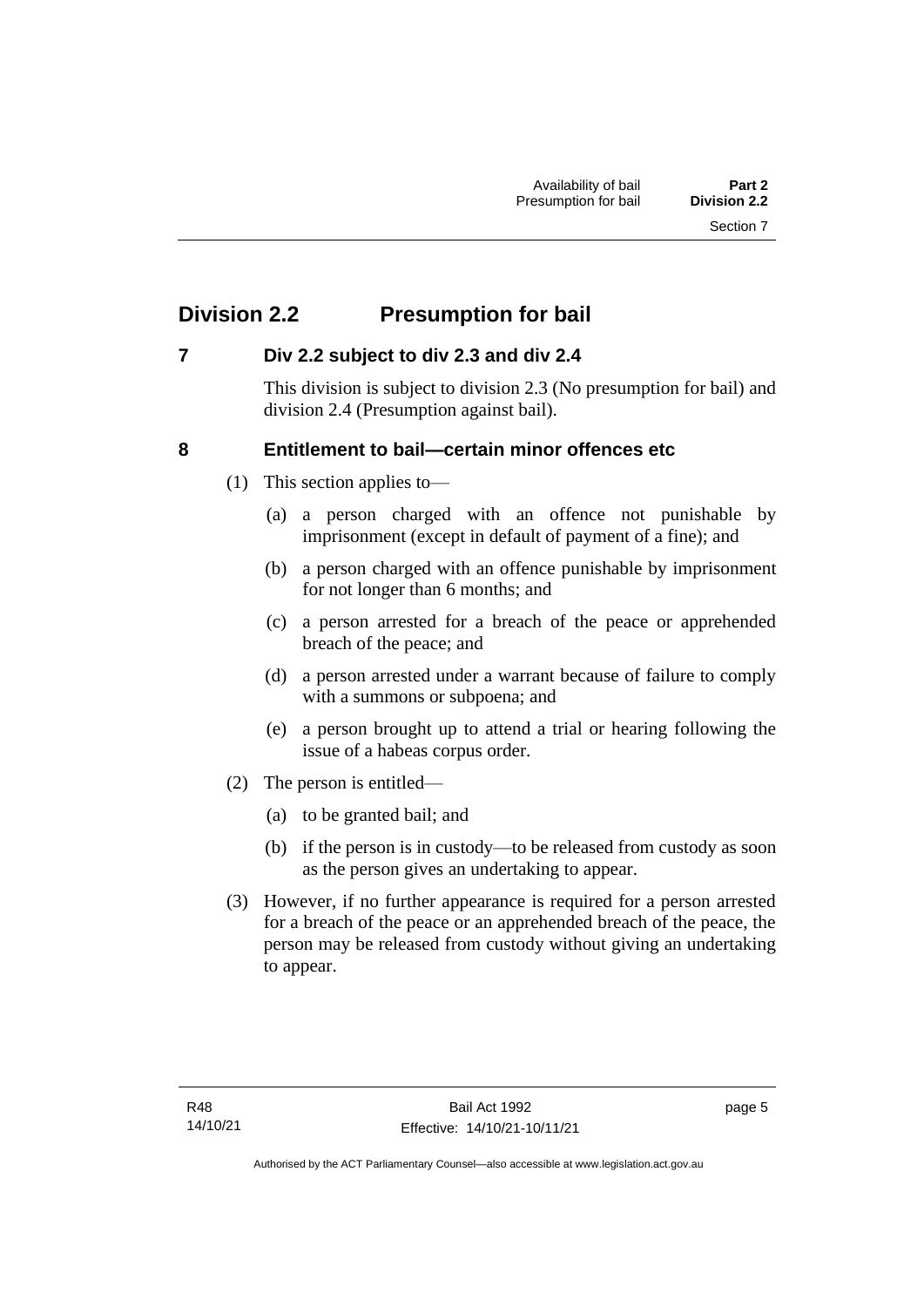| Part 2              | Availability of bail |
|---------------------|----------------------|
| <b>Division 2.2</b> | Presumption for bail |
| Section 8A          |                      |

- (4) A condition to keep the peace may be imposed on a grant of bail to a person arrested for a breach of the peace or an apprehended breach of the peace.
	- *Note* For other conditions that may be imposed on a grant of bail, see s 25 and s 26.

#### <span id="page-13-0"></span>**8A Entitlement to bail—breach of sentence obligations**

- (1) This section applies to a person arrested, or otherwise brought before the court or a magistrate, in relation to a breach, or anticipated breach, of—
	- (a) a deferred sentence obligation under the *[Crimes \(Sentencing\)](http://www.legislation.act.gov.au/a/2005-58)  [Act 2005](http://www.legislation.act.gov.au/a/2005-58)*; or
	- (b) a treatment order obligation under the *[Crimes \(Sentencing\)](http://www.legislation.act.gov.au/a/2005-58)  Act [2005](http://www.legislation.act.gov.au/a/2005-58)*; or
	- (c) any of the following obligations under the *[Crimes \(Sentence](http://www.legislation.act.gov.au/a/2005-59)  [Administration\) Act 2005](http://www.legislation.act.gov.au/a/2005-59)*:
		- (i) an intensive correction order obligation;
		- (ii) a good behaviour obligation;
		- (iii) a parole obligation;
		- (iv) a release on licence obligation.

Authorised by the ACT Parliamentary Counsel—also accessible at www.legislation.act.gov.au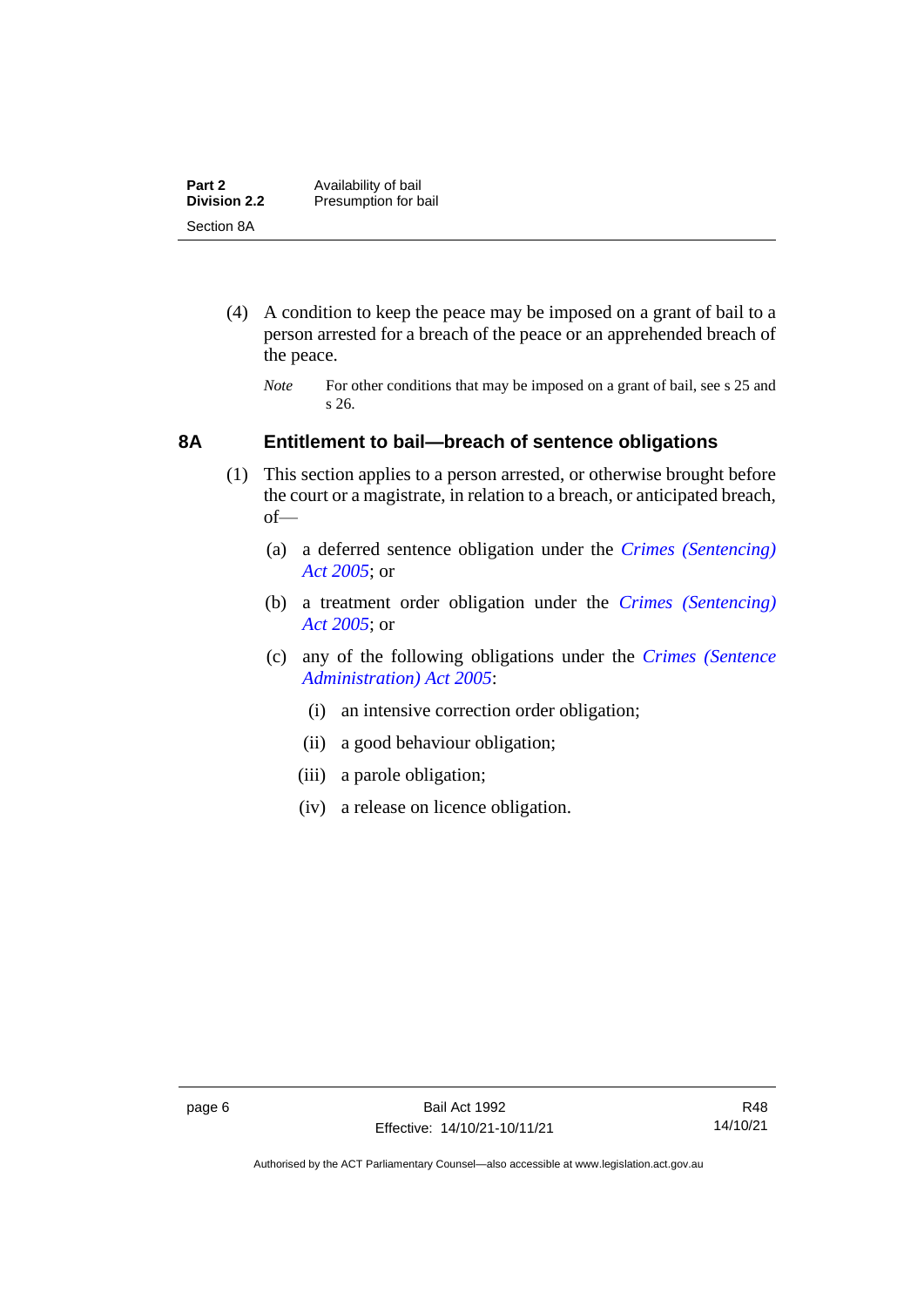(2) The person has the same entitlement to bail in relation to the breach, or anticipated breach, of the obligation as the person has under this part in relation to the offence to which the obligation relates.

#### **Example—bail entitlement**

Joe has been found guilty of threatening to kill. Joe had, 3 years before, been found guilty of an offence involving violence. A suspended sentence order under the *[Crimes \(Sentencing\) Act 2005](http://www.legislation.act.gov.au/a/2005-58)* is made as part of the sentence for the offence of threatening to kill and Joe is released under the order on signing an undertaking under a good behaviour order. However, Joe breaches the good behaviour order and is before the court on an application to cancel the order. There is no presumption in relation to bail because section 9B (b) applies to make the offence of threatening to kill an offence to which division 2.2 (Presumption for bail) does not apply.

## <span id="page-14-0"></span>**8B Entitlement to bail—custody relating to sentence administration board hearings**

- (1) This section applies if—
	- (a) a person is arrested under the *[Crimes \(Sentence Administration\)](http://www.legislation.act.gov.au/a/2005-59)  [Act 2005](http://www.legislation.act.gov.au/a/2005-59)*, section 206 (Arrest of offender for board hearing) and brought before a magistrate; or
	- (b) a person is remanded in custody under the *[Crimes \(Sentence](http://www.legislation.act.gov.au/a/2005-59)  [Administration\) Act 2005](http://www.legislation.act.gov.au/a/2005-59)*, section 210 (Custody of offender during board hearing adjournment) and an application for bail for the person is made to a court or magistrate.
- (2) The person has the same entitlement to bail as the person had for the offence to which the board hearing relates.

page 7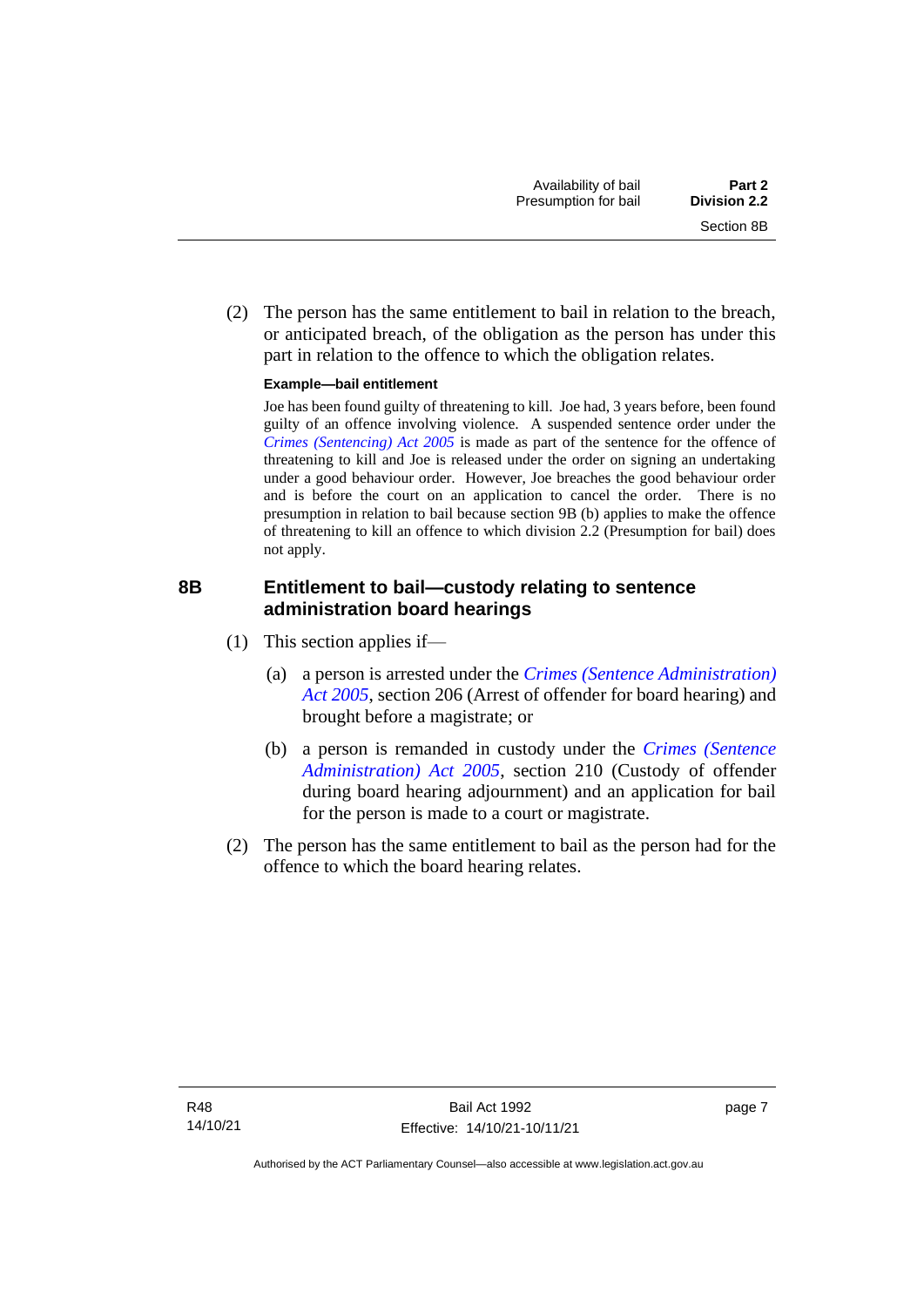## <span id="page-15-0"></span>**9 Limitations on entitlement to bail**

- (1) A person charged with an offence mentioned in section 8 (1) (a) or (b) is not entitled to be granted bail if—
	- (a) the person has previously failed to comply with an undertaking to appear, or a bail condition imposed, in relation to the same or a similar offence; or
	- (b) in the opinion of the court or authorised officer, the person is incapacitated by intoxication, injury or use of drugs or is otherwise in danger of physical injury or in need of physical protection.
- (2) A person arrested for a breach of the peace or apprehended breach of the peace is not entitled to be granted bail if the person has previously, without reasonable excuse, failed to comply with an undertaking to appear, or a bail condition imposed, in relation to a breach of the peace or apprehended breach of the peace.

## <span id="page-15-1"></span>**9A Entitlement to bail—offences other than minor offences**

- (1) This section applies to—
	- (a) a person in relation to an offence other than an offence mentioned in section 8 (1) (a) or (b) (Entitlement to bail certain minor offences etc); and
	- (b) a person who is not entitled to bail under section 8 (2) because of section 9 (1) or (2).
- (2) The person is entitled to be granted bail unless the court or authorised officer is satisfied that refusal is justified after considering—
	- (a) for an adult—the matters mentioned in section 22 (Criteria for granting bail to adults); or
	- (b) for a child—the matters mentioned in section 23 (Criteria for granting bail to children).

R48 14/10/21

Authorised by the ACT Parliamentary Counsel—also accessible at www.legislation.act.gov.au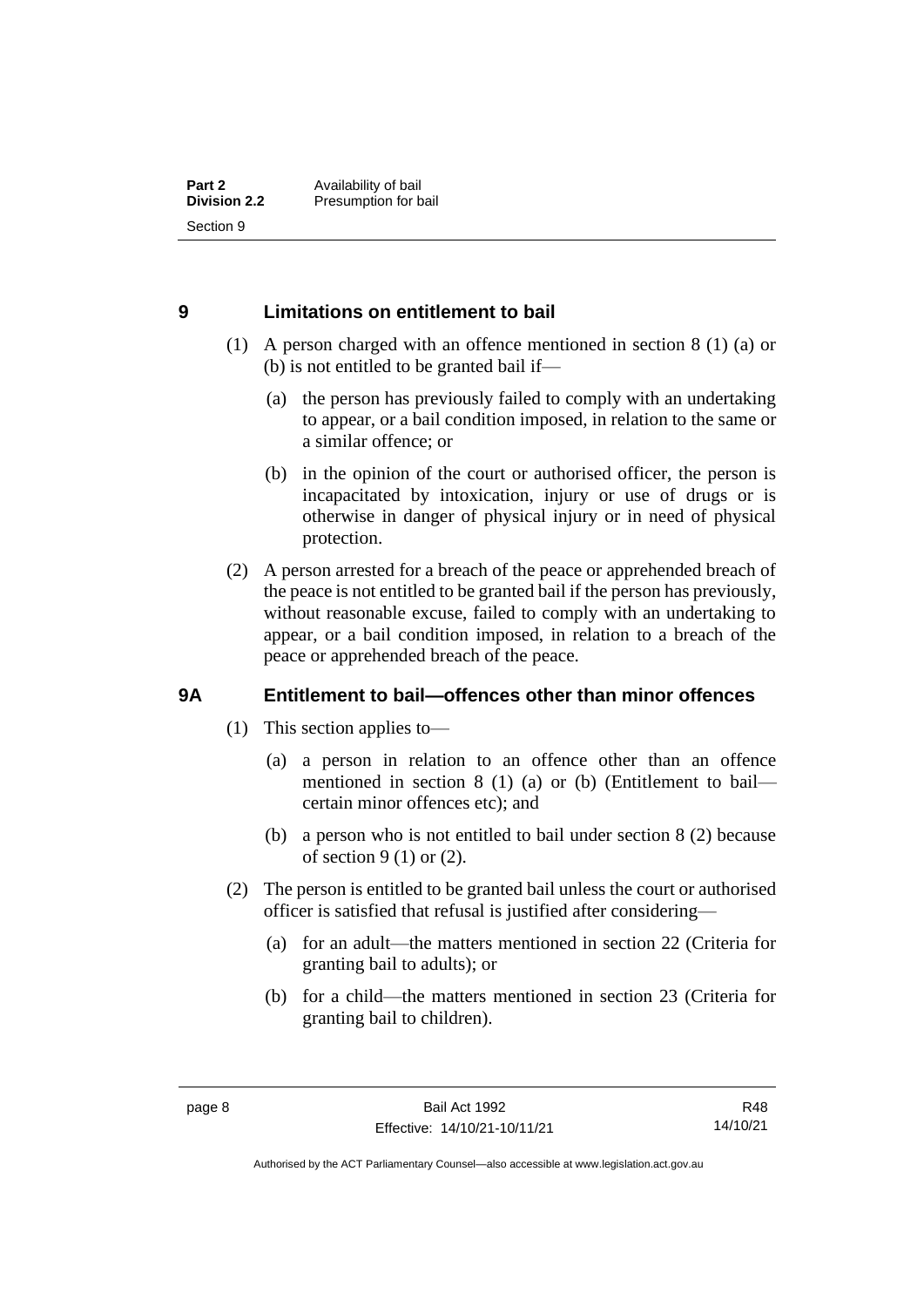# <span id="page-16-0"></span>**Division 2.3 No presumption for bail**

#### <span id="page-16-1"></span>**9B Div 2.2 not to apply to certain offences**

Division 2.2 (Presumption for bail) does not apply to the grant of bail—

- (a) to a person accused of an offence mentioned in schedule 1 (Offences to which presumption for bail does not apply); or
- (b) to a person accused of any of the following offences, if the person has in the previous 10 years been found guilty of an offence involving violence or the threat of violence:
	- (i) an offence against the *[Crimes Act 1900](http://www.legislation.act.gov.au/a/1900-40)*, section 30 (Threat to kill);
	- (ii) an offence against the *[Crimes Act 1900](http://www.legislation.act.gov.au/a/1900-40)*, section 31 (Threat to inflict grievous bodily harm);
	- (iii) an offence against the *[Crimes Act 1900](http://www.legislation.act.gov.au/a/1900-40)*, section 35 (Stalking);
	- (iv) an offence against the *[Domestic Violence and Protection](http://www.legislation.act.gov.au/a/2008-46)  [Orders Act 2008](http://www.legislation.act.gov.au/a/2008-46)* (repealed), section 90 (Offence for contravention of protection order);
	- (v) an offence against the *[Family Violence Act 2016](http://www.legislation.act.gov.au/a/2016-42)*, section 43 (Offence—contravention of family violence order);
	- (vi) an offence against the *[Personal Violence Act 2016](http://www.legislation.act.gov.au/a/2016-43)*, section 35 (Offence—contravention of protection order); or
- (c) to a person accused of an offence against the *[Criminal Code](http://www.comlaw.gov.au/Details/C2013C00138)  Act [1995](http://www.comlaw.gov.au/Details/C2013C00138)* (Cwlth), section 80.1 (Treason); or
- (d) to a person convicted of an indictable offence but not sentenced.

page 9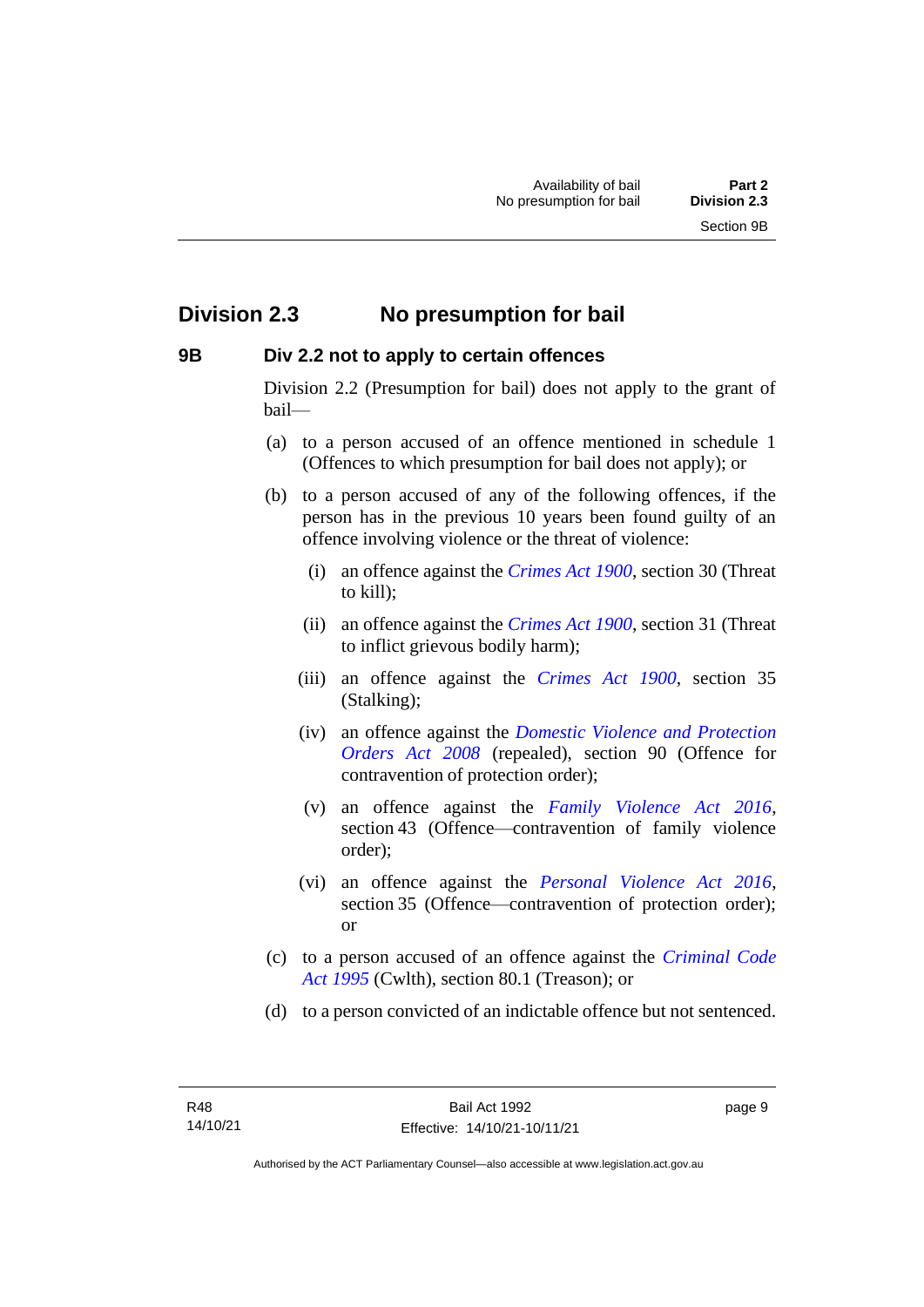**Part 2** Availability of bail<br> **Division 2.4** Presumption again **Division 2.4** Presumption against bail Section 9C

# <span id="page-17-0"></span>**Division 2.4 Presumption against bail**

#### <span id="page-17-1"></span>**9C Bail for murder and certain serious drug offences**

- (1) This section applies to a person accused of—
	- (a) murder; or
	- (b) an offence against any of the following provisions of the [Criminal Code,](http://www.legislation.act.gov.au/a/2002-51) chapter 6 (Serious drug offences):
		- (i) section 603 (1) (which is about trafficking in a large commercial quantity of a controlled drug);
		- (ii) section 607 (1) (which is about manufacturing a large commercial quantity of a controlled drug for selling);
		- (iii) section 616 (1) (which is about cultivating a large commercial quantity of a controlled plant for selling);
		- (iv) section 619 (1) (which is about selling a large commercial quantity of a controlled plant);
		- (v) section 622 (1) (which is about supplying etc a commercial quantity of a controlled drug to a child for selling);
		- (vi) section 624 (1) (which is about procuring a child to traffic in a commercial quantity of a controlled drug).
	- *Note* A reference to an offence against a territory law includes a reference to a related ancillary offence, eg attempt (see [Legislation Act,](http://www.legislation.act.gov.au/a/2001-14) s 189).
- (2) A court or authorised officer must not grant bail to the person unless satisfied that special or exceptional circumstances exist favouring the grant of bail.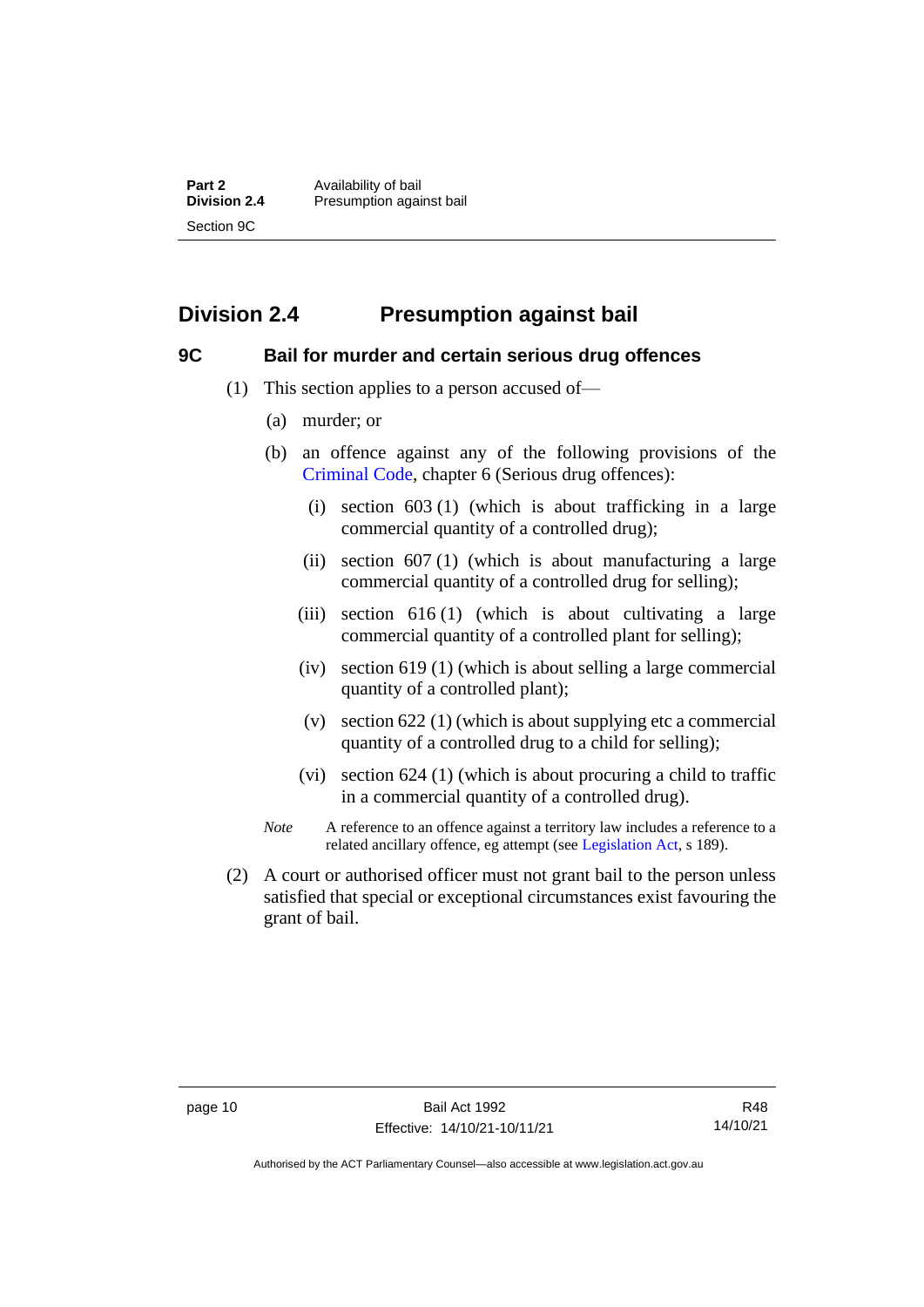- (3) However, even if special or exceptional circumstances are established, the court or officer must refuse bail if satisfied that refusal is justified after considering—
	- (a) for an adult—the matters mentioned in section 22 (Criteria for granting bail to adults); or
	- (b) for a child—the matters mentioned in section 23 (Criteria for granting bail to children).

## <span id="page-18-0"></span>**9D Bail for serious offence committed while charge for another pending or outstanding**

- (1) This section applies if—
	- (a) a person is accused of a serious offence; and
	- (b) the person is alleged to have committed the offence while a charge against the person for another serious offence is pending or outstanding.

#### **Example**

Claude is served with a summons to attend the Magistrates Court to answer a charge that he has committed the offence of taking a motor vehicle without consent (punishable by 5 years imprisonment under the [Criminal Code,](http://www.legislation.act.gov.au/a/2002-51) section 318 (1), and so a serious offence for this section). Before the court date, Claude is arrested and charged with having committed an aggravated robbery the day after being served with the summons (punishable by 25 years imprisonment under the [Criminal Code,](http://www.legislation.act.gov.au/a/2002-51) section 310, and so also a serious offence for this section). At the time of the alleged aggravated robbery, the charge of taking a motor vehicle without consent was still pending. This section will apply to any decision about the grant of bail to Claude in relation to the aggravated robbery charge.

(2) A court or an authorised officer must not grant bail to the accused person unless satisfied that special or exceptional circumstances exist favouring the grant of bail.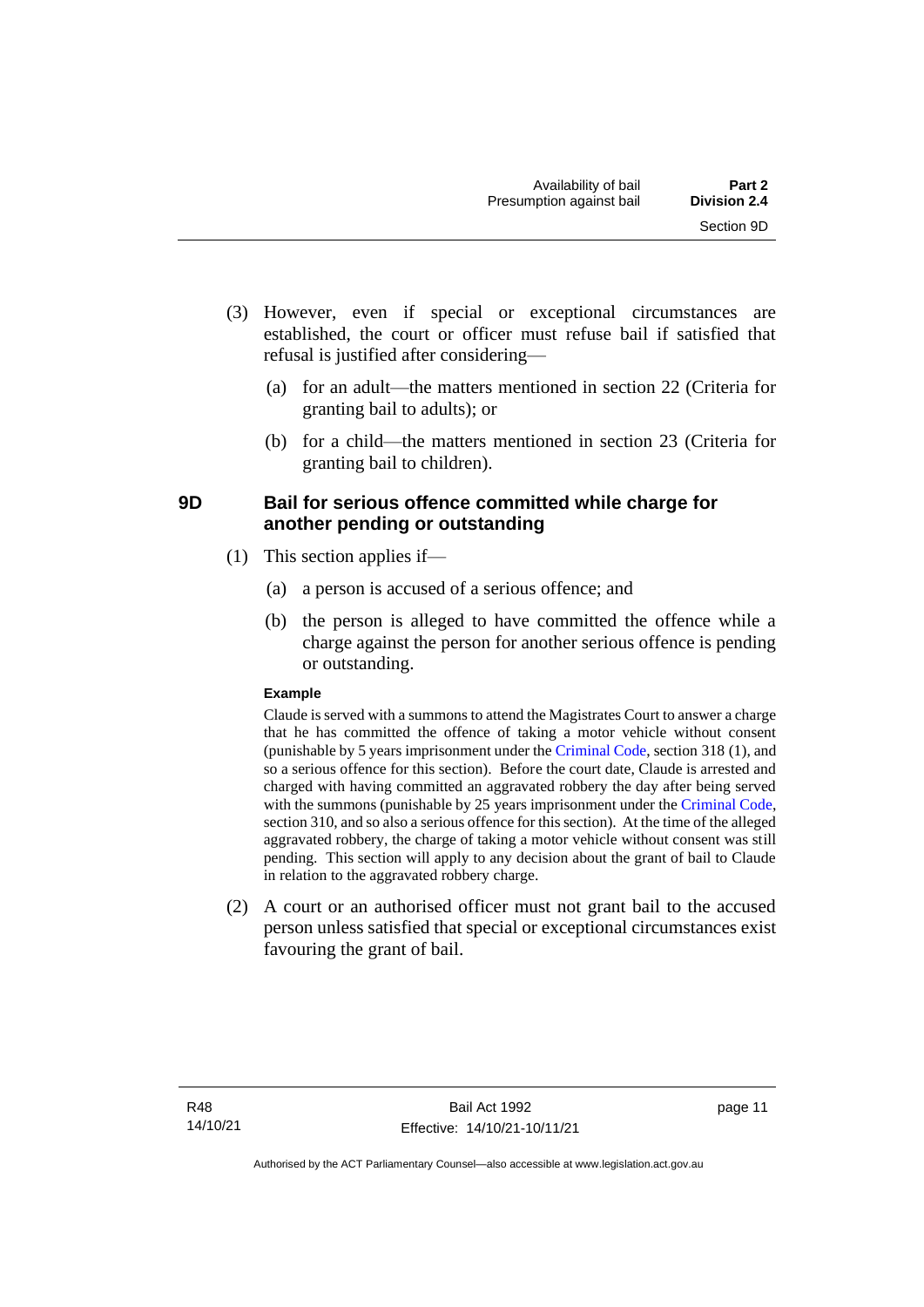| Part 2              | Availability of bail     |
|---------------------|--------------------------|
| <b>Division 2.4</b> | Presumption against bail |
| Section 9D          |                          |

- (3) However, even if special or exceptional circumstances are established, the court or officer must refuse bail if satisfied that refusal is justified after considering—
	- (a) for an adult—the matters mentioned in section 22 (Criteria for granting bail to adults); or
	- (b) for a child—the matters mentioned in section 23 (Criteria for granting bail to children).
- (4) Also, if the serious offence mentioned in subsection (1) (a) or (b) is a family violence offence, an authorised person must not grant bail to the accused person if satisfied that refusal of bail is required under section 9F (Family violence offence—bail by authorised officer).
- (5) This section does not affect the application of section 9F (4) and (5) to the accused person if—
	- (a) the serious offence mentioned in subsection (1) (a) or (b) is a family violence offence; and
	- (b) an authorised person grants bail to the accused person.
- (6) In this section:

*outstanding*—a charge against a person for an offence is *outstanding*—

- (a) until the charge is finally dealt with in any of the following ways:
	- (i) the charge is withdrawn;
	- (ii) the charge is dismissed by a court;
	- (iii) the person is discharged by the Magistrates Court following a committal hearing;
	- (iv) the person is acquitted or found guilty by a court of the offence; and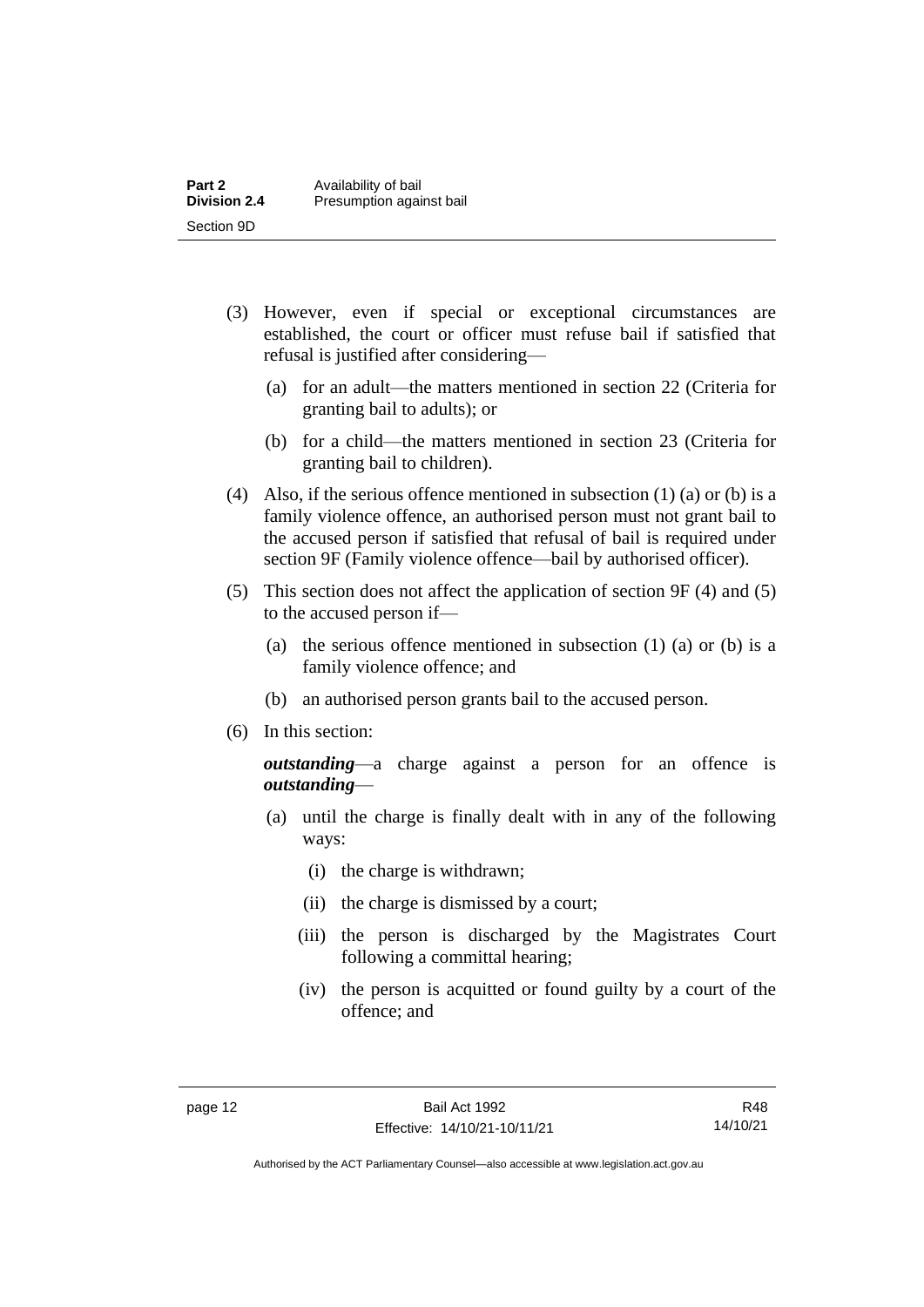- (b) if the person is acquitted or found guilty by a court of the offence charged, but a new trial on the charge (or a charge based on the same facts) is later ordered on appeal—from the date the new trial is ordered until the earliest of the following happens—
	- (i) the charge (or a charge based on the same facts) is finally dealt with as mentioned in paragraph  $(a)$   $(i)$ ,  $(ii)$  or  $(iv)$ ;
	- (ii) the order for the new trial is reversed on a further appeal.
- *Note Found guilty*, of an offence, includes—
	- having an order made for the offence under the *[Crimes \(Sentencing\)](http://www.legislation.act.gov.au/a/2005-58)  [Act 2005](http://www.legislation.act.gov.au/a/2005-58)*, s 17 (Non-conviction orders—general)
	- having the offence taken into account under the *[Crimes \(Sentencing\)](http://www.legislation.act.gov.au/a/2005-58)  [Act 2005](http://www.legislation.act.gov.au/a/2005-58)*, s 57 (Outstanding additional offences taken into account in sentencing)

(se[e Legislation Act,](http://www.legislation.act.gov.au/a/2001-14) dict, pt 1).

*pending*—a charge against a person for an serious offence is *pending*  if the person has not yet been charged with the offence, but the person has—

- (a) been arrested for the offence (unless the person is later released without being charged with a serious offence); or
- (b) been served with a summons to appear before a court to answer a charge for the offence; or
- (c) at the invitation of a police officer, signed an agreement to attend court to answer a charge for the offence.

*serious offence* means an offence punishable by imprisonment for 5 years or longer (other than an offence in relation to which an election for summary disposal has been made under the *[Crimes](http://www.legislation.act.gov.au/a/1900-40)  Act [1900](http://www.legislation.act.gov.au/a/1900-40)*, section 374 (Summary disposal of certain cases at prosecutor's election).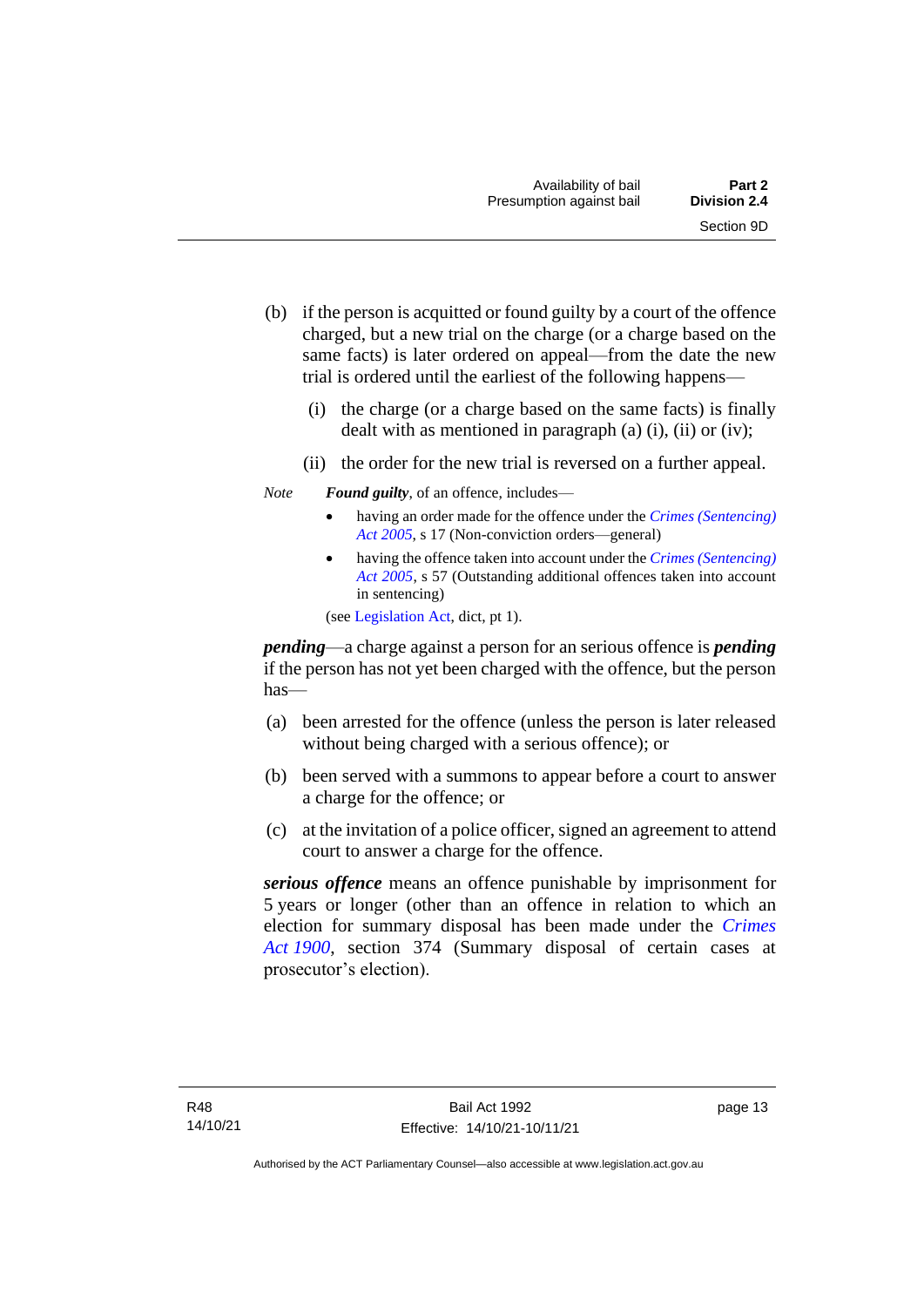#### <span id="page-21-0"></span>**9E Bail for person sentenced to imprisonment**

- (1) This section applies if—
	- (a) a person has been convicted of an offence by a court and sentenced to a period of imprisonment for the offence; and
	- (b) an appeal is pending in relation to the conviction or sentence.
- (2) A court must not grant bail to the person unless satisfied that special or exceptional circumstances exist favouring the grant of bail.
- (3) In this section:

*appeal* includes an appeal against a decision on appeal.

#### <span id="page-21-1"></span>**9F Family violence offence—bail by authorised officer**

- (1) This section applies to a person accused of a family violence offence.
- (2) An authorised officer must not grant bail to the person unless satisfied that the person poses no danger to a protected person while released on bail.
- (3) However, even if the authorised officer is satisfied under subsection (2), the officer must refuse bail if satisfied that the refusal is justified after considering—
	- (a) for an adult—the matters mentioned in section 22 (Criteria for granting bail to adults); or
	- (b) for a child—the matters mentioned in section 23 (Criteria for granting bail to children).
- (4) Also, the person must not be released on bail under this section unless the person gives an undertaking to appear within 48 hours of being released.
- (5) If the authorised officer grants bail to the person under this section, the officer must, in the record made under section 27 (Recording of certain bail decisions), state why the officer is satisfied that the person poses no danger to any protected person.

R48 14/10/21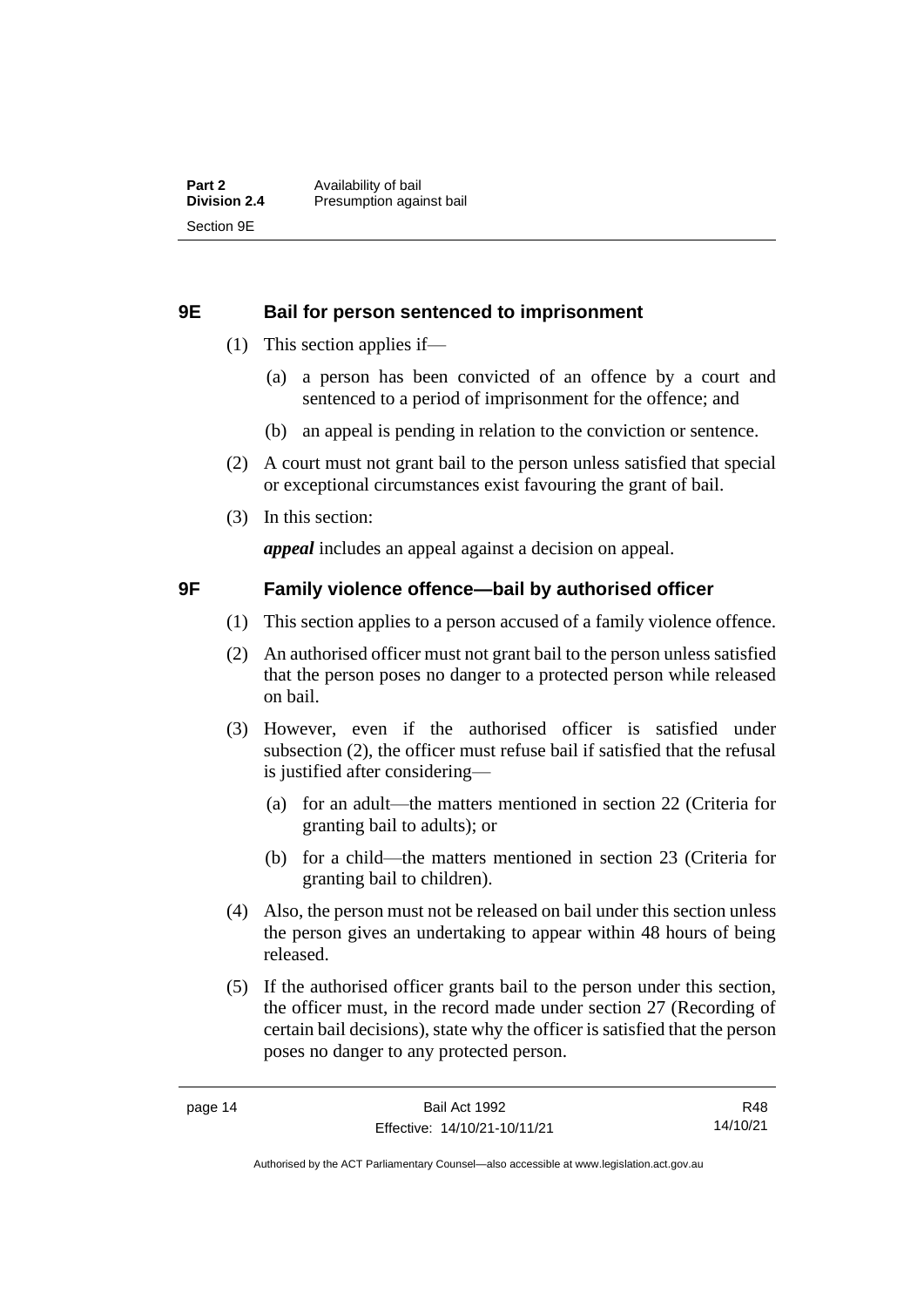(6) In this section:

*family member*, in relation to a person accused of a family violence offence—see the *[Family Violence Act 2016](http://www.legislation.act.gov.au/a/2016-42)*, section 9.

*protected person*, in relation to a person accused of a family violence offence—

- (a) means a person against whom the alleged conduct making up the offence was directed; and
- (b) includes any other family member in relation to the accused person.

#### <span id="page-22-0"></span>**9G Special or exceptional circumstances**

- (1) This section applies if a court or authorised officer is required under this part to be satisfied of the existence of special or exceptional circumstances favouring the grant of bail to a person.
- (2) A circumstance that would be an applicable bail criteria for the person is not a special or exceptional circumstance only because it is an applicable bail criteria.
- (3) Also, the court or authorised officer must consider the applicable bail criteria for the person only after the court or authorised officer is satisfied of the existence of the special or exceptional circumstances.

#### **Examples for s (3)**

1 Damien is before the court charged with having committed an aggravated robbery. He has earlier been charged with having committed aggravated robbery. Section 9D applies and there is a presumption against bail unless there are special or exceptional circumstances. Damien argues that there are special circumstances as he needs to support his child, he may lose his job and he may lose an opportunity to take up public housing. The court considers that the circumstances are not special or exceptional. Bail is not granted and the criteria in section 22 are not considered.

page 15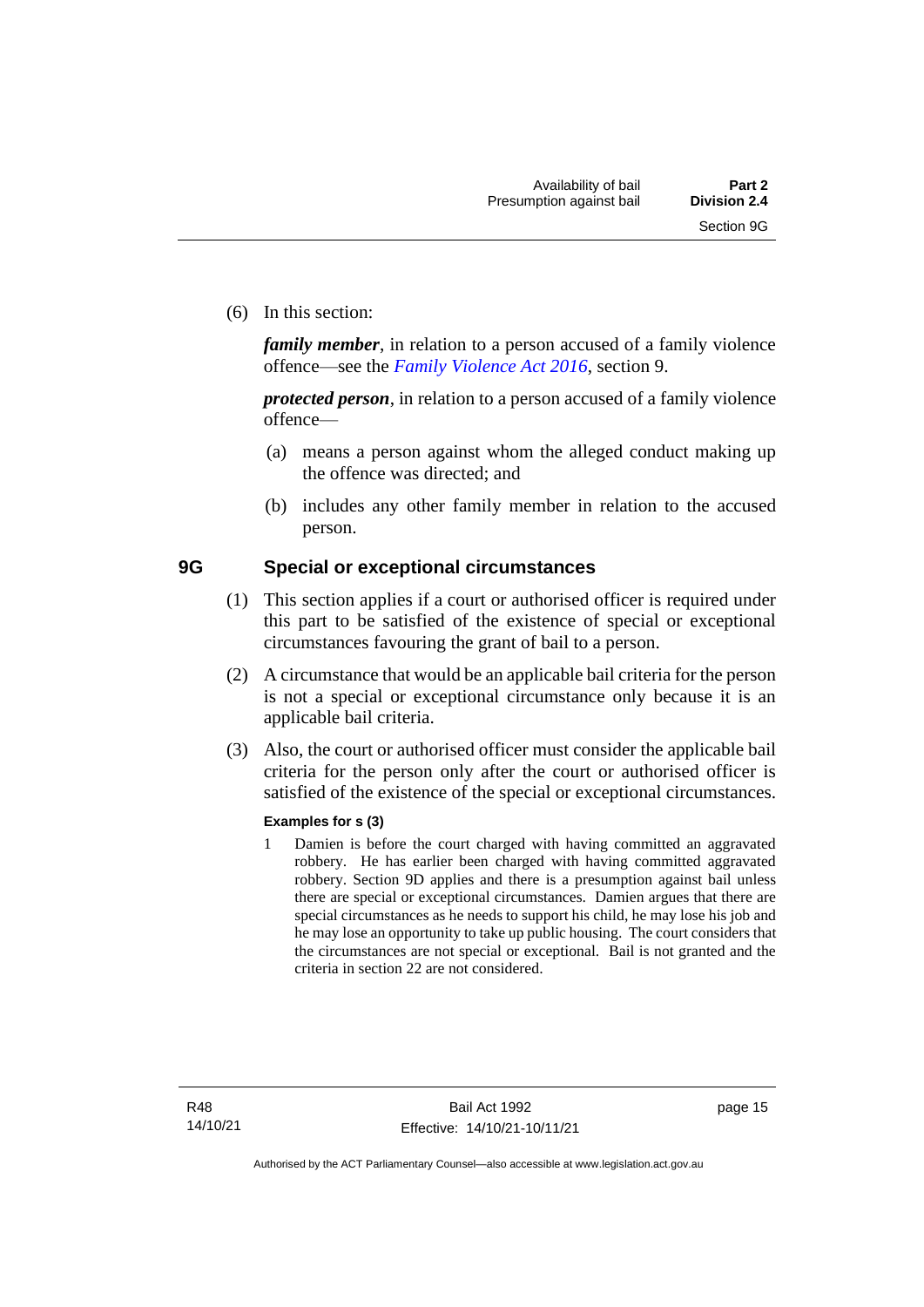| Part 2              | Availability of bail     |
|---------------------|--------------------------|
| <b>Division 2.4</b> | Presumption against bail |
| Section 9G          |                          |

2 Jason is facing similar charges. Jason has had a car accident before his arrest for the second offence. His kidneys are damaged requiring dialysis every 3 days. Jason argues that his need for regular treatment and his reduced mobility mean that he is highly unlikely to abscond. The court considers these circumstances are special or exceptional. The court then considers the criteria in section 22 in deciding whether to grant bail.

page 16 Bail Act 1992 Effective: 14/10/21-10/11/21

R48 14/10/21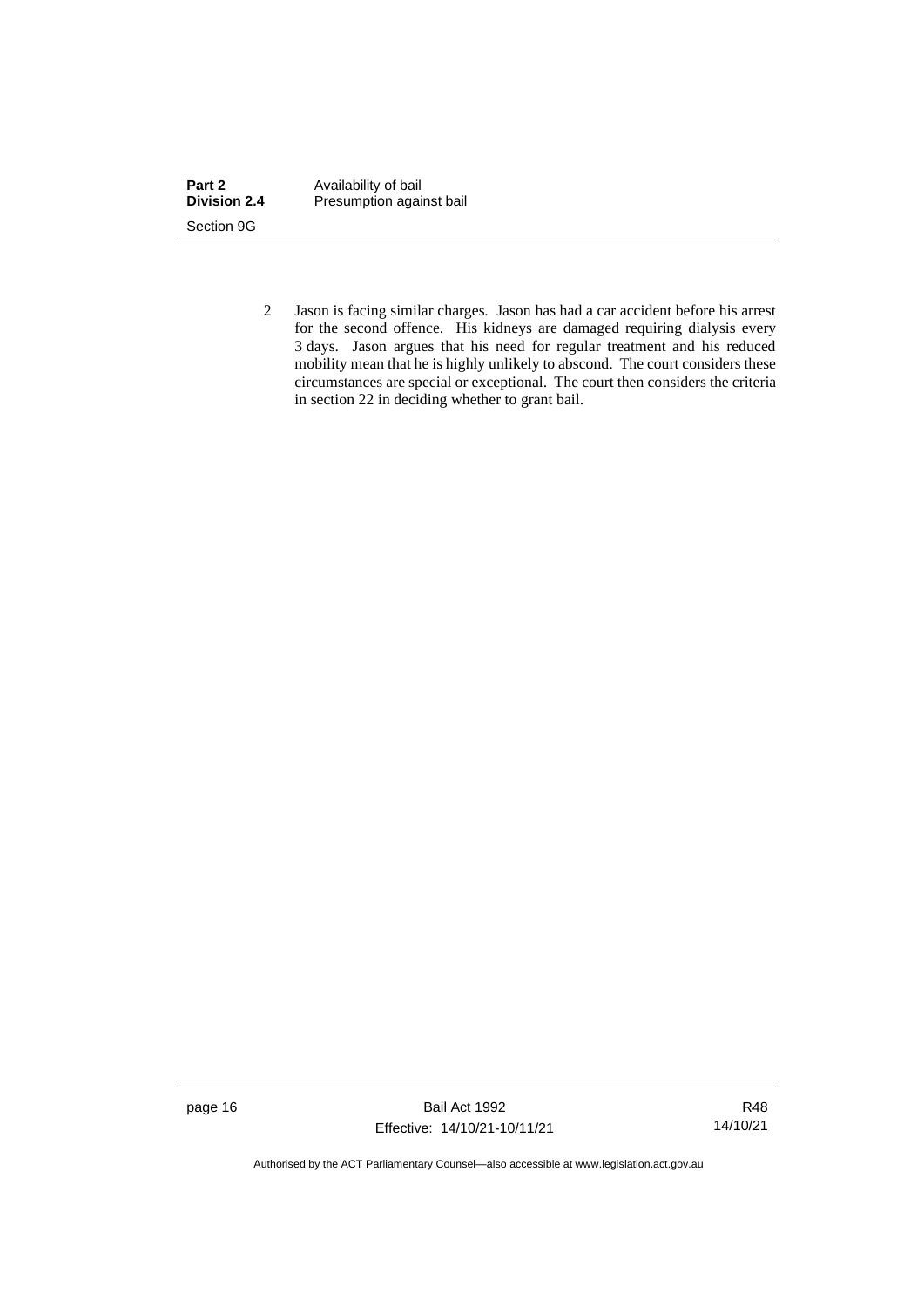# <span id="page-24-0"></span>**Part 3 Dispensing with bail**

## <span id="page-24-1"></span>**10 Dispensing with bail**

- (1) A court that may grant bail to an accused person may instead dispense with the requirement for bail.
- (2) In deciding whether to release an accused person from custody without requiring bail, a court may have regard to any information that appears to the court to be relevant and reliable.
- (3) If, during an appearance by an accused person before a court, no specific order or direction is made by the court in relation to bail, the court is taken to have dispensed with the requirement for bail.
- (4) Subsection (3) does not apply if, under section 33 (3), the court is taken to have continued bail.
- (5) A court must not dispense with the requirement for bail for an accused person to whom either of the following sections apply unless satisfied that special or exceptional circumstances exist justifying dispensing with the requirement:
	- (a) section 9D (Bail for serious offence committed while charge for another pending or outstanding);
	- (b) section 9E (Bail for person sentenced to imprisonment).

# <span id="page-24-2"></span>**11 Effect of dispensing with bail**

- (1) While the requirement for bail is dispensed with under this Act in relation to a person accused of an offence, the person is entitled to be and to remain at liberty in relation to the offence until the person is required to appear before a court in relation to the offence.
- (2) Subsection (1) does not apply to an accused person while the person is in custody for another offence or reason in relation to which the person is not entitled to be at liberty, whether under this Act or otherwise.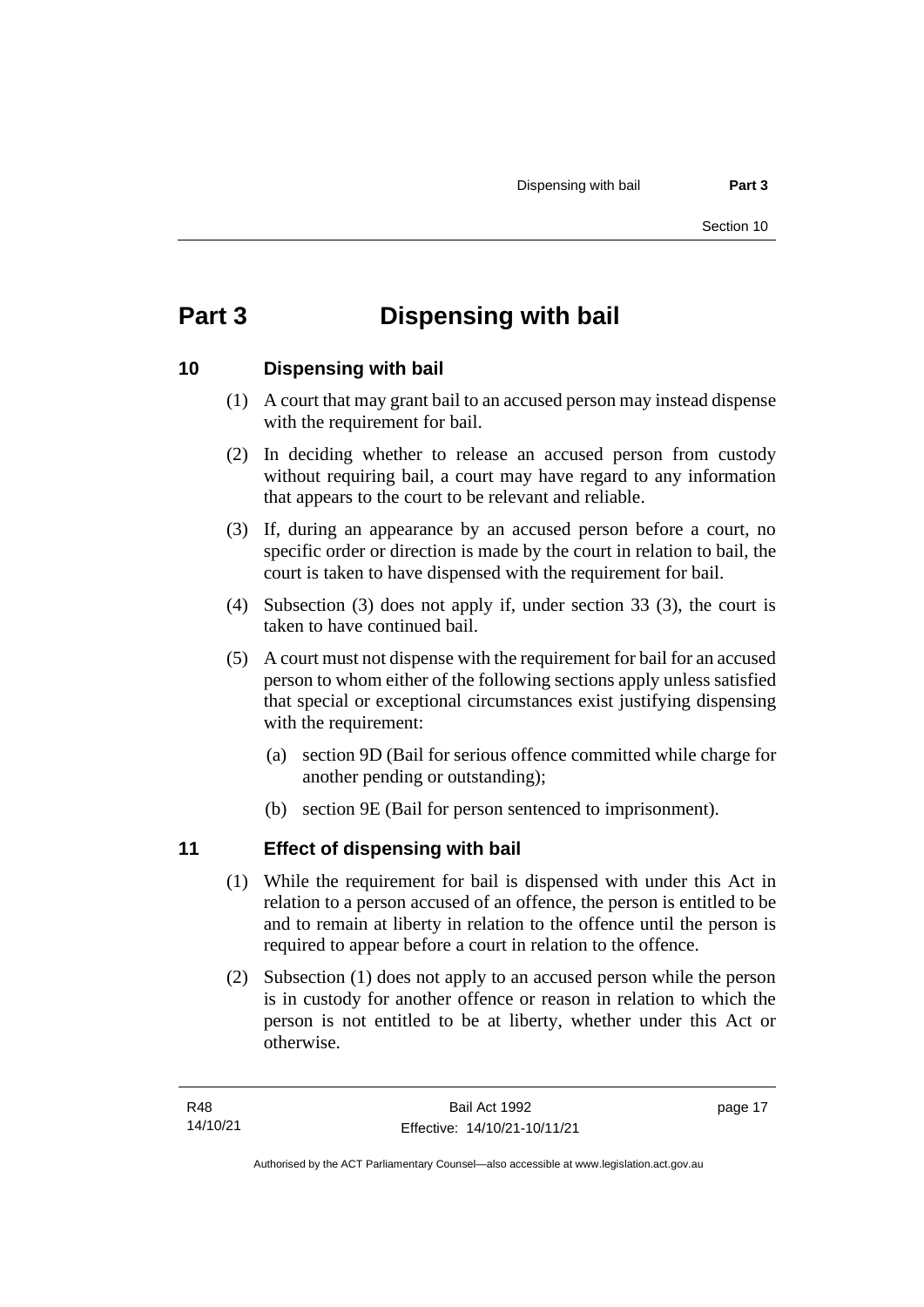#### **Part 3 Dispensing with bail**

Section 12

# <span id="page-25-0"></span>**12 Decision to dispense with bail**

For part 6, if a court dispenses with the requirement for bail, the court is taken to have made a decision in relation to bail.

page 18 Bail Act 1992 Effective: 14/10/21-10/11/21

R48 14/10/21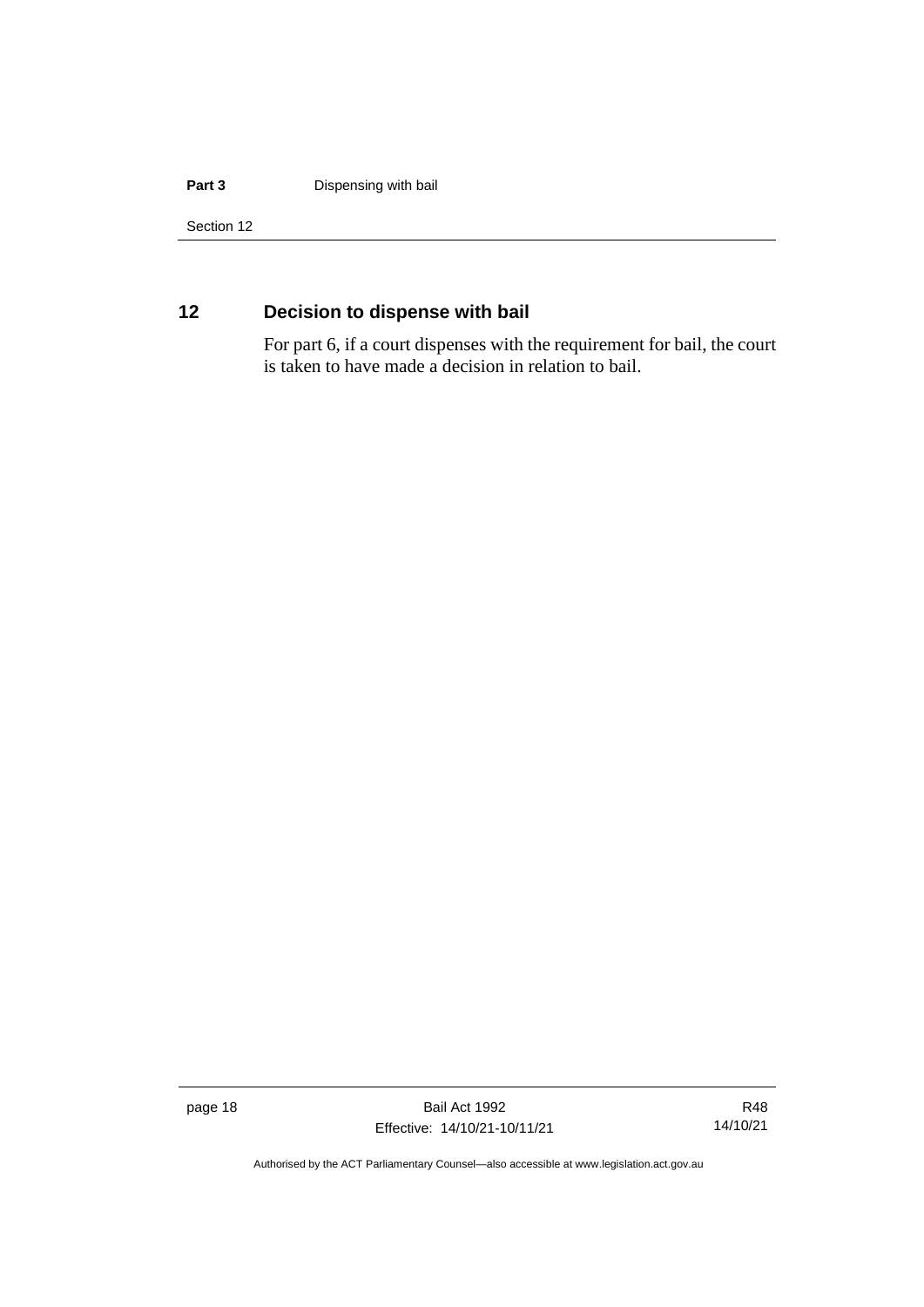# <span id="page-26-0"></span>**Part 4 Grant of bail**

## <span id="page-26-1"></span>**12A Meaning of** *bail order* **and** *bail review application***—pt 4**

In this part:

*bail order*—see section 19 (1).

*bail review application* means an application in relation to bail made under section 41 (Right of review of bail decisions).

## <span id="page-26-2"></span>**12B When is a proceeding** *before the Supreme Court***?—pt 4**

For this part, a proceeding for an offence is *before the Supreme Court* if the court has jurisdiction in the proceeding because the accused person to whom the proceeding relates—

- (a) has been committed to the court for trial or sentence; or
- (b) is an accused in a prosecution on indictment instituted by the director of public prosecutions under the *[Director of Public](http://www.legislation.act.gov.au/a/1990-22)  [Prosecutions Act 1990](http://www.legislation.act.gov.au/a/1990-22)*, section 7; or
- (c) has lodged an appeal to the court against a conviction, order or sentence imposed on the person by the Magistrates Court.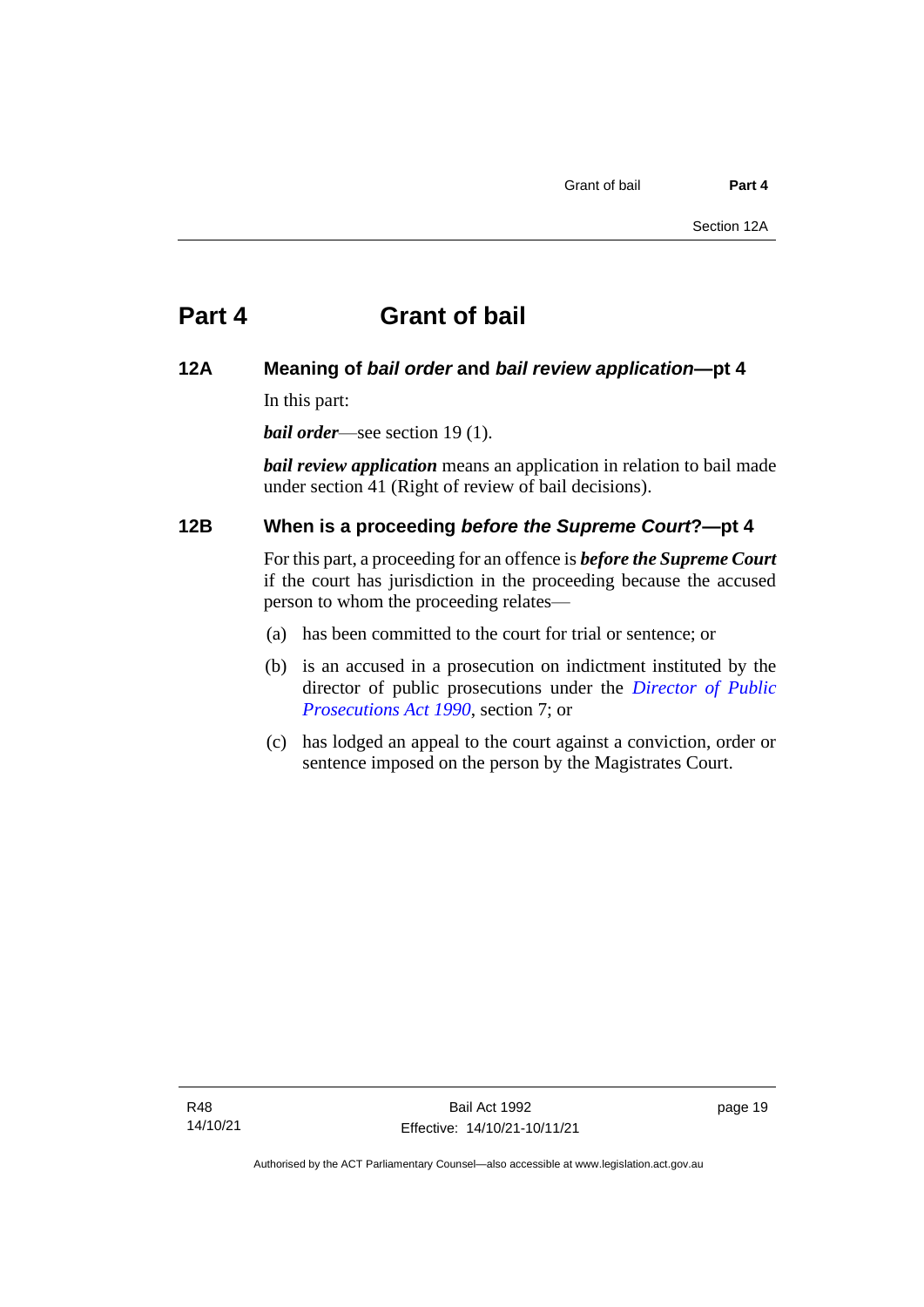#### **Part 4** Grant of bail

Section 13

#### <span id="page-27-0"></span>**13 Deciding bail after charge laid**

- $(1)$  If—
	- (a) a person who has been taken into custody by a police officer is charged with an offence but is not to be brought before a court immediately after being charged; or
	- (b) it is not practicable to bring immediately before a court a person arrested under a warrant (being a warrant which does not expressly preclude the granting of bail) issued under the *[Magistrates Court Act 1930](http://www.legislation.act.gov.au/a/1930-21)*, section 42 (2) (Issue of warrant and summons) in relation to an offence punishable by a fine or by imprisonment for a period not exceeding 2 years;

the police officer who charges or arrests the person—

- (c) must tell the person that the person may—
	- (i) apply for bail; and
	- (ii) communicate with a lawyer of the person's choice in relation to the making of an application for bail; and
	- (iii) if the person cannot speak or understand the English language—have recourse to the services of a competent interpreter; and
	- (iv) communicate with someone else of the person's choice who may reasonably be expected to assist the person in relation to the provision of bail; and

if the person asks for facilities to do so, must provide the person with reasonable facilities to enable the person to communicate with a lawyer, an interpreter or someone else; and

- (d) must tell the person about—
	- (i) the applicable bail criteria; and
	- (ii) the conditions subject to which the person may be released on bail; and

R48 14/10/21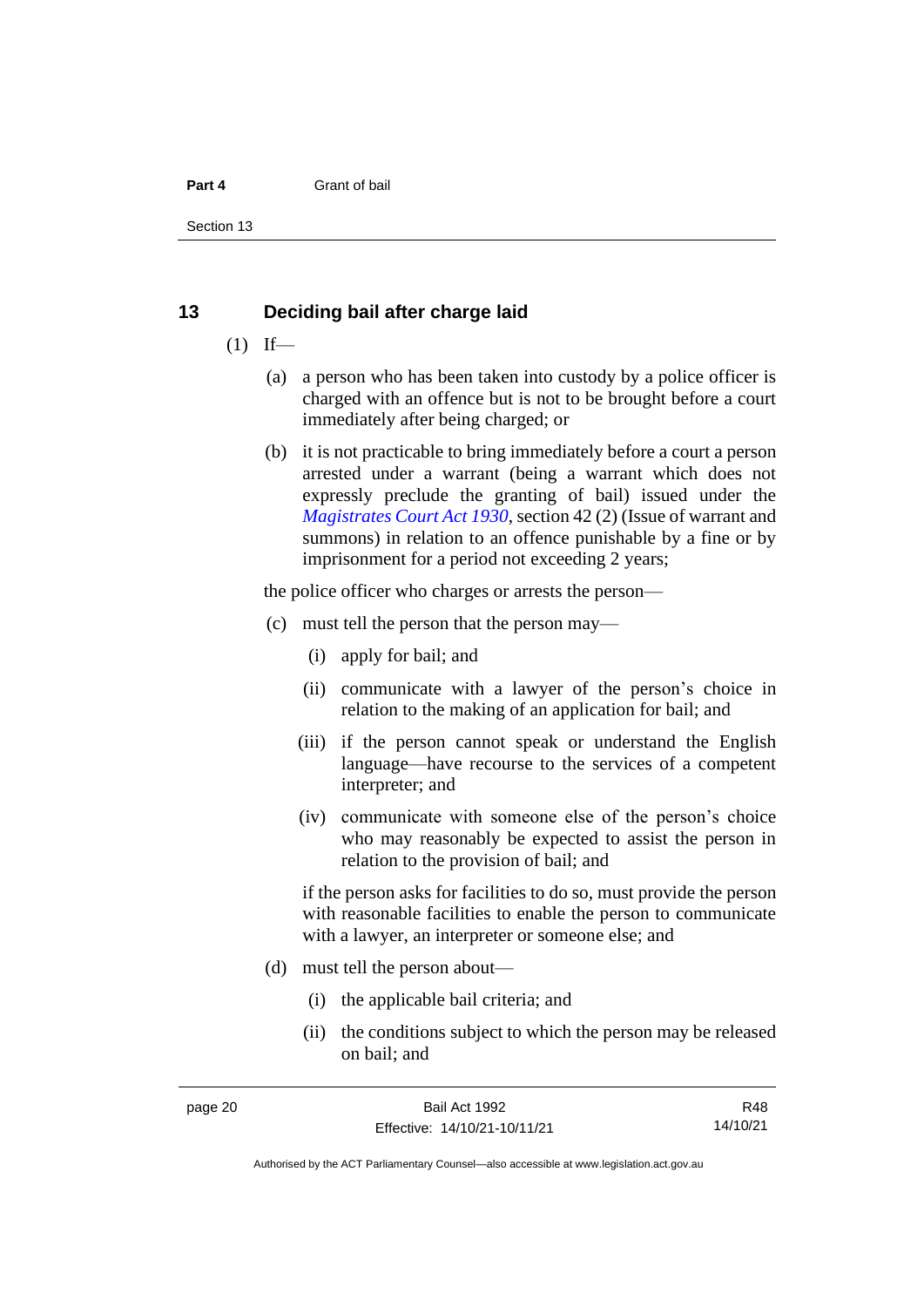- (e) if the person applies for bail—
	- (i) if the police officer is authorised to grant bail to the person—must consider whether the person should be granted bail; or
	- (ii) in any other case—must bring the person before an authorised officer.
- (2) If a person is brought before an authorised officer under subsection  $(1)$  (e)  $(ii)$ , the authorised officer must consider whether the person should be granted bail.
- (3) If, before subsection (1) has been fully complied with in relation to an accused person, an authorised officer is satisfied that it is appropriate to release the person on bail subject only to the person giving an undertaking to appear, the authorised officer may so release the person.
- (4) A police officer who charges or arrests a person need not comply with subsection (1) (c) (ii), (iii) or (iv) if the police officer believes on reasonable grounds that non-compliance is necessary to prevent—
	- (a) the escape of an accomplice of the accused person; or
	- (b) the loss, destruction or falsification of evidence relating to the offence.
- (5) If a police officer who charges or arrests a person does not comply with subsection  $(1)$   $(c)$   $(ii)$ ,  $(iii)$  or  $(iv)$  for a reason mentioned in subsection (4), the police officer must record the reason.

page 21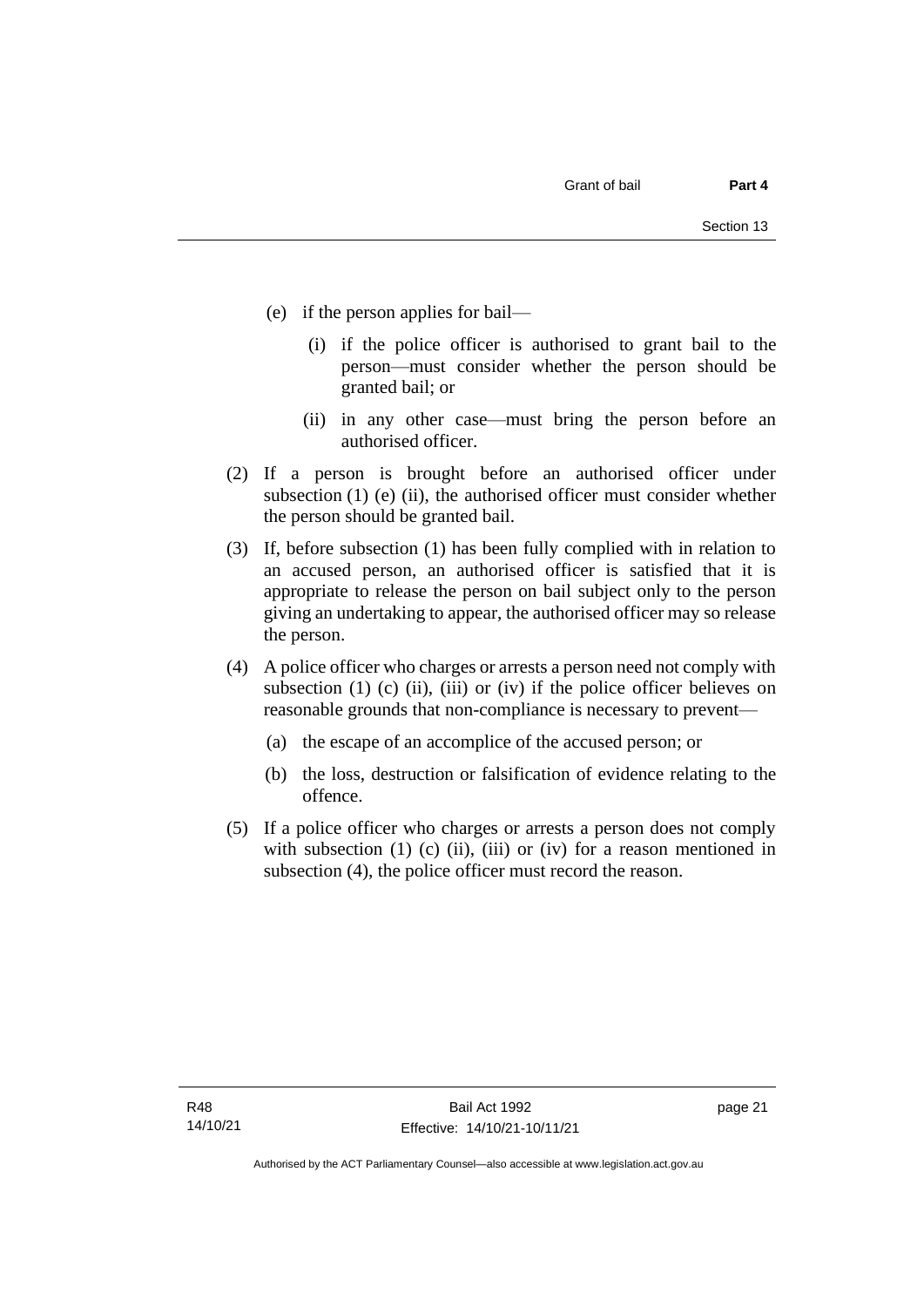#### **Part 4** Grant of bail

Section 14

#### <span id="page-29-0"></span>**14 Grant of bail by authorised officers**

- (1) Subject to subsection (2), an authorised officer may grant bail in accordance with this Act to an accused person who is present at a police station.
- (2) An authorised officer must not grant bail to a person accused of an offence if—
	- (a) a decision about bail in relation to the offence has been made by a court; or
	- (b) the offence is a family violence offence of murder.
	- *Note* A reference to an offence against a territory law includes a reference to a related ancillary offence, eg attempt (see [Legislation Act,](http://www.legislation.act.gov.au/a/2001-14) s 189).

#### <span id="page-29-1"></span>**15 Deciding of questions of bail by authorised officers**

- (1) An authorised officer who is required to consider whether to grant bail to an accused person must as soon as reasonably practicable—
	- (a) give—
		- (i) the accused person or a lawyer representing the accused person; and
		- (ii) any police officer involved in the investigation of the offence with which the accused person is charged;

an opportunity to make submissions to the authorised officer about the conditions to which any grant of bail to the accused person should be made subject; and

(b) having regard to those submissions, to the applicable bail criteria and to any other available information that the authorised officer considers relevant and reliable, decide whether the person should be granted bail.

Authorised by the ACT Parliamentary Counsel—also accessible at www.legislation.act.gov.au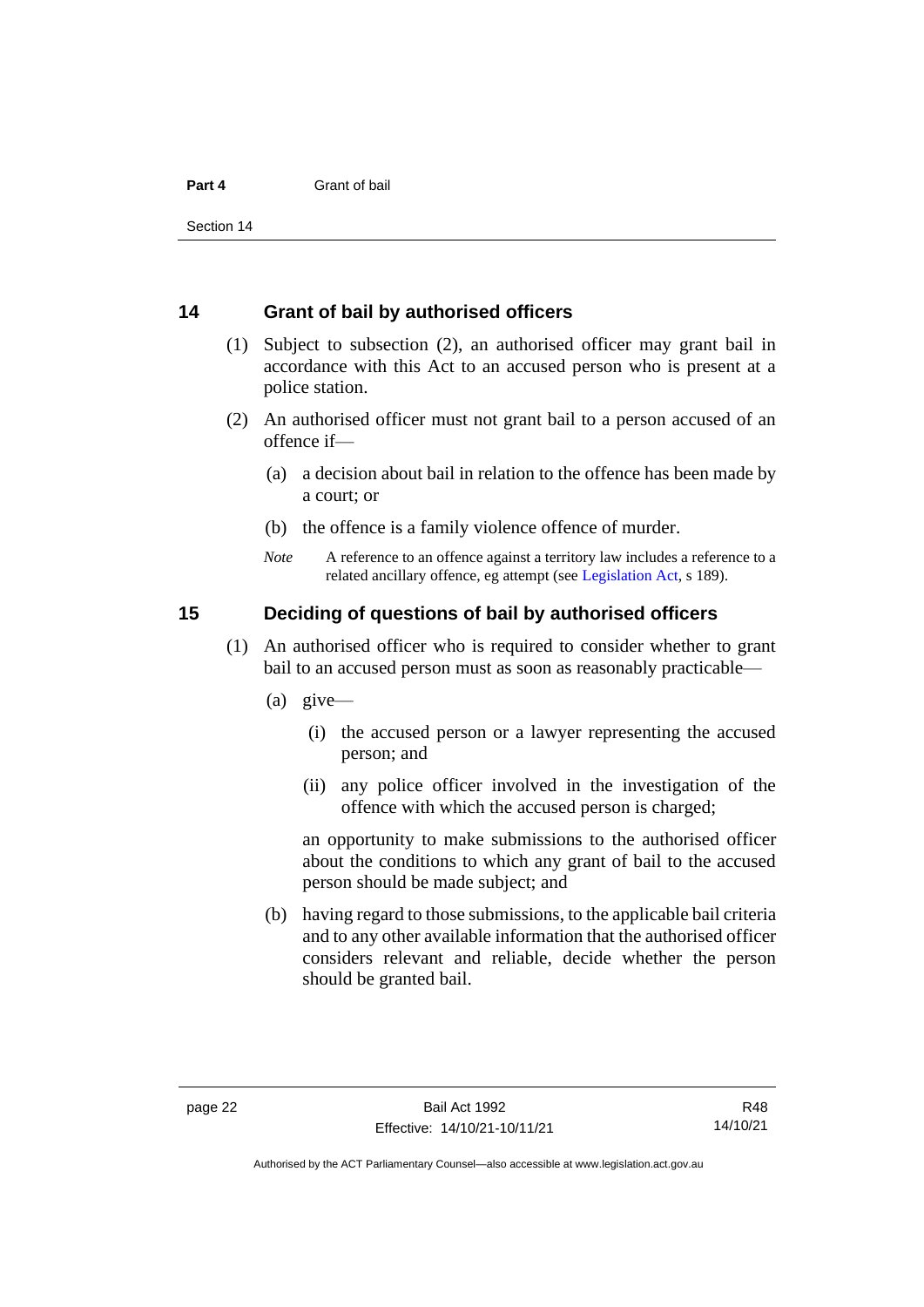- (2) If the authorised officer is satisfied, having regard to the applicable bail criteria, that—
	- (a) it is appropriate to release the person on the person giving an undertaking to appear; and
	- (b) it is not necessary to impose a bail condition;

the authorised officer must release the person on the person giving that undertaking.

- (3) If the authorised officer is satisfied, having regard to the applicable bail criteria, that it is not appropriate to grant bail to the accused person without imposing a condition, the authorised officer must, having regard to—
	- (a) the conditions that may be imposed in granting bail to a person; and
	- (b) the extent to which the imposition of 1 or more bail conditions would be appropriate having regard to the matters mentioned in whichever of section 9F (2), section 22 or section 23 applies to the making of a decision regarding the granting of bail to the accused person;

decide whether to grant bail to the accused person.

### <span id="page-30-0"></span>**16 Notification of decision of authorised officer**

- (1) If an authorised officer decides—
	- (a) to refuse to grant bail to an accused person; or
	- (b) to grant bail to an accused person subject to 1 or more bail conditions;

the authorised officer must inform the accused person—

- (c) of his or her decision; and
- (d) the right of the accused person to request a review of the decision under section 38; and

page 23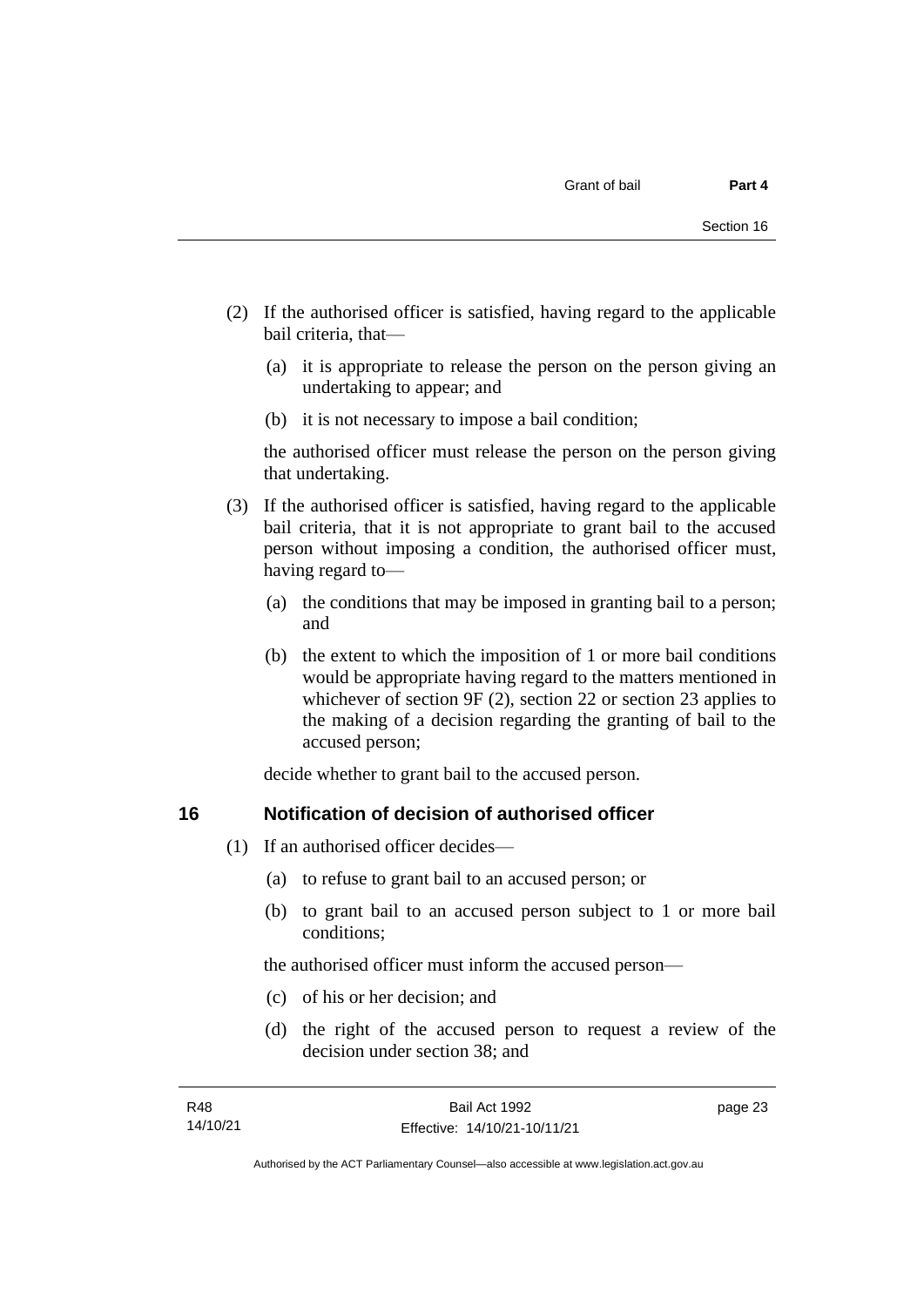- (e) if bail is refused—that the person is entitled to communicate with a lawyer; and
- (f) if the person would be granted bail subject to 1 or more bail conditions and that bail condition, or those bail conditions, are such that the person is unable or unwilling to comply, or to arrange for compliance, with them—that the person is entitled to communicate with a lawyer.
- (2) An authorised officer must, on being requested to do so by an accused person in relation to whom the authorised officer has made a decision of the kind referred to in subsection (1) (a) or (b), provide the person with reasonable facilities to communicate with a lawyer.
- (3) An authorised officer who refuses to grant bail to an accused person need not comply with subsection (1) (e) or (f) and subsection (2) if the authorised officer believes on reasonable grounds that non-compliance is necessary to prevent—
	- (a) the escape of an accomplice of the accused person; or
	- (b) the loss, destruction or falsification of evidence relating to the offence.
- (4) If an authorised officer does not comply with subsection (1) (e) or (f) and subsection (2) for a reason mentioned in subsection (3), the authorised officer must record the reason.
- (5) If an authorised officer decides to grant bail to an accused person, or is notified that bail has been granted to an accused person, in relation to a family violence offence, the officer must take reasonable steps to tell each protected person, as soon as practicable, about the decision and, if the accused person is granted bail subject to a bail condition, about the condition.
- (6) If an authorised officer decides not to grant bail to an accused person in relation to a family violence offence, the officer must tell each protected person about the decision.

R48 14/10/21

Authorised by the ACT Parliamentary Counsel—also accessible at www.legislation.act.gov.au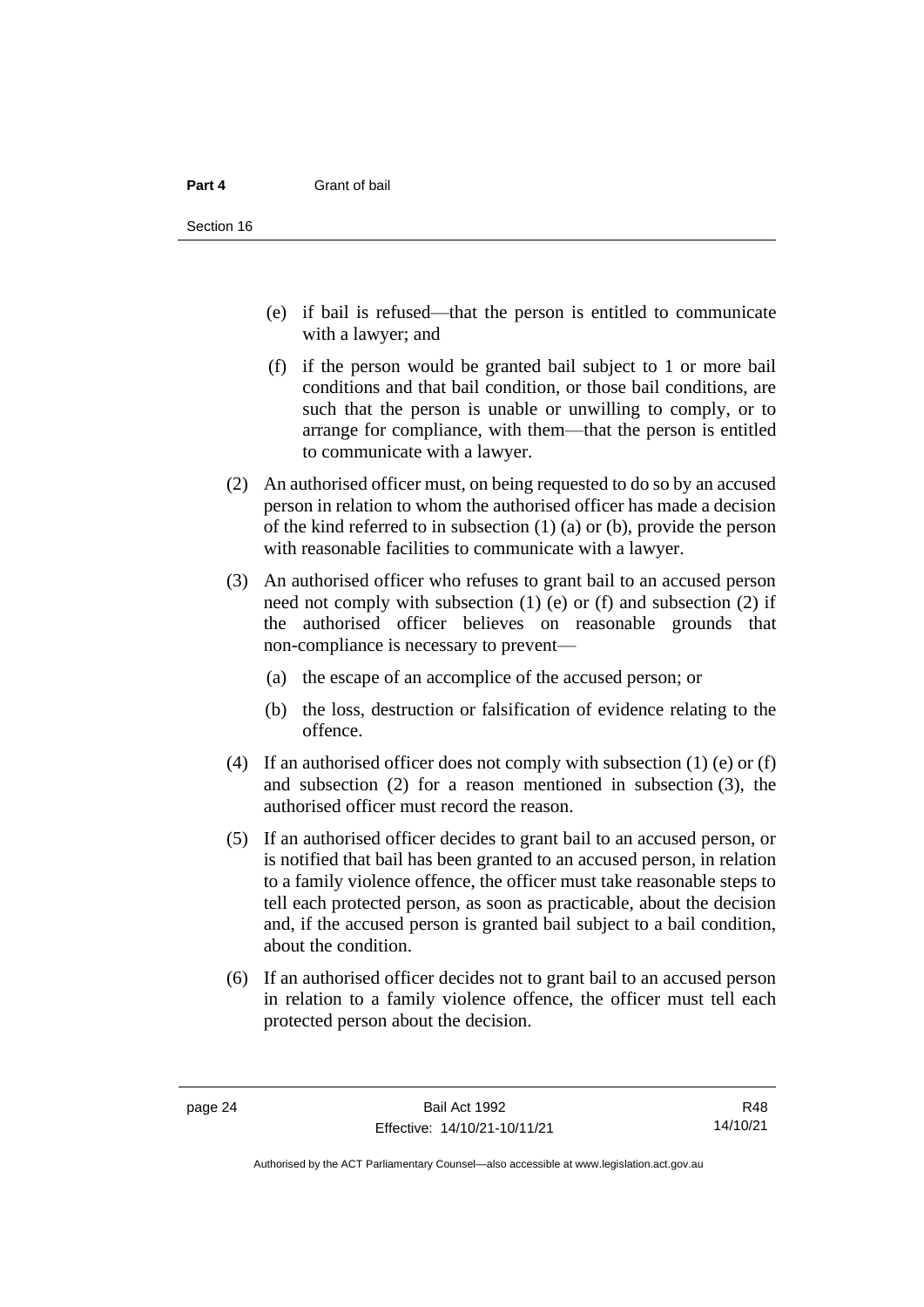(7) In this section:

*protected person*, in relation to a family violence offence, means—

- (a) if the conduct making up the offence was directed at a child—a person with parental responsibility for the child; or
- (b) if the conduct making up the offence was directed at someone else—the person at whom the conduct was directed.

## <span id="page-32-0"></span>**17 Charged people in custody to be brought before court**

An accused person who—

- (a) has been taken into custody and charged with an offence; and
- (b) is refused bail by an authorised officer or is not released on bail granted by an authorised officer;

must be brought before a court as soon as practicable after the person has been taken into custody and, in any case, within 48 hours after having been taken into custody.

## <span id="page-32-1"></span>**18 Facilities to be provided to accused people**

- (1) If an accused person in police custody is to be brought, for the first time in relation to the offence, before a court more than 4 hours after the person came into custody—
	- (a) the police officer for the time being in charge of the police station where the person is in custody; or
	- (b) if the person is not in custody at a police station—the police officer who has custody of the person;

must, if it is reasonably practicable to do so, provide the person with, and allow the person to use—

(c) facilities to enable the accused person to wash, shower or bathe and (if appropriate) to shave; and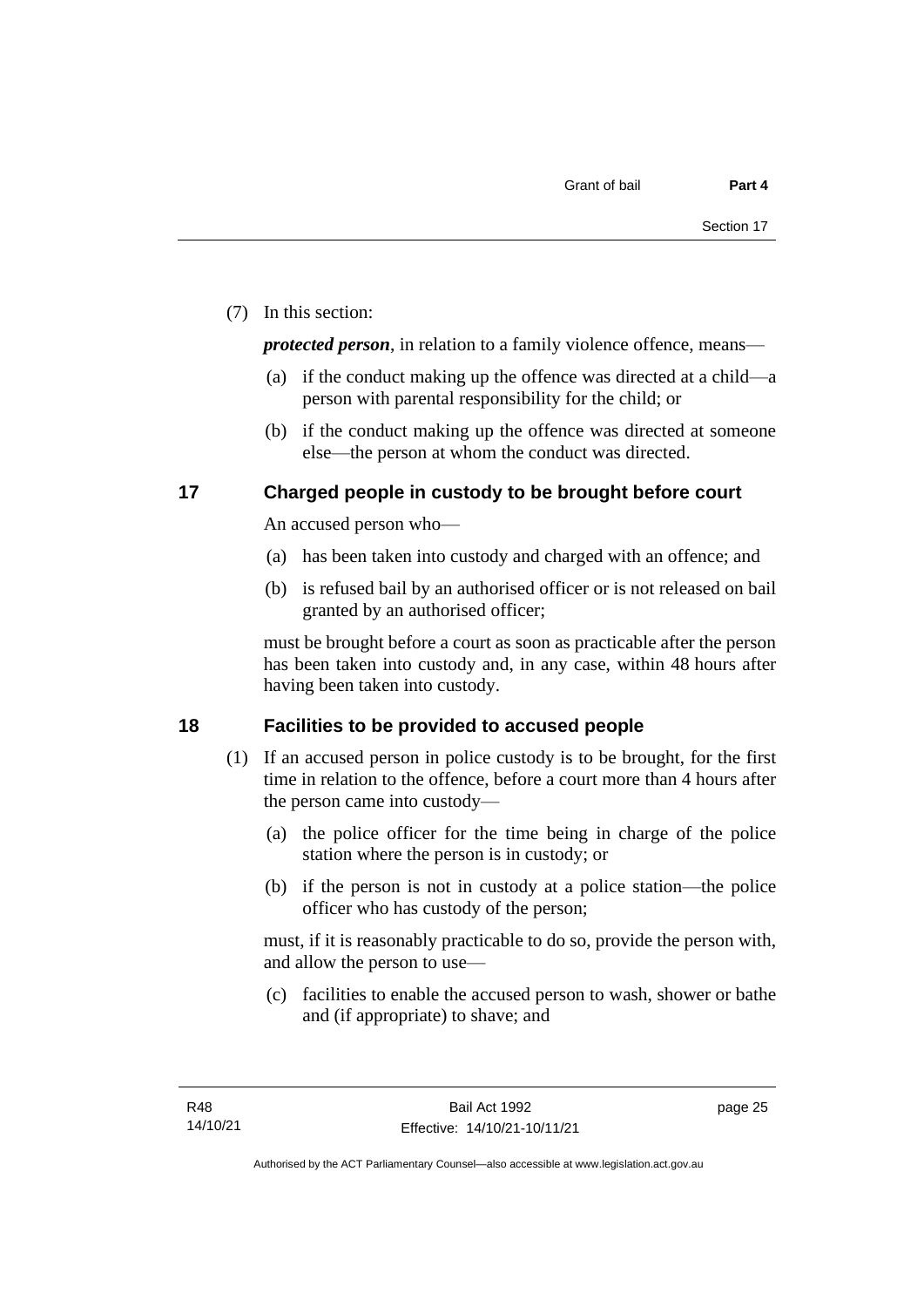#### **Part 4** Grant of bail

- (d) facilities to enable the accused person to change his or her clothing.
- (2) Nothing in subsection (1) requires a police officer, the Territory or the Commonwealth to provide clothing for the accused person unless the clothing is brought to the police station or other place where the accused person is in custody by a member of the accused person's family or some other person.

#### <span id="page-33-0"></span>**19 Court bail—general**

- (1) A court may, in accordance with this part, make any of the following orders in relation to bail (a *bail order*):
	- (a) an order granting bail to an accused person who is being held in custody in relation to an offence with which the person has been charged;
	- (b) an order enlarging, varying or revoking bail granted to the person.
- (2) In deciding whether to make a bail order in relation to an accused person, a court may have regard to any information it considers relevant and reliable.
- (3) This Act does not limit the number of applications in relation to bail that an accused person may make to a court in accordance with this Act.
- (4) A court must deal with an application in relation to bail as soon as reasonably practicable.
- (5) However, a court may decide not to hear an application in relation to bail if the application is frivolous or vexatious.

R48 14/10/21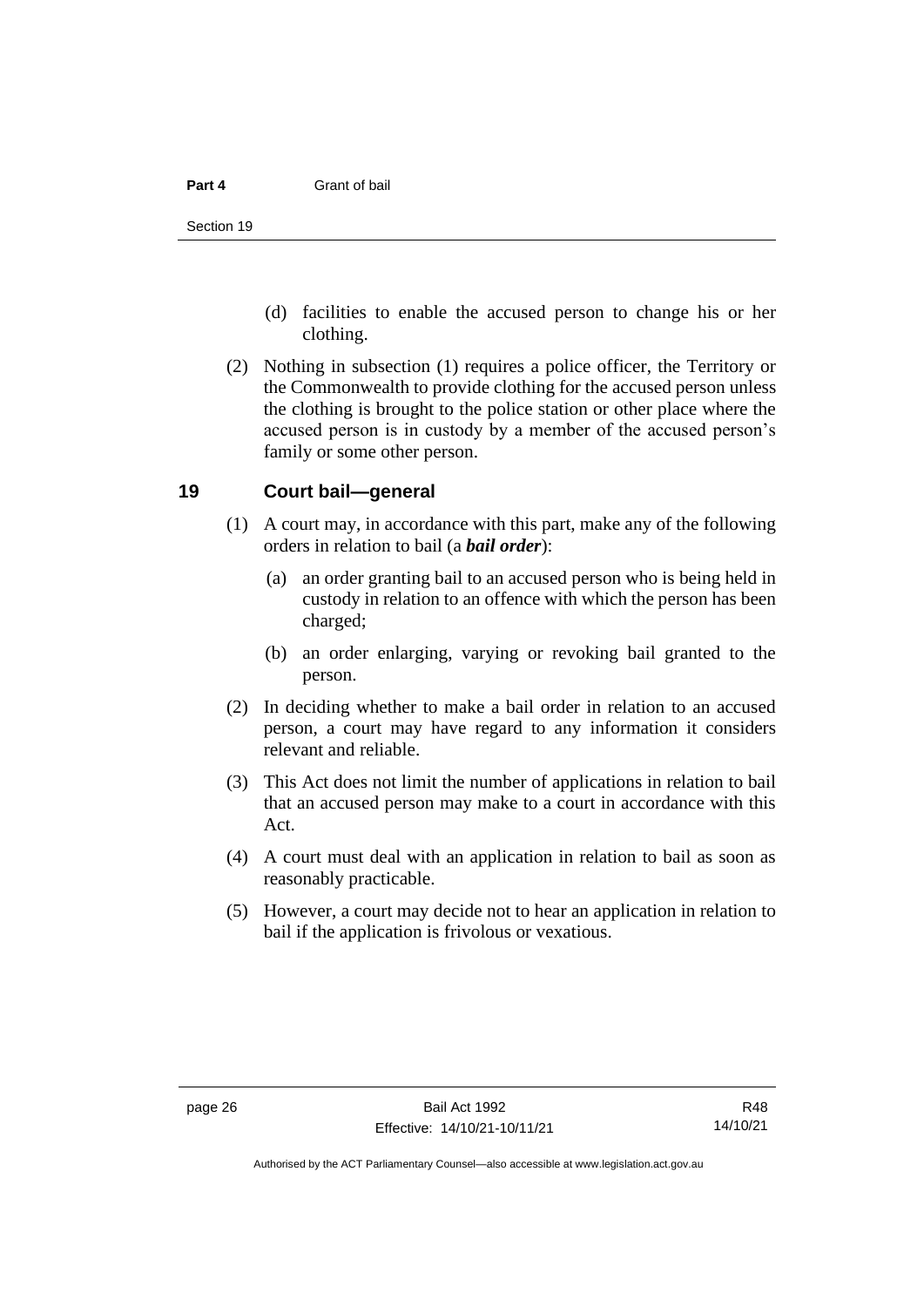## <span id="page-34-0"></span>**20 Power in relation to bail—Magistrates Court**

- (1) The Magistrates Court has power to make a bail order in relation to an accused person only if a proceeding for an offence with which the person is charged—
	- (a) is, or is about to be brought, before the Magistrates Court; or
	- (b) is before the Supreme Court, and the following apply:
		- (i) the Magistrates Court or the Supreme Court has granted bail to the person in the proceeding;
		- (ii) the person is in custody because the person has been arrested under section 56A (Arrest for failure to comply with bail condition) and has not been brought before the Supreme Court in relation to the reason for the arrest;
		- (iii) the day on which the application for bail is made is not a Supreme Court sitting day, and is a day on which a magistrate is sitting in relation to another proceeding before the Magistrates Court.
- (2) In this section:

*Supreme Court sitting day* means a day other than a Saturday, a Sunday or a public holiday.

## <span id="page-34-1"></span>**20A Repeat application for bail—Magistrates Court**

- (1) This section applies to an application for bail (other than a bail review application) by an accused person in a proceeding if—
	- (a) the proceeding is one in which the Magistrates Court has power to make a bail order under section 20 (1) (a); and
	- (b) the accused person has made 2 applications in the Magistrates Court for bail in the proceeding.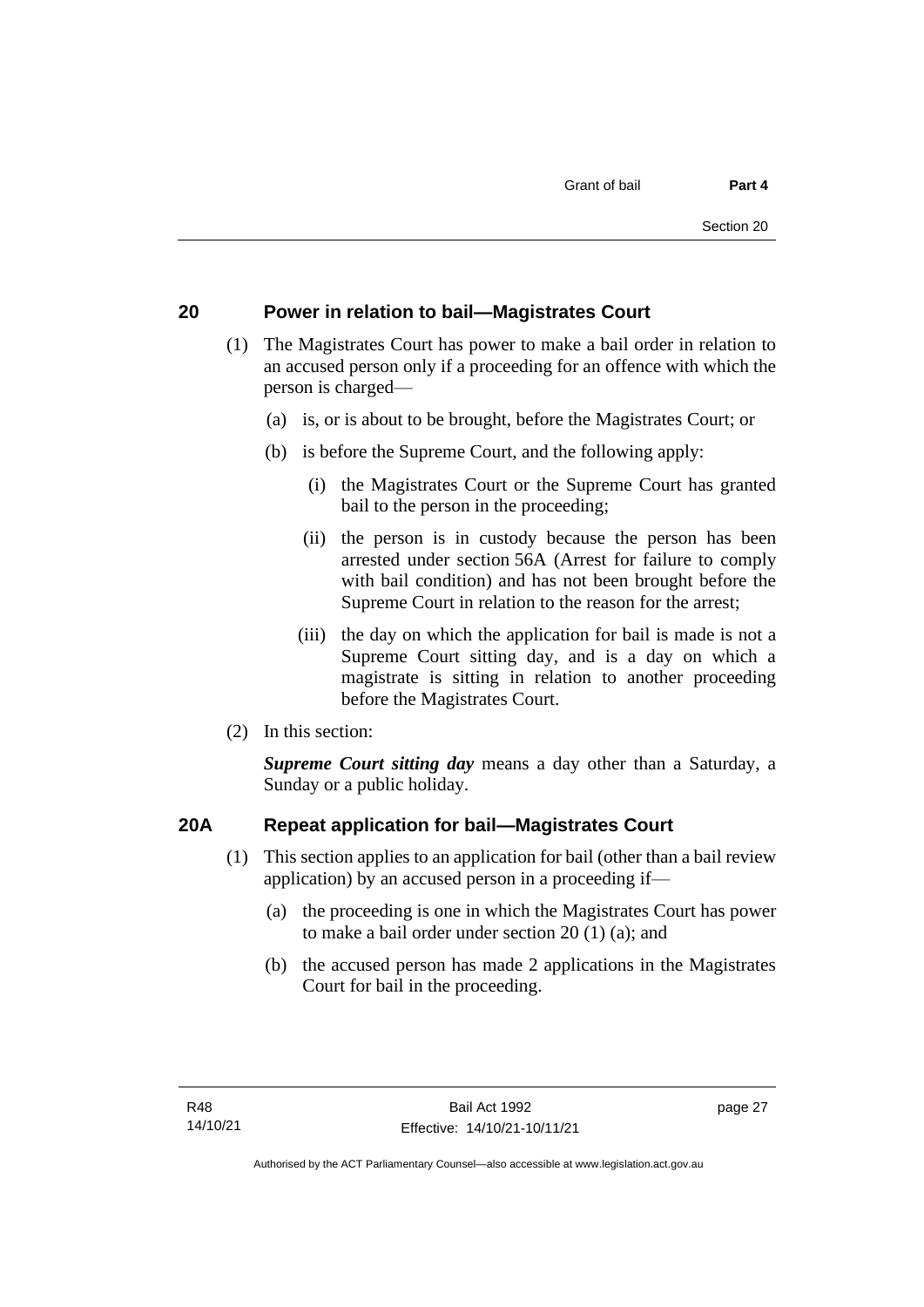#### **Part 4** Grant of bail

- (2) The court may only consider a third or subsequent application for bail by the person in the proceeding if the court is satisfied—
	- (a) that since the last application for bail there has been a change in circumstances relevant to the granting of bail; or
	- (b) that there is fresh evidence or information of relevance to the granting of bail that was unavailable at the last application for bail.

#### <span id="page-35-0"></span>**20B Power in relation to bail—Supreme Court**

The Supreme Court has power to make a bail order in relation to an accused person only if —

- (a) a proceeding for an offence with which the person is charged is before the Supreme Court; or
- (b) if the proceeding is not before the Supreme Court—section 43 (Power of Supreme Court to review—decision of authorised officer) or section 43A (Power of Supreme Court to review decision of Magistrates Court or Supreme Court) apply.

### <span id="page-35-1"></span>**20C Repeat application for bail—Supreme Court**

- (1) This section applies to an application for bail (other than a bail review application) by an accused person in a proceeding if—
	- (a) the proceeding is one in which the Supreme Court has power to make a bail order under section 20B (a); and
	- (b) the accused person has—
		- (i) made 2 or more applications for bail in the Magistrates Court when the proceeding was before that court; or
		- (ii) if subparagraph (i) does not apply—made 1 application in the Supreme Court for bail in the proceeding.

R48 14/10/21

Authorised by the ACT Parliamentary Counsel—also accessible at www.legislation.act.gov.au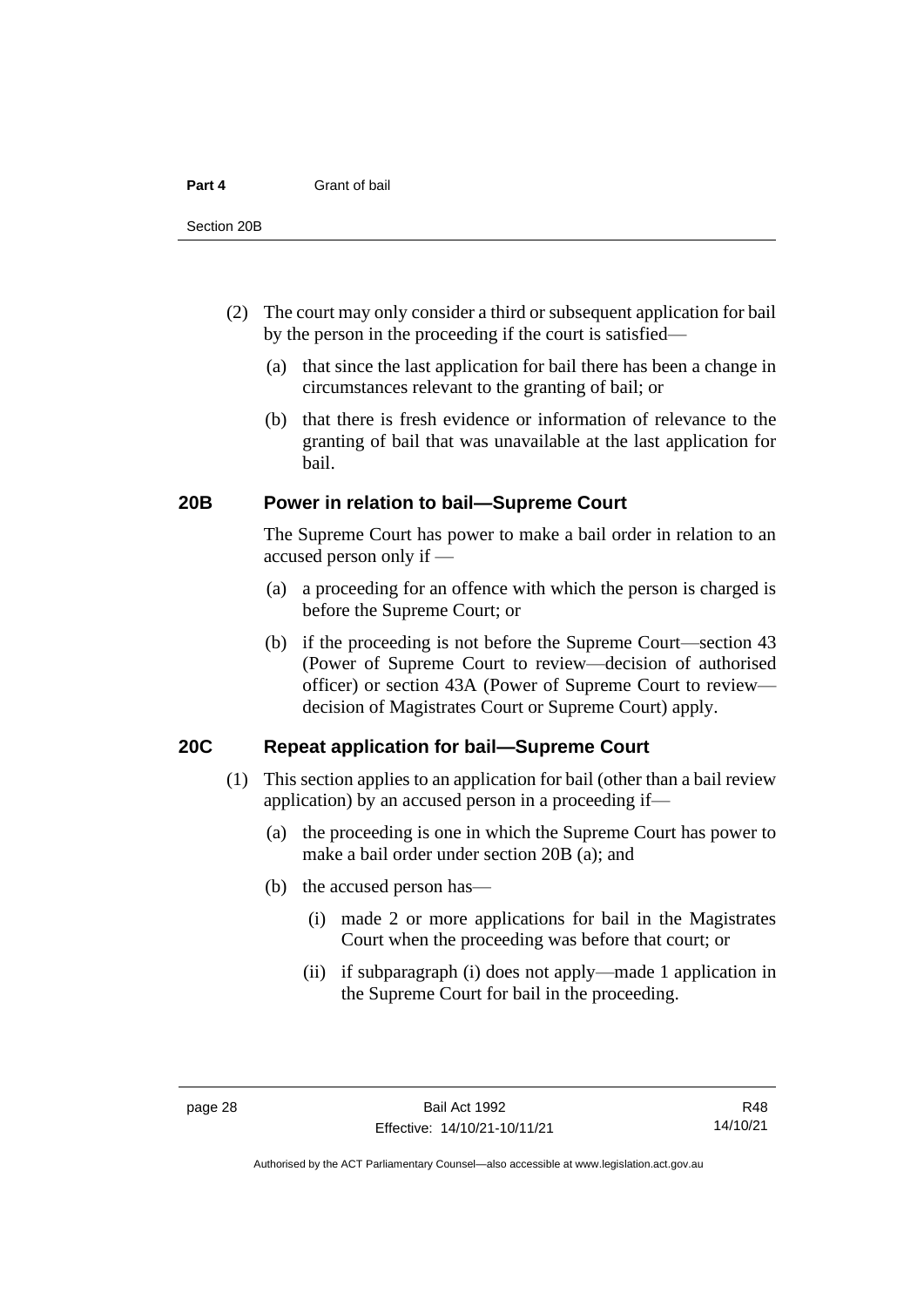- (2) The court may only consider a further application for bail (other than a bail review application) by the person in the proceeding if the court is satisfied—
	- (a) that since the last application for bail there has been a change in circumstances relevant to the granting of bail; or
	- (b) that there is fresh evidence or information of relevance to the granting of bail that was unavailable at the last application for bail.

#### **Examples**

- 1 An accused person has made only 1 application for bail in the Magistrates Court in a criminal proceeding. The person is committed for trial in the Supreme Court in relation to the proceeding. If the accused makes an application for bail in the Supreme Court in the proceeding, subsection (2) will not apply to the court's consideration of the application because the person did not make 2 or more applications for bail in the Magistrates Court when the proceeding was before that court.
- 2 An accused person has made 3 applications for bail in the Magistrates Court in a criminal proceeding. The person is committed for trial in the Supreme Court in relation to the proceeding. If the accused makes an application for bail in the Supreme Court in the proceeding, subsection (2) will apply to the court's consideration of the application.

### **21 Bail in relation to several offences**

If an accused person has been charged with 2 or more offences for which bail may be granted and is being held in custody in relation to those offences—

- (a) a court or an authorised officer must, in considering whether to grant bail to the accused person, have regard to all the offences with which the person stands charged; and
- (b) if the court or authorised officer decides that the accused person should be granted bail—
	- (i) the accused person must be granted bail in relation to all the offences with which the person has been charged for which bail may be granted; and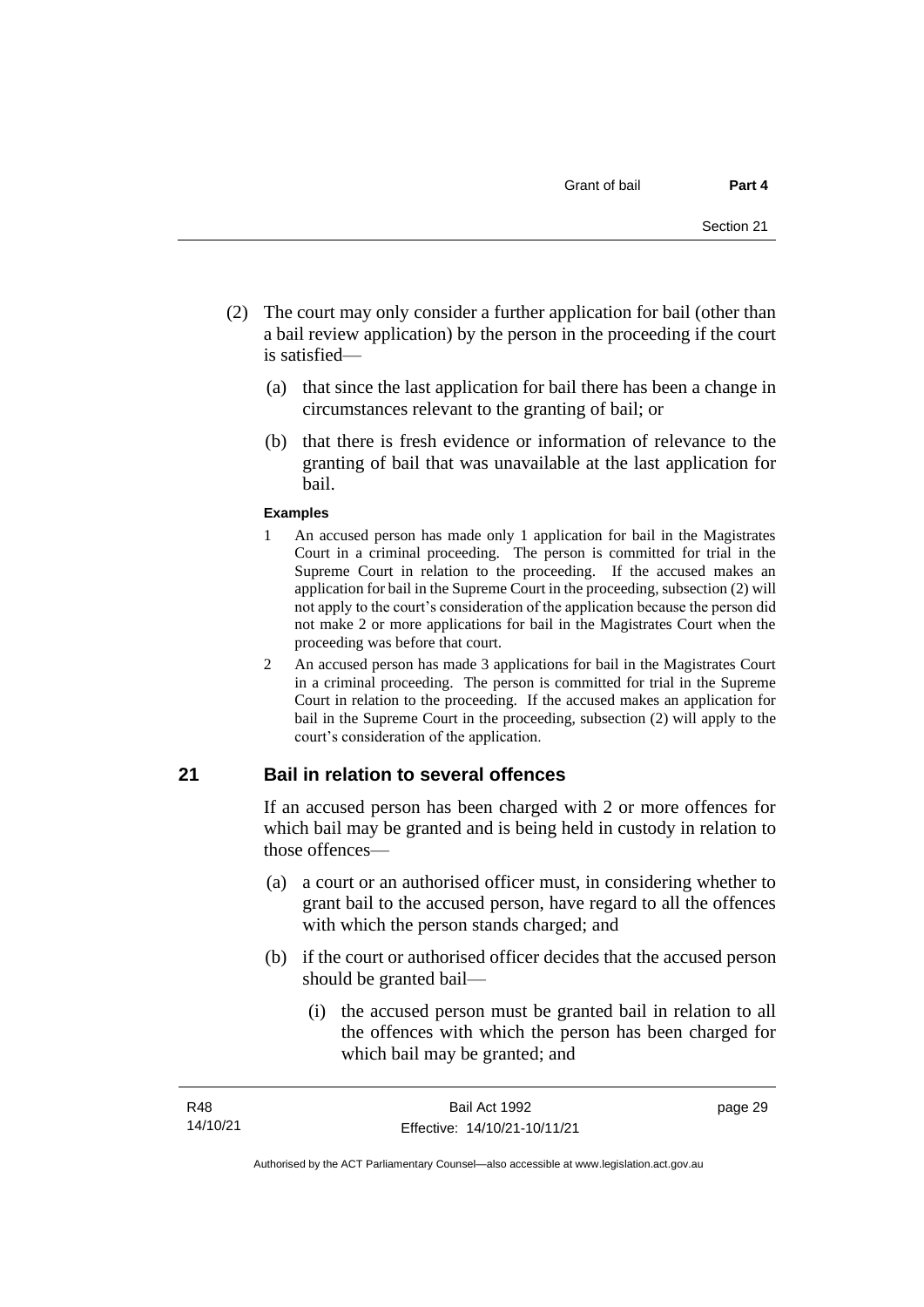#### **Part 4** Grant of bail

- (ii) the accused person need give only 1 undertaking to appear in relation to all the offences with which the person has been charged for which bail may be granted; and
- (iii) if the accused person is granted bail subject to conditions the conditions apply in relation to each offence with which the accused person is charged for which bail may be granted.

### **22 Criteria for granting bail to adults**

- (1) In making a decision about the grant of bail to an adult in relation to an offence, a court or authorised officer must consider—
	- (a) the likelihood of the person appearing in court in relation to the offence; and
	- (b) the likelihood of the person, while released on bail—
		- (i) committing an offence; or
		- (ii) harassing or endangering the safety or welfare of anyone; or
		- (iii) interfering with evidence, intimidating a witness, or otherwise obstructing the course of justice, in relation to the person or anyone else; and
	- (c) the interests of the person.

### **Examples for par (c)**

- 1 the need of the person for physical protection
- 2 the period that the person may be held in custody if bail is refused and the conditions under which the person would be held
- (2) Also, if the person is convicted of an indictable offence, or the elements of an indictable offence are proven in relation to the person, but the person has not been sentenced, a court must consider the likelihood of the person being given a sentence of imprisonment.

R48 14/10/21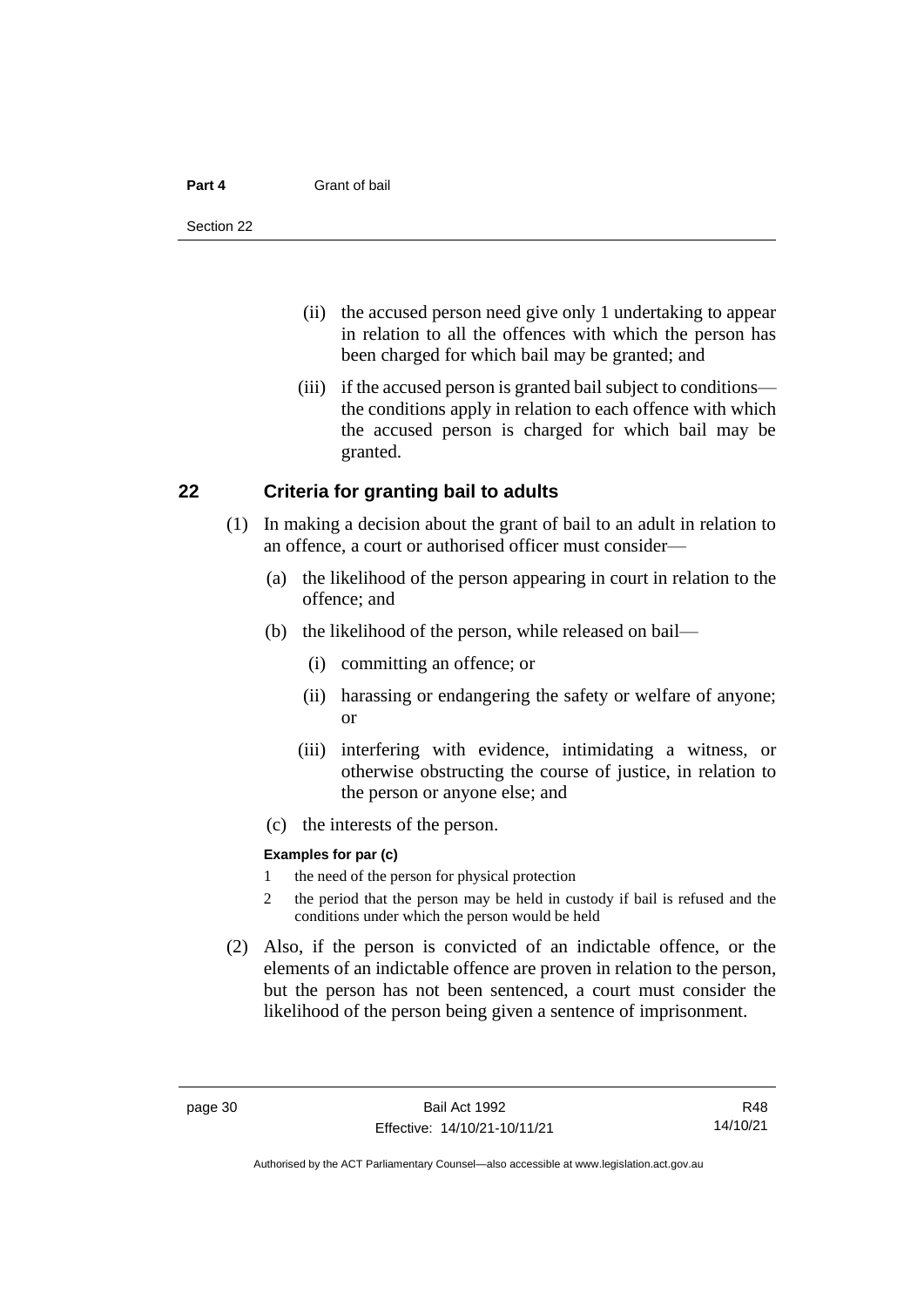- (3) In considering the matters mentioned in subsection (1) or (2), the court or authorised officer may have regard to any relevant matter, including—
	- (a) the nature and seriousness of the offence; or
	- (b) the person's character, background and community ties; or
	- (c) the likely effect of a refusal of bail on the person's family or dependants; or
	- (d) any previous grants of bail to the person; or
	- (e) the strength of the evidence against the person.

### **Example**

In considering under subsection (1) the likelihood of the person appearing in court in relation to the offence, the court or authorised officer may have regard to whether the person failed to comply with a bail condition previously.

(4) The reference in subsection (1) (b) (i) to an *offence* includes a reference to an offence against a law of the Commonwealth, a State or another Territory (including an external territory).

### **23 Criteria for granting bail to children**

- (1) In making a decision about the grant of bail to a child in relation to an offence, a court or authorised officer must consider—
	- (a) the matters mentioned in section 22 (1) (a) and (b), (2) and (3); and
	- (b) the principles in the *[Children and Young People Act 2008](http://www.legislation.act.gov.au/a/2008-19)*, section 94 (Youth justice principles); and
	- (c) if the decision is being made by a court and a report has been given to the court under the *[Court Procedures Act 2004](http://www.legislation.act.gov.au/a/2004-59)*, section 74D (Court may order report about young person) in relation to the child—the report.
- (2) In addition, the court or authorised officer must consider, as a primary consideration, the best interests of the child.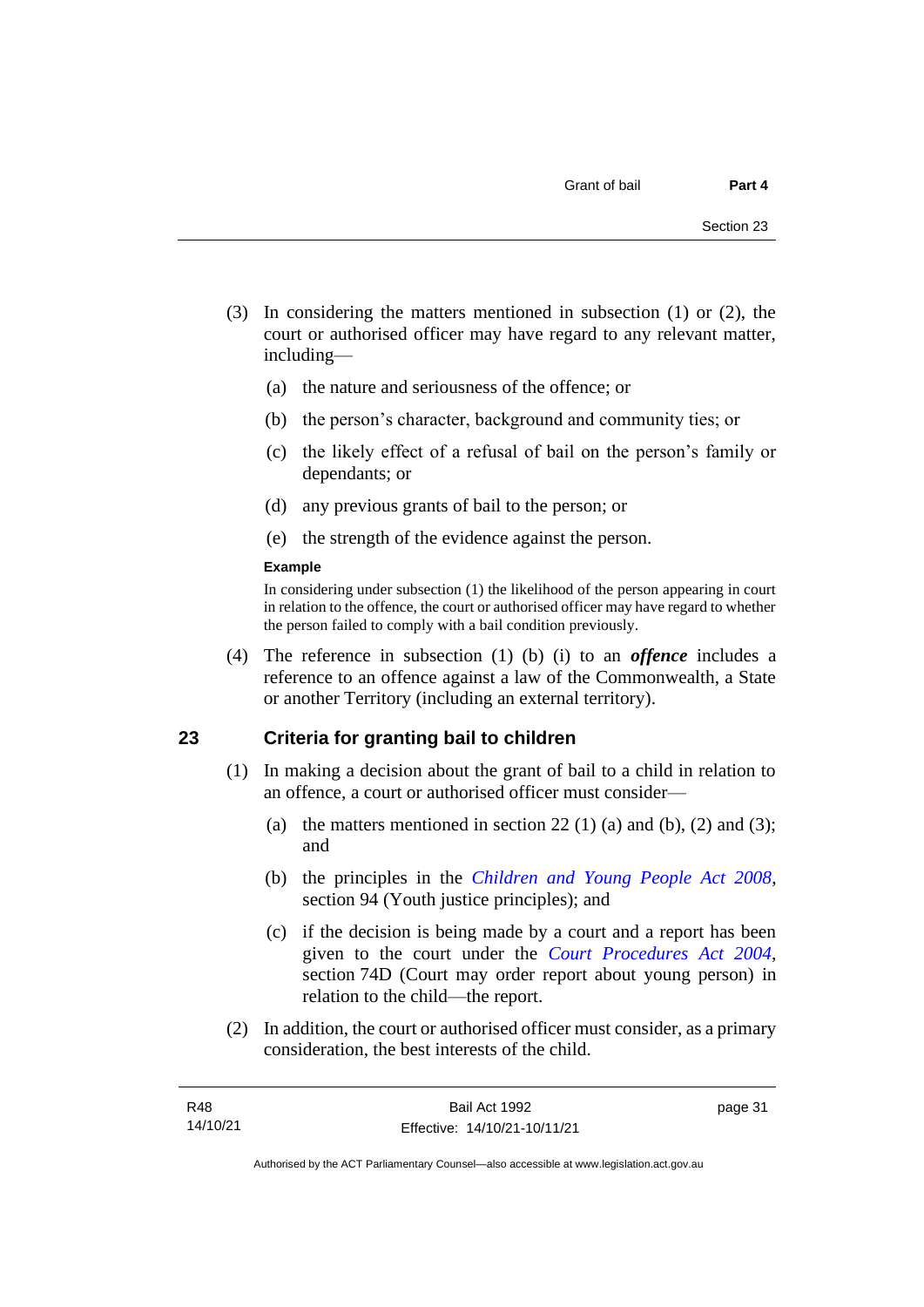### **Part 4** Grant of bail

Section 23A

### **23A Victim's concern about need for protection**

- (1) If a court is making a decision about the grant of bail to an accused person—
	- (a) the prosecutor must tell the court about any concern of which the prosecutor is aware expressed by a victim about the need for protection from violence or harassment by the accused person; and
	- (b) the court must receive any submission in relation to the concern and consider it in the context of the matter mentioned in section 22 (1) (b).
- (2) If an authorised officer who is making a decision about the grant of bail to an accused person is aware that a victim has expressed concern about the need for protection from violence or harassment by the accused person, the authorised officer must consider that concern in the context of the matters mentioned in section 9F (Family violence offence—bail by authorised officer) and section 22 (1) (b).

page 32 Bail Act 1992 Effective: 14/10/21-10/11/21

R48 14/10/21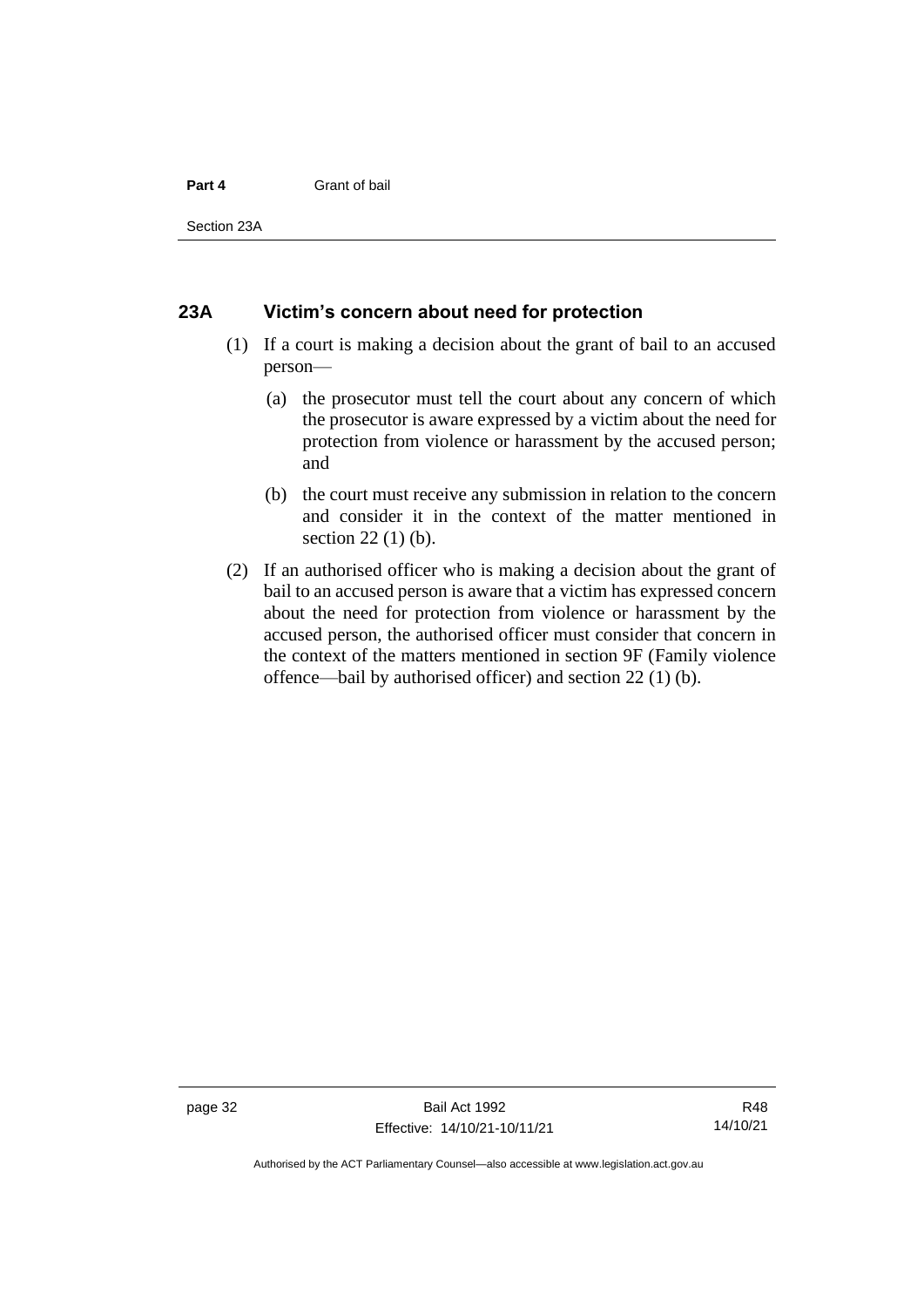# **Part 5 Bail conditions and undertakings to appear**

### **24 Conditions of bail**

A court or an authorised officer may grant bail without imposing conditions or subject to bail conditions imposed—

- (a) for a court—by order; or
- (b) for an authorised officer—in writing.

### **25 Conditions on which bail may be granted to adults**

- (1) The following conditions may be imposed on a grant of bail to an adult:
	- (a) conditions about the person's conduct while released on bail;
	- (b) a condition that the person, an acceptable person or each of a number of acceptable people—
		- (i) pays to the Territory a stated amount if the person fails to appear in court in accordance with his or her undertaking; or
		- (ii) gives acceptable security for the payment to the Territory of a stated amount if the person fails to appear in court in accordance with his or her undertaking;

*Note* For acceptable people and acceptable security, see s 32.

- (c) a condition that the person, an acceptable person or each of a number of acceptable people—
	- (i) deposits a stated amount with a court or authorised officer; and
	- (ii) forfeits the amount if the person fails to appear in court in accordance with his or her undertaking.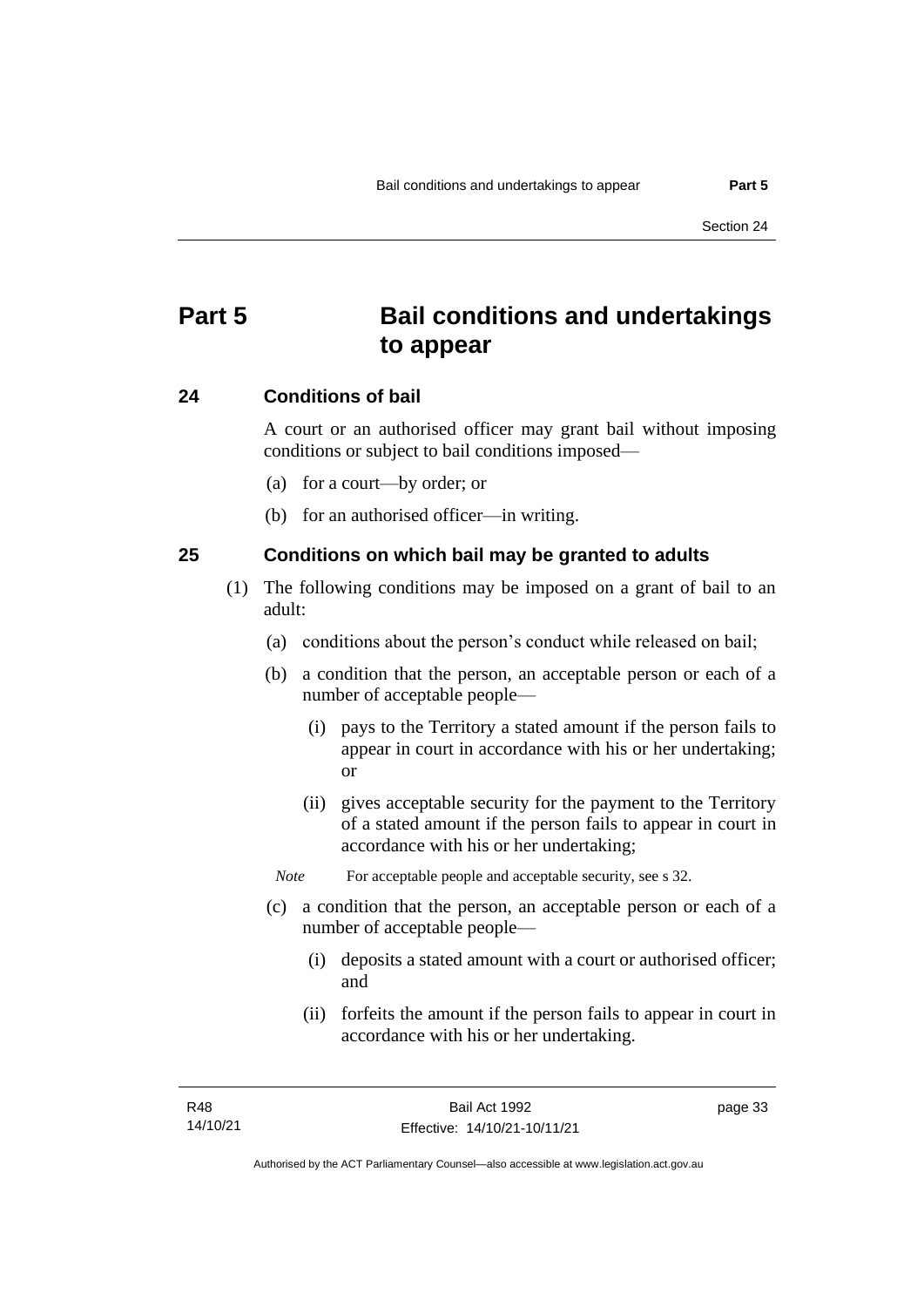- (2) With the consent of a person who makes a deposit or gives security under subsection  $(1)$  (b)  $(ii)$  or  $(c)$ , it may be a condition of bail that the deposit or security continues to apply if bail is continued.
- (3) It must not be a condition of bail that a person gives consent under subsection (2).
- (4) Without limiting subsection (1) (a), the requirements that an accused person may be required to observe relating to his or her conduct while released on bail include—
	- (a) a requirement that the accused person report periodically, or at specified times, at a stated place; and
	- (b) a requirement that the accused person reside at a stated place; and
	- (c) a requirement that the person undergo psychiatric treatment or other medical treatment; and
	- (d) a requirement that the accused person participate in a program of personal development, training or rehabilitation; and
	- (e) a requirement that the person—
		- (i) accept supervision by the director-general; and
		- (ii) comply with any reasonable direction of the director-general; and

### **Examples of directions**

- 1 a direction to attend a program
- 2 a direction to comply with a mental health assessment or treatment order made by the ACAT
- 3 a direction to attend drug or alcohol counselling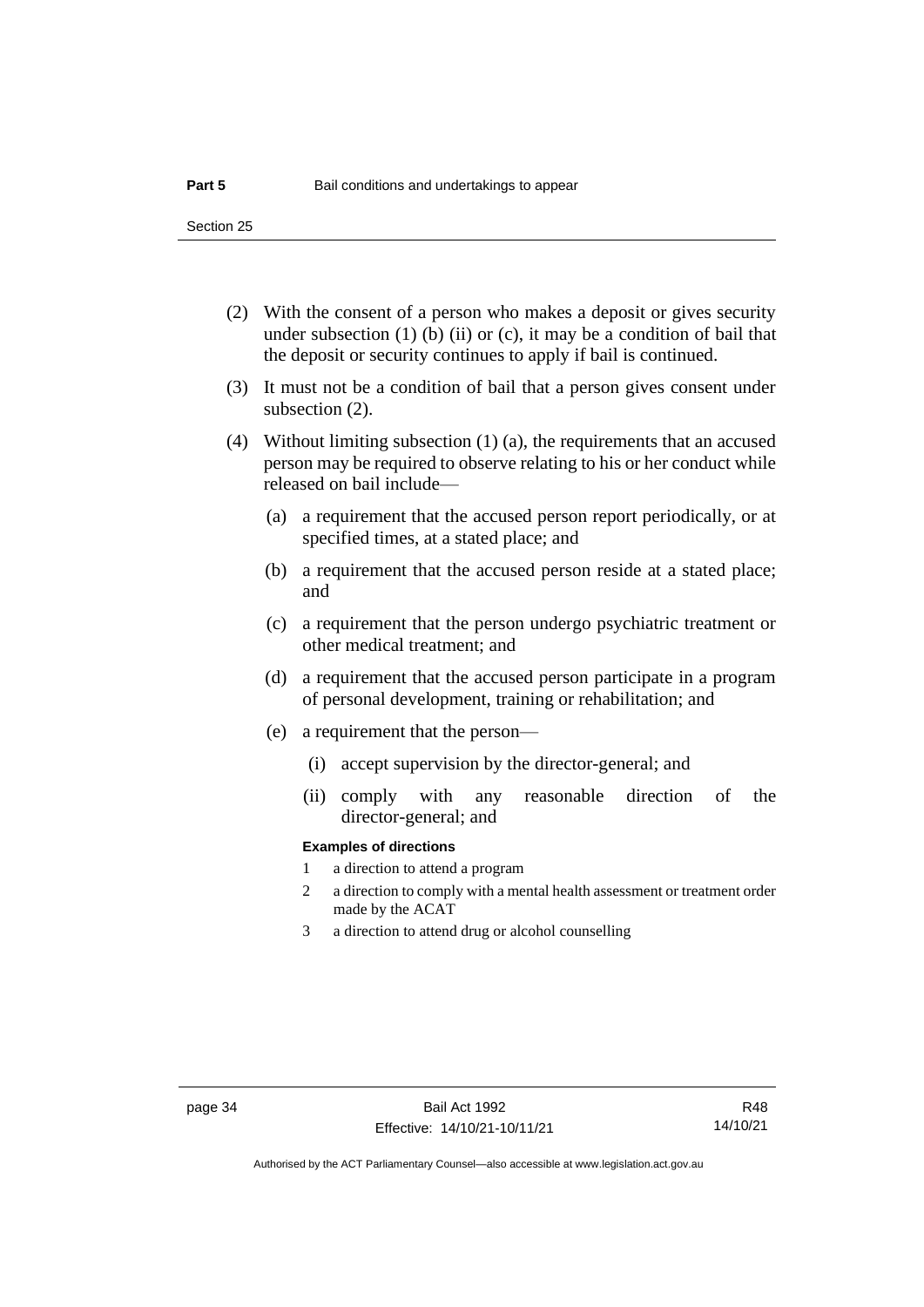- (f) for a person (the *accused person*) charged with a family violence offence—
	- (i) a requirement that the accused person not contact, harass, threaten or intimidate, or cause someone else to contact, harass, threaten or intimidate, a stated person or engage in any other behaviour mentioned in the *[Family Violence](http://www.legislation.act.gov.au/a/2016-42)  Act [2016](http://www.legislation.act.gov.au/a/2016-42)*, section 8 (1), definition of *family violence*, paragraph (a), in relation to the stated person; or
	- (ii) a requirement that the accused person not be on premises where a stated person lives or works; or
	- (iii) a requirement that the accused person not be on or near premises where a stated person is likely to be; or
	- (iv) a requirement that the accused person not be in a stated place; or
	- (v) a requirement that the accused person not be within a stated distance of a stated person; or
	- (vi) if the accused person lives with someone—a requirement that the accused person not enter or remain at the home if the accused person is under the influence of alcohol or another drug.
- (5) A court or an authorised officer must, in considering conditions for the release on bail of an accused person who is an adult, consider the conditions for the release of that person in the sequence in which they appear in subsection (1).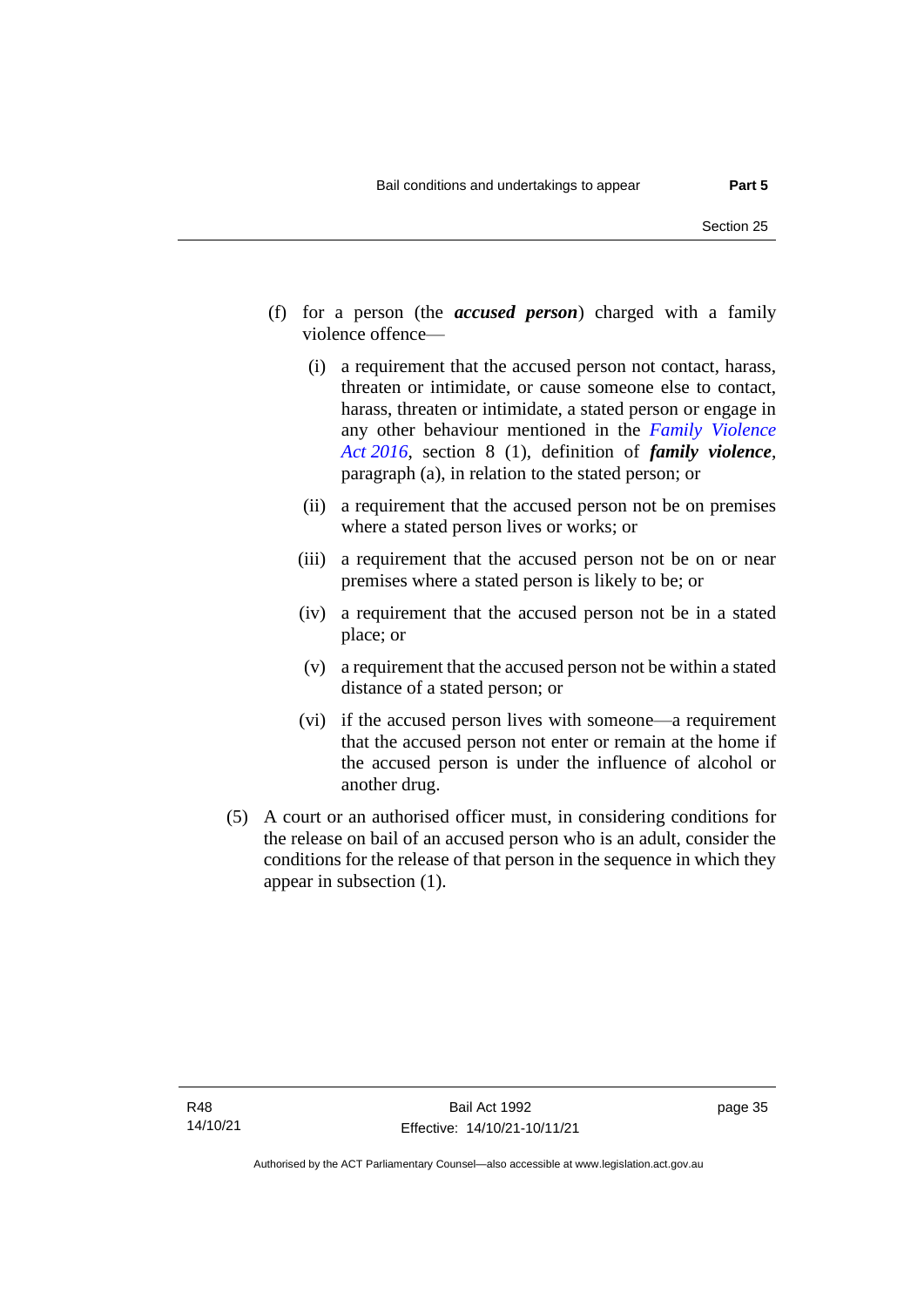- (6) A court or an authorised officer, in granting bail to an accused person who is an adult—
	- (a) must not impose a condition mentioned in subsection (1) unless the court or authorised officer is of the opinion that the imposition of the condition is necessary to secure 1 or more of the following purposes:
		- (i) the attendance of the person before a court from time to time as required in relation to the offence in relation to which bail is being granted;
		- (ii) the protection from harm of the accused person or any other person;
		- (iii) the prevention of the accused person from committing an offence while at liberty on bail;
		- (iv) the prevention of the accused person from interfering with evidence, intimidating witnesses or otherwise obstructing the course of justice whether in relation to himself or herself or anyone else; and
	- (b) must not, except at the request of the accused person, impose a condition, or a combination of conditions, that impose obligations that are more onerous than necessary to secure the purposes referred to in paragraph (a) for which the condition or combination of conditions is imposed.
- (7) A court or an authorised officer, in granting bail to an accused person on a condition referred to in subsection (1) (b) or (c) must not require the accused person to give an acceptable security for a stated sum, or to deposit a stated sum with the court or authorised officer, if the court or authorised officer has reasonable grounds for believing that the accused person does not have the means to provide such a security or make the deposit, as the case may be.

R48 14/10/21

Authorised by the ACT Parliamentary Counsel—also accessible at www.legislation.act.gov.au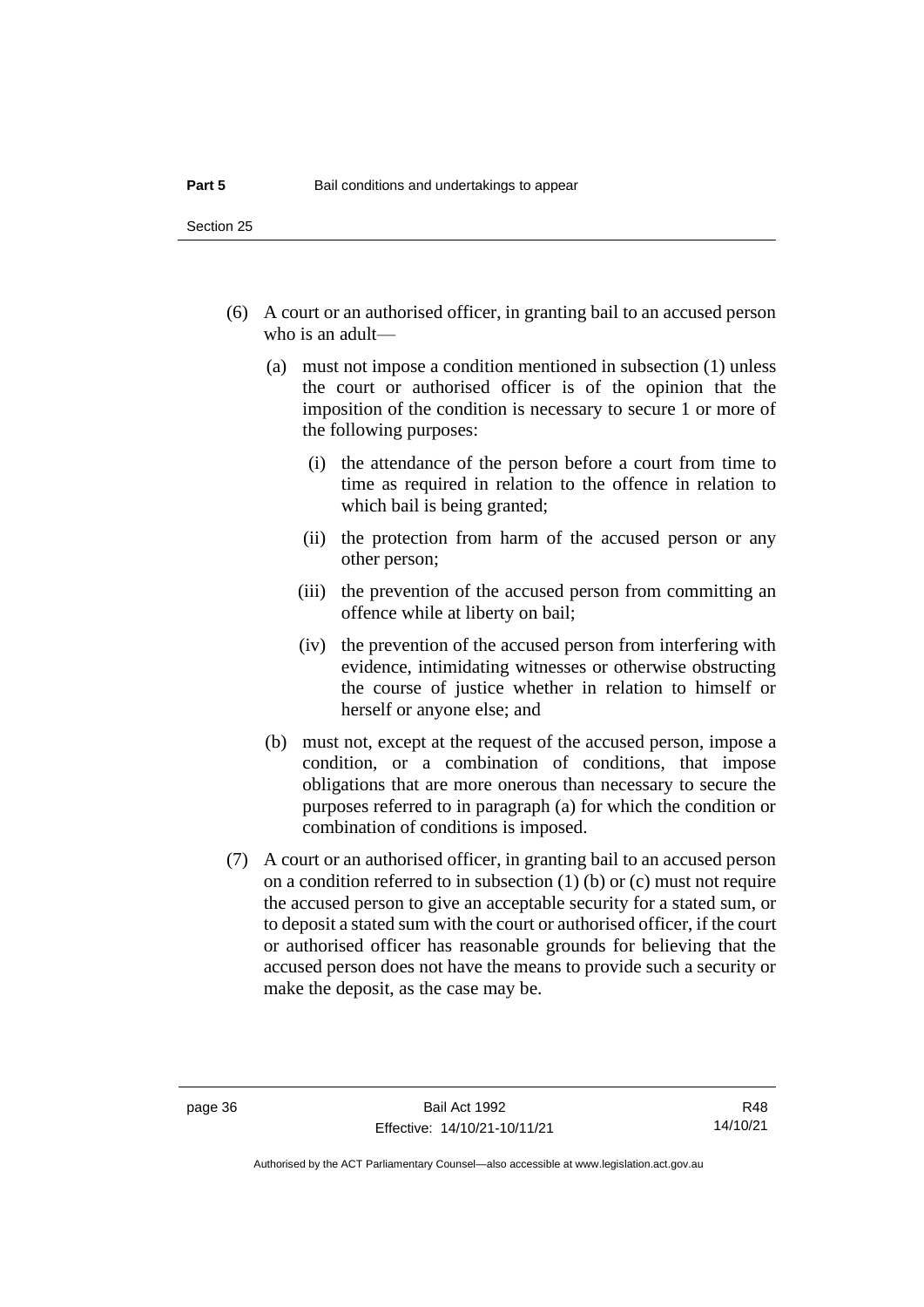- (8) If a court or an authorised officer grants bail to an accused person on a condition mentioned in subsection (1) and the accused person satisfies the court or authorised officer that the person is unable to comply with that condition, the court or authorised officer must—
	- (a) refuse bail; or
	- (b) grant the accused person bail subject to such other condition mentioned in subsection (1) as the authorised officer or the court believes the accused person will be able to comply with and will secure the purposes mentioned in subsection (6) (a).
- (9) In this section:

### *director-general* means—

- (a) if section 25A applies in relation to the accused person—the responsible director-general decided under that section; or
- (b) in any other case—the director-general responsible for this Act.

*premises* includes—

- (a) any land; and
- (b) any structure, building, vehicle, vessel or place (whether built on or not); and
- (c) any part of such a structure, building, vehicle, vessel or place.

### **25A Supervision condition when offence committed as young person**

- (1) This section applies if—
	- (a) a condition is imposed on the grant of bail to an accused person under section 25 (4) (e); and
	- (b) the accused person is at least 18 years old but less than 21 years old; and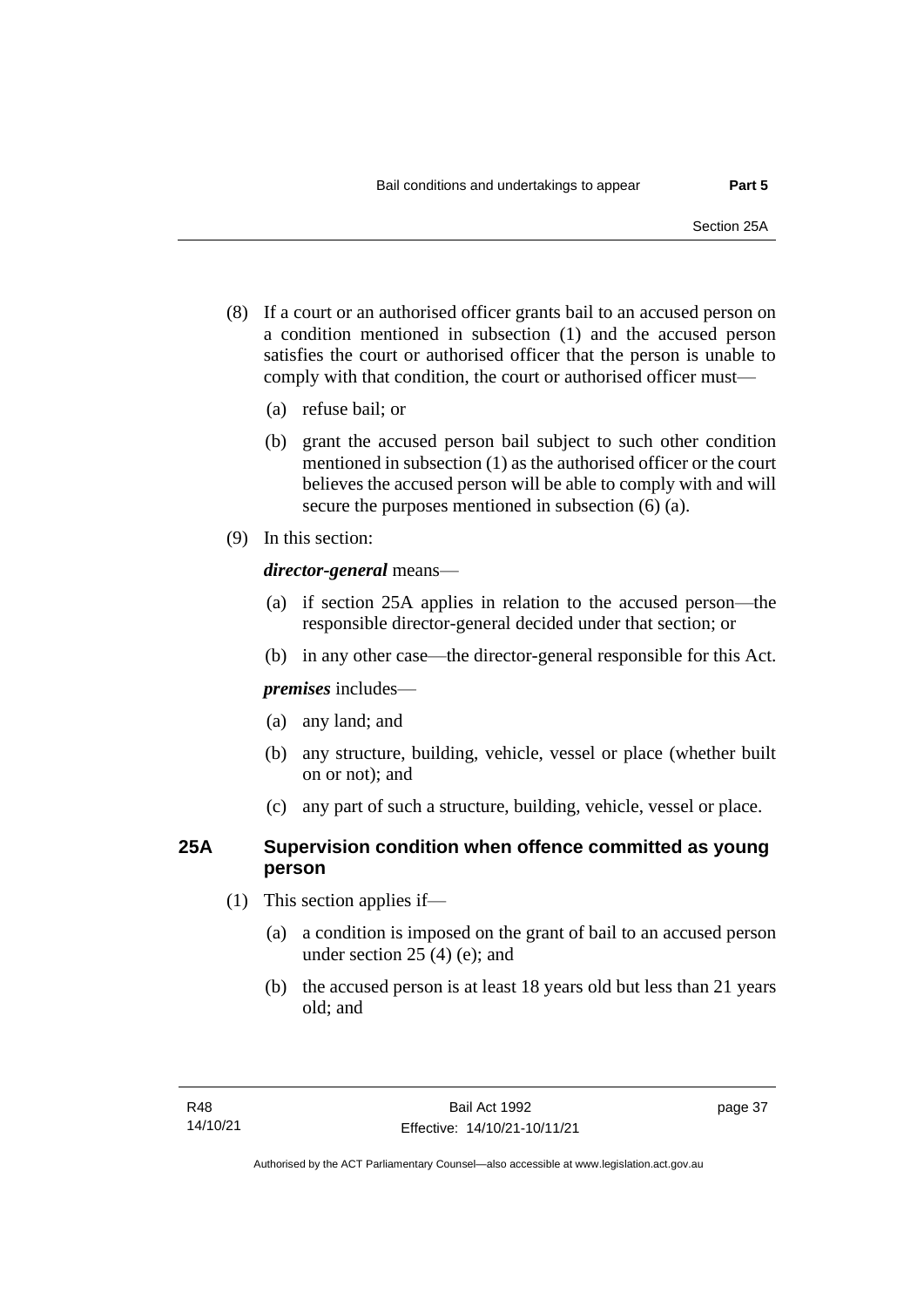- (c) the accused person was under 18 years old when the offence to which the grant of bail relates was committed.
- (2) The director-general responsible for this Act and the director-general responsible for the *[Children and Young People Act 2008](http://www.legislation.act.gov.au/a/2008-19)* must decide which of them is to be the responsible director-general for matters relating to the supervision of the accused person.
- (3) If the responsible director-general for matters relating to the supervision of an accused person is the director-general responsible for the *[Children and Young People Act 2008](http://www.legislation.act.gov.au/a/2008-19)*, the accused person must be supervised as a person under 18 years old.
- (4) If the responsible director-general for matters relating to the supervision of an accused person is the director-general responsible for this Act, the accused person must be supervised as an adult.

### **26 Conditions on which bail may be granted to children**

- (1) The following conditions may be imposed on the grant of bail to a child—
	- (a) the conditions mentioned in section 25 (1) (other than a requirement mentioned in section 25 (4) (e)); and
	- (b) any other conditions that the court or authorised officer considers appropriate—
		- (i) having regard to the principles in the *[Children and Young](http://www.legislation.act.gov.au/a/2008-19)  [People Act 2008](http://www.legislation.act.gov.au/a/2008-19)*, section 94; and
		- (ii) considering, as a primary consideration, the best interests of the child.
- (2) Without limiting section 25 (1), the requirements that a child may be required to comply with about his or her conduct while released on bail include a requirement that the child—
	- (a) accept supervision by the director-general under the *[Children](http://www.legislation.act.gov.au/a/2008-19)  [and Young People Act 2008](http://www.legislation.act.gov.au/a/2008-19)*; and

R48 14/10/21

Authorised by the ACT Parliamentary Counsel—also accessible at www.legislation.act.gov.au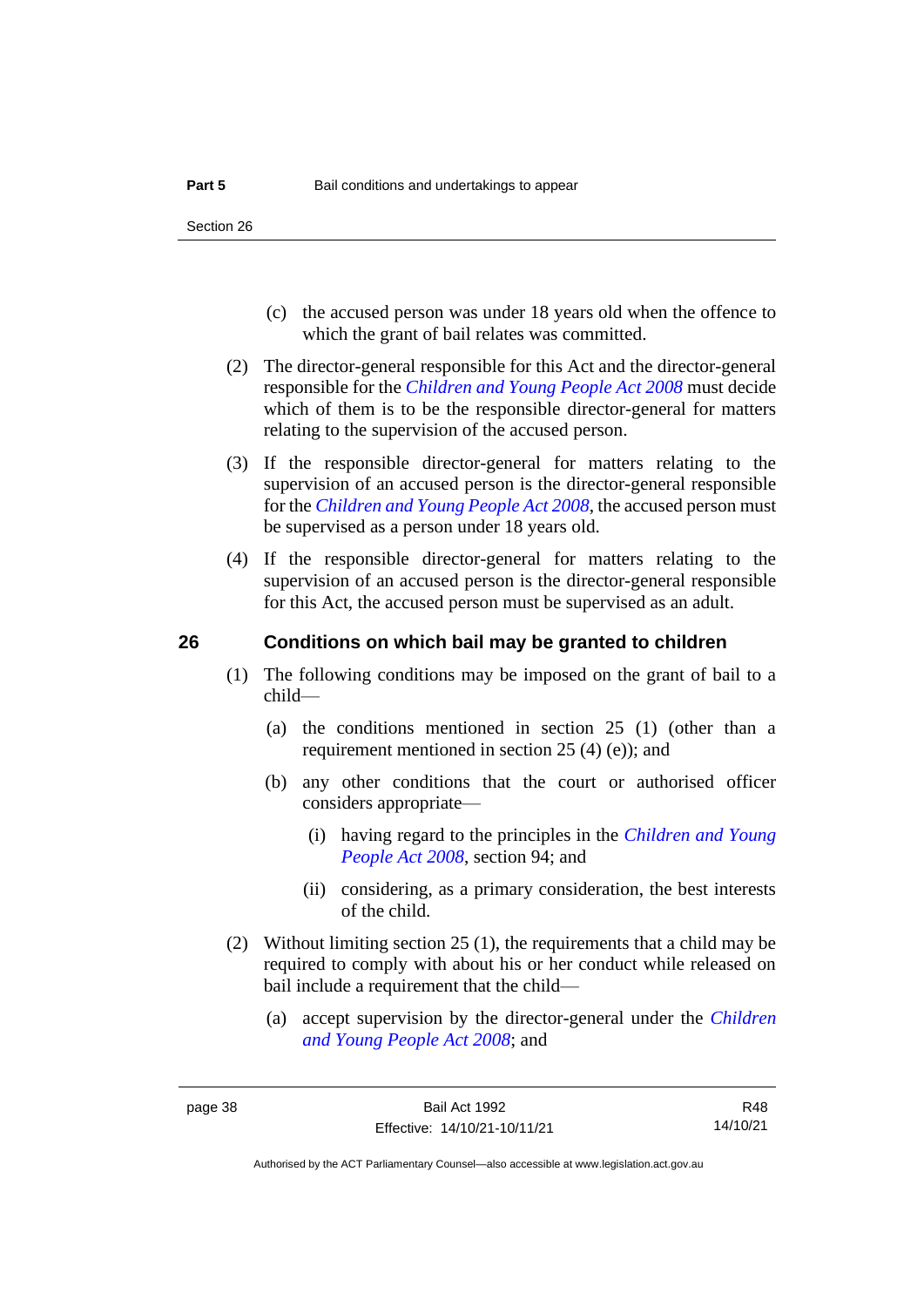### (b) comply with any reasonable direction of the director-general.

#### **Examples of directions**

- 1 a direction to attend a program
- 2 a direction to comply with a mental health assessment or treatment order made by the ACAT
- 3 a direction to attend drug or alcohol counselling.
- (3) A court or an authorised officer must, in considering the release on bail of an accused person who is a child, consider the conditions for the release of the person that are mentioned in section 25 (1) in the sequence in which they are mentioned in that subsection.
- (4) A court or an authorised officer, in granting bail to an accused person who is a child—
	- (a) may not impose a condition referred to in section 25 (1) unless the court or the authorised officer is of the opinion that the imposition of the condition is—
		- (i) necessary to secure 1 or more of the purposes mentioned in section 25 (6) (a) (i), (ii), (iii) and (iv) (the *relevant purposes*); or
		- (ii) in accordance with the principles under the *[Children and](http://www.legislation.act.gov.au/a/2008-19)  [Young People Act 2008](http://www.legislation.act.gov.au/a/2008-19)*, section 94 (Youth justice principles); and
	- (b) may not, except at the request of the accused person, impose a condition, or a combination of conditions, that puts a greater obligation on the accused than is—
		- (i) necessary to secure the relevant purposes; or
		- (ii) in accordance with the relevant principles.
- (5) Section 25 (7) applies in relation to a grant of bail under this section.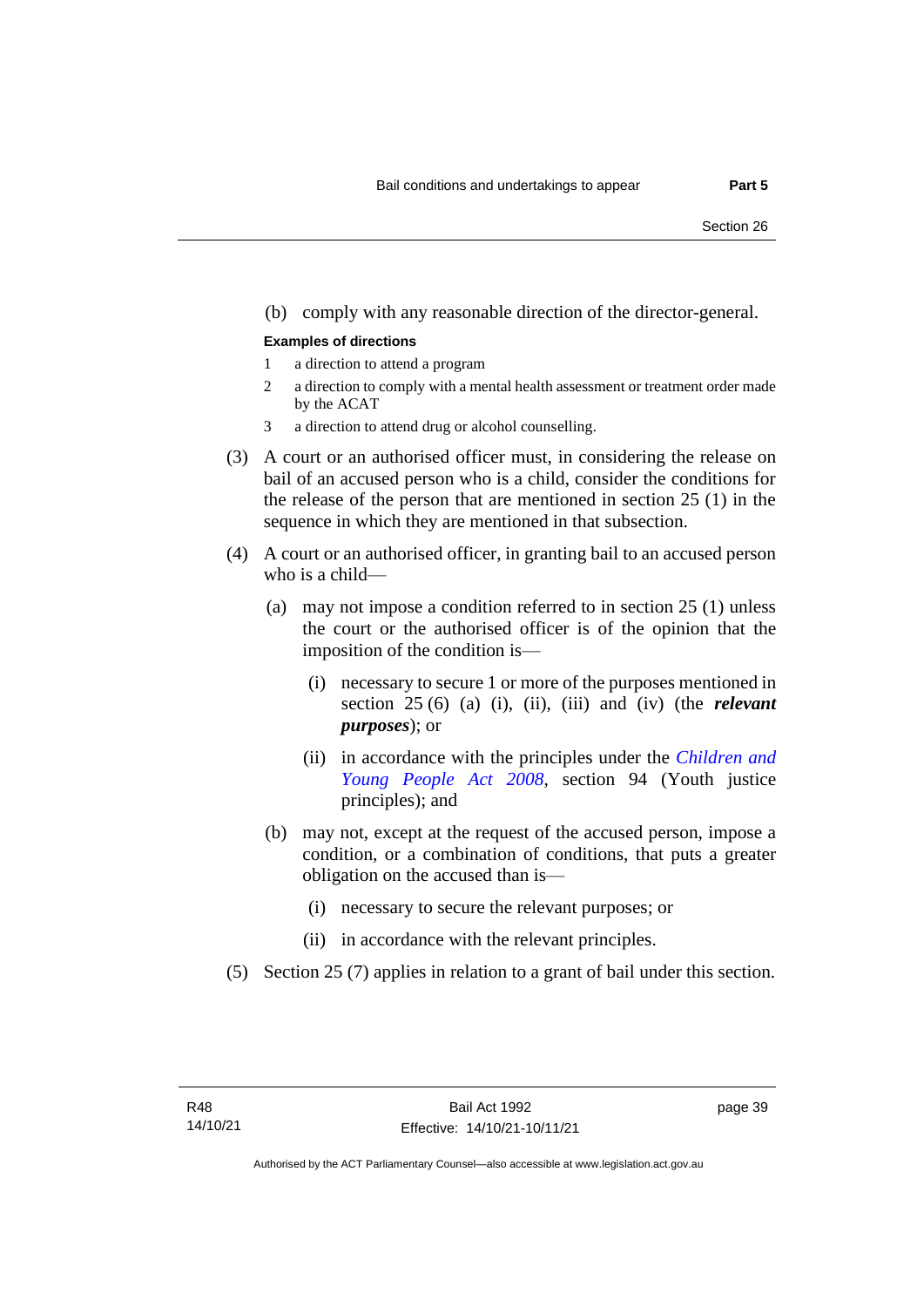Section 27

- (6) If a court or an authorised officer grants bail to an accused person who is a child on a condition referred to in section 25 (1) and the accused person satisfies the court or authorised officer that the person is unable to comply with that condition, the court or authorised officer must—
	- (a) refuse bail; or
	- (b) grant the accused person bail subject to the other conditions referred to in subsection (1) that the court or authorised officer believes the accused person will be able to comply with and will secure the purposes mentioned in subsection (4) (a) (i) and (ii).

### **27 Recording of certain bail decisions**

- $(1)$  If—
	- (a) a judge or magistrate hears an application by an accused person for bail, or release from custody without bail; or
	- (b) an authorised officer is required to consider whether to grant bail to an accused person, or to release an accused person from custody without bail;

he or she must record, or cause to be recorded, his or her reasons for the decision.

- (2) If a judge, a magistrate or an authorised officer decides to grant bail to an accused person subject to a condition mentioned in section 25 (1) otherwise than in accordance with a request of an accused person that bail be granted on that condition, or on conditions that include that condition, the judge, magistrate or authorised officer must record, or cause to be recorded, his or her reasons for deciding—
	- (a) that the imposition of a condition mentioned in that subsection was necessary to secure the purposes of whichever of section 25 (6) (a) and section 26 (4) (a) applies to the accused person; and

R48 14/10/21

Authorised by the ACT Parliamentary Counsel—also accessible at www.legislation.act.gov.au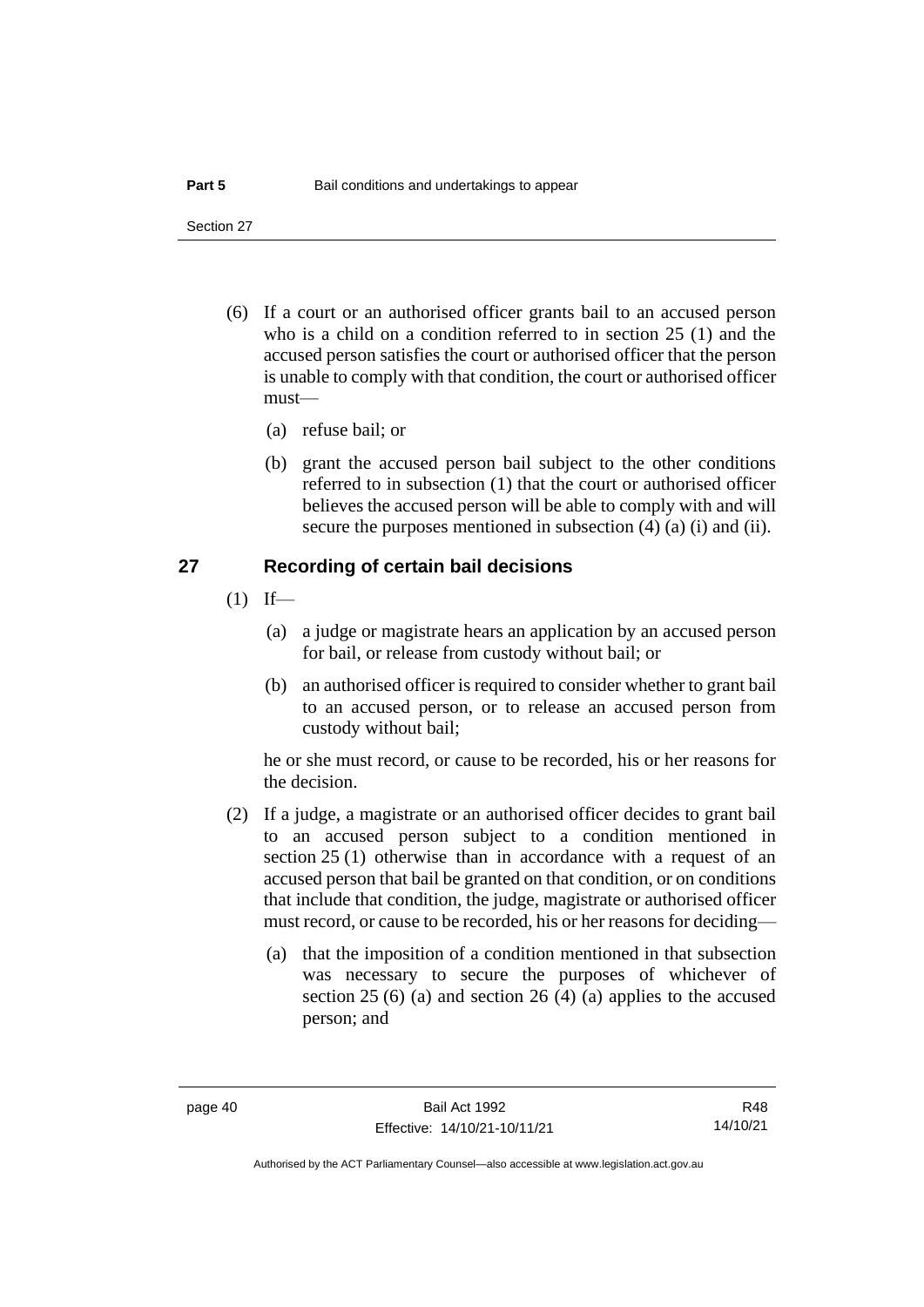(b) if the condition is a condition referred to in section 25 (1) (other than a condition mentioned in section 25 (1) (a))—that the imposition of a condition under the earlier paragraph or paragraphs of that subsection would be unlikely to secure the purposes of whichever of section 25 (6) (a) and section 26 (4) (a) applies to the accused person.

### **28 Undertakings to appear**

- (1) A person may be released on bail only if the person gives an undertaking—
	- (a) to appear before a stated court at the place, date and time—
		- (i) stated in the undertaking; or
		- (ii) notified to the person by a police officer; and
	- (b) to comply with the bail conditions (if any).
	- *Note* If a form is approved under s 58 for an undertaking, the form must be used.
- (2) For a continuation of bail, the person may undertake to appear at any time when, and at any place where, proceedings in relation to the offence with which the person has been charged may be continued.
- (3) An undertaking—
	- (a) may be in writing or given before the court; and
	- (b) if given before the court, must be recorded by the court.
- (4) An undertaking may be given in relation to more than 1 offence.
- (5) A court must accept an undertaking given under this section as proof of the matters stated in it if there is no evidence to the contrary.
- (6) Subsection (1) (a) does not apply to a person in relation to a breach of the peace or apprehended breach of the peace if no further appearance is required.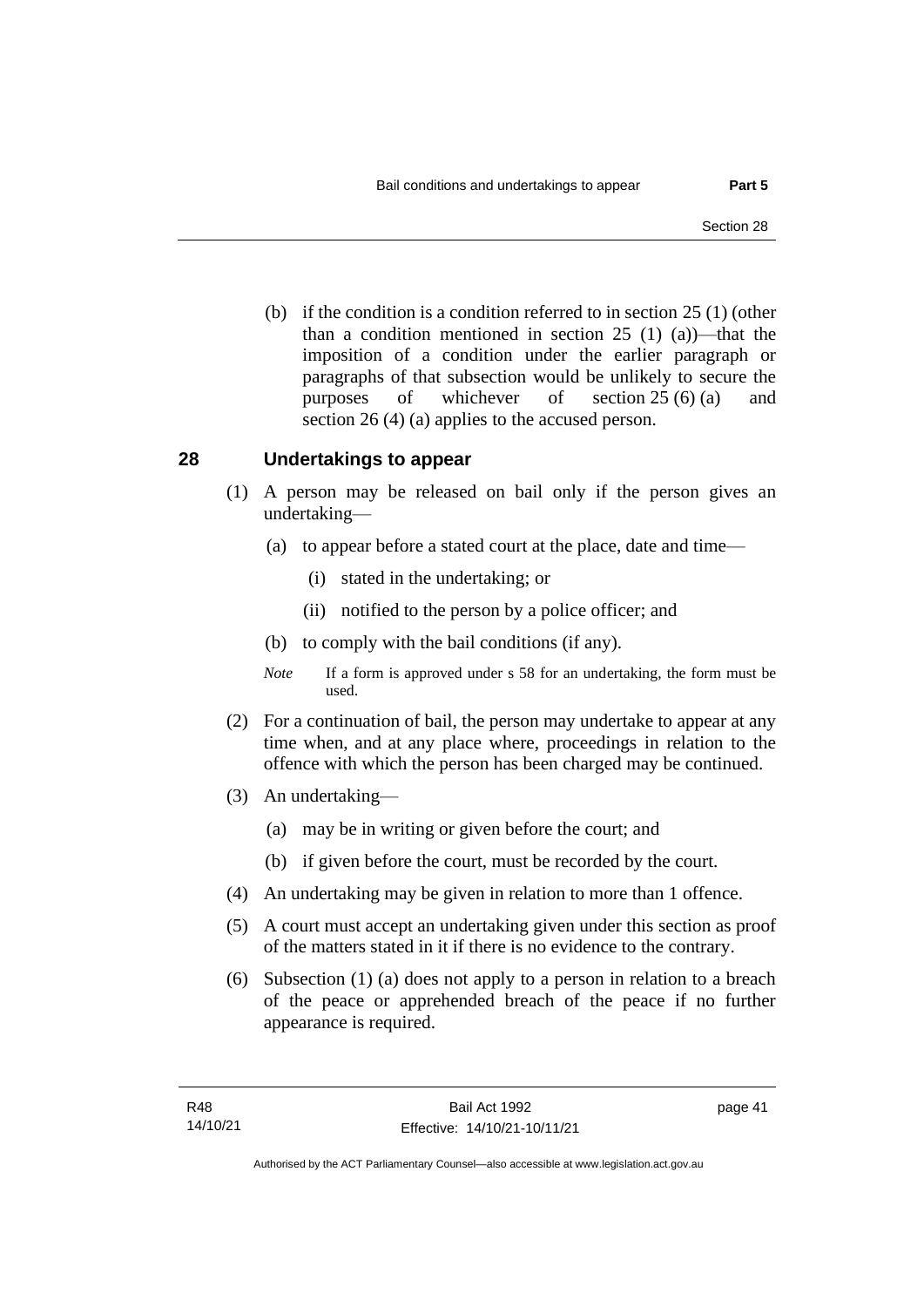### **30 Accused person may be excused from attendance before court**

- (1) If a person has given an undertaking to appear before a court under section 28 (1), the court may, on application made by or on behalf of that person, by order excuse the person from attendance before the court to answer the charge in relation to which bail has been granted or for any other purpose in relation to the proceedings relating to the charge.
- (2) An order under subsection (1) may be made—
	- (a) whether or not any evidence has been given in the proceedings; and
	- (b) whether or not the applicant for the order is before the court or has attended before the court in relation to the proceedings.
- (3) A court must not make an order under subsection (1) unless it has been informed, by or on behalf of the applicant, that the applicant is represented by a lawyer for the purposes of the proceedings.
- (4) A court may, at any time during proceedings in relation to which an order has been made in relation to a person under subsection (1), direct the informant or the registrar of the court to serve the person in relation to whom the order has been made with a written notice requiring him or her to attend before the court, for the purposes of those proceedings, on a day and at a time and place stated by the court.

*Note 1* For how documents may be served, see th[e Legislation Act,](http://www.legislation.act.gov.au/a/2001-14) pt 19.5.

*Note 2* If a form is approved under s 58 for a notice, the form must be used.

(5) If a person on whom a notice under subsection (4) has been served does not attend before the court in accordance with the requirements of the notice, the court may issue a warrant for the arrest of the person and for bringing the person before the court at the time and place specified in the warrant.

R48 14/10/21

Authorised by the ACT Parliamentary Counsel—also accessible at www.legislation.act.gov.au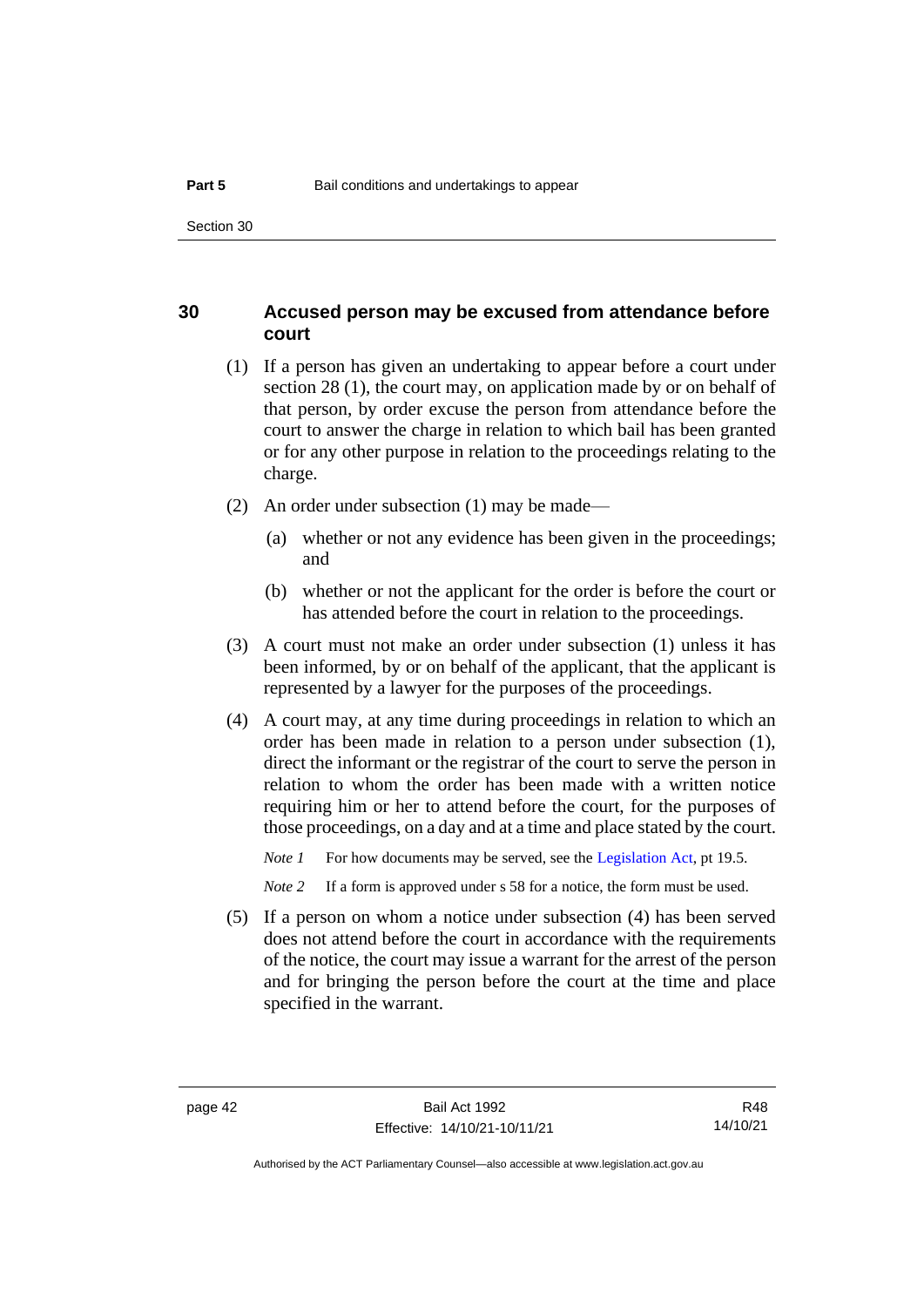- $(6)$  If—
	- (a) a person has been discharged from custody on bail; and
	- (b) an order is made under subsection (1) excusing the person from attendance before the court in accordance with his or her undertaking to appear; and
	- (c) the person does not appear before the court at the place, date and time required under that undertaking;

the person is not taken to have failed to comply with a condition of his or her bail only because the person did not so attend before the court and bail continues subject to any condition other than a condition requiring the person to attend before the court.

### **31 Bail requirements**

- (1) An undertaking to appear may be given to—
	- (a) a court; or
	- (b) a registrar or deputy registrar; or
	- (c) an authorised officer; or
	- (d) for an accused person who is at a correctional centre or a NSW correctional centre—the person in charge of the centre.
- (2) An amount may be deposited, or security given, in accordance with a bail condition, to—
	- (a) a court; or
	- (b) registrar or deputy registrar; or
	- (c) an authorised officer.
- (3) In this section:

*deposit* includes a payment by cash or electronic funds transaction. *security* includes security given by way of bond or bank guarantee.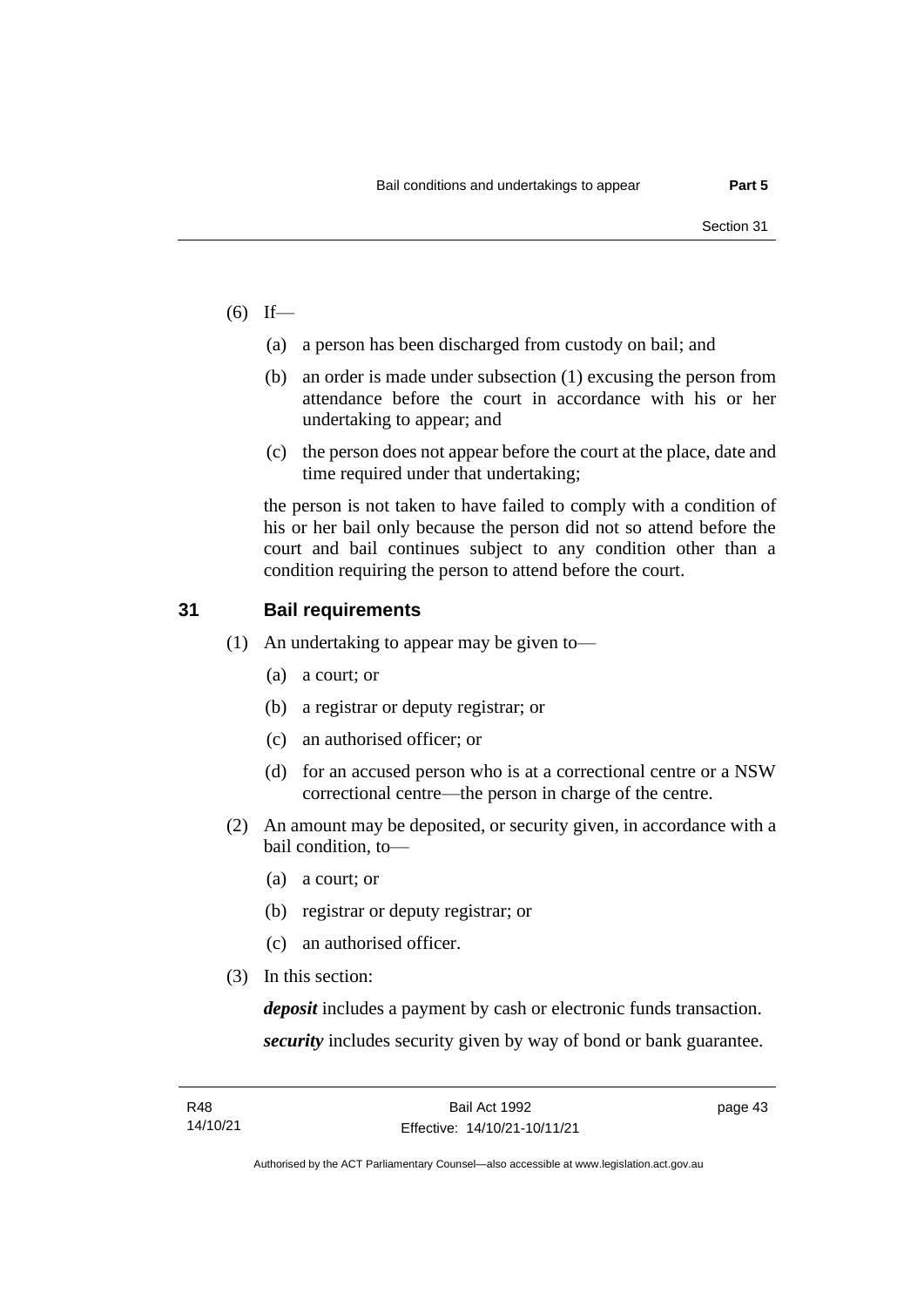Section 32

### **32 Acceptable people and security for bail**

- (1) A court or authorised officer imposing a condition on bail may decide—
	- (a) the person, people or class of people who are acceptable people for a condition mentioned in section 25 (1) (b) or (c); and
	- (b) the number of people required for the condition; and
	- (c) the security acceptable for a condition mentioned in section 25 (1) (b) (ii).
- (2) If a decision has not been made when the undertaking to appear is given, the court or person to whom the undertaking to appear is given may decide.
- (3) Without limiting subsections (1) and (2), an acceptable person for a condition includes an entity prescribed by regulation for this subsection.

### **33 Continuation of bail and undertakings**

- (1) If an accused person has given an undertaking to appear at a place, date and time at which proceedings in relation to the offence may be continued, whether on any adjournment, postponement or other deferment of the proceedings, or by way of committal, a court may continue the bail already granted in relation to the offence, whether or not the accused person is present in court.
- (2) If bail is continued under subsection (1), the undertaking to appear and the bail conditions continue to apply, except to the extent that the undertaking or condition otherwise provides or the court otherwise orders.
	- *Note* A court continuing bail must give notice of the continuation, bail conditions and place, date and time to which the proceedings are adjourned, postponed or deferred (see s 34 (4)).

page 44 Bail Act 1992 Effective: 14/10/21-10/11/21

R48 14/10/21

Authorised by the ACT Parliamentary Counsel—also accessible at www.legislation.act.gov.au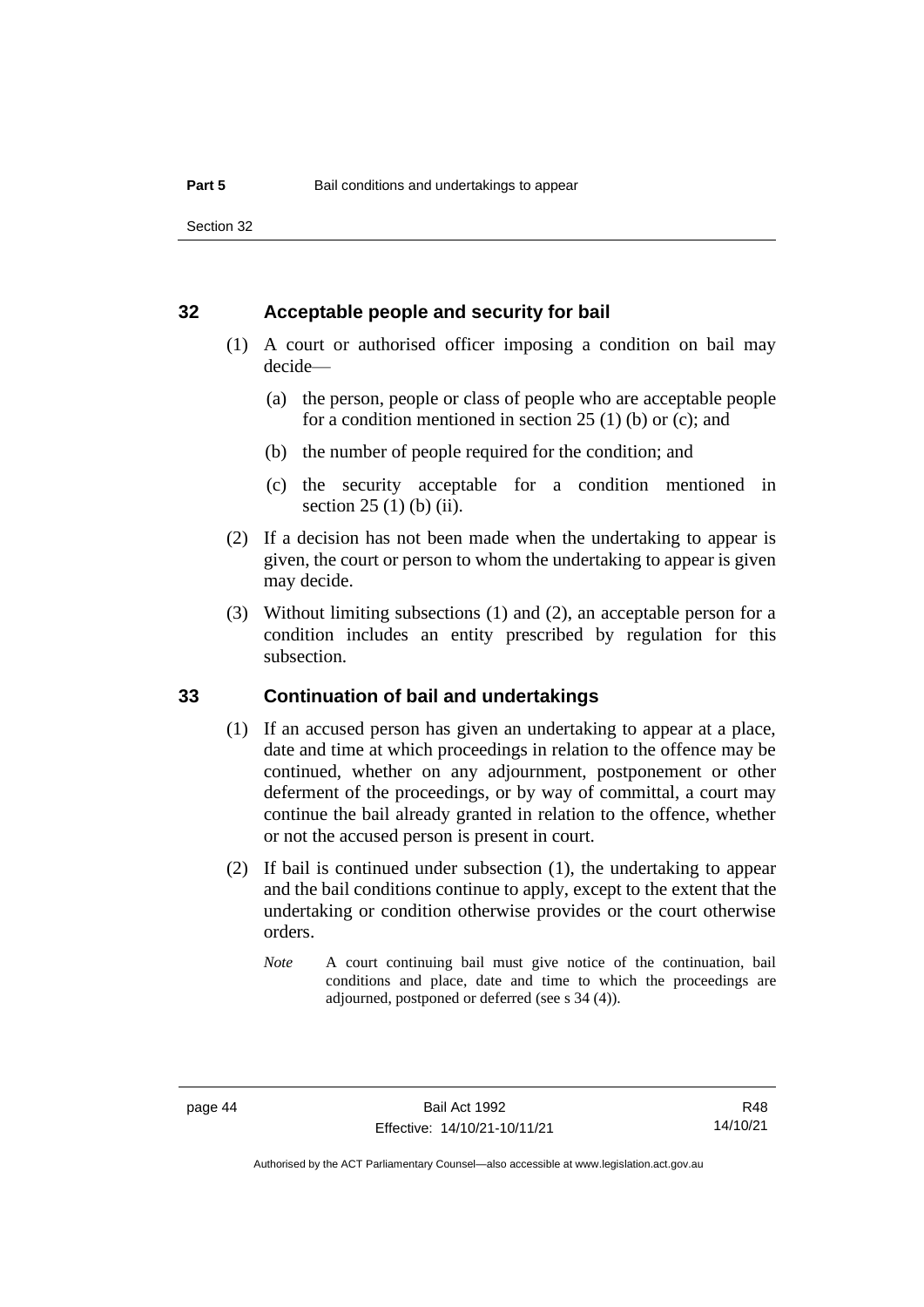- (3) If no direction is made by the court in relation to bail, whether or not the accused person appears in accordance with the undertaking—
	- (a) the court is taken to have continued bail; and
	- (b) the undertaking to appear and any bail conditions continue to apply.
- (4) If the hearing of a charge against an accused person is adjourned or postponed, the court may—
	- (a) continue the person's bail; or
	- (b) make another order about bail.
- (5) However, if a deposit has been made, or security given, by a surety in accordance with a bail condition, the court must not continue bail without the surety's consent unless it is a condition of bail that the deposit or security continues to apply if bail is continued.
- (6) If bail is continued—
	- (a) the undertaking to appear is taken to be an undertaking to appear at any time when, and at any place where, proceedings in relation to the offence with which the person has been charged may be continued; and
	- (b) any bail conditions continue to apply.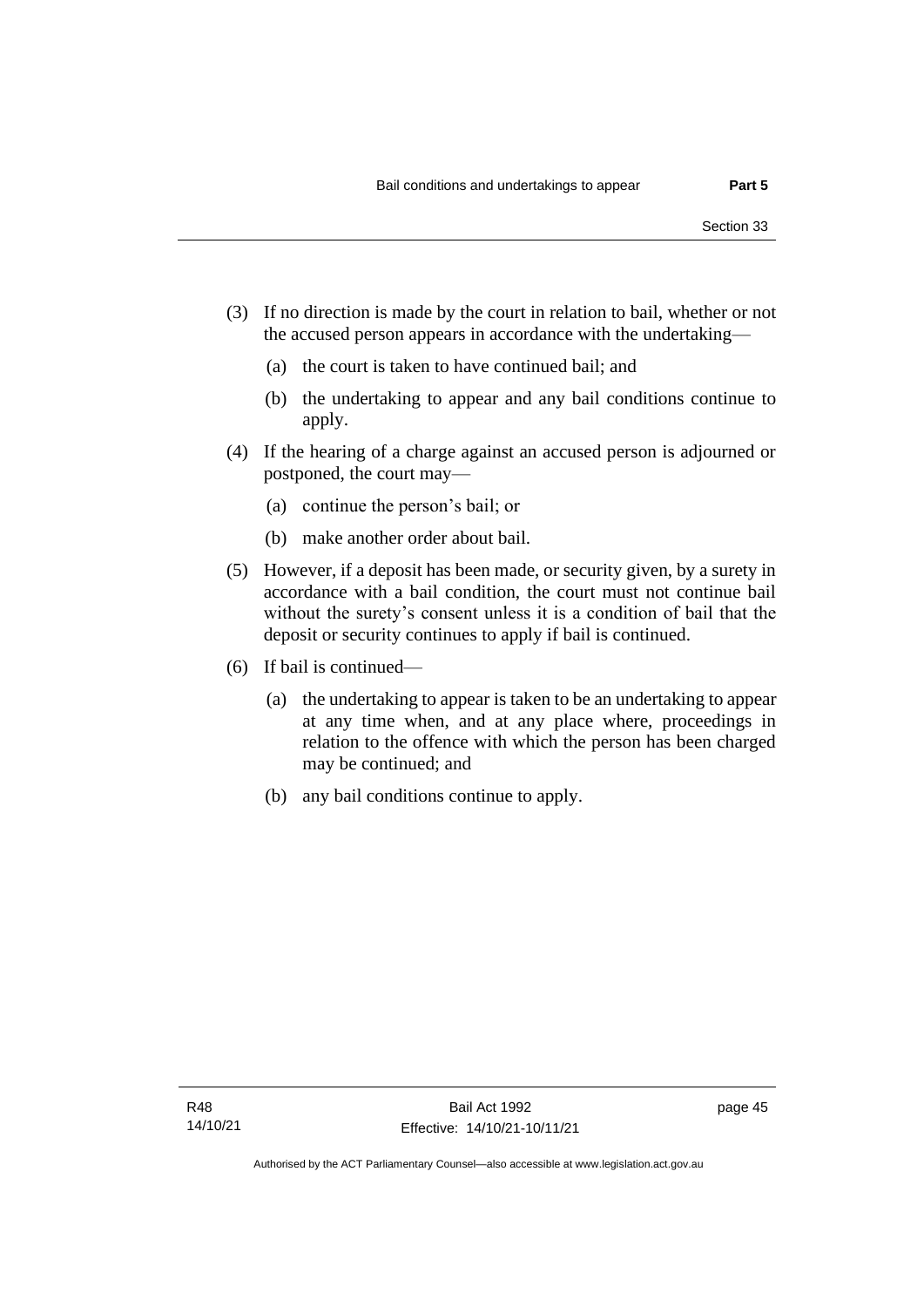(7) If an accused person has been released on bail and the court is satisfied that the accused person is because of illness or accident or other sufficient cause unable to appear personally before the court on the day when the person is required to appear, the court may, in the absence of the accused person, order the person to be further remanded to the place, date and time that the court considers appropriate and may order that the undertaking to appear given by the accused person and any agreement entered into under a condition of the grant of bail be continued so as to require the appearance of the accused person at every place, date and time to which the accused person is remanded or the hearing adjourned, postponed or otherwise deferred.

### **34 Written notice of conditions of bail**

- (1) A court or authorised officer granting bail to an accused person—
	- (a) must give the accused person a written notice setting out—
		- (i) the person's obligations under the person's bail conditions; and
		- (ii) the consequences of any failure by the person to comply with the conditions; and
	- (b) must be satisfied, before releasing the accused person, that the person will comply with the conditions.
	- *Note* If a form is approved under s 58 for a notice under this section, the form must be used.
- (2) A court or authorised officer granting bail to an accused person with a surety for the accused person's appearance to answer the charges against the person —
	- (a) must give the surety written notice of—
		- (i) the accused person's obligations under the person's bail conditions; and

R48 14/10/21

Authorised by the ACT Parliamentary Counsel—also accessible at www.legislation.act.gov.au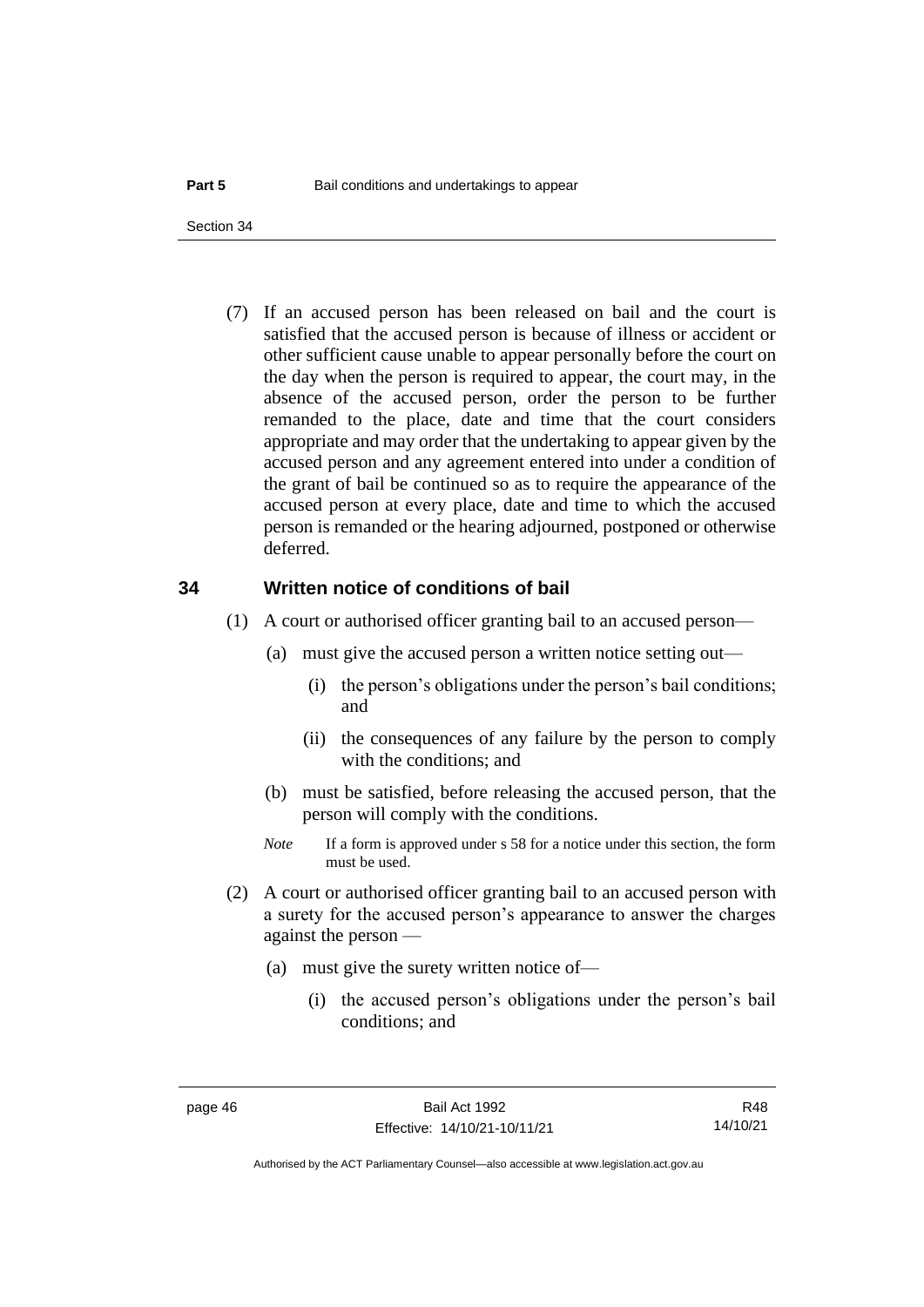- (ii) the consequences of any failure by the person to comply with the conditions; and
- (b) must be satisfied, before releasing the accused person, that the surety understands—
	- (i) the nature and extent of the accused person's obligations under the person's bail conditions; and
	- (ii) the consequences of any failure by the person to comply with the conditions.
- (3) If a bail condition is imposed or varied on a review under part 6 of a decision made in relation to bail, the court or authorised officer imposing or varying the condition—
	- (a) must give the accused person a written notice setting out—
		- (i) the person's obligations under the condition; and
		- (ii) the consequences of any failure by the person to comply with the condition; and
	- (b) must be satisfied that the accused person will comply with the condition; and
	- (c) if there is a surety for the appearance of the accused person to answer the charges against the accused person—
		- (i) must give the surety a written notice setting out—
			- (A) the accused person's obligations under the condition; and
			- (B) the consequences of any failure by the person to comply with the condition; and
		- (ii) must be satisfied that the surety understands—
			- (A) the nature and extent of the accused person's obligations under the condition; and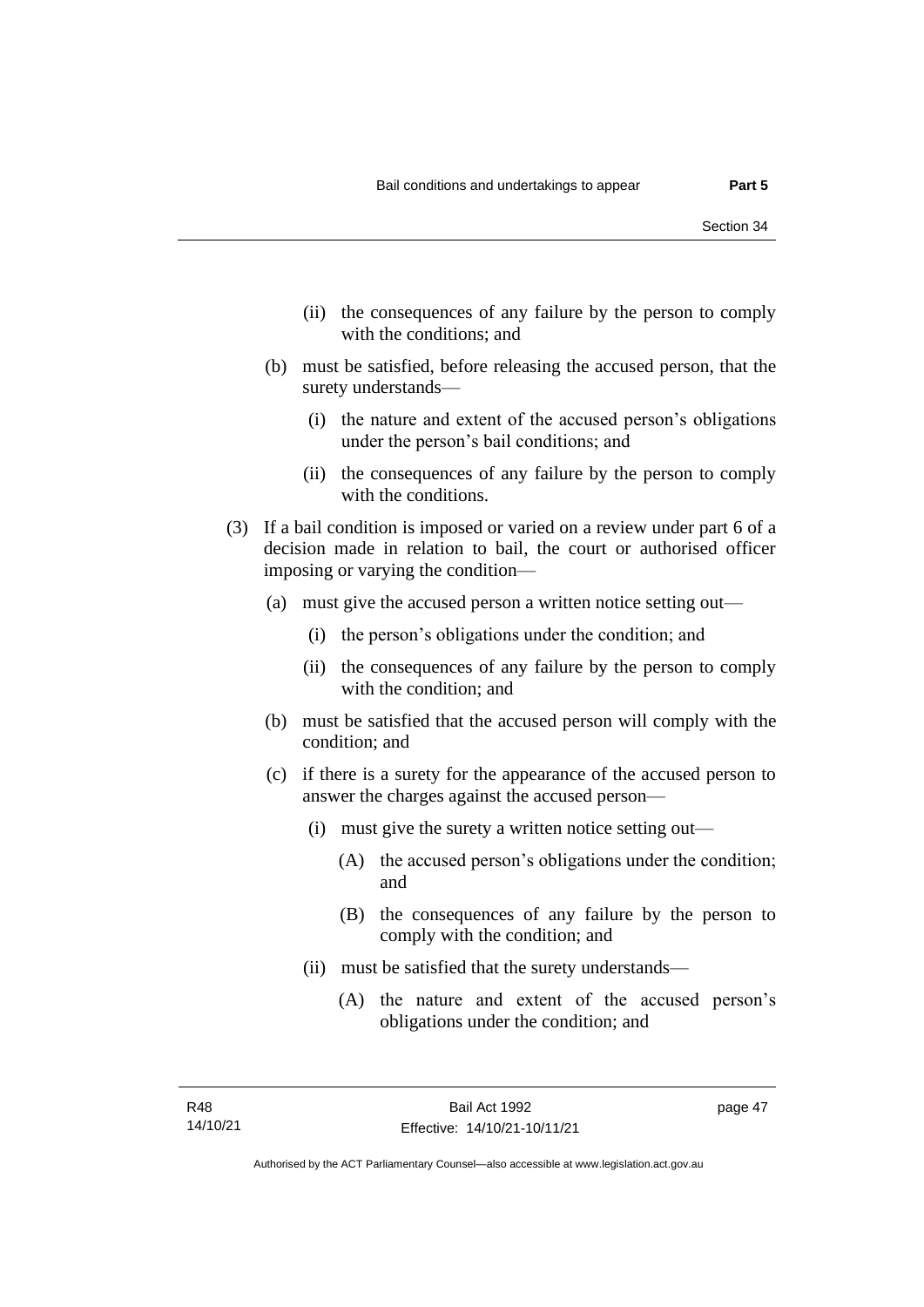- (B) the consequences of any failure by the person to comply with the condition.
- (4) A court continuing bail on an adjournment or a postponement of a proceeding must give the accused person written notice stating—
	- (a) that bail is continued until the proceeding resumes; and
	- (b) the place, day and time at which the proceeding will resume or, if that is not yet decided, that the proceeding will resume at a place, day and time stated in an additional written notice; and
	- (c) the conditions on which bail is allowed.
- (5) A notice under subsection (4) must be given—
	- (a) as soon as practicable—
		- (i) after deciding to continue bail; or
		- (ii) for an additional notice—after deciding the place, day and time for resuming the proceeding; and
	- (b) in a way—
		- (i) prescribed by regulation (a *prescribed way of service*); or
		- (ii) if the accused person makes a nomination under subsection (6)—nominated by the person.
- (6) The accused person may nominate a prescribed way of service for being given a notice under subsection (4), other than a way that involves personal service on the person or any other person.
- (7) Failure to comply with subsection (4) or (5) does not invalidate the continuation of bail.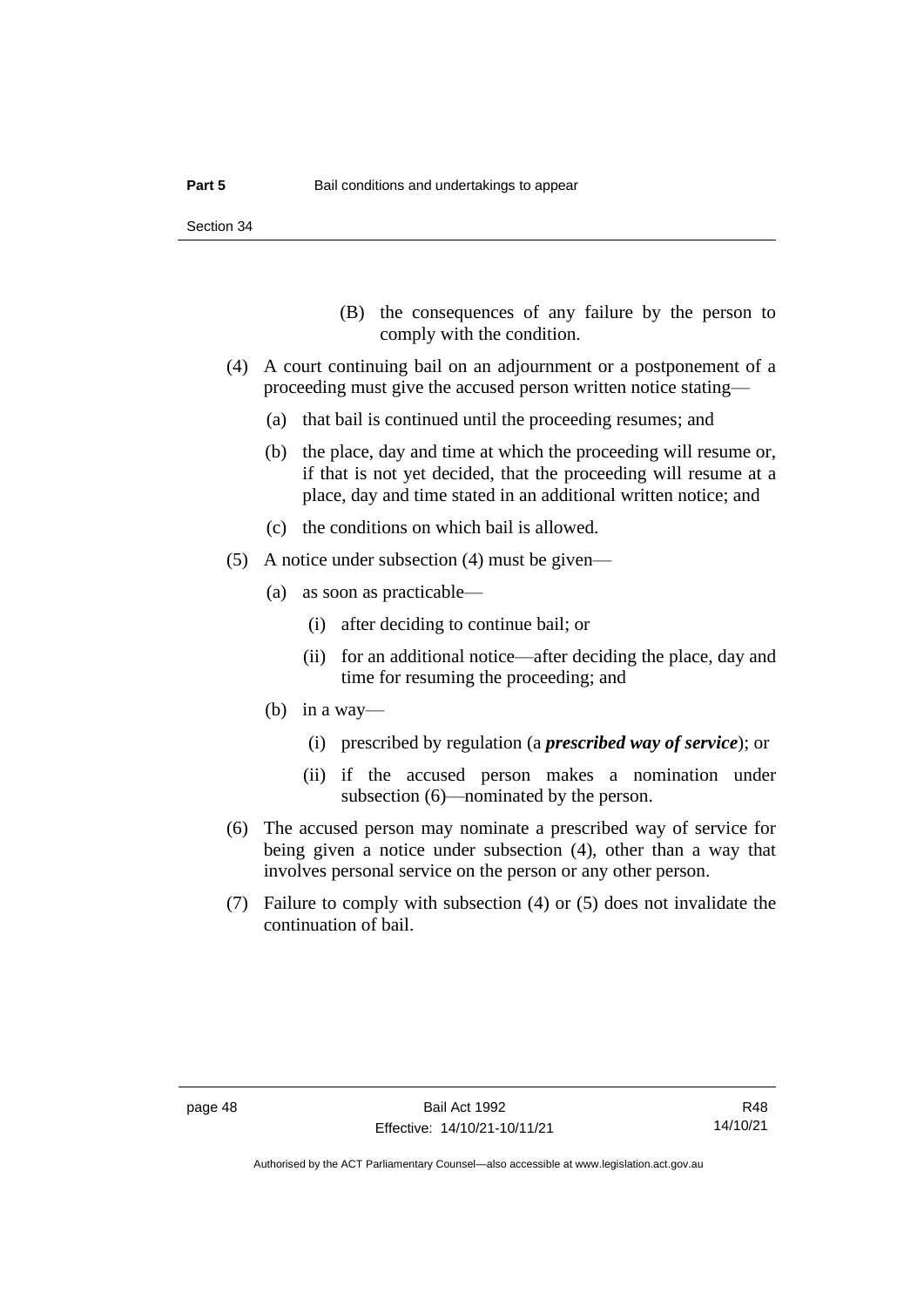### **36 Discharge of surety**

- (1) A surety may, at any time apply to be discharged from his or her liability under a bail condition—
	- (a) if bail has been granted by a court—
		- (i) to the court that granted bail; or
		- (ii) to the court of appearance; or
	- (b) if bail has been granted by an authorised officer—to the court of appearance.
- (2) However, an application may not be made if the person granted bail has failed to comply with a bail condition or undertaking to appear.
- (3) If the person granted bail is not in custody or before the court when the application is made, the court must—
	- (a) issue a warrant to apprehend the person and bring the person before the court; or
	- (b) issue a summons for the person's appearance before the court.
- (4) On the person's appearance before the court, the court must, unless the court considers it would be unjust to do so—
	- (a) direct that the applicant be discharged from his or her liability; and
	- (b) release the security or deposit.
- (5) If the court discharges the applicant from liability, the court may—
	- (a) impose further bail conditions; and
	- (b) remand the person granted bail into custody until the further conditions are satisfied.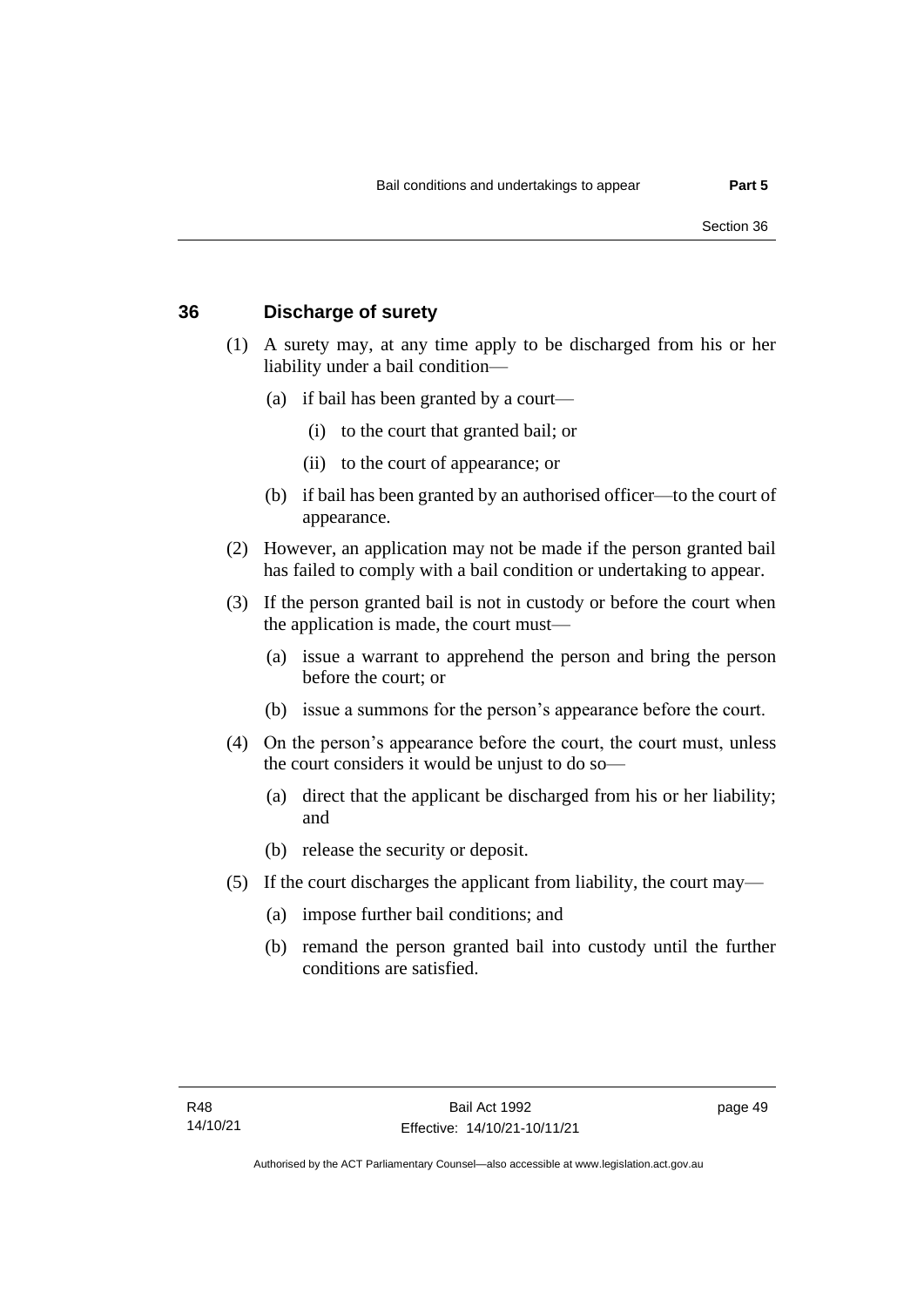Section 37

(6) In this section:

*court of appearance* means the court before which the accused person is required to appear in accordance with his or her undertaking to appear.

### **37 Payment of amounts to Territory**

- (1) This section applies if—
	- (a) a person granted bail fails to appear in court in accordance with his or her undertaking; and
	- (b) a bail condition mentioned in section 25 (1) (b) or (c) requires the person or someone else (the *person required to pay*) to pay, or forfeit, an amount to the Territory if the person fails to appear.
- (2) If the amount has been deposited in accordance with a condition mentioned in section 25 (1) (c), the amount is forfeited to the Territory.
- (3) If the amount has not been deposited, the court may order the person required to pay to pay the amount to the Territory.
- (4) Notice of the order must be given to the person required to pay as soon as practicable.

*Note* For how documents may be served, see th[e Legislation Act,](http://www.legislation.act.gov.au/a/2001-14) pt 19.5.

- (5) If, after the end of 28 days after the day the notice is given, the amount has not been paid the amount may be recovered under the *[Crimes](http://www.legislation.act.gov.au/a/2005-59)  [\(Sentence Administration\) Act 2005](http://www.legislation.act.gov.au/a/2005-59)*, chapter 6A (Court imposed fines) as if it were a fine within the meaning of that chapter.
- (6) Subsection (5) applies to an amount even if the amount exceeds \$50 000.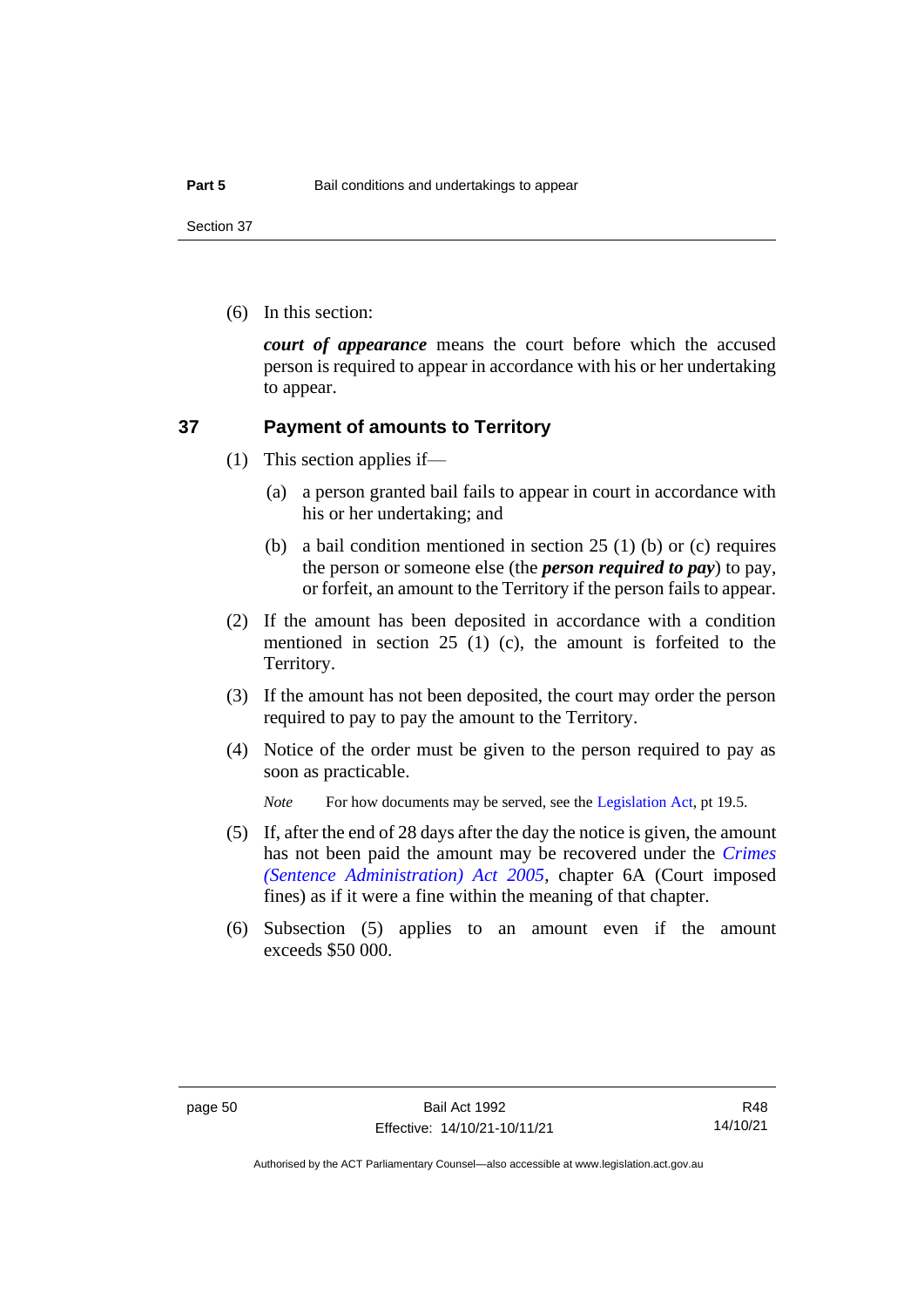# **Part 6 Review of bail decisions**

## **Division 6.1 Review of decisions by authorised officers**

## **38 Review by authorised officers**

- (1) If an authorised officer makes a decision under part 4 in relation to bail for an accused person that is—
	- (a) a decision to refuse to grant bail to the accused person; or
	- (b) a decision to grant bail to the accused person subject to 1 or more bail conditions;

the accused person may request a review of that decision by the authorised officer who made the decision or any other authorised officer.

(2) If an application for a review of a bail decision is made to an authorised officer under subsection (1), the authorised officer must as soon as possible conduct a review of the decision.

## **39 Exercise of power to review**

- (1) The power to review a decision under this division includes a power to confirm or vary a decision or to substitute another decision.
- (2) A decision as varied or substituted must be in conformity with this Act.
- (3) If, on a review of a decision under this division, the authorised officer varies the decision or substitutes another decision, section 27 applies in relation to the decision as varied or substituted as if the decision had been made by the authorised officer under part 4.
- (4) An authorised officer may refuse to entertain a request to review a decision under this division if the authorised officer is satisfied that the request is frivolous or vexatious.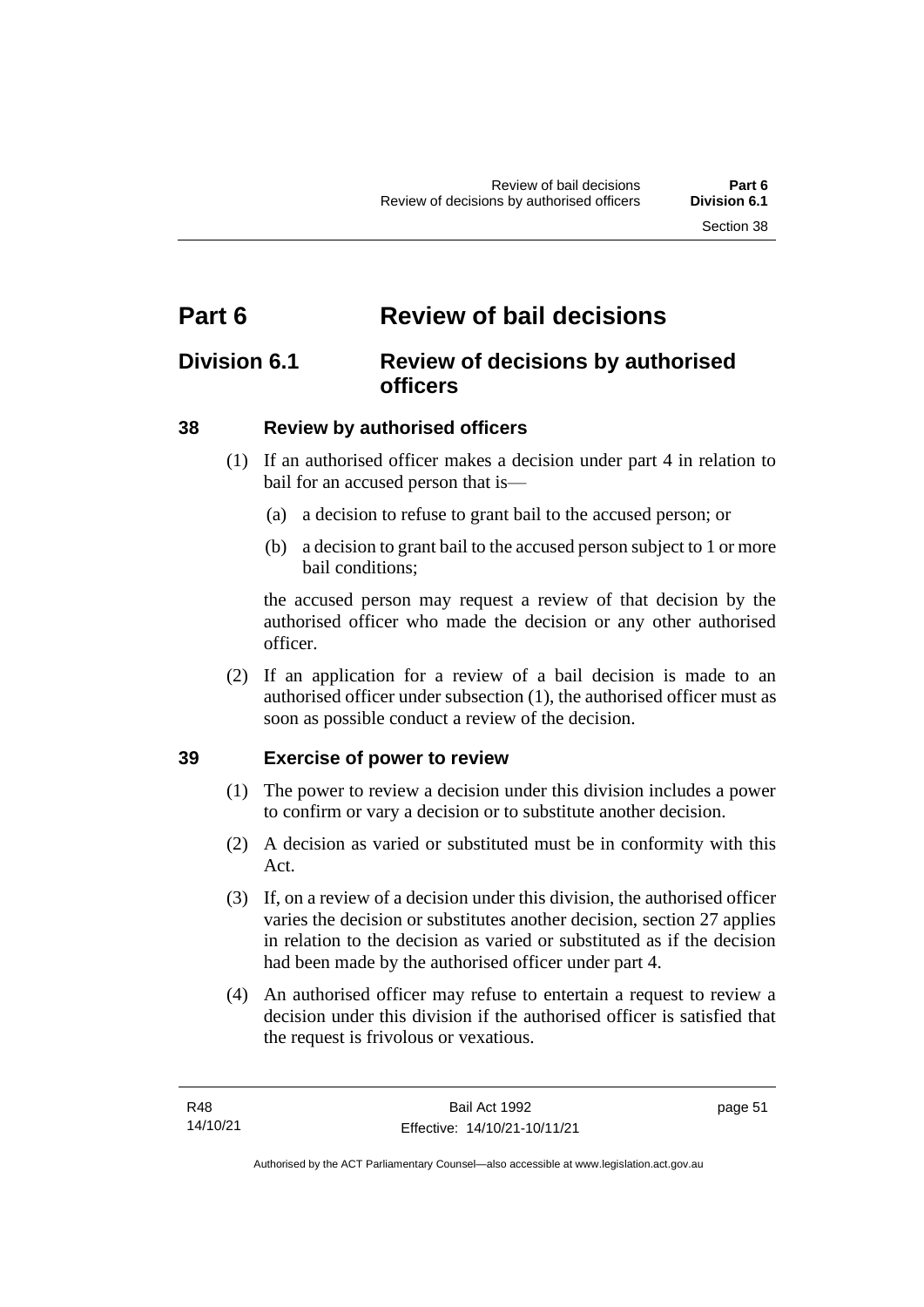- (5) A regulation may—
	- (a) prescribe the way of making a request for the review of a decision under this division; and
	- (b) prescribe procedures for the conduct of a review under this division; and
	- (c) limit the time within which, and the circumstances in which, an accused person may apply for a review of a decision under this division; and
	- (d) limit the number of applications that may be made for the review of a bail decision under this division.

### **40 Limitation on power of authorised officer to review**

An authorised officer may not, under this division—

- (a) review a decision in circumstances if, had the decision not been made, the authorised officer would be prohibited from making a decision in relation to the grant of bail; or
- (b) review a decision that has been reviewed by a court.

## **Division 6.2 Review of decisions by courts**

## **41 Right of review of bail decisions**

An accused person or the informant may apply under this division for review of any decision by a court or an authorised officer in relation to bail.

## **41A Court may review on its own initiative**

(1) A court that has made a decision in relation to bail may review the decision on its own initiative if the court considers it is in the interests of justice to do so.

R48 14/10/21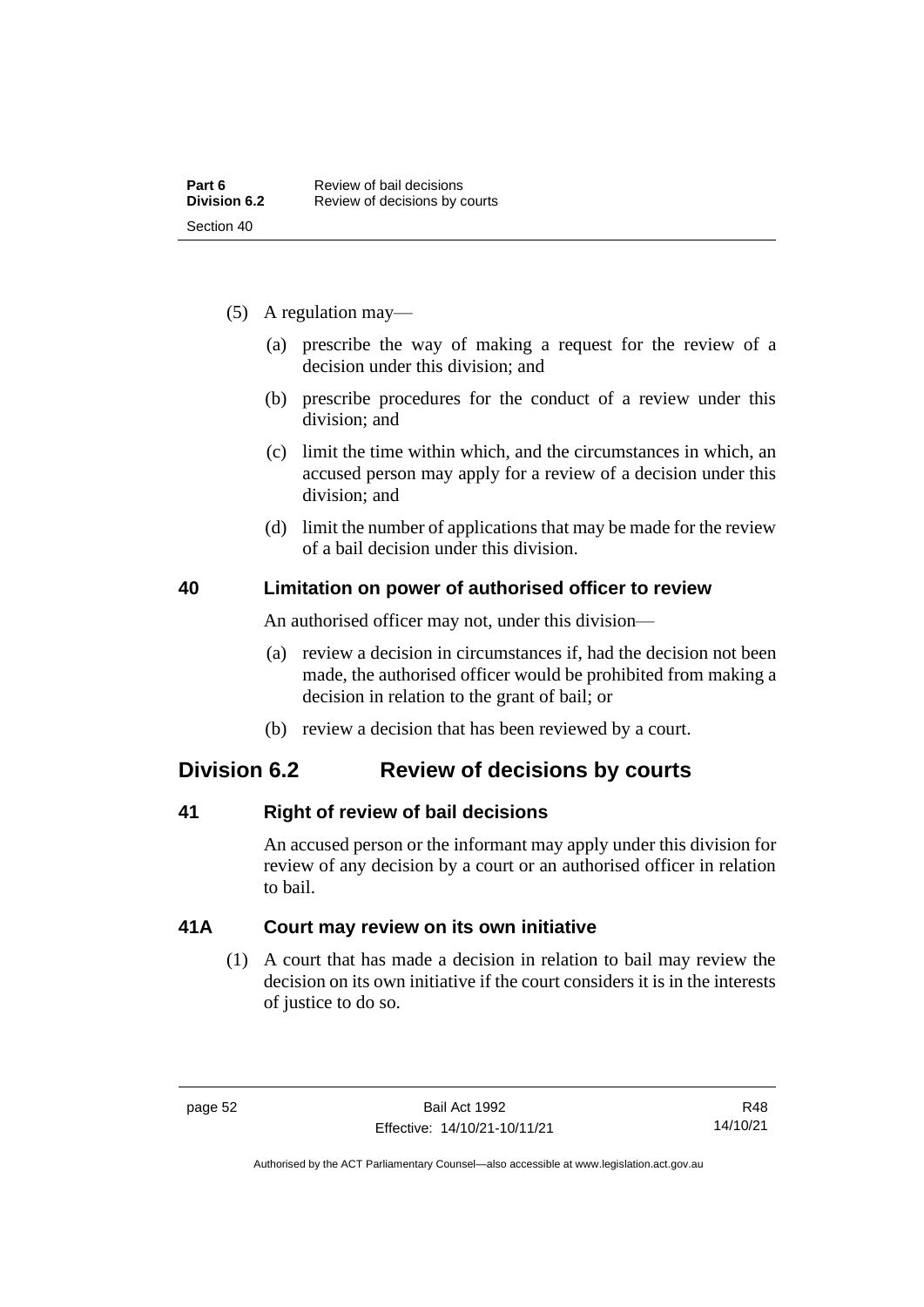(2) The court may issue a warrant for the arrest of the person and for bringing the person before the court at the time and place stated in the warrant.

## **42 Power of Magistrates Court to review—decision of authorised officer**

- (1) The Magistrates Court may, on application under this division (other than under section 44 (Right of review of bail decisions prosecution)), review any decision of an authorised officer in relation to bail for an accused person, only if—
	- (a) the court has power to make a bail order under section  $20(1)(a)$ (Power in relation to bail—Magistrates Court); and
	- (b) the court is satisfied that the applicant has shown—
		- (i) a change in circumstances relevant to the granting of bail since the authorised officer's decision; or
		- (ii) the availability of fresh evidence or information relevant to the granting of bail to the accused person that was unavailable when the authorised officer made the decision.
- (2) The power of the Magistrates Court to review a decision under this section may be exercised whether or not any power to review the decision under section 38 (Review by authorised officers) has been exercised or been sought to be exercised.

## **42A Power of Magistrates Court to review—decision of Magistrates Court**

The Magistrates Court may, on application under this division (other than under section 44 (Right of review of bail decisions prosecution)), review any decision of the court (however constituted) in relation to bail for an accused person, only if—

(a) the court has power to make a bail order under section 20 (1) (a) (Power in relation to bail—Magistrates Court); and

Authorised by the ACT Parliamentary Counsel—also accessible at www.legislation.act.gov.au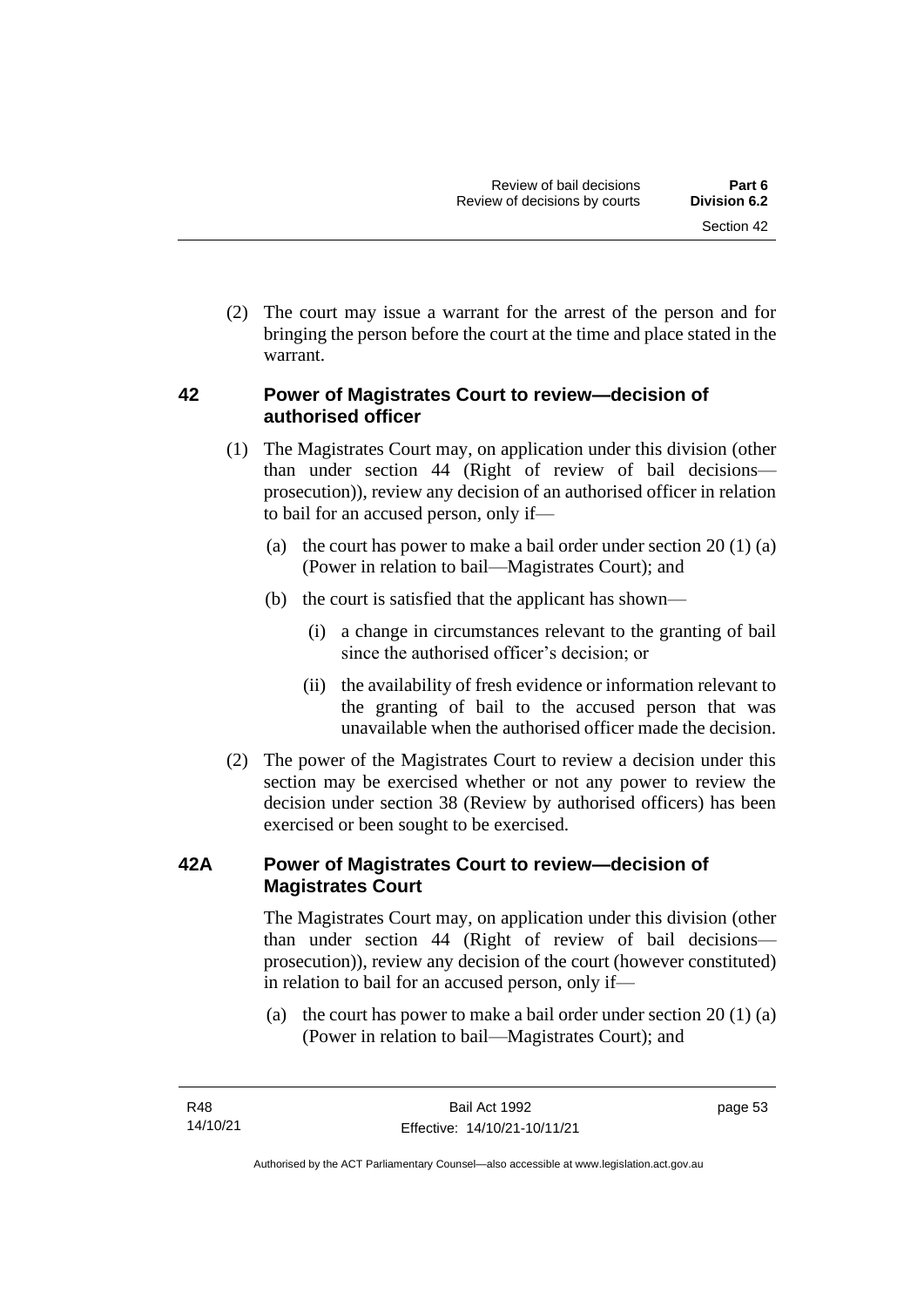- (b) the court is satisfied that the applicant has shown—
	- (i) a change in circumstances relevant to the granting of bail since the court's decision; or
	- (ii) the availability of fresh evidence or information relevant to the granting of bail to the accused person that was unavailable when the court made the decision; and
- (c) for an application made by the accused person—the person has made 2 applications for bail in the Magistrates Court in the proceeding to which the bail relates.

### **43 Power of Supreme Court to review—decision of authorised officer**

- (1) This section applies if, in relation to a decision of an authorised officer in relation to bail for an accused person, the Magistrates Court—
	- (a) does not have power to hear an application for review of the decision; or
	- (b) has heard an application for review of the decision.
- (2) The Supreme Court may, on application under this division (other than under section 44 (Right of review of bail decisions prosecution)), review the decision of the authorised officer, only if the court is satisfied that the applicant has shown—
	- (a) a change in circumstances relevant to the granting of bail since the authorised officer's decision; or
	- (b) the availability of fresh evidence or information relevant to the granting of bail to the accused person that was unavailable when the authorised officer made the decision.

Authorised by the ACT Parliamentary Counsel—also accessible at www.legislation.act.gov.au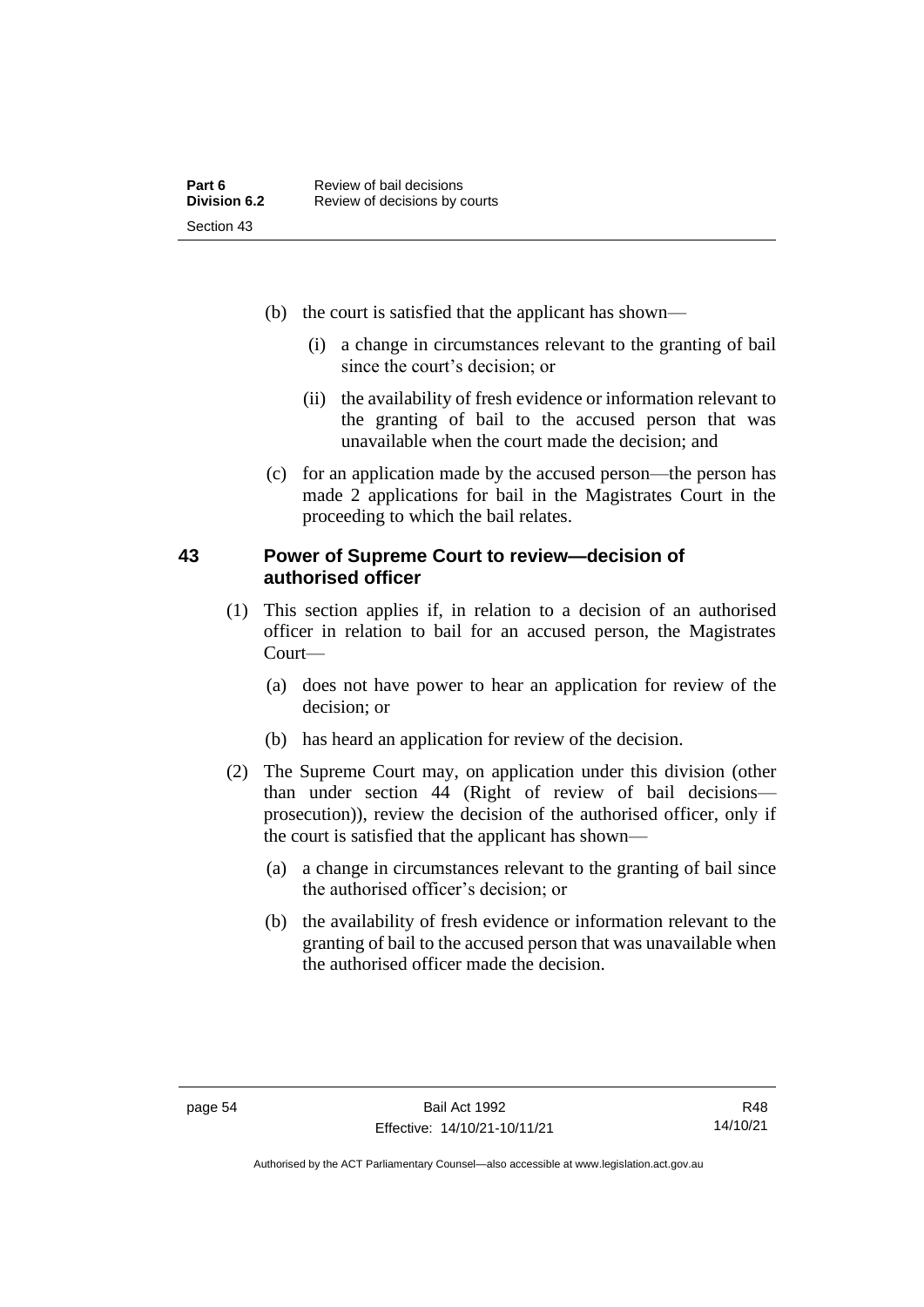(3) The power of the Supreme Court to review a decision under this section may be exercised whether or not any power to review the decision under section 38 (Review by authorised officers) has been exercised or been sought to be exercised.

## **43A Power of Supreme Court to review—decision of Magistrates Court or Supreme Court**

- (1) This section applies if a decision in relation to bail for an accused person has been made by—
	- (a) the Magistrates Court in accordance with section 42A (Power of Magistrates Court to review—decision of Magistrates Court); or
	- (b) the Supreme Court.
- (2) The Supreme Court may, on application under this division (other than under section 44 (Right of review of bail decisions prosecution)), review the decision of the court, only if the court is satisfied that the applicant has shown—
	- (a) a change in circumstances relevant to the granting of bail since the court's decision; or
	- (b) the availability of fresh evidence or information relevant to the granting of bail to the accused person that was unavailable when the court made the decision.

## **44 Right of review of bail decisions—prosecution**

- (1) This section applies to a decision by a court in relation to bail for an accused person charged with a family violence offence or a serious offence.
- (2) The director of public prosecutions may apply to the Supreme Court for review of the decision if the director of public prosecutions considers that exceptional circumstances exist and that it is in the public interest to make the application.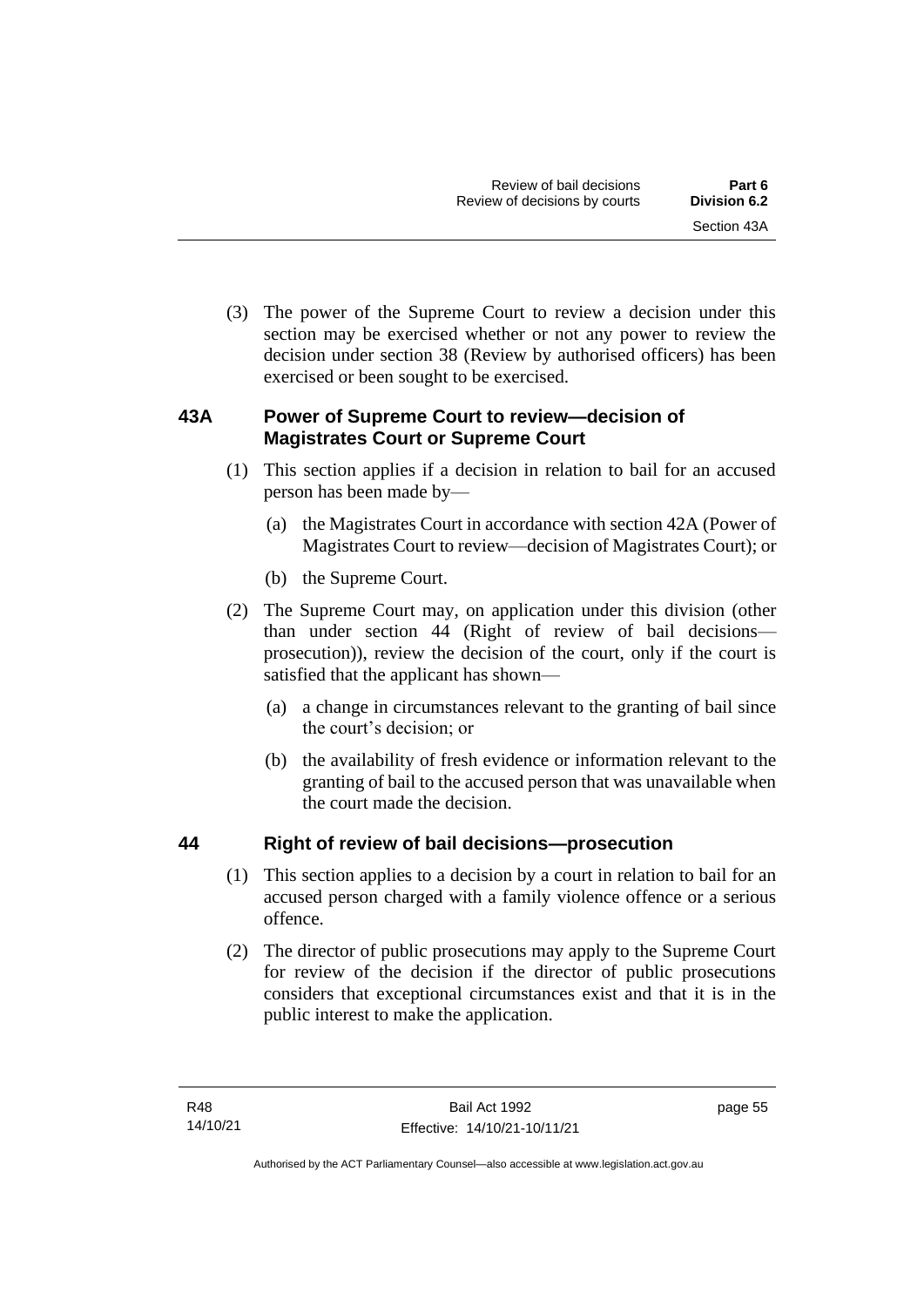- (3) An application must be made, and written notice of the application given to the accused person—
	- (a) within 2 hours after the decision is made; or
	- (b) if the decision is made between 4pm on a day and 8am the next day (*day 2*)—by 10am on day 2 (whether or not it is a working day).
- (4) However, an application may only be made if the director of public prosecutions gives the court that made the decision oral notice of the proposed application immediately after the decision is made.
- (5) On giving notice under subsection (4), the operation of the decision is stayed until the first of the following happens:
	- (a) the director of public prosecutions tells the court that made the decision that an application will not be made;
	- (b) 24 hours have passed since notice was given under subsection (4) and the director of public prosecutions has not—
		- (i) made an application; and
		- (ii) given written notice of the application to the accused person;
	- (c) the Supreme Court makes a decision on the application;
	- (d) 48 hours have passed since notice was given under subsection (4) and the Supreme Court has not made a decision on the application.

Authorised by the ACT Parliamentary Counsel—also accessible at www.legislation.act.gov.au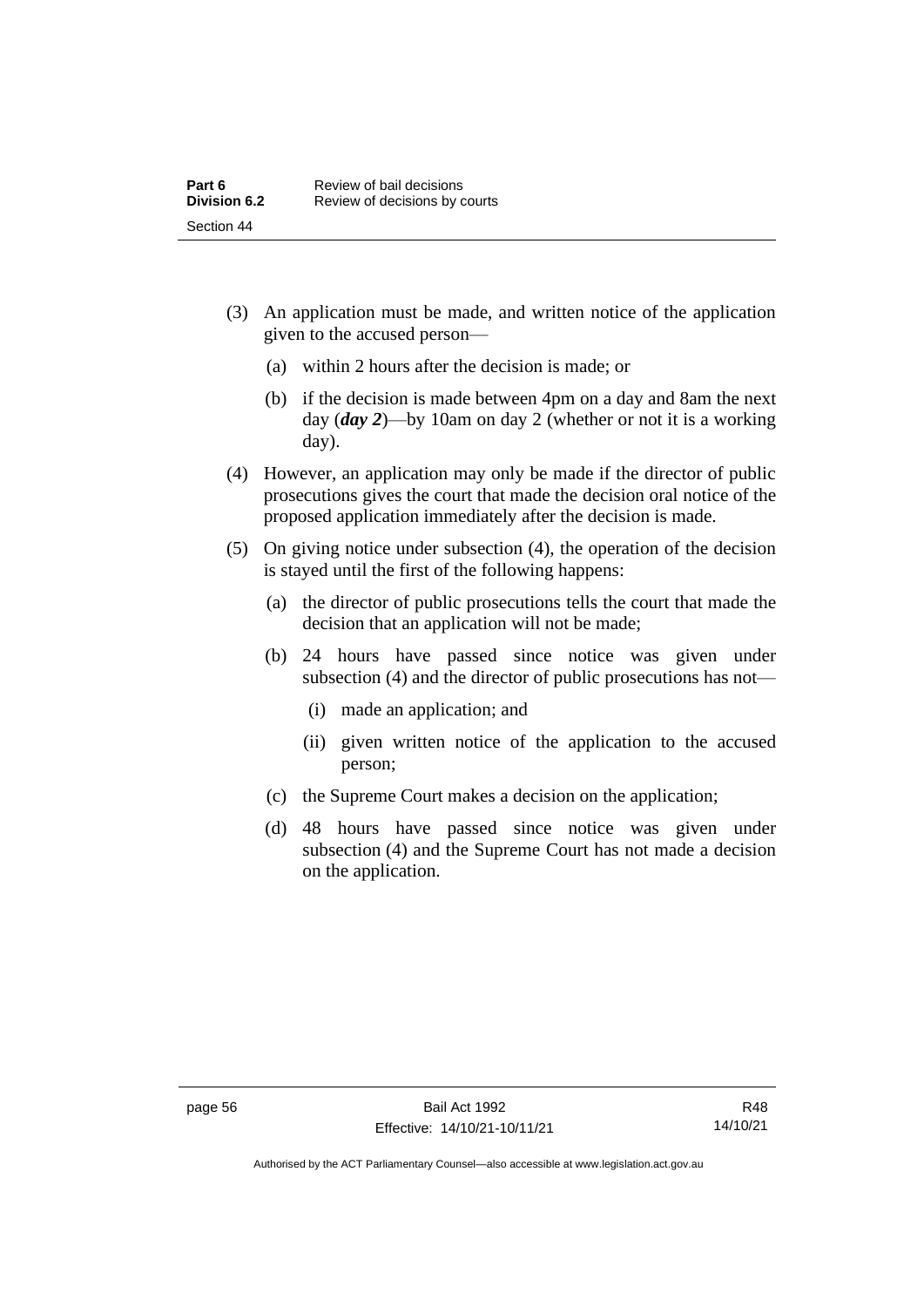(6) In this section:

*family violence offence*—see the *[Family Violence Act 2016](http://www.legislation.act.gov.au/a/2016-42)*, dictionary.

*serious offence* means—

- (a) an offence that involves causing harm, or threatening to cause harm, to anyone, punishable by imprisonment for more than 10 years; or
- (b) an offence under the [Criminal Code,](http://www.legislation.act.gov.au/a/2002-51) chapter 3 (Theft, fraud, bribery and related offences), punishable by imprisonment for more than 10 years; or
- (c) an offence under the [Criminal Code,](http://www.legislation.act.gov.au/a/2002-51) part 4.1 (Property damage offences), punishable by imprisonment for more than 14 years; or
- (d) an offence under the [Criminal Code,](http://www.legislation.act.gov.au/a/2002-51) chapter 6 (Serious drug offences), punishable by imprisonment for more than 10 years.

### **45 Exercise of power to review**

- (1) The power to review a decision under this division includes a power to confirm or vary the decision or to substitute another decision.
- (2) A decision as varied or substituted must be in conformity with this Act.
- (3) The review of a decision must be by way of rehearing and evidence or information in addition to, or in substitution for, the evidence or information given or obtained on the making of the decision may be given or obtained on the review.
- (4) If, on a review of a decision under this division the court varies the decision or substitutes another decision, section 27 applies in relation to the decision as varied or substituted as if that decision had been given by the court in relation to an application for bail.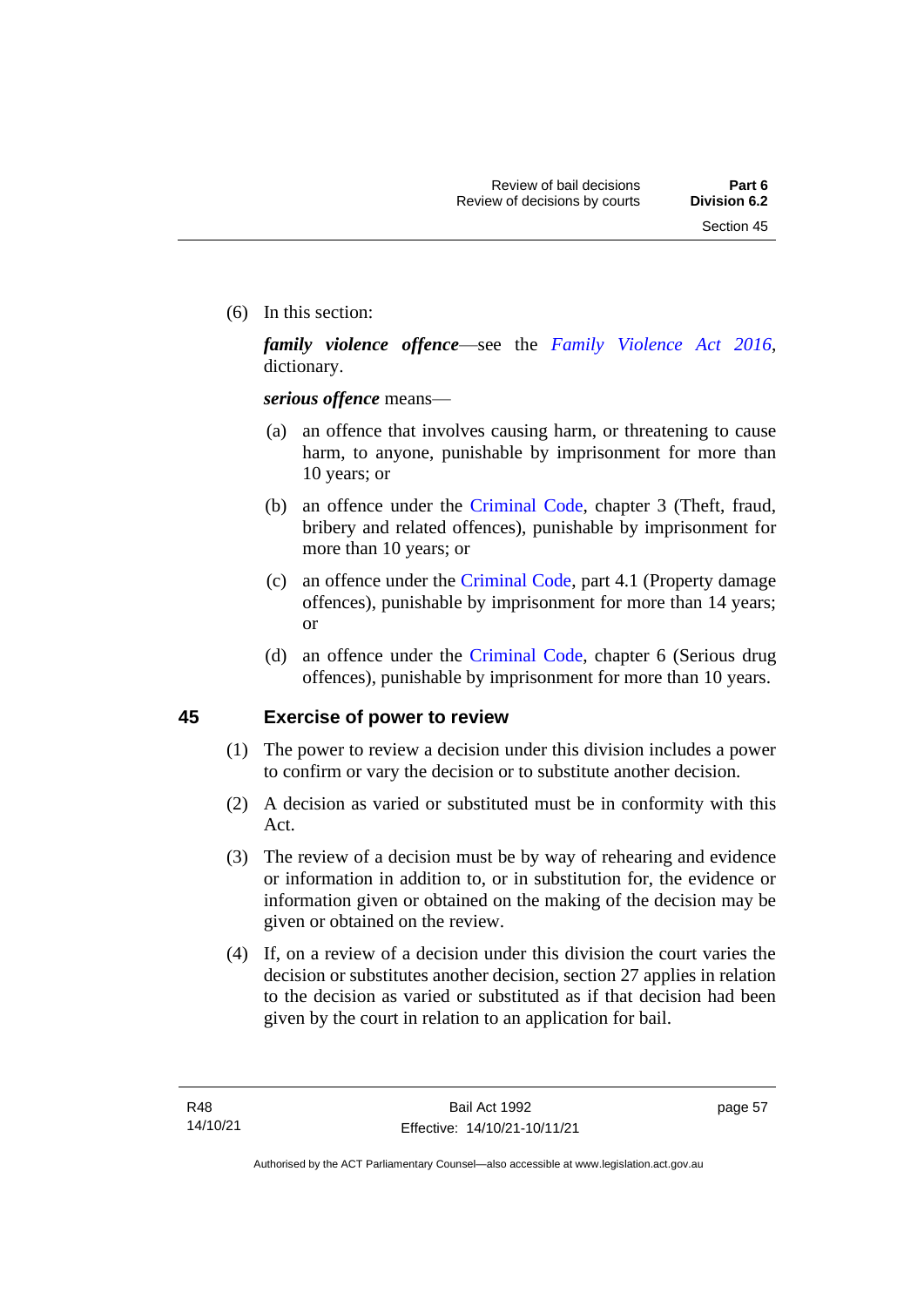- (5) If, on a review of a decision under this division, bail for an accused person is revoked, the court may, by warrant, commit the person into custody.
- (6) If, on a review of a decision under this division—
	- (a) bail is granted without any condition being imposed but the accused person has not given an undertaking to appear; or
	- (b) bail is granted subject to a condition;

the court may by warrant commit the person into custody until the person gives the undertaking to appear or satisfies the condition.

- (7) A court may refuse to entertain a request to review a decision under this division if the court is satisfied that the request is frivolous or vexatious.
- (8) A regulation may make provision in relation to—
	- (a) the way of making a request for the review of a decision under this division; and
	- (b) the giving or sending to people of notices relating to the proposed exercise of power to review a decision under this division.

### **46 Review limited to bail conditions**

- (1) If an accused person has remained in custody after being granted bail by a court because any condition of the bail has not been complied with, the decision in relation to bail may be reviewed by the court that granted bail—
	- (a) at the request of the accused person; or
	- (b) at the request of a police officer; or
	- (c) on the court's own initiative.
- (2) A review under this section of a decision in relation to bail is limited to a review of the conditions on which bail has been granted.

Authorised by the ACT Parliamentary Counsel—also accessible at www.legislation.act.gov.au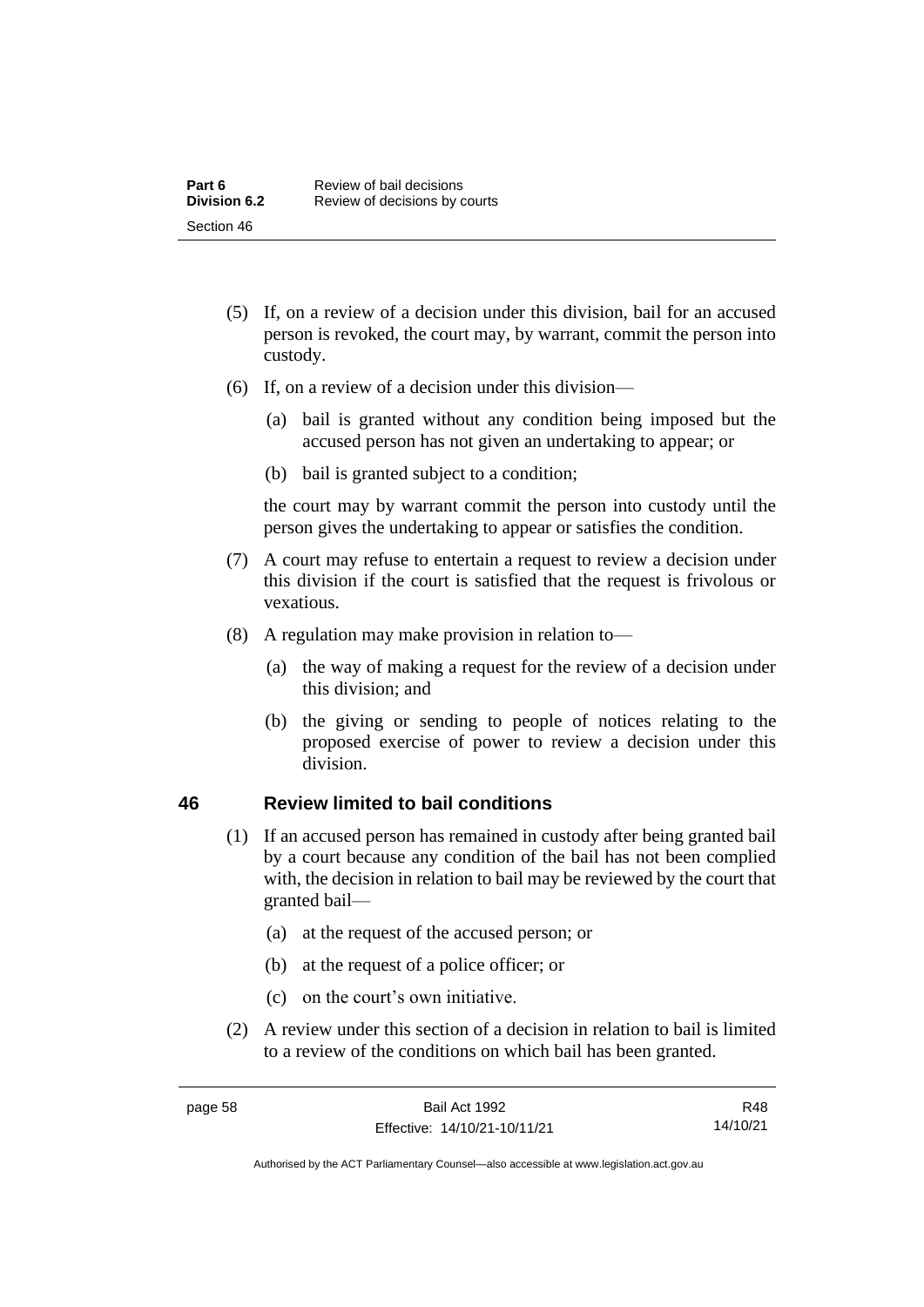- (3) A review requested under this section by a police officer must not be conducted unless the court is satisfied that the request was made—
	- (a) for the purpose of benefiting the accused person; and
	- (b) with the consent of the accused person.
- (4) On a review of a bail decision under this section, a court may—
	- (a) confirm the decision about the conditions of bail; or
	- (b) vary the decision by removing or imposing bail conditions; or
	- (c) grant bail without imposing any bail condition.
- (5) Notwithstanding section 43, section 43A or section 44, the Supreme Court is empowered to conduct a review of a bail decision under this section only in relation to bail granted by the Supreme Court (however constituted).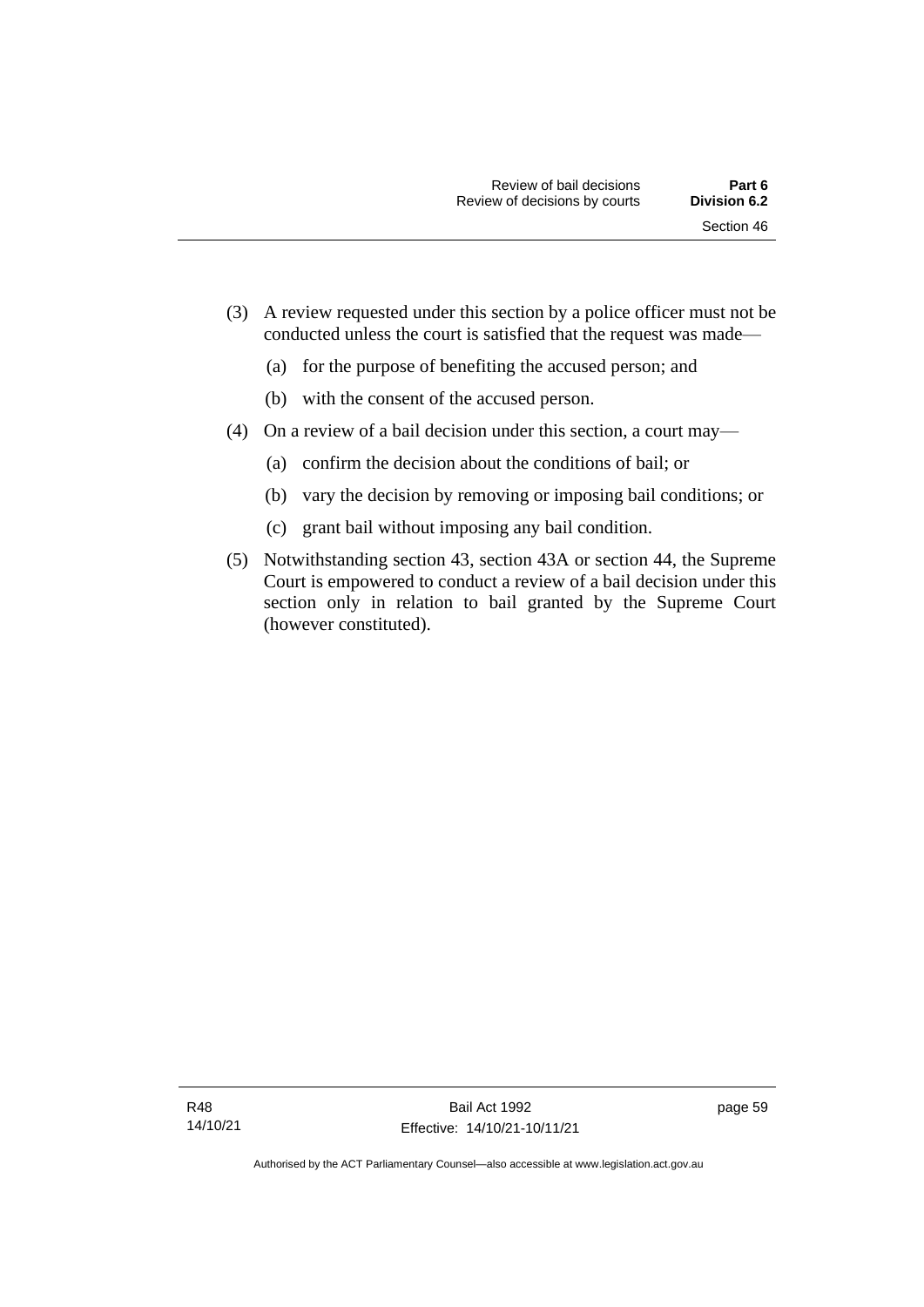#### **Part 7** Miscellaneous

Section 47

# **Part 7 Miscellaneous**

### **47 Giving information relating to bail**

(1) If a person is charged by a police officer with an offence and the person charged is being held in custody in relation to the offence, the police officer must, as soon as is reasonably practicable after the person is charged, give to the person, by written notice, information relating to his or her entitlement to, or eligibility for, bail and to his or her entitlement to the review of decisions under this Act.

(2) If an accused person is being held in custody in relation to an offence at the time of his or her first appearance in court in relation to that offence, the court must, during that appearance, or as soon as is reasonably practicable, give to the person, by written notice, information relating to his or her entitlement to, or eligibility for, bail.

### **47A Notice to victim of bail decisions**

- (1) This section applies if—
	- (a) a court or authorised officer makes a decision about a grant of bail, or reviews a bail decision, in relation to a person; and
	- (b) the informant is aware that a victim has expressed concern about the need for protection from violence or harassment by the person.
- (2) The informant must tell a police officer assigned to liaise with victims of crime (a *victim liaison officer*) that the victim has expressed the concern.
- (3) If a victim liaison officer is told about a victim's concern, the victim liaison officer must take all reasonable steps to tell the victim (or, if the victim is a child, a person who has parental responsibility for the child) about the bail decision as soon as practicable.

R48 14/10/21

Authorised by the ACT Parliamentary Counsel—also accessible at www.legislation.act.gov.au

*Note* If a form is approved under s 58 for a notice under this section, the form must be used.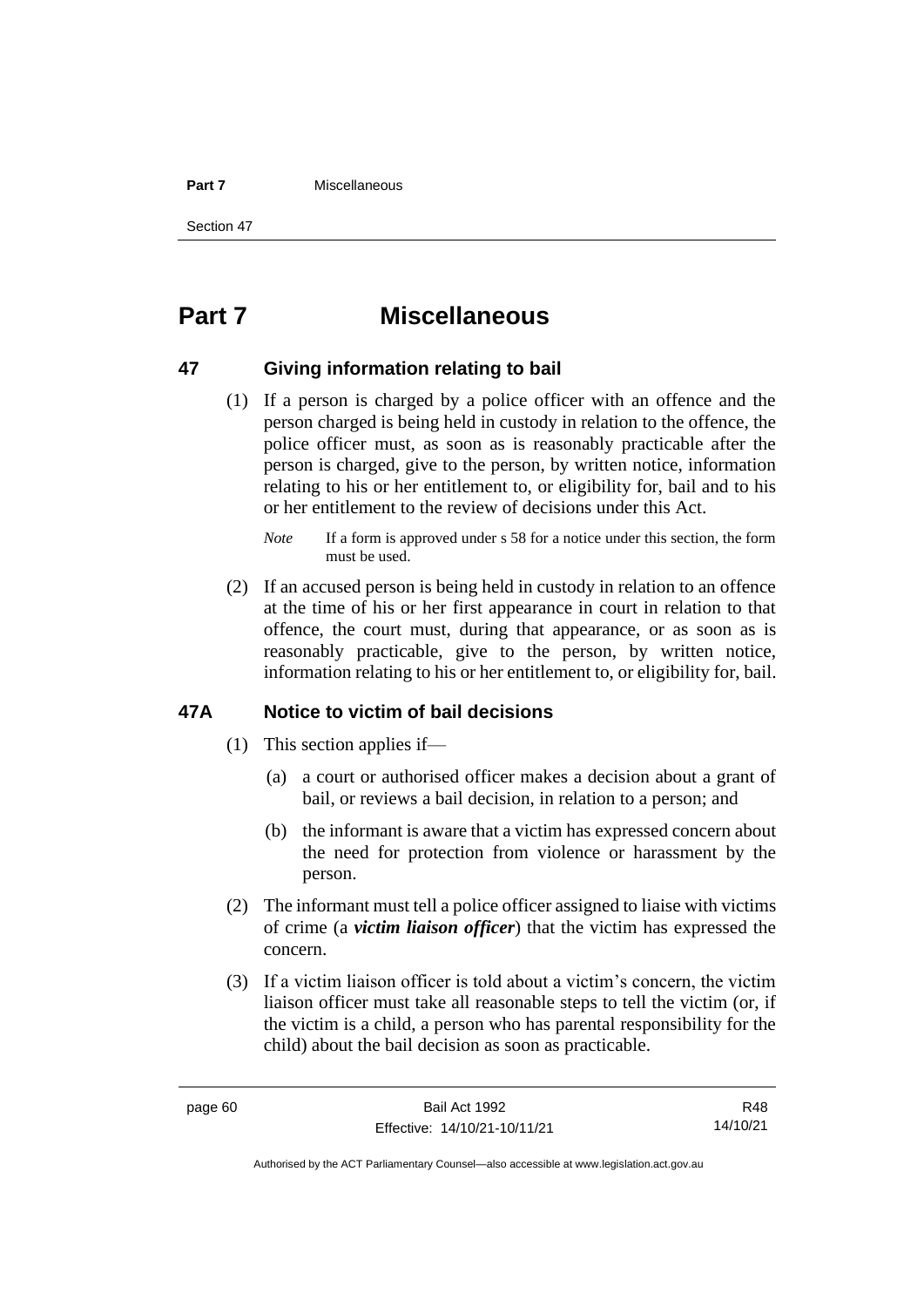### **48 Notification to court that bail condition not satisfied**

- (1) This section applies to a person who has been granted bail by a court but who has remained in custody since bail was granted because a condition of the bail has not been complied with.
- (2) The person in charge of the correctional centre or other place where the person is in custody must give the court written notice that the person remains in custody because of the failure to comply with a bail condition.

*Note* If a form is approved under s 58 for a notice, the form must be used.

- (3) The notice must be given to the court not later than 7 days after the day the person is received into custody.
- (4) To remove any doubt, the court to which a notice is given under subsection (2) may, on its own initiative, conduct a review under section 46 of the condition on which bail was granted.
- (5) A notice under this section is required to be given only once in relation to any particular grant of bail.
- (6) A regulation may prescribe information that is to be given to a court with a notice under this section.

### **49 Failure to answer bail**

- (1) A person commits an offence if the person—
	- (a) gives an undertaking to appear before a court; and
	- (b) fails to carry out the undertaking.

Maximum penalty: 200 penalty units, imprisonment for 2 years or both.

- (2) The court may issue a warrant to arrest the person and to bring the person before the court.
- (3) Subsection (1) does not apply if the person has a reasonable excuse for failing to carry out the undertaking.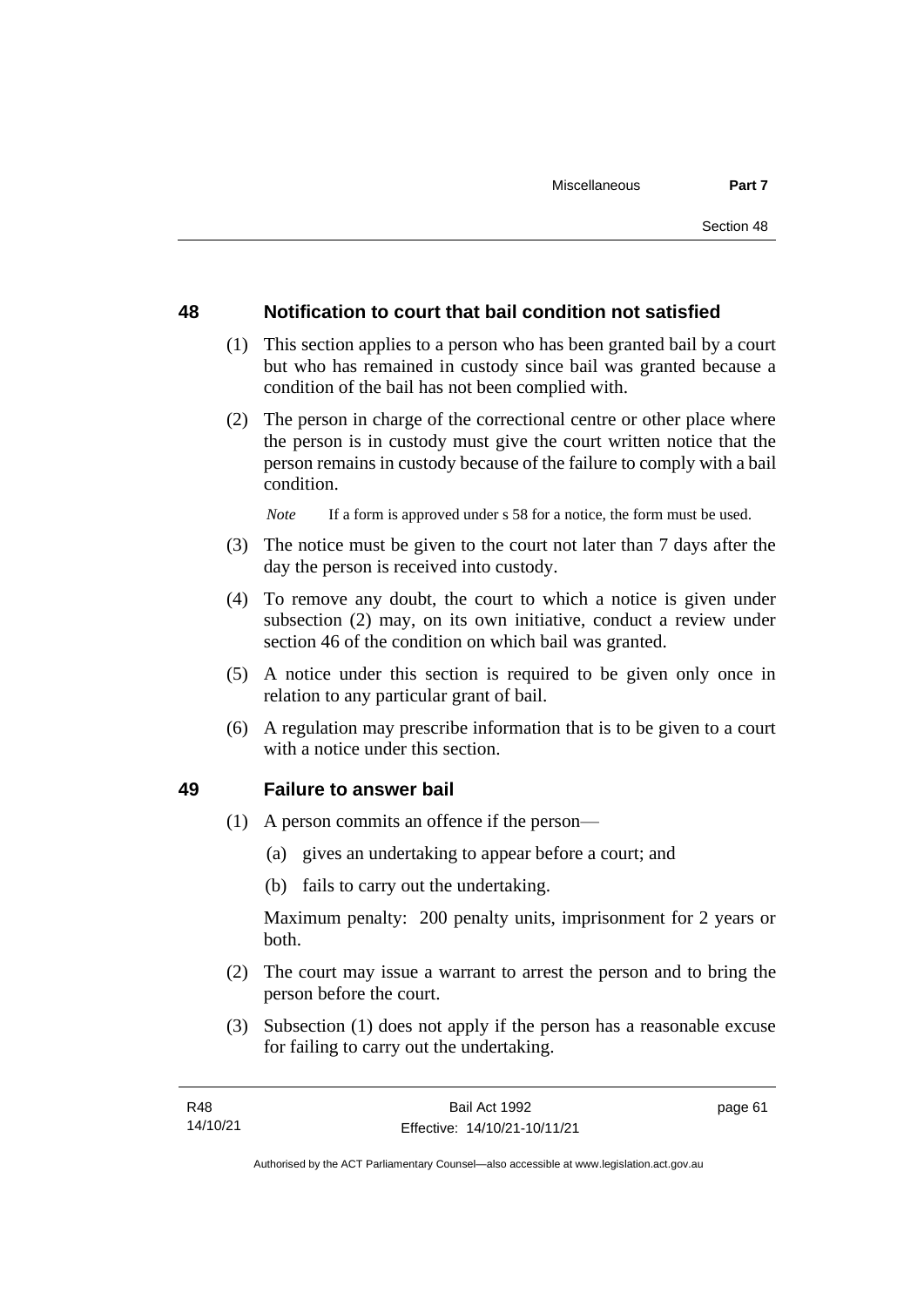#### **Part 7** Miscellaneous

Section 51

### **51 Indemnification of sureties**

(1) A person commits an offence if the person indemnifies, or agrees to indemnify, anyone else against a liability the other person incurs or may incur as surety for an accused person.

Maximum penalty: 200 penalty units, imprisonment for 2 years or both.

(2) A person commits an offence if the person is indemnified, or agrees to be indemnified, by someone else against a liability the person incurs or may incur as surety for an accused person.

Maximum penalty: 200 penalty units, imprisonment for 2 years or both.

- (3) For this section, it does not matter whether—
	- (a) the agreement is for compensation in money or anything else; or
	- (b) the agreement is made before or after the person indemnified, or agreed to be indemnified, becomes a surety; or
	- (c) the person indemnified, or agreed to be indemnified, becomes a surety.

### **52 Contravention of Act by police officers**

- (1) If a police officer contravenes a provision of this Act that is applicable to him or her as a police officer or as an authorised officer, the contravention is not punishable as an offence unless a penalty is expressly provided by this Act in relation to the contravention.
- (2) Subsection (1) does not apply to prevent a contravention of a provision of this Act by a police officer from—
	- (a) being dealt with under the—
		- (i) *[Australian Federal Police Act 1979](http://www.comlaw.gov.au/Series/C2004A02068)* (Cwlth), part 5; or
		- (ii) *[Law Enforcement Integrity Commissioner Act 2006](http://www.comlaw.gov.au/Series/C2006A00085)* (Cwlth); or

R48 14/10/21

Authorised by the ACT Parliamentary Counsel—also accessible at www.legislation.act.gov.au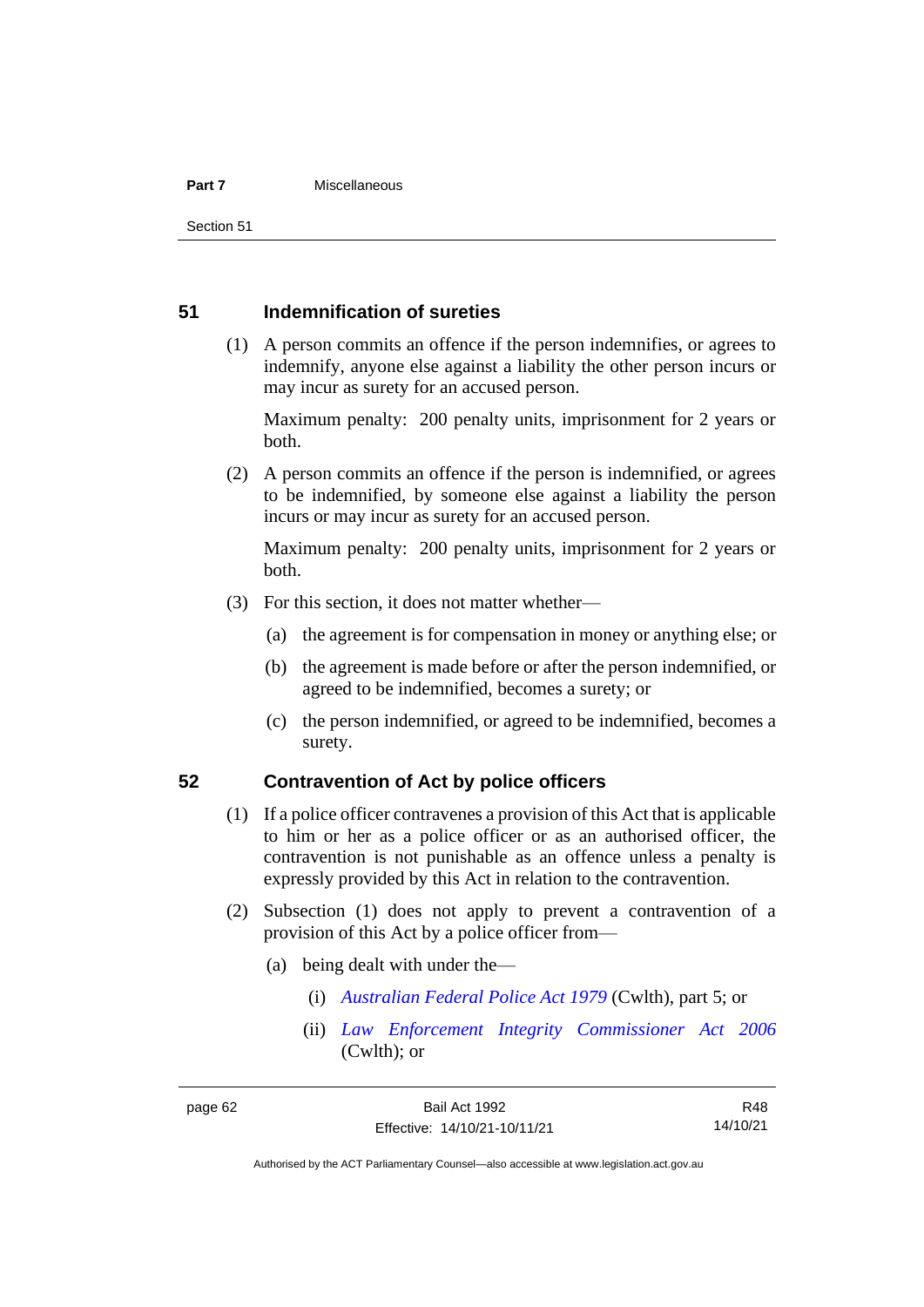- (iii) *[Ombudsman Act 1976](http://www.comlaw.gov.au/Series/C2004A01611)* (Cwlth); or
- (b) constituting grounds for the institution of civil proceedings.

### **55 Civil standard of proof to apply for certain purposes**

If a court or an authorised officer, in making a decision in relation to bail (other than a decision in proceedings for an offence committed in relation to bail), is to be, or may be, satisfied as to any matter, it is sufficient if the court or authorised officer is satisfied on the balance of probabilities.

### **56 No right of surety to arrest**

A surety for an accused person does not have the right to arrest the accused person because the surety is a surety for the accused person.

### **56A Arrest for failure to comply with bail condition**

- (1) This section applies if—
	- (a) a person has been granted bail in the ACT or a State; and
		- *Note State* includes the Northern Territory (see [Legislation Act,](http://www.legislation.act.gov.au/a/2001-14) dict, pt 1).
	- (b) a police officer believes on reasonable grounds that the person—
		- (i) has failed to comply with a bail condition; or
		- (ii) will not comply with a bail condition.
- (2) A police officer may, without a warrant, arrest the person.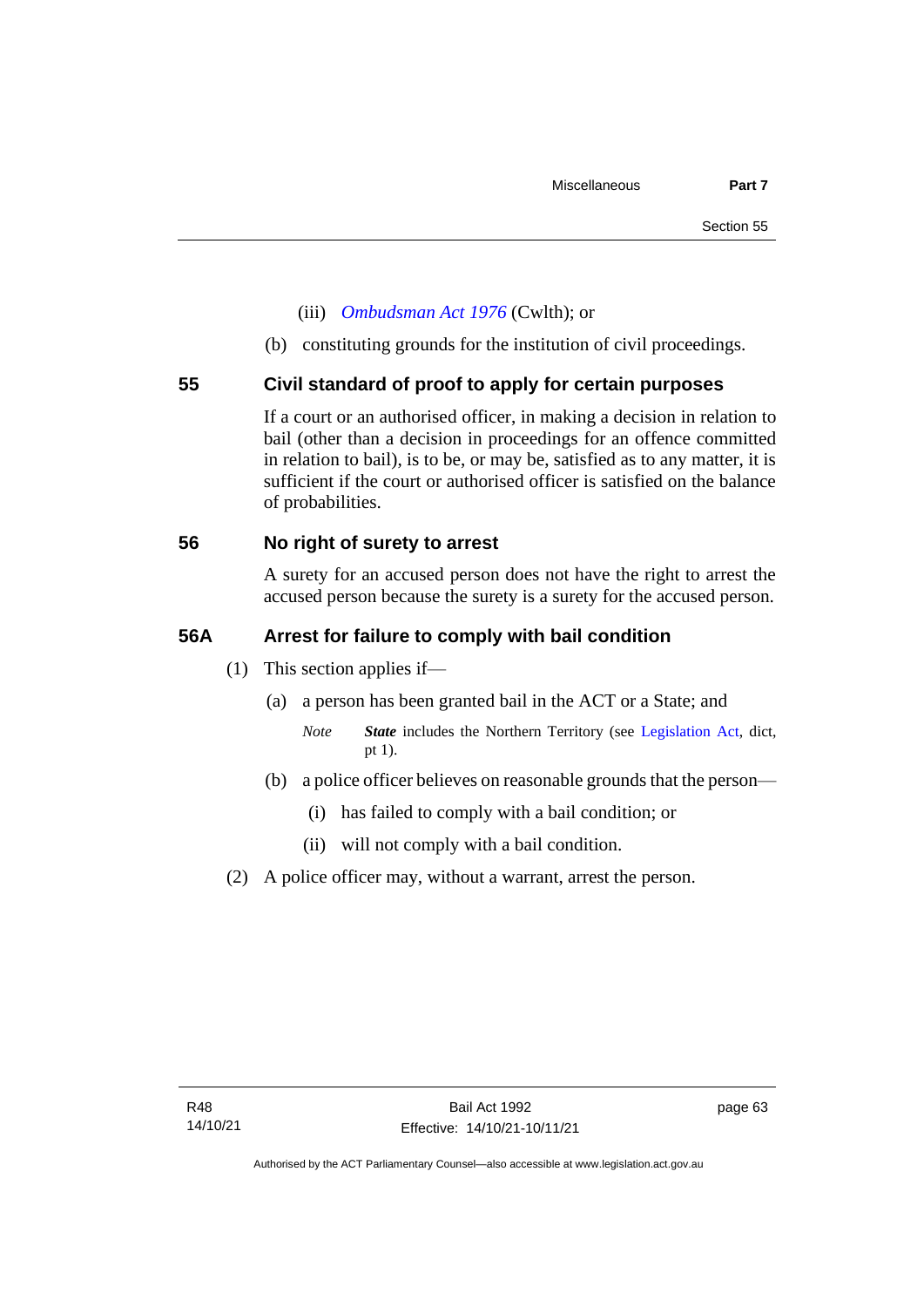#### **Part 7** Miscellaneous

Section 56AA

### **56AA Police power to enter premises to arrest**

- (1) This section applies if—
	- (a) a police officer has power under section 56A to arrest a person without a warrant; and
	- (b) the offence for which the person has been granted bail is a relevant offence; and
	- (c) the police officer believes on reasonable grounds that the person is on premises that are not a public place.
- (2) The police officer may enter the premises to search the premises for the person or to arrest the person, using the force that is necessary and reasonable in the circumstances.
- (3) However, the police officer must not enter a dwelling house under this section unless the police officer believes on reasonable grounds that—
	- (a) it is necessary having regard to the circumstances of the person's failure to comply, or expected failure to comply, with the bail condition; and
	- (b) it would not be reasonable to arrest the person somewhere else; and
	- (c) for entry before 6 am or after 9 pm on any day—
		- (i) it is necessary to do so to prevent the concealment, loss or destruction of evidence of a matter relating to whether the person has failed to comply, or will not comply, with a bail condition; or
		- (ii) it would not be practicable to arrest the person at another time.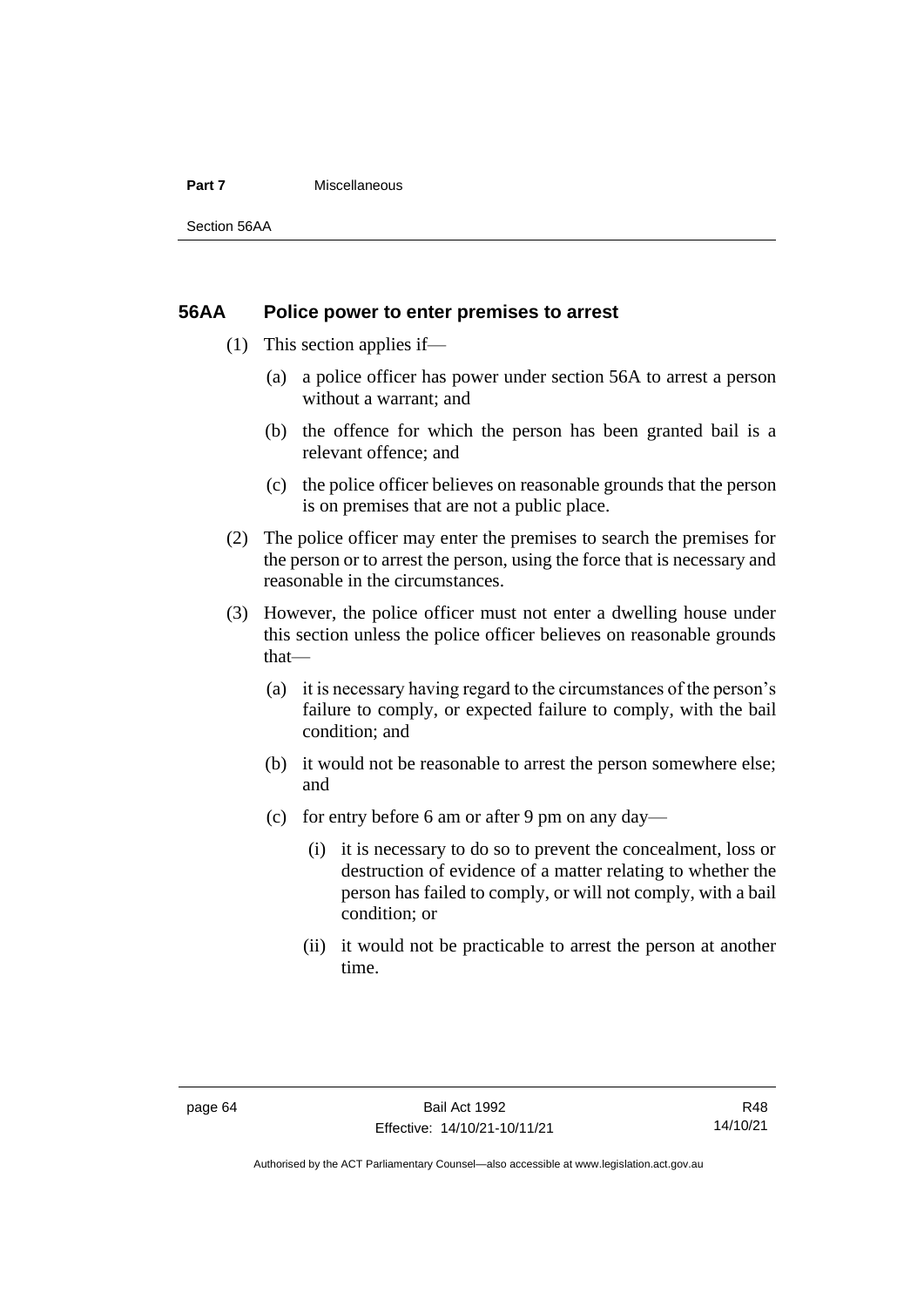(4) In this section:

*dwelling house*—see the *[Crimes Act](http://www.legislation.act.gov.au/a/1900-40) 1900*, section 220 (4). *premises*—see the *[Crimes Act](http://www.legislation.act.gov.au/a/1900-40) 1900*, section 185. *public place*—see the *[Crimes Act](http://www.legislation.act.gov.au/a/1900-40) 1900*, section 174. *relevant offence*—see the *[Crimes Act 1900](http://www.legislation.act.gov.au/a/1900-40)*, section 220 (4).

# **56AB Police officer must announce entry before entering**

- (1) A police officer must, before entering premises under section 56AA (2)-
	- (a) announce that the police officer is authorised to enter the premises; and
	- (b) give any person at the premises an opportunity to allow entry to the premises.
- (2) A police officer is not required to comply with subsection (1) if they believe on reasonable grounds that immediate entry to the premises is required to ensure—
	- (a) the safety of a person (including a police officer); or
	- (b) that the arrest is not frustrated.

# **56AC Police powers on arrest for failure to comply with bail condition**

The following sections of the *[Crimes Act](http://www.legislation.act.gov.au/a/1900-40) 1900* apply in relation to the arrest of a person under section 56A as if the person were arrested for an offence:

- (a) section 221 (Use of force in making arrest);
- (b) section 222 (Persons to be informed of grounds of arrest);
- (c) section 223 (Power to conduct frisk search of arrested person);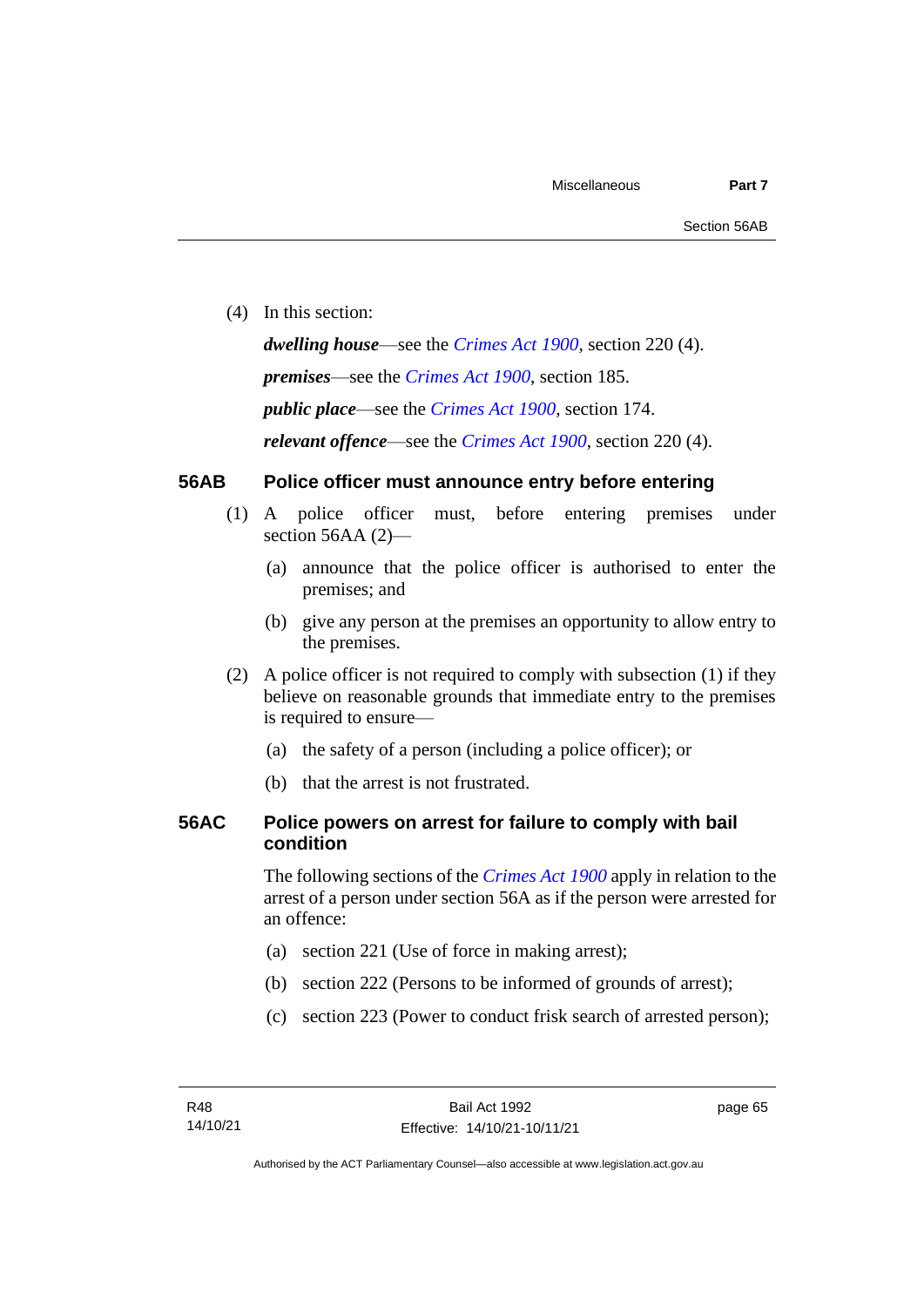#### **Part 7** Miscellaneous

Section 56AD

- (d) section 224 (Power to conduct ordinary search of arrested person);
- (e) section 225 (Power to conduct search of arrested person's premises);
- (f) section 226 (Power to conduct search at police station);
- (g) section 227 (Power to conduct strip search);
- (h) section 228 (Rules for conduct of strip search);
- (i) section 229 (Safekeeping of things seized).

# **56AD Arrested person to be brought before court**

- (1) If a police officer arrests a person under section 56A, the police officer must bring the person before a court as soon as practicable.
- (2) The court may—
	- (a) for a person granted bail in the ACT—exercise the same powers in relation to bail as it has in relation to any other accused person in custody; or
	- (b) for a person granted bail in a State—
		- (i) release the person unconditionally; or
		- (ii) grant the person bail subject to the conditions that the court considers appropriate; or
		- (iii) remand the person in custody for a reasonable time while a warrant for the person's arrest is obtained from the State.
- (3) A release mentioned in subsection (2) (b) (i) does not affect the grant of bail in the State.

*Note State* includes the Northern Territory (see [Legislation Act,](http://www.legislation.act.gov.au/a/2001-14) dict, pt 1).

R48 14/10/21

Authorised by the ACT Parliamentary Counsel—also accessible at www.legislation.act.gov.au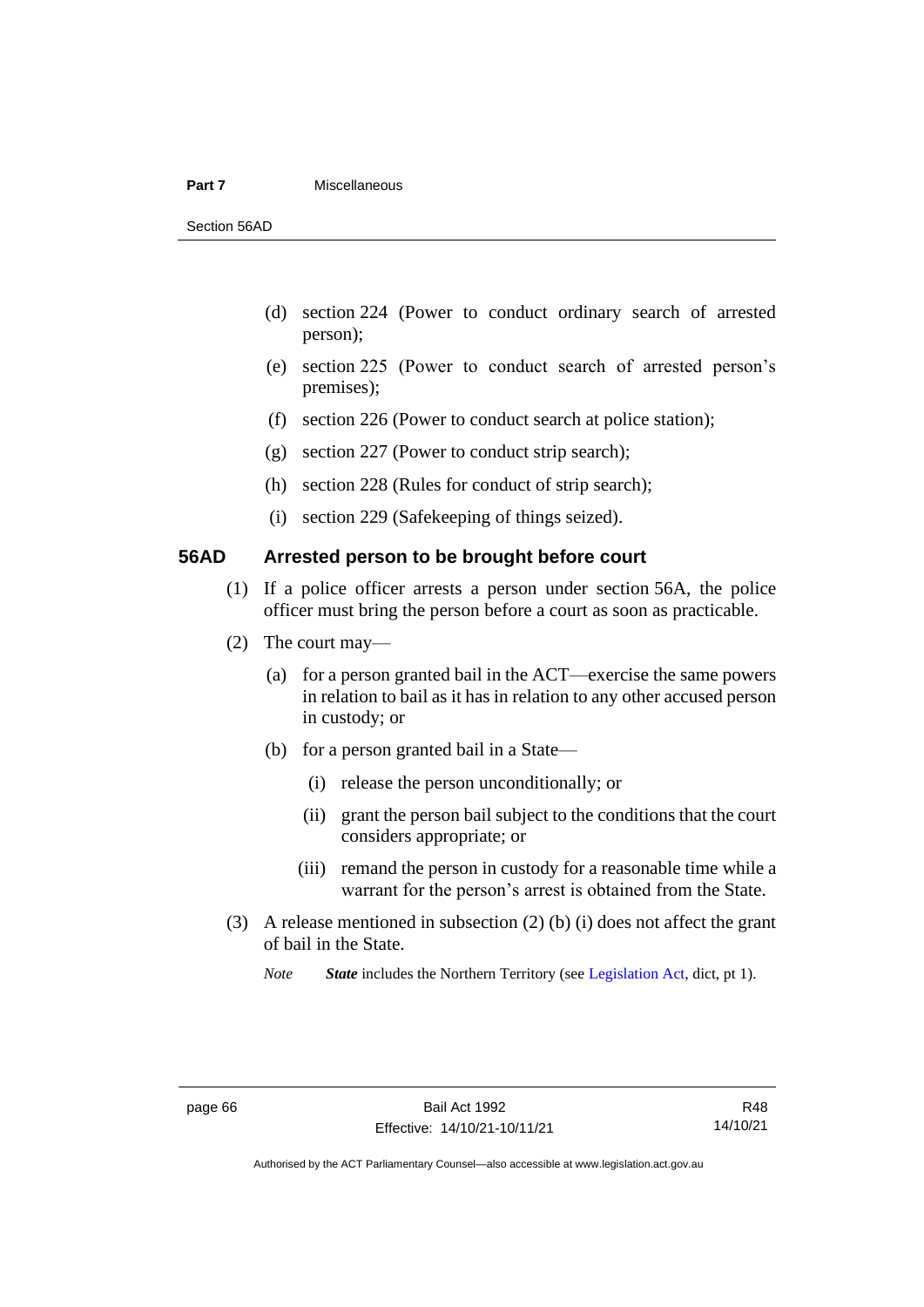# **56B Arrest for breach of condition by person outside ACT**

- (1) This section applies if a police officer reasonably believes that—
	- (a) a person who has been granted bail in the ACT has failed to comply with a bail condition; and
	- (b) the person is in a State or another Territory.
- (2) An issuing officer may, on the information of a police officer—
	- (a) issue a warrant to arrest the person in the State or other Territory and bring the person before a court; or
	- (b) issue a summons for the person's appearance before a court.
- (3) In this section

*issuing officer*, for a warrant, means—

- (a) a judge, the registrar or a deputy registrar of the Supreme Court; or
- (b) a magistrate; or
- (c) if authorised by the Chief Magistrate to issue a warrant—the registrar or deputy registrar of the Magistrates Court.

# **57 Act to prevail**

- (1) Except if otherwise expressly provided by this Act, this Act applies in relation to the grant of bail to accused people to the exclusion of any other law in force immediately before the commencement of this Act so far as any other such law makes provision for or in relation to bail for accused people.
- (2) This Act does not affect the *[Bill of Rights 1688](http://www.legislation.act.gov.au/a/db_1792/default.asp)* 1 Will and Mary sess 2 c 2.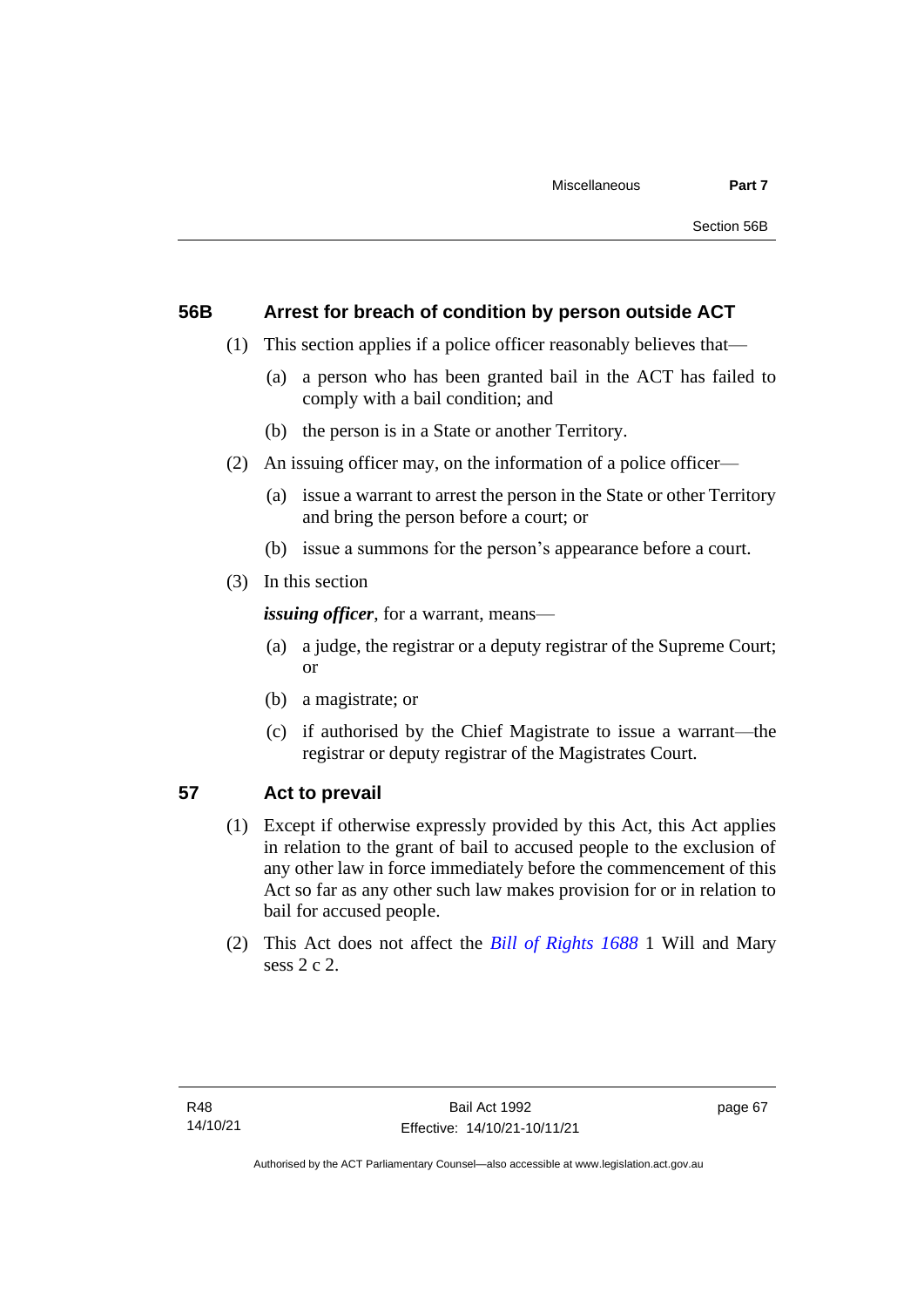## **Part 7** Miscellaneous

Section 57AA

# **57AA Abolition of inherent power of bail**

Any inherent power of the Supreme Court to grant bail is abolished.

# **58 Approved forms**

- (1) The Minister may approve forms for this Act.
- (2) If the Minister approves a form for a particular purpose, the approved form must be used for that purpose.
- (3) A form approved for section 28 (1), 30 (4), 34, 47 or 48 (2) is a disallowable instrument.

(4) Any other approved form is a notifiable instrument.

*Note* A notifiable instrument must be notified under the [Legislation Act.](http://www.legislation.act.gov.au/a/2001-14)

(5) If there is no approved form for an instrument under this Act, the instrument must be in a form acceptable to the registrar.

# **59 Regulation-making power**

- (1) The Executive may make regulations for this Act.
	- *Note* A regulation must be notified, and presented to the Legislative Assembly, under the [Legislation Act.](http://www.legislation.act.gov.au/a/2001-14)
- (2) Without limiting subsection (1), a regulation may make provision in relation to the management (including the investment) of an amount deposited in accordance with a condition mentioned in section 25 (1) (c).

*Note* A disallowable instrument must be notified, and presented to the Legislative Assembly, under the [Legislation Act.](http://www.legislation.act.gov.au/a/2001-14)

Authorised by the ACT Parliamentary Counsel—also accessible at www.legislation.act.gov.au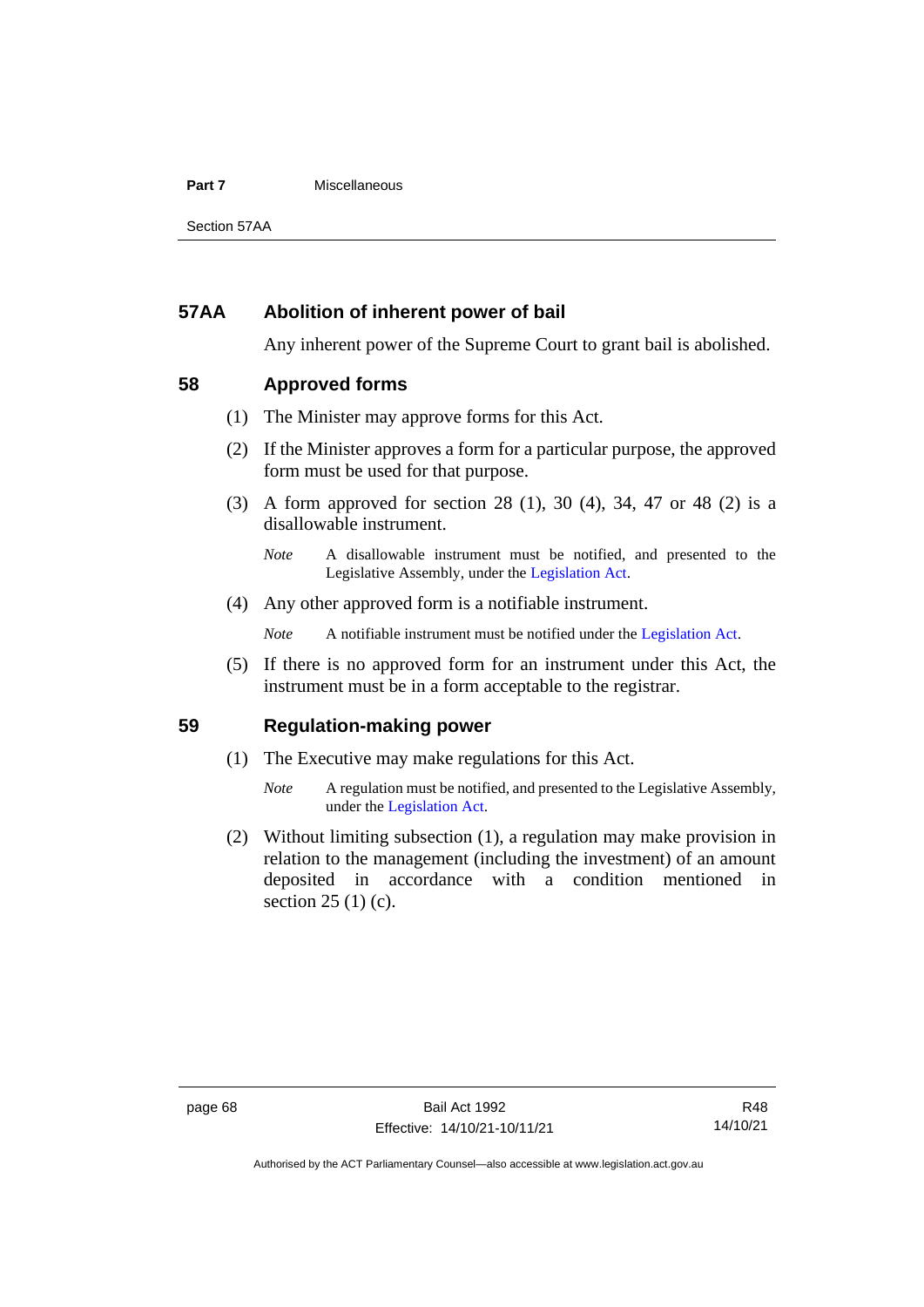# **Schedule 1 Offences to which presumption of bail does not apply**

(see s 9B (a))

# **Part 1.1 Offences against Crimes Act 1900**

| column 1<br>item | column 2<br>provision | column 3<br>description of offence                         |  |
|------------------|-----------------------|------------------------------------------------------------|--|
|                  | 15                    | manslaughter                                               |  |
| 2                | 19                    | intentionally inflicting grievous bodily harm              |  |
| 3                | 49C                   | industrial manslaughter (employer offence)                 |  |
| 4                | 49D                   | industrial manslaughter (senior officer offence)           |  |
| 5                | 51                    | sexual assault in the first degree                         |  |
| 6                | 52                    | sexual assault in the second degree                        |  |
|                  | 54                    | sexual intercourse without consent                         |  |
| 8                | 55(1)                 | sexual intercourse with young person under<br>10 years old |  |

R48 14/10/21 page 69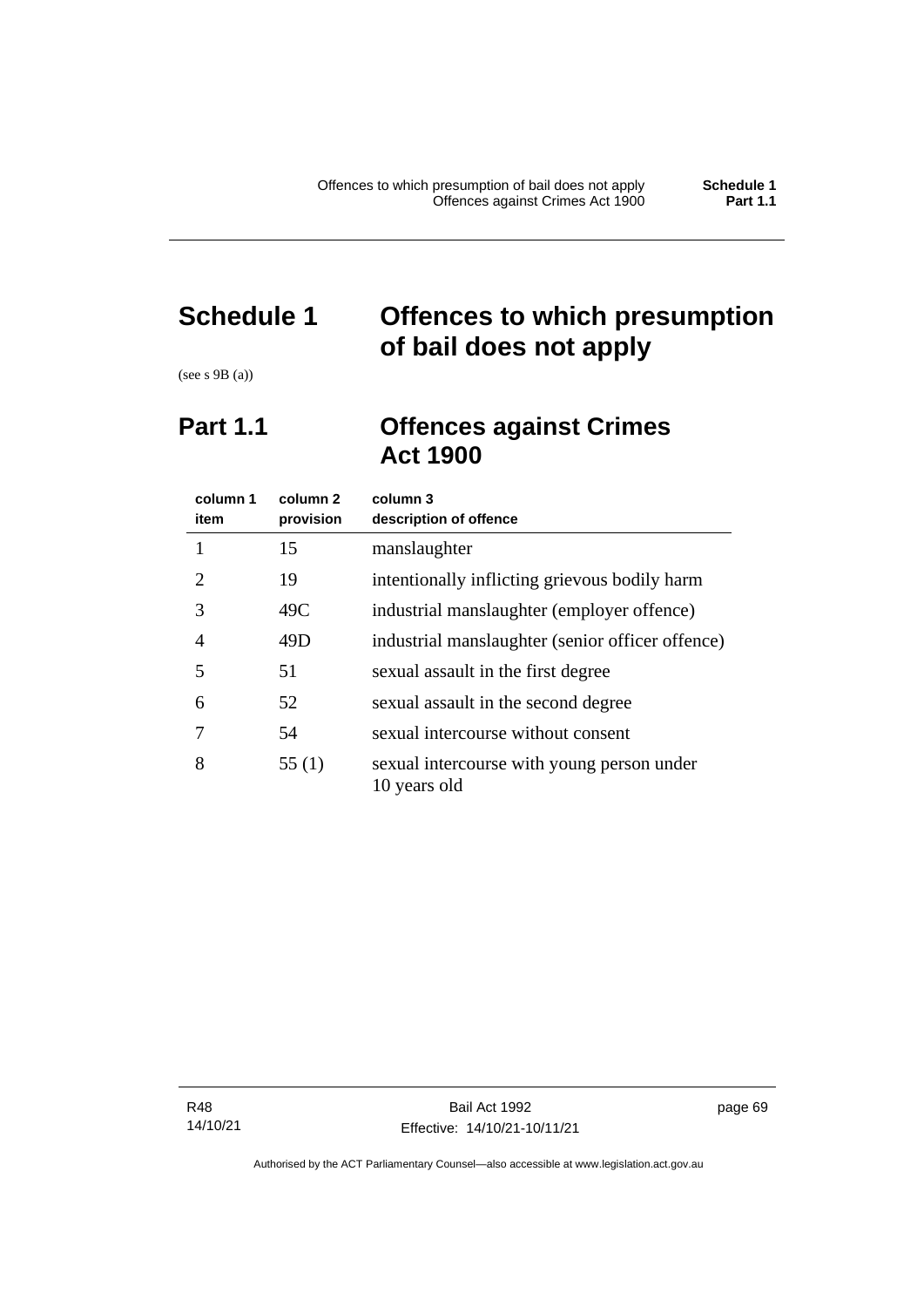# **Part 1.2 Offences against Criminal Code**

| column 1<br>item | column <sub>2</sub><br>provision | column 3<br>description of offence                                                                       |
|------------------|----------------------------------|----------------------------------------------------------------------------------------------------------|
| $\mathbf{1}$     | 310                              | aggravated robbery                                                                                       |
| $\overline{2}$   | 312                              | aggravated burglary                                                                                      |
| 3                | 603(3)                           | trafficking in commercial quantity of<br>controlled drug                                                 |
| 4                | 603(5)                           | trafficking in trafficable quantity of cannabis                                                          |
| 5                | 603(7)                           | trafficking in controlled drug other than<br>cannabis                                                    |
| 6                | 607(3)                           | manufacturing commercial quantity of<br>controlled drug for selling                                      |
| 7                | 607(5)                           | manufacturing controlled drug for selling                                                                |
| 8                | 610(1)                           | selling large commercial quantity of controlled<br>precursor for manufacture of controlled drug          |
| 9                | 610(3)                           | selling commercial quantity of controlled<br>precursor for manufacture of controlled drug                |
| 10               | 611(1)                           | manufacturing large commercial quantity of<br>controlled precursor for manufacture of<br>controlled drug |
| 11               | 611(3)                           | manufacturing large commercial quantity of<br>controlled precursor for selling                           |
| 12               | 611(5)                           | manufacturing commercial quantity of<br>controlled precursor for manufacture of<br>controlled drug       |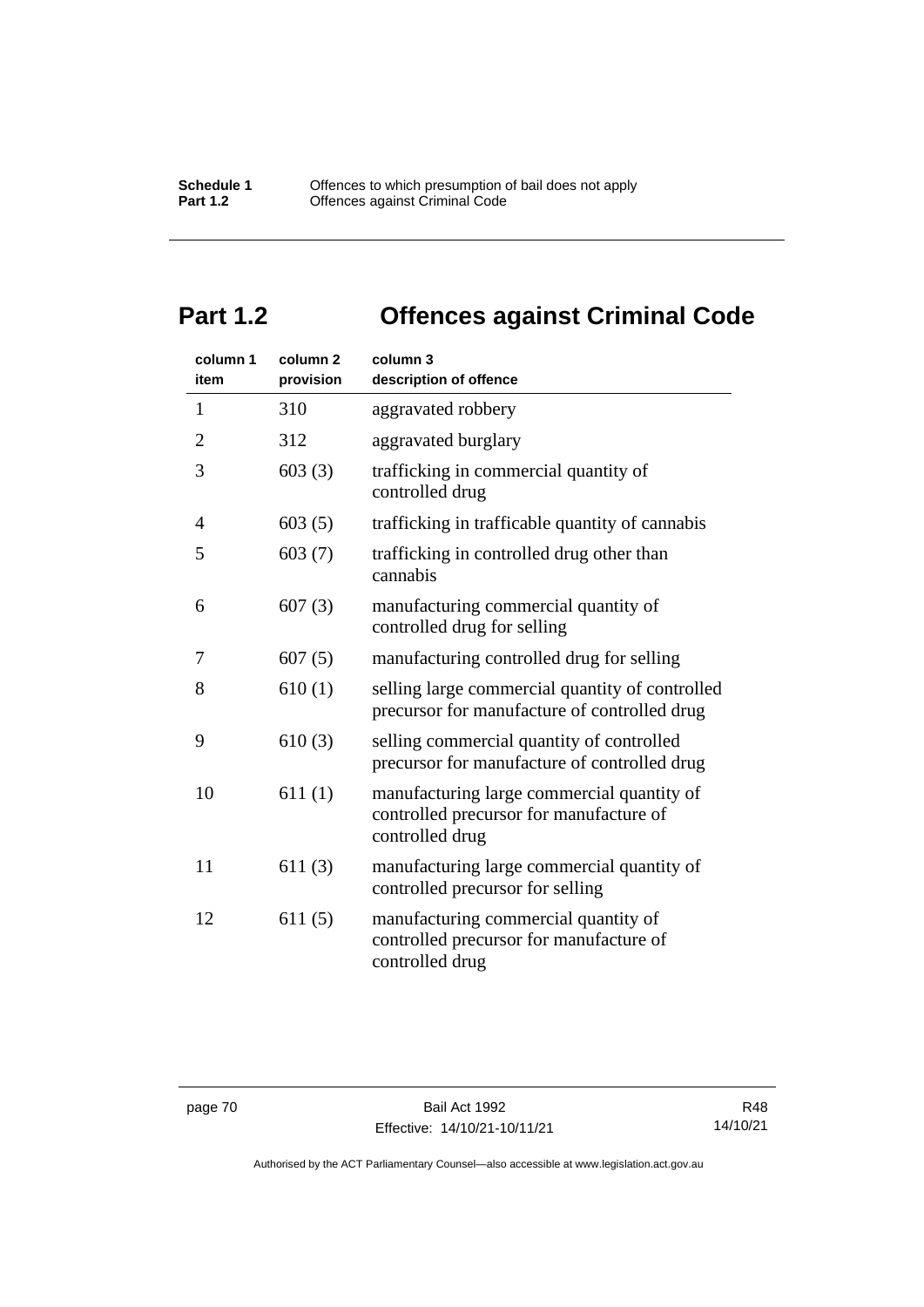| column 1<br>item | column <sub>2</sub><br>provision | column 3<br>description of offence                                       |
|------------------|----------------------------------|--------------------------------------------------------------------------|
| 13               | 611(7)                           | manufacturing commercial quantity of<br>controlled precursor for selling |
| 14               | 612(1)                           | possessing large commercial quantity of<br>controlled precursor          |
| 15               | 612(3)                           | possessing commercial quantity of controlled<br>precursor                |
| 16               | 616(3)                           | cultivating commercial quantity of controlled<br>plant                   |
| 17               | 619(3)                           | selling commercial quantity of controlled plant                          |
| 18               | 622(3)                           | supplying etc controlled drug to child for<br>selling                    |
| 19               | 624(4)                           | procuring child to traffic in controlled drug                            |
| 20               | 625(1)                           | supplying etc controlled drug (other than<br>cannabis) to child          |
| 21               | 639                              | concealing etc property derived from drug<br>offence                     |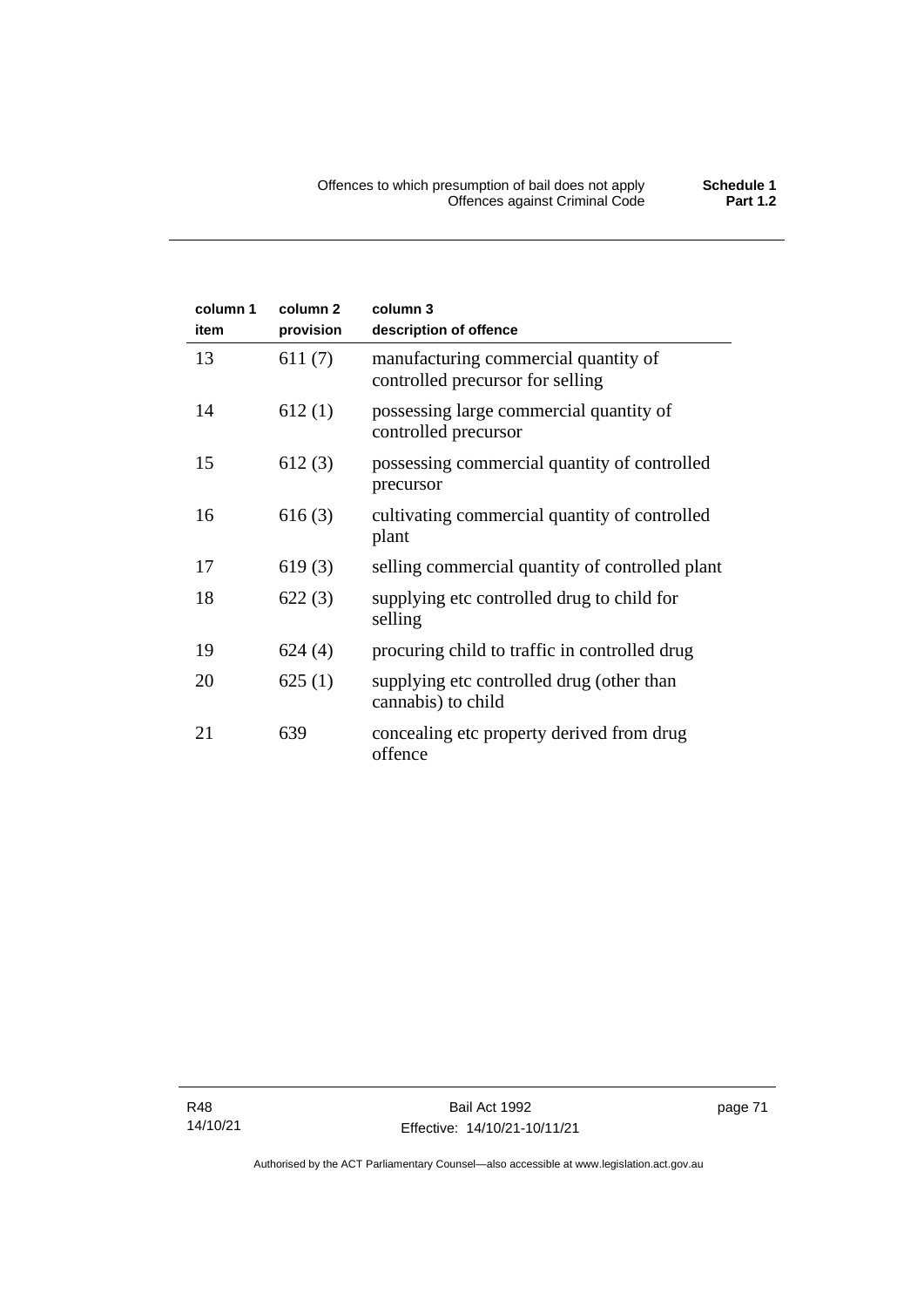# **Part 1.3 Offence against Drugs of Dependence Act 1989**

| column 1 | column 2  | column 3                                                          |
|----------|-----------|-------------------------------------------------------------------|
| item     | provision | description of offence                                            |
|          | 164       | sale, supply etc of drug of dependence or<br>prohibited substance |

page 72 Bail Act 1992 Effective: 14/10/21-10/11/21

R48 14/10/21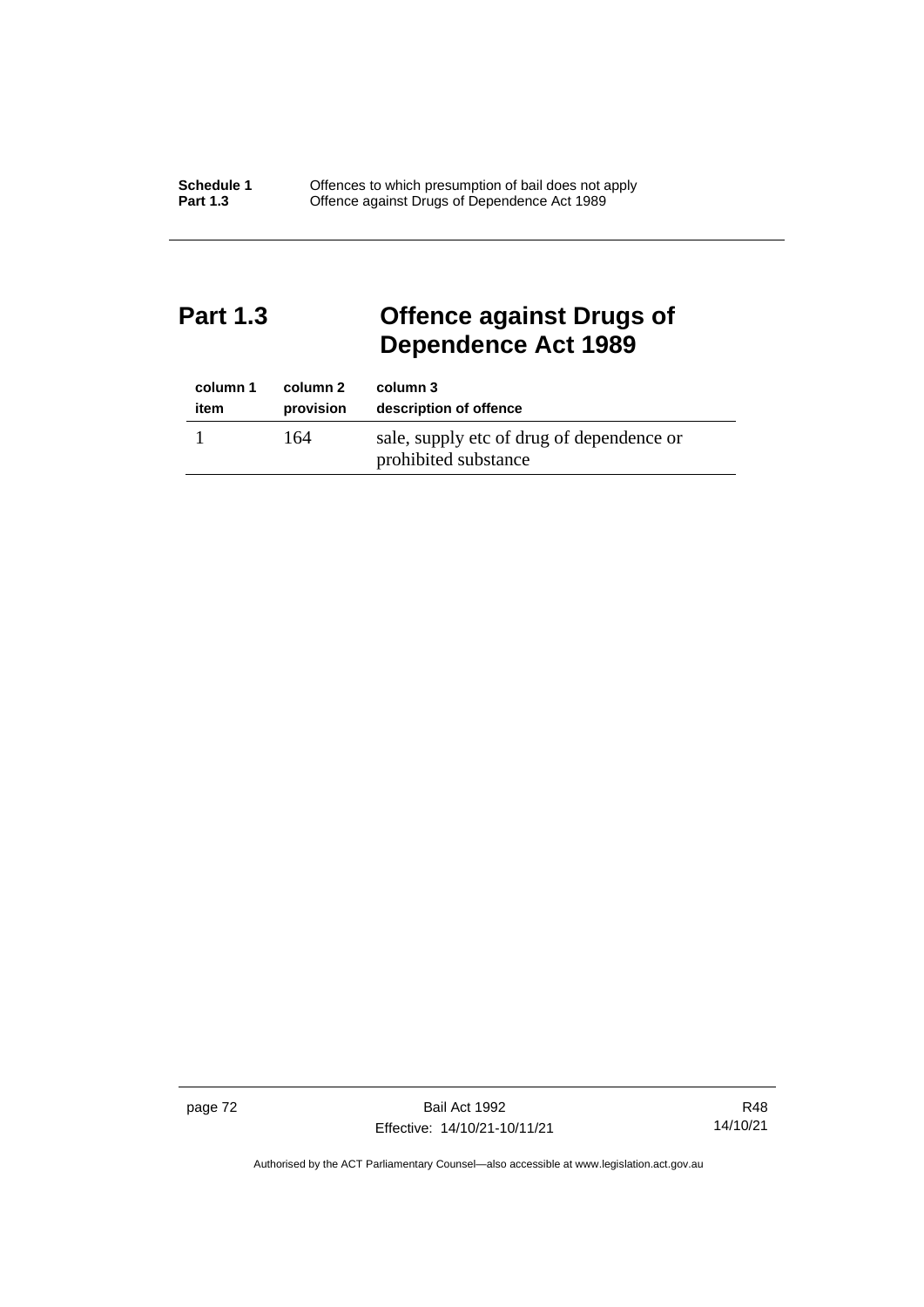# **Part 1.4 Offences against Medicines, Poisons and Therapeutic Goods Act 2008**

| column 1<br>item | column 2<br>provision | column 3<br>description of offence                            |
|------------------|-----------------------|---------------------------------------------------------------|
|                  | 26                    | supply of controlled medicine or prohibited<br>substance      |
|                  | 33                    | manufacture of controlled medicine or<br>prohibited substance |

R48 14/10/21

Bail Act 1992 Effective: 14/10/21-10/11/21 page 73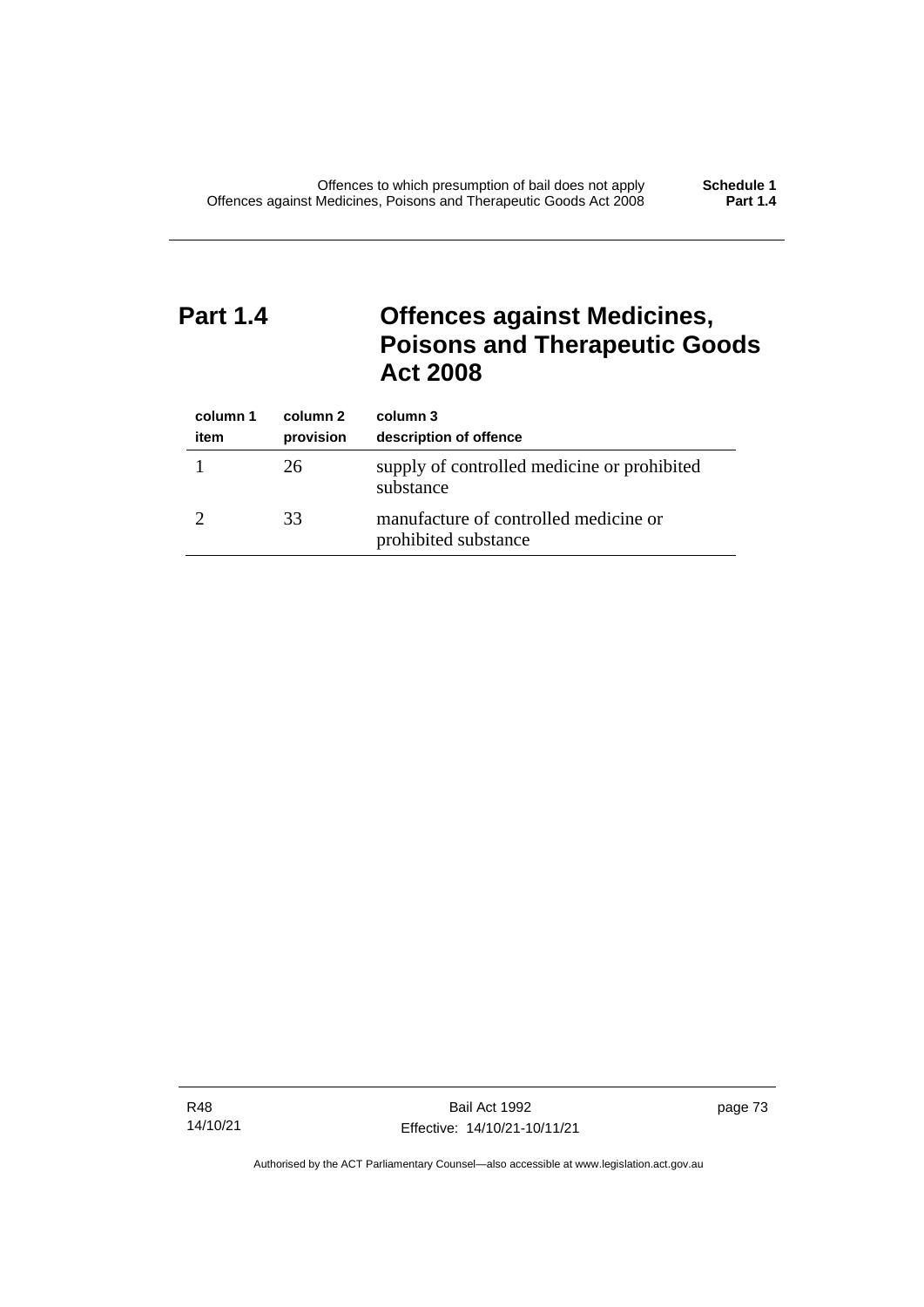# **Part 1.5 Offences against Customs Act 1901 (Cwlth)**

| column 1<br>item | column 2<br>provision | column 3<br>description of offence                               |
|------------------|-----------------------|------------------------------------------------------------------|
|                  | 231(1)                | assembly for unlawful purposes                                   |
|                  | 233AC                 | master allowing use of ship for smuggling etc.<br>narcotic goods |

page 74 Bail Act 1992 Effective: 14/10/21-10/11/21

R48 14/10/21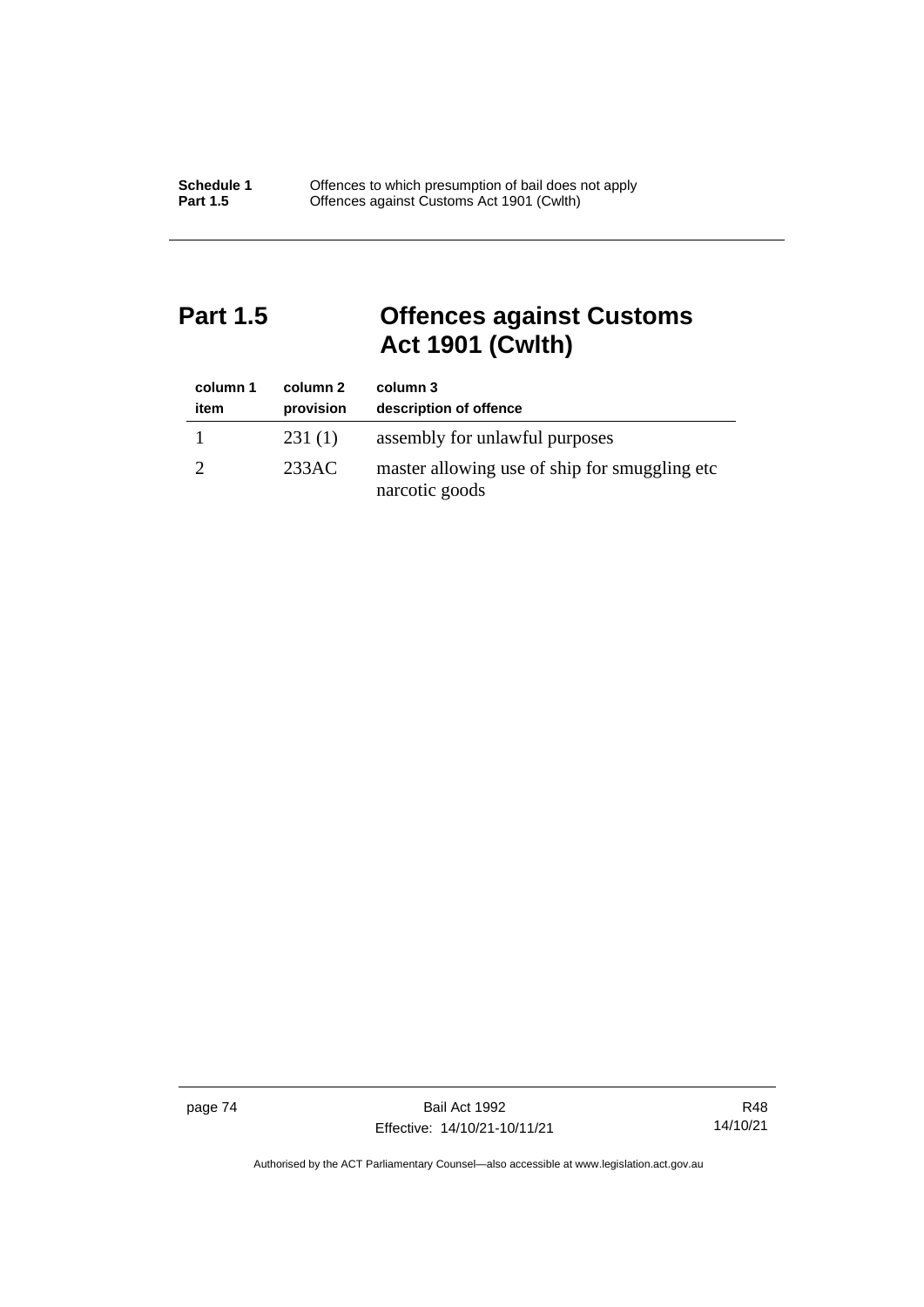# **Part 1.6 Offences against Criminal Code (Cwlth)**

| column 1<br>item | column <sub>2</sub><br>provision | column 3<br>description of offence                                                                                                                    |
|------------------|----------------------------------|-------------------------------------------------------------------------------------------------------------------------------------------------------|
| $\mathbf{1}$     | 307.1                            | importing and exporting commercial quantities of<br>border controlled drugs or border controlled plants                                               |
| 2                | 307.2                            | importing and exporting marketable quantities of<br>border controlled drugs or border controlled plants                                               |
| 3                | 307.3                            | importing and exporting border controlled drugs or<br>border controlled plants                                                                        |
| $\overline{4}$   | 307.5                            | possessing commercial quantities of unlawfully<br>imported border controlled drugs or border controlled<br>plants                                     |
| 5                | 307.6                            | possessing marketable quantities of unlawfully<br>imported border controlled drugs or border controlled<br>plants                                     |
| 6                | 307.8                            | possessing commercial quantities of border controlled<br>drugs or border controlled plants reasonably suspected<br>of having been unlawfully imported |
| 7                | 307.9                            | possessing marketable quantities of border controlled<br>drugs or border controlled plants reasonably suspected<br>of having been unlawfully imported |
| 8                | 307.11                           | importing and exporting commercial quantities of<br>border controlled precursors                                                                      |
| 9                | 307.12                           | importing and exporting marketable quantities of<br>border controlled precursors                                                                      |
| 10               | 307.13                           | importing and exporting border controlled precursors                                                                                                  |

R48 14/10/21 page 75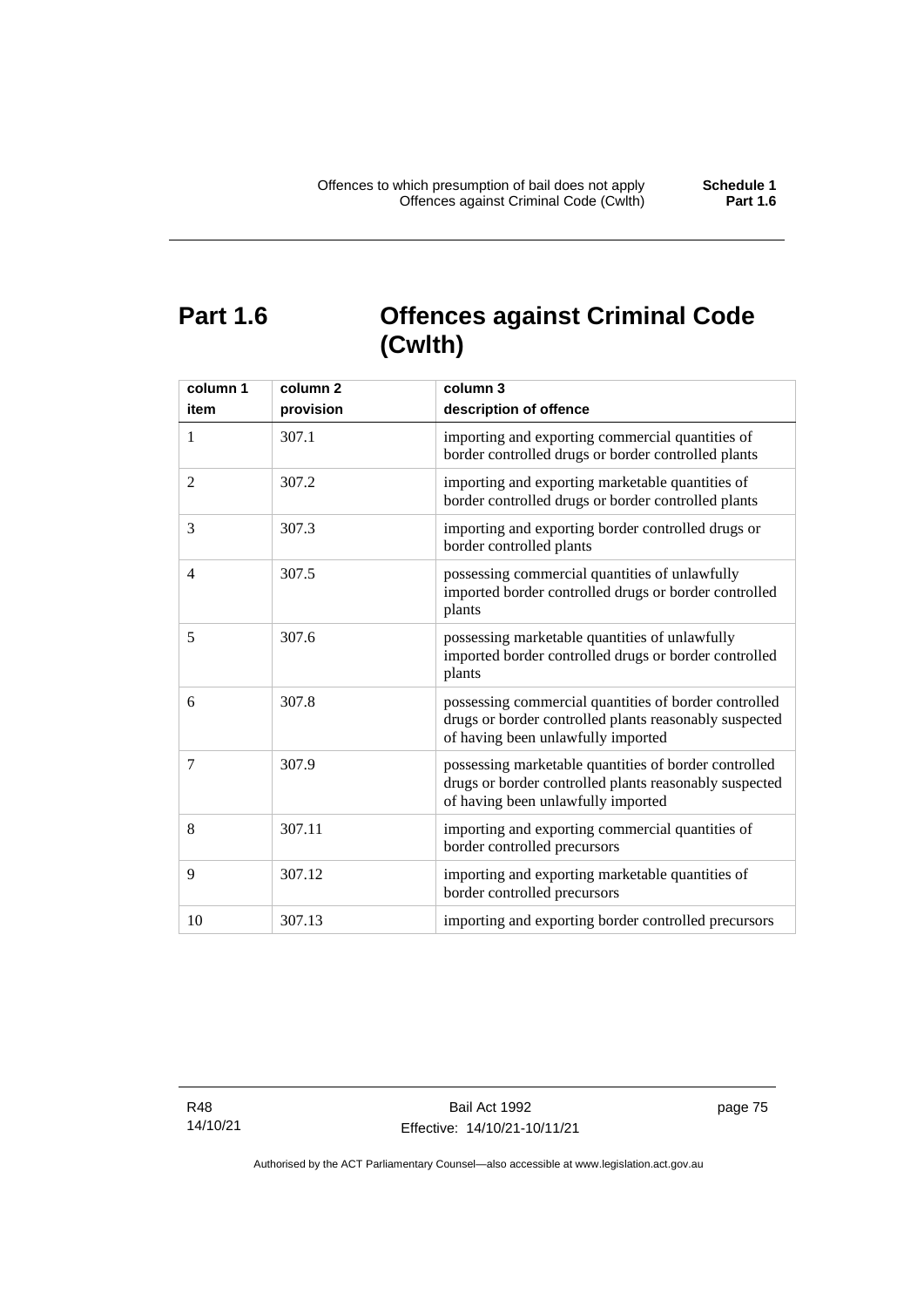**Dictionary** 

# **Dictionary**

(see s 3)

*Note 1* The [Legislation Act](http://www.legislation.act.gov.au/a/2001-14) contains definitions and other provisions relevant to this Act.

*Note 2* For example, the [Legislation Act,](http://www.legislation.act.gov.au/a/2001-14) dict, pt 1, defines the following terms:

- ACAT
- Act (see s 7)
- adult
- child
- Chief Magistrate
- chief police officer
- correctional centre
- director-general (see s 163)
- domestic partner (see s 169 (1))
- found guilty
- indictable offence (see s 190 (1))
- judge
- magistrate
- Magistrates Court
- penalty unit (see s 133)
- police officer
- **State**
- Supreme Court
- the Territory.

## *accused person* includes—

- (a) a person charged with, convicted of, or found guilty of, an offence; and
- (b) a person mentioned in section  $8(1)(c)$ , (d) or (e); and
- (c) a person whose conviction for an offence is stayed; and
- (d) a person subject to an order under the *[Crimes \(Sentencing\)](http://www.legislation.act.gov.au/a/2005-58)  Act [2005](http://www.legislation.act.gov.au/a/2005-58)*, section 17 (Non-conviction orders—general); and

| page 76 | Bail Act 1992                | R48      |
|---------|------------------------------|----------|
|         | Effective: 14/10/21-10/11/21 | 14/10/21 |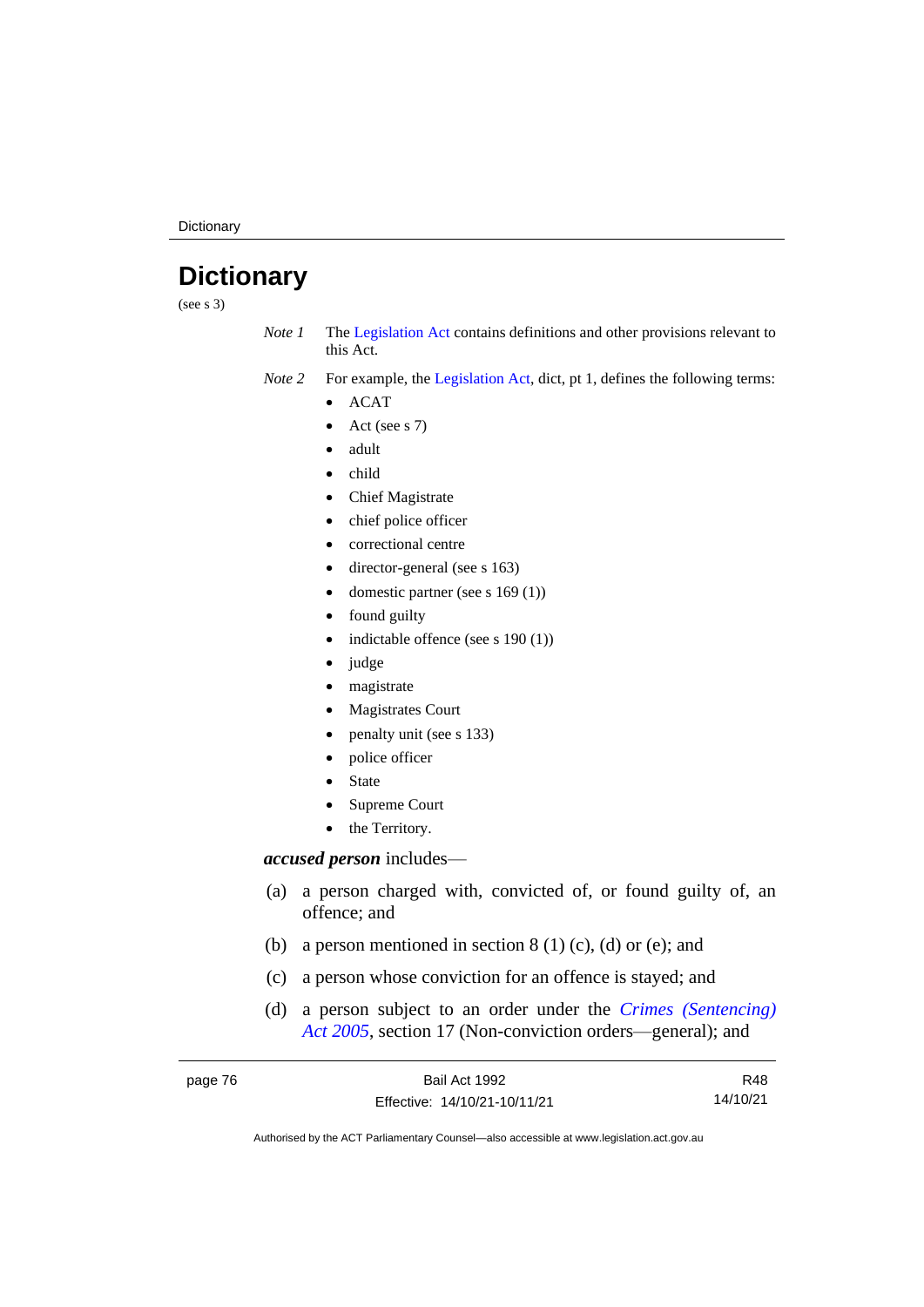- (e) a person in relation to whom an appeal relating to an offence is pending; and
- (f) a person in relation to whom a new trial has been ordered to be held for an offence.

*appeal* includes an application for leave to appeal and an appeal proceeding.

*applicable bail criteria*, for a decision about bail, means criteria under any of the following provisions applying to the decision:

- (a) section 9D (Bail for serious offence committed while charge for another is pending or outstanding);
- (b) section 9F (Family violence offence—bail by authorised officer);
- (c) section 22 (Criteria for granting bail to adults);
- (d) section 23 (Criteria for granting bail to children).

*authorised officer* means—

- (a) the chief police officer; or
- (b) a police officer exercising the functions of a superintendent or sergeant; or
- (c) another police officer authorised in writing by the chief police officer.

*bail* means an authorisation granted to a person under this Act to be at liberty.

*bail condition* means a condition on which bail is granted.

*bail order*, for part 4 (Grant of bail)—see section 19 (1).

*bail review application*, for part 4 (Grant of bail)—see section 12A.

page 77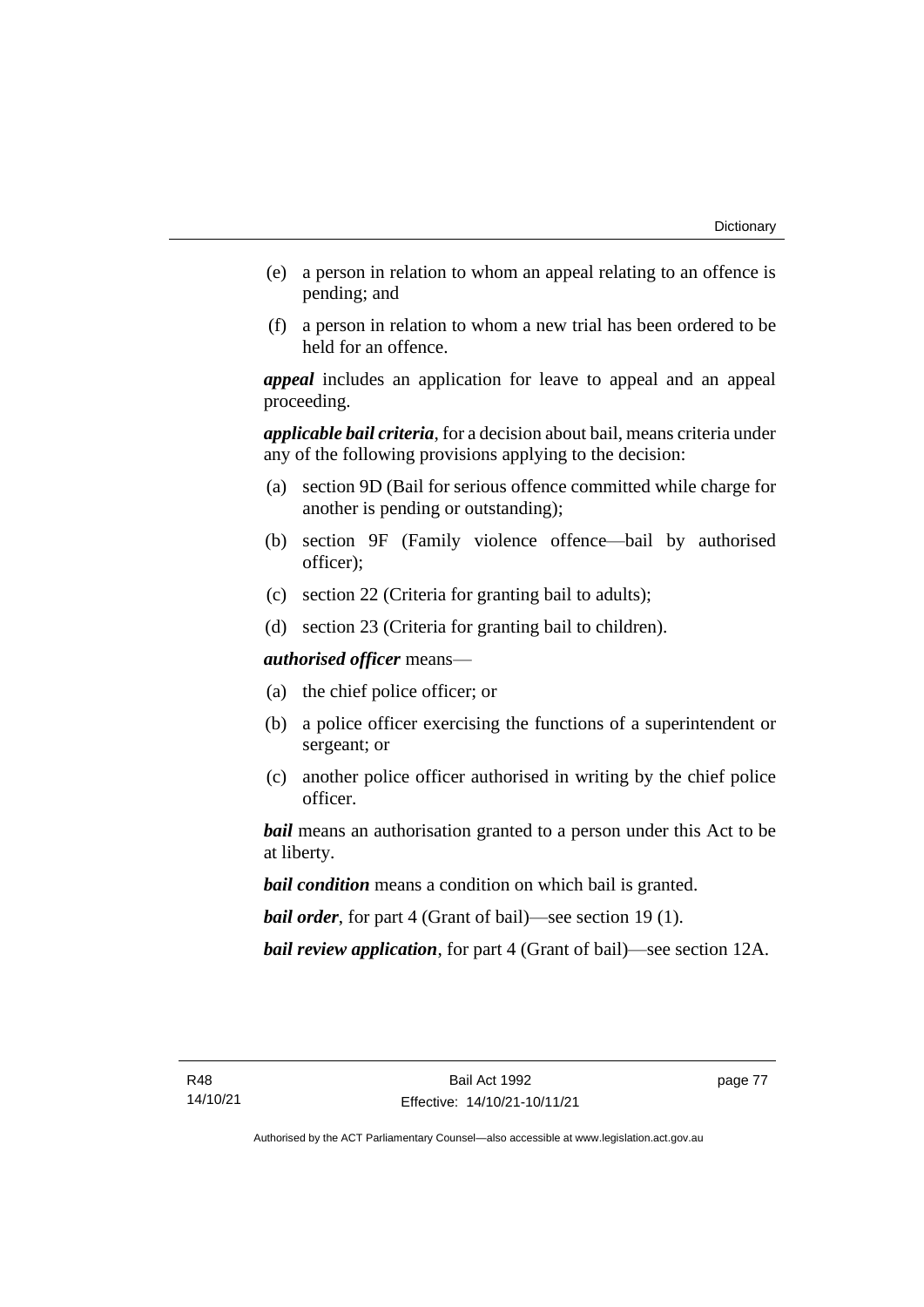*child*, of a person, includes a child—

- (a) who normally or regularly lives with the person; or
- (b) of whom the person is a guardian.

*court* means the Supreme Court or Magistrates Court.

*family violence offence*—see the *[Family Violence Act 2016](http://www.legislation.act.gov.au/a/2016-42)*, dictionary.

*grant*, in relation to bail (other than in section 22 (Criteria for granting bail to adults) or section 23 (Criteria for granting bail to children)), includes continue.

*offence* includes—

- (a) an alleged offence; and
- (b) except for section  $8(1)(a)$  and section  $9(1)$ 
	- (i) a breach of the peace or an apprehended breach of the peace; and
	- (ii) a breach of an obligation mentioned in section 8A (Entitlement to bail—breach of sentence obligations).

*parental responsibility*—a person has *parental responsibility* for a child or young person if the person has parental responsibility for the child or young person under the *[Children and Young People](http://www.legislation.act.gov.au/a/2008-19)  Act [2008](http://www.legislation.act.gov.au/a/2008-19)*.

*Note* Parental responsibility is dealt with in the *[Children and Young People Act](http://www.legislation.act.gov.au/a/2008-19)  [2008](http://www.legislation.act.gov.au/a/2008-19)*, div 1.3.2.

*surety*, in relation to an accused person, means a person other than the accused person who is subject to a liability under a bail condition mentioned in section 25 (1).

*undertaking to appear* means an undertaking given under section 28 (1).

R48 14/10/21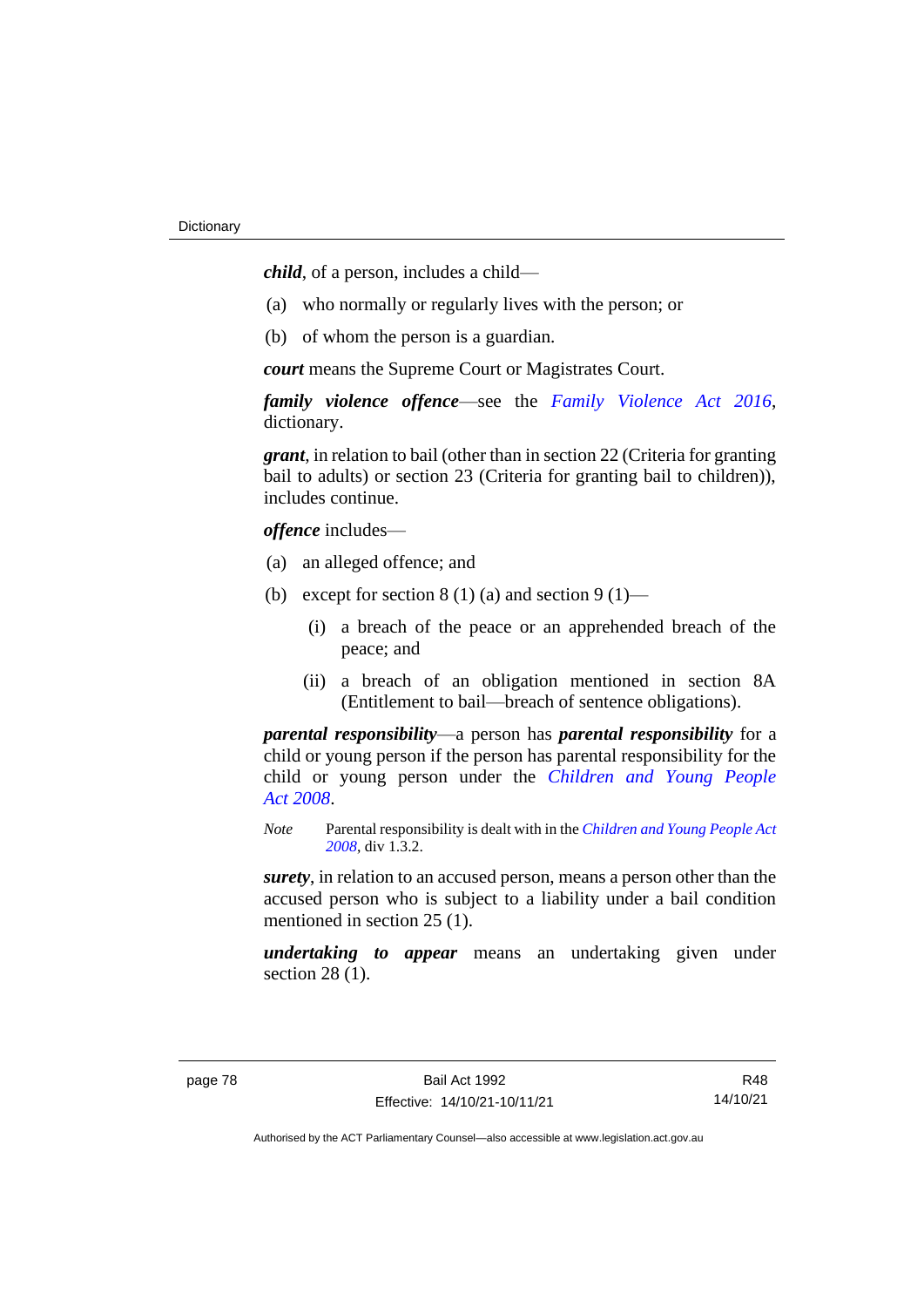*victim* in relation to an accused person, means—

- (a) a person (the *primary victim*) who suffers harm—
	- (i) in the course of, or because of, the commission of an offence of which the accused person is accused; or
	- (ii) in the course of assisting a police officer in the exercise of the officer's power to arrest the accused person or to take action to prevent the commission of an offence of which the accused person is accused; or
- (b) if a primary victim dies because of the commission of an offence of which the accused person is accused—anyone who was financially or psychologically dependent on the primary victim immediately before his or her death.

page 79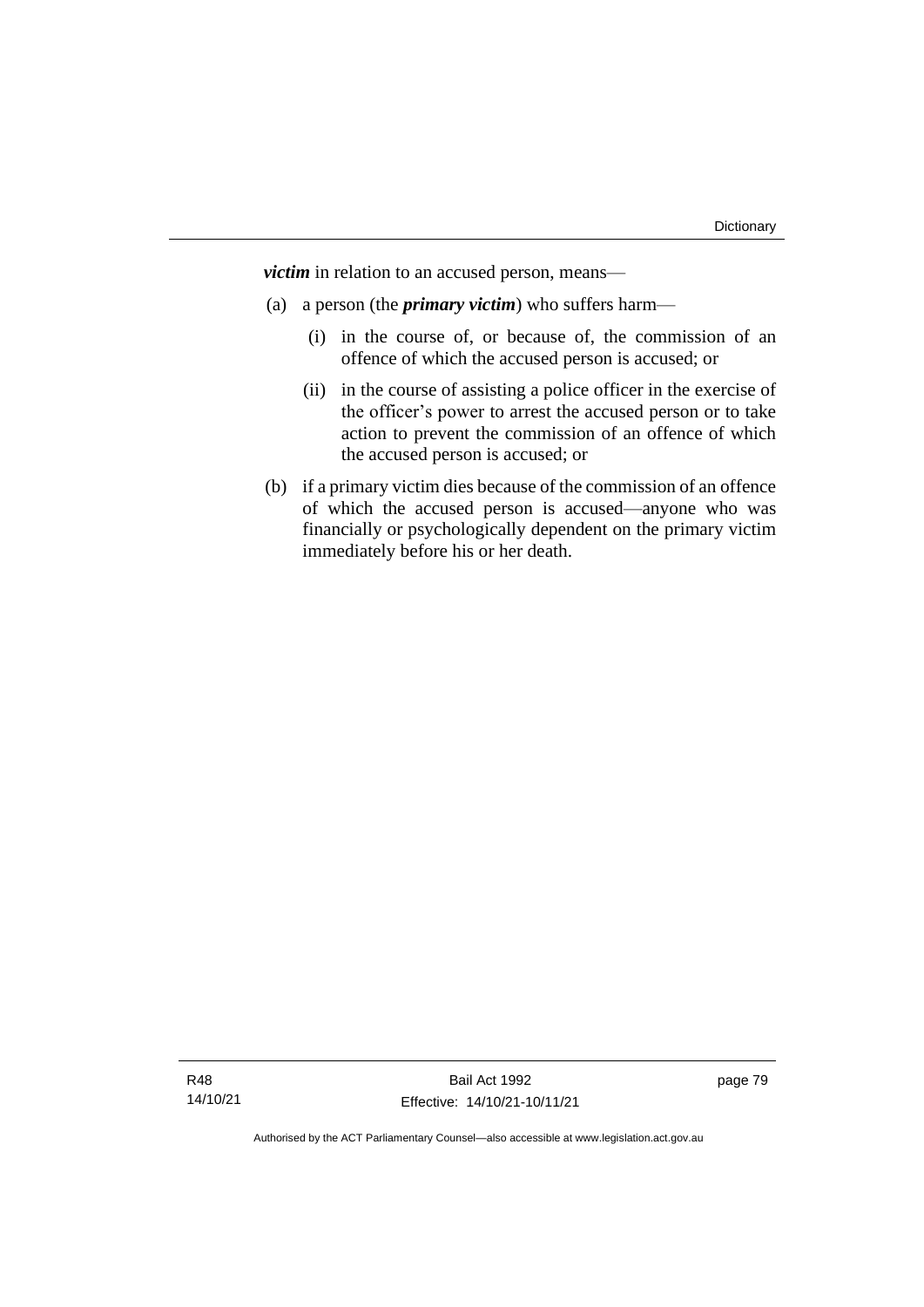1 About the endnotes

# **Endnotes**

# **1 About the endnotes**

Amending and modifying laws are annotated in the legislation history and the amendment history. Current modifications are not included in the republished law but are set out in the endnotes.

Not all editorial amendments made under the *[Legislation Act 2001](http://www.legislation.act.gov.au/a/2001-14)*, part 11.3 are annotated in the amendment history. Full details of any amendments can be obtained from the Parliamentary Counsel's Office.

Uncommenced amending laws are not included in the republished law. The details of these laws are underlined in the legislation history. Uncommenced expiries are underlined in the legislation history and amendment history.

If all the provisions of the law have been renumbered, a table of renumbered provisions gives details of previous and current numbering.

The endnotes also include a table of earlier republications.

| $A = Act$                                    | $NI =$ Notifiable instrument                |
|----------------------------------------------|---------------------------------------------|
|                                              |                                             |
| $AF =$ Approved form                         | $o = order$                                 |
| $am = amended$                               | $om = omitted/repealed$                     |
| $amdt = amendment$                           | $ord = ordinance$                           |
| $AR = Assembly resolution$                   | orig = original                             |
| $ch = chapter$                               | par = paragraph/subparagraph                |
| $CN =$ Commencement notice                   | $pres = present$                            |
| $def = definition$                           | $prev = previous$                           |
| $DI = Disallowable instrument$               | $(\text{prev}) = \text{previously}$         |
| $dict = dictionary$                          | $pt = part$                                 |
| $disallowed = disallowed by the Legislative$ | $r = rule/subrule$                          |
| Assembly                                     | $reloc = relocated$                         |
| $div = division$                             | $renum = renumbered$                        |
| $exp = expires/expired$                      | $R[X]$ = Republication No                   |
| $Gaz = gazette$                              | $RI = reissue$                              |
| $h dq =$ heading                             | $s = section/subsection$                    |
| $IA = Interpretation Act 1967$               | $sch = schedule$                            |
| ins = inserted/added                         | $sdiv = subdivision$                        |
| $LA =$ Legislation Act 2001                  | $SL = Subordinate$ law                      |
| $LR =$ legislation register                  | $sub =$ substituted                         |
| $LRA =$ Legislation (Republication) Act 1996 | $underlining = whole or part not commenced$ |
| $mod = modified/modification$                | or to be expired                            |
|                                              |                                             |

# **2 Abbreviation key**

page 80 Bail Act 1992 Effective: 14/10/21-10/11/21

R48 14/10/21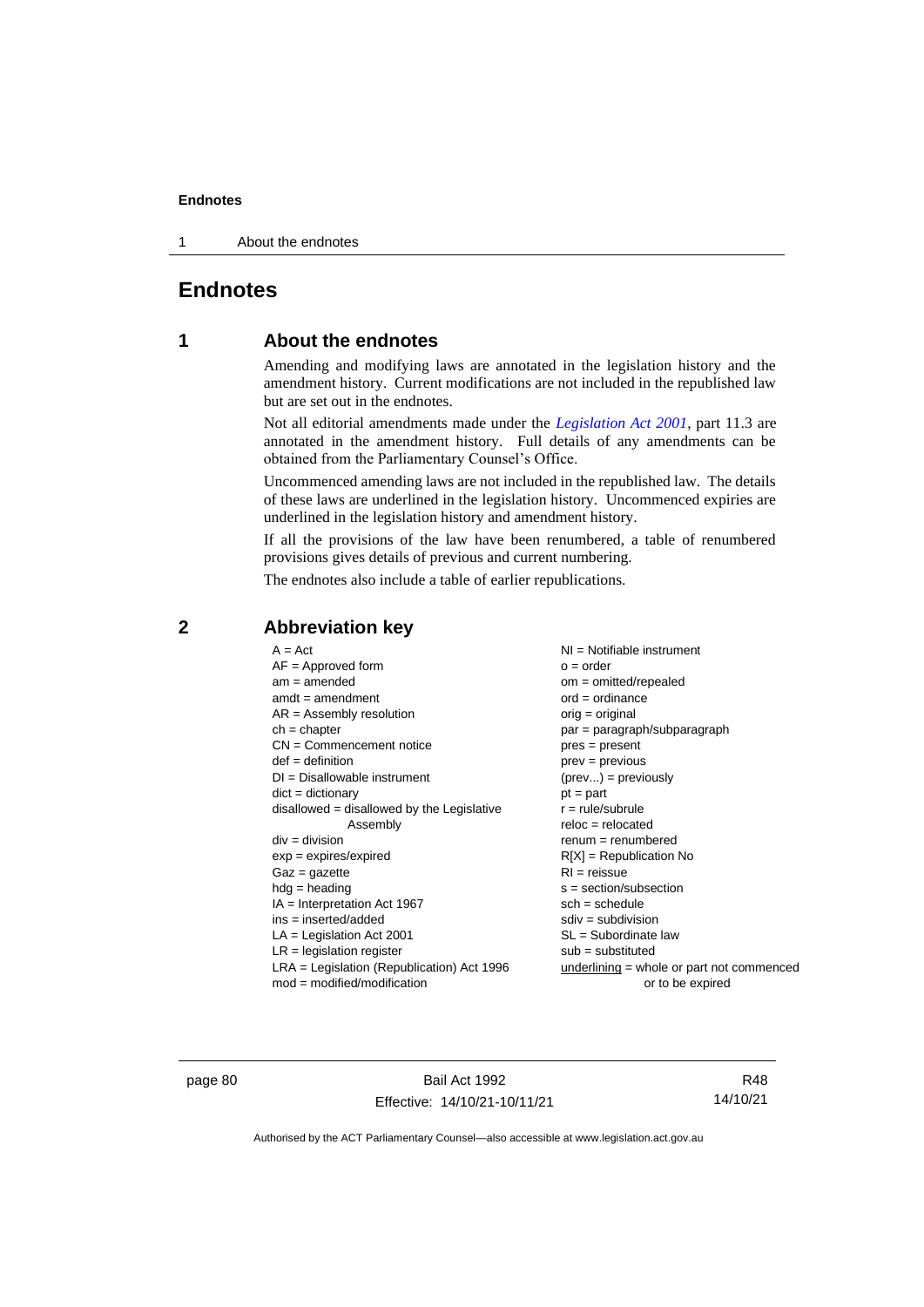# **3 Legislation history**

### **Bail Act 1992 A1992-8**

notified 28 May 1992 (Gaz 1992 No S59) s 1, s 2 commenced 28 May 1992 (s 2 (1)) remainder commenced 28 November 1992 (s 2(3))

as amended by

#### **[Bail \(Amendment\) Act 1992](http://www.legislation.act.gov.au/a/1992-75) A1992-75**

notified 18 December 1992 (Gaz 1992 No S233) commenced 18 December 1992 (s 2)

#### **[Bail \(Amendment\) Act 1994](http://www.legislation.act.gov.au/a/1994-73) A1994-73**

notified 1 November 1994 (Gaz 1994 No S229) ss 1-3 commenced 1 November 1994 (s 2 (1)) remainder commenced 1 May 1995 (s 2 (3))

#### **[Crimes \(Amendment\) Act \(No 2\) 1994](http://www.legislation.act.gov.au/a/1994-75) A1994-75 sch 3**

notified 23 November 1994 (Gaz 1994 No S247) ss 1-3 commenced 23 November 1994 (s 2 (1)) sch 3 commenced 1 December 1994 (Gaz 1994 No S270)

## **[Statute Law Revision \(Penalties\) Act 1994](http://www.legislation.act.gov.au/a/1994-81) A1994-81 sch**

notified 29 November 1994 (Gaz 1994 No S253) s 1, s 2 commenced 29 November 1994 (s 2 (1)) sch commenced 29 November 1994 (Gaz 1994 No S269)

#### **[Acts Revision \(Victims of Crime\) Act 1994](http://www.legislation.act.gov.au/a/1994-84) A1994-84 pt 2**

notified 15 December 1994 (Gaz 1994 No S280) s 1, s 2 commenced 15 December 1994 (s 2 (1)) pt 2 commenced 15 June 1995 (s 2 (3))

## **[Remand Centres \(Amendment\) Act \(No 2\) 1996](http://www.legislation.act.gov.au/a/1996-81) A1996-81 s 7**

notified 20 December 1996 (Gaz 1996 No S328) ss 1-3 commenced 20 December 1996 (s 2 (1)) s 7 commenced 1 January 1997 (s 2 (2) and Gaz 1996 No S353)

# **[Bail \(Amendment\) Act 1997](http://www.legislation.act.gov.au/a/1997-22) A1997-22**

notified 29 May 1997 (Gaz 1997 No S136) ss 1-3 commenced 29 May 1997 (s 2 (1)) remainder commenced 30 May 1997 (s 2 (2) and Gaz 1997 No S149)

| R48      | Bail Act 1992                | page 81 |
|----------|------------------------------|---------|
| 14/10/21 | Effective: 14/10/21-10/11/21 |         |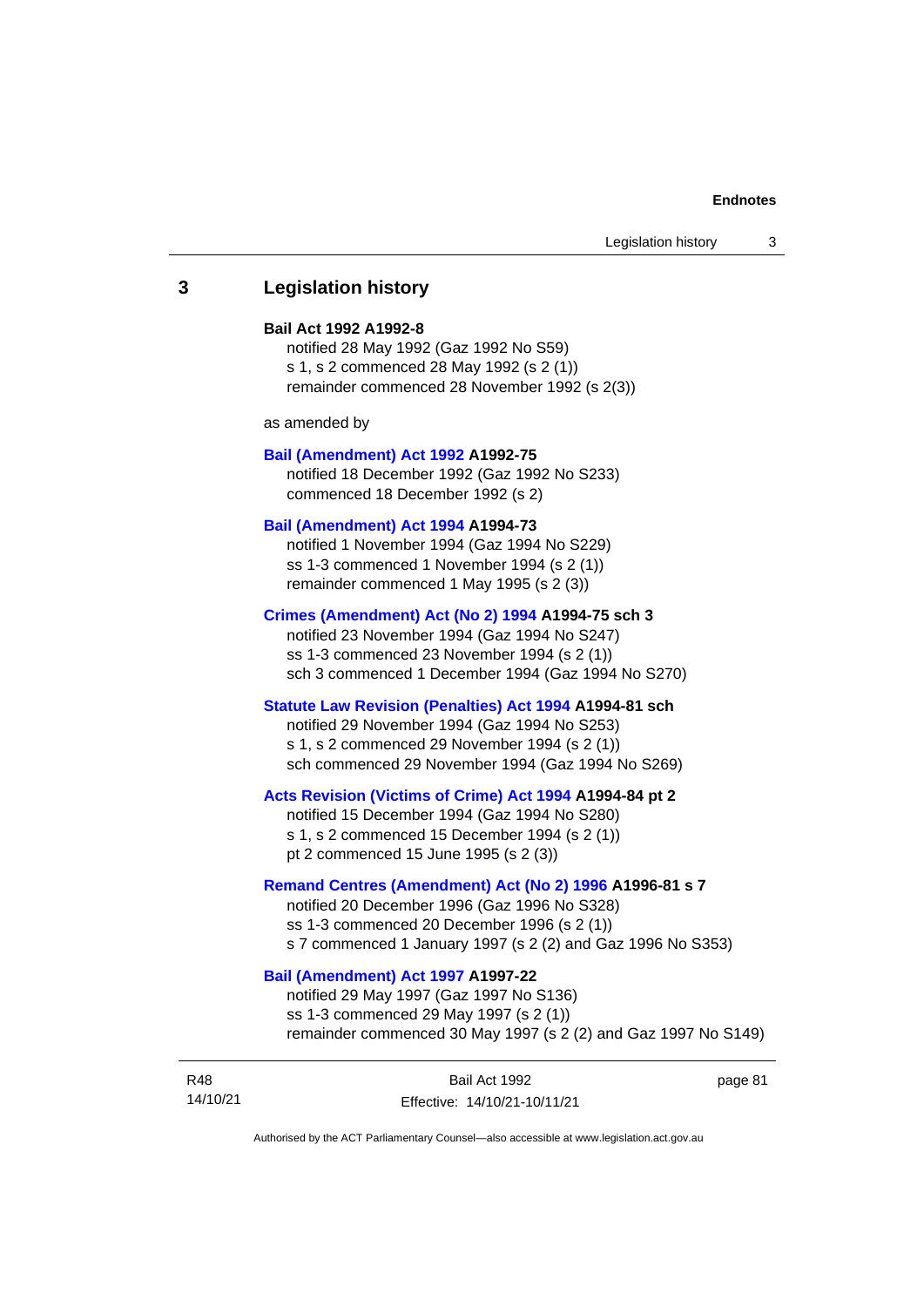| Legislation history<br>-3 |  |
|---------------------------|--|
|---------------------------|--|

## **[Legal Practitioners \(Consequential Amendments\) Act 1997](http://www.legislation.act.gov.au/a/1997-96) A1997-96 sch 1**

notified 1 December 1997 (Gaz 1997 No S380) s 1, s 2 commenced 1 December 1997 (s 2 (1)) sch 1 commenced 1 June 1998 (s 2 (2))

# **[Bail \(Amendment\) Act 1998](http://www.legislation.act.gov.au/a/1998-39) A1998-39**

notified 14 October 1998 (Gaz 1998 No 41) ss 1-3 commenced 14 October 1998 (s 2 (1)) remainder commenced 19 October 1998 (Gaz 1998 No 41)

# **[Children and Young People \(Consequential Amendments\) Act 1999](http://www.legislation.act.gov.au/a/1999-64)**

# **A1999-64 sch 2**

notified 10 November 1999 (Gaz 1999 No 45) s 1, s 2 commenced 10 November 1999 (s 2 (1)) remainder commenced 10 May 2000 (s 2 (2))

### **[Road Transport Legislation Amendment Act 1999](http://www.legislation.act.gov.au/a/1999-79) A1999-79**

notified 1 March 2000 (Gaz 1999 No S65) commenced 1 March 2000 (s 2 and Gaz 2000 No S5)

# **[Bail Amendment Act 2001](http://www.legislation.act.gov.au/a/2001-25) A2001-25 pt 2**

notified 24 May 2001 (Gaz 2001 No 21) commenced 24 May 2001 (s 2)

# **[Legislation \(Consequential Amendments\) Act 2001](http://www.legislation.act.gov.au/a/2001-44) A2001-44 pt 30**

notified 26 July 2001 (Gaz 2001 No 30) s 1, s 2 commenced 26 July 2001 (IA s 10B) pt 30 commenced 12 September 2001 (s 2 and see Gaz 2001 No S65)

## **[Supreme Court Amendment Act 2001 \(No 2\)](http://www.legislation.act.gov.au/a/2001-54) A2001-54 sch 2 pt 2.2**

notified 15 August 2001 (Gaz 2001 No S57) commenced 15 August 2001 (s 2 (1))

## **[Bail Amendment Act 2001 \(No 2\)](http://www.legislation.act.gov.au/a/2001-60) A2001-60**

notified 10 September 2001 (Gaz 2001 No S66) s 1, s 2 commenced 10 September 2001 (IA s 10B) remainder commenced 24 September 2001 (s 2)

page 82 Bail Act 1992 Effective: 14/10/21-10/11/21

R48 14/10/21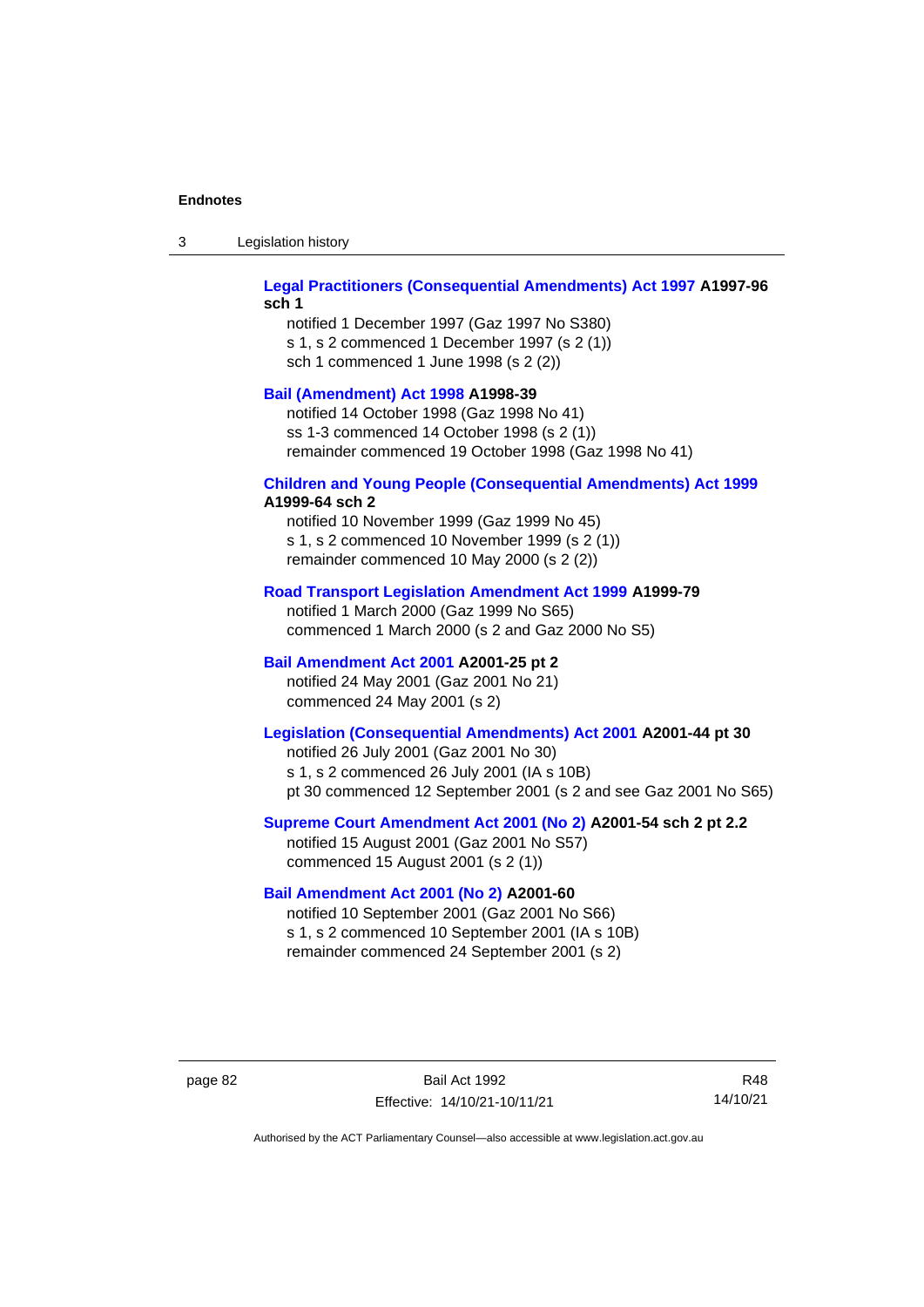# **[Protection Orders \(Consequential Amendments\) Act 2001](http://www.legislation.act.gov.au/a/2001-90) A2001-90 sch 1 pt 1**

notified LR 27 September 2001

s 1, s 2 commenced 27 September 2001 (LA s 75)

sch 1 pt 1 commenced 27 March 2002 (s 2 and see the Protection [Orders Act 2001,](http://www.legislation.act.gov.au/a/2001-89) s 3 and LA s 79)

#### **[Legislation Amendment Act 2002](http://www.legislation.act.gov.au/a/2002-11) A2002-11 amdt 2.5, amdt 2.6**

notified LR 27 May 2002 s 1, s 2 commenced 27 May 2002 (LA s 75) amdt 2.5, amdt 2.6 commenced 28 May 2002 (s 2 (2))

# **[Criminal Code 2002](http://www.legislation.act.gov.au/a/2002-51) A2002-51 pt 1.1**

notified LR 20 December 2002 s 1, s 2 commenced 20 December 2002 (LA s 75) pt 1.1 commenced 1 January 2003 (s 2 (1))

#### **[Legislation \(Gay, Lesbian and Transgender\) Amendment Act 2003](http://www.legislation.act.gov.au/a/2003-14) A2003-14 sch 1 pt 1.2**

notified LR 27 March 2003 s 1, s 2 commenced 27 March 2003 (LA s 75) sch 1 pt 1.1 commenced 28 March 2003 (s 2)

### **[Bail Amendment Act 2004](http://www.legislation.act.gov.au/a/2004-14) A2004-14**

notified LR 26 March 2004 s 1, s 2 commenced 26 March 2004 (LA s 75 (1)) s 44 commenced 26 June 2004 (s 2 (2) (a)) remainder commenced 26 June 2004 (s 2 (1))

#### **[Criminal Code \(Theft, Fraud, Bribery and Related Offences\)](http://www.legislation.act.gov.au/a/2004-15)  [Amendment Act 2004](http://www.legislation.act.gov.au/a/2004-15) A2004-15 sch 3 pt 3.1**

notified LR 26 March 2004 s 1, s 2 commenced 26 March 2004 (LA s 75 (1)) sch 3 pt 3.1 commenced 26 June 2004 (s 2 (2) and see [Bail](http://www.legislation.act.gov.au/a/2004-14)  [Amendment Act 2004](http://www.legislation.act.gov.au/a/2004-14) A2004-14 s 2)

### **[Criminal Code \(Serious Drug Offences\) Amendment Act 2004](http://www.legislation.act.gov.au/a/2004-56) A2004-56 sch 1 pt 1.1**

notified LR 6 September 2004 s 1, s 2 commenced 6 September 2004 (LA s 75 (1)) sch 1 pt 1.1 commenced 6 March 2005 (s 2 and LA s 79)

R48 14/10/21

Bail Act 1992 Effective: 14/10/21-10/11/21 page 83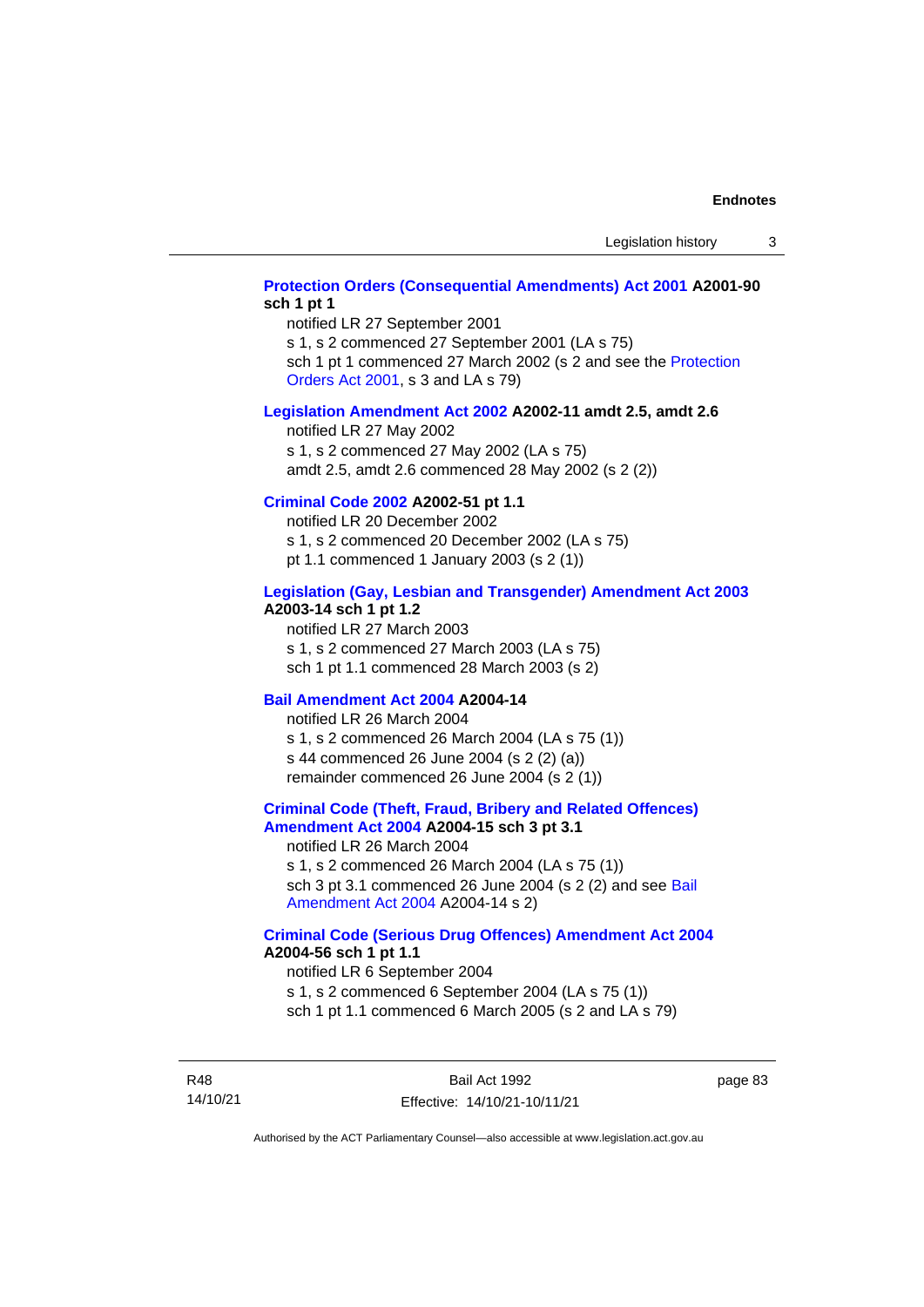3 Legislation history

## **[Court Procedures \(Consequential Amendments\) Act 2004](http://www.legislation.act.gov.au/a/2004-60) A2004-60 sch 1 pt 1.5**

notified LR 2 September 2004

s 1, s 2 commenced 2 September 2004 (LA s 75 (1)) sch 1 pt 1.5 commenced 10 January 2005 (s 2 and see [Court](http://www.legislation.act.gov.au/a/2004-59)  [Procedures Act](http://www.legislation.act.gov.au/a/2004-59) 2004 A2004-59, s 2 and [CN2004-29\)](http://www.legislation.act.gov.au/cn/2004-29/default.asp)

### **[Justice and Community Safety Legislation Amendment Act 2005](http://www.legislation.act.gov.au/a/2005-5) A2005-5 pt 3**

notified LR 23 February 2005 s 1, s 2 commenced 23 February 2005 (LA s 75 (1)) pt 3 commenced 24 February 2005 (s 2 (2))

#### **[Domestic Violence and Protection Orders Amendment Act 2005](http://www.legislation.act.gov.au/a/2005-13) A2005-13 sch 1 pt 1.1**

notified LR 24 March 2005 s 1, s 2 commenced 24 March 2005 (LA s 75 (1)) sch 1 pt 1.1 commenced 25 March 2005 (s 2)

# **[Statute Law Amendment Act 2005](http://www.legislation.act.gov.au/a/2005-20) A2005-20 sch 3 pt 3.4**

notified LR 12 May 2005

s 1, s 2 taken to have commenced 8 March 2005 (LA s 75 (2)) sch 3 pt 3.4 commenced 2 June 2005 (s 2 (1))

### **[Criminal Code Harmonisation Act 2005](http://www.legislation.act.gov.au/a/2005-54) A2005-54 sch 1 pt 1.7**

notified LR 27 October 2005 s 1, s 2 commenced 27 October 2005 (LA s 75 (1)) sch 1 pt 1.7 commenced 24 November 2005 (s 2)

# **[Sentencing Legislation Amendment](http://www.legislation.act.gov.au/a/2006-23) Act 2006 A2006-23 sch 1 pt 1.2**

notified LR 18 May 2006 s 1, s 2 commenced 18 May 2006 (LA s 75 (1)) sch 1 pt 1.2 commenced 2 June 2006 (s 2 (1) and see [Crimes](http://www.legislation.act.gov.au/a/2005-59)  [\(Sentence Administration\) Act 2005](http://www.legislation.act.gov.au/a/2005-59) A2005-59 s 2, [Crimes](http://www.legislation.act.gov.au/a/2005-58)  [\(Sentencing\) Act 2005](http://www.legislation.act.gov.au/a/2005-58) A2005-58, s 2 and LA s 79)

## **[Justice and Community Safety Legislation Amendment Act 2006](http://www.legislation.act.gov.au/a/2006-40) A2006-40 sch 2 pt 2.6**

notified LR 28 September 2006 s 1, s 2 commenced 28 September 2006 (LA s 75 (1)) sch 2 pt 2.6 commenced 29 September 2006 (s 2 (1))

page 84 Bail Act 1992 Effective: 14/10/21-10/11/21

R48 14/10/21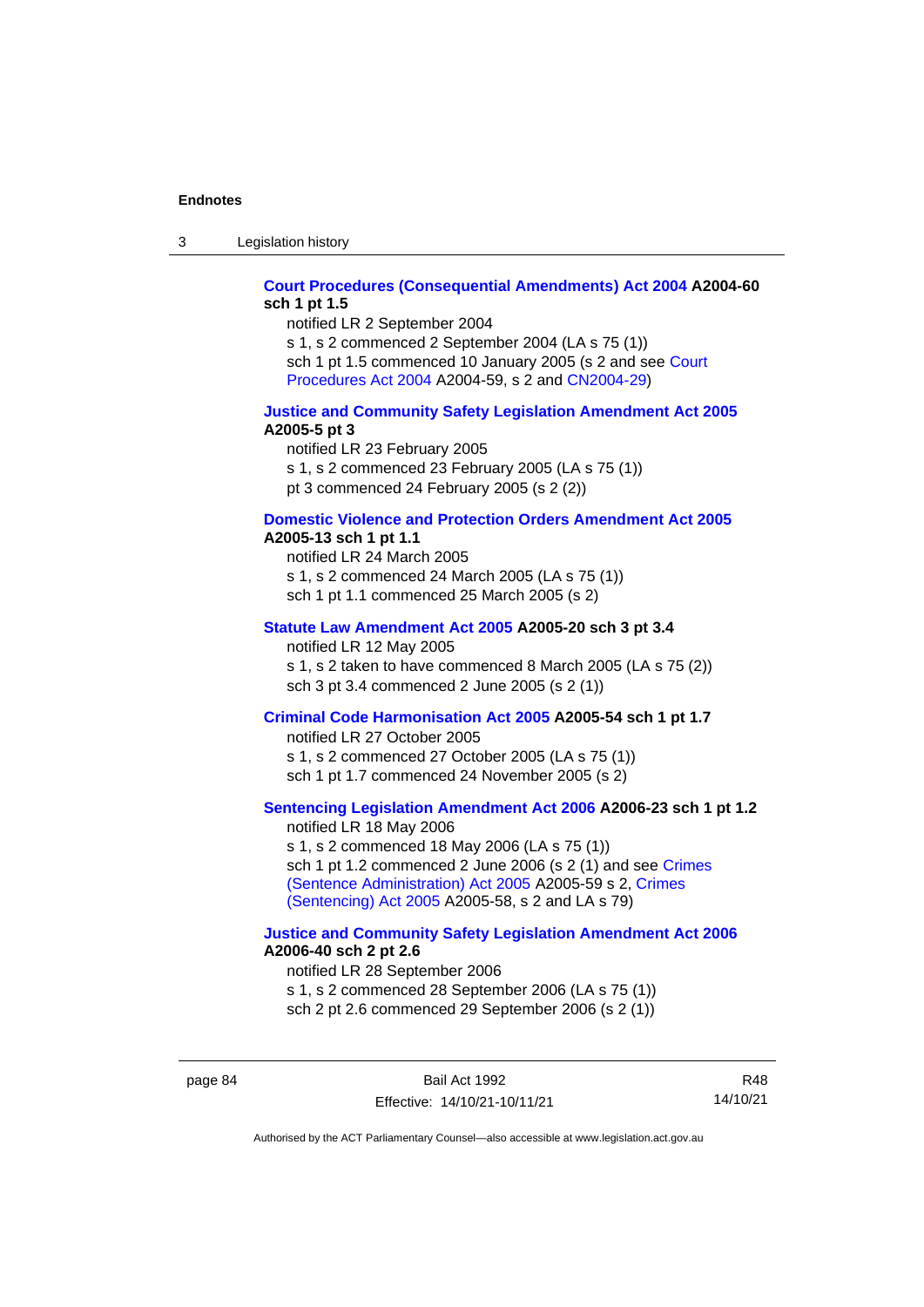# **[Justice and Community Safety Legislation Amendment Act 2008](http://www.legislation.act.gov.au/a/2008-7) A2008-7 sch 1 pt 1.3**

notified LR 16 April 2008

s 1, s 2 commenced 16 April 2008 (LA s 75 (1))

sch 1 pt 1.3 commenced 7 May 2008 (s 2)

#### **[Children and Young People \(Consequential Amendments\) Act 2008](http://www.legislation.act.gov.au/a/2008-20) A2008-20 sch 2 pt 2.1, sch 3 pt 3.2, sch 4 pt 4.1**

notified LR 17 July 2008

s 1, s 2 commenced 17 July 2008 (LA s 75 (1))

s 3 commenced 18 July 2008 (s 2 (1))

sch 2 pt 2.1 commenced 9 September 2008 (s 2 (3) and see Children [and Young People Act 2008](http://www.legislation.act.gov.au/a/2008-19) A2008-19, s 2 and [CN2008-13\)](http://www.legislation.act.gov.au/cn/2008-13/default.asp) sch 3 pt 3.2 commenced 27 October 2008 (s 2 (4) and see Children [and Young People Act 2008](http://www.legislation.act.gov.au/a/2008-19) A2008-19, s 2 and [CN2008-13\)](http://www.legislation.act.gov.au/cn/2008-13/default.asp) sch 4 pt 4.1 commenced 27 February 2009 (s 2 (5) and see [Children](http://www.legislation.act.gov.au/a/2008-19)  [and Young People Act 2008](http://www.legislation.act.gov.au/a/2008-19) A2008-19, s 2 and [CN2008-17 \(](http://www.legislation.act.gov.au/cn/2008-17/default.asp)and see [CN2008-13\)](http://www.legislation.act.gov.au/cn/2008-13/default.asp))

## **[Medicines, Poisons and Therapeutic Goods Act](http://www.legislation.act.gov.au/a/2008-26#history) 2008 A2008-26 sch 2 pt 2.2**

notified LR 14 August 2008 s 1, s 2 commenced 14 August 2008 (LA s 75 (1)) sch 2 pt 2.2 commenced 14 February 2009 (s 2 and LA s 79)

#### **[ACT Civil and Administrative Tribunal Legislation Amendment](http://www.legislation.act.gov.au/a/2008-36)  Act [2008](http://www.legislation.act.gov.au/a/2008-36) A2008-36 sch 1 pt 1.6**

notified LR 4 September 2008

s 1, s 2 commenced 4 September 2008 (LA s 75 (1)) sch 1 pt 1.6 commenced 2 February 2009 (s 2 (1) and see ACT Civil [and Administrative Tribunal Act 2008](http://www.legislation.act.gov.au/a/2008-35) A2008-35, s 2 (1) and [CN2009-2\)](http://www.legislation.act.gov.au/cn/2009-2/default.asp)

## **[Domestic Violence and Protection Orders Act 2008](http://www.legislation.act.gov.au/a/2008-46#history) A2008-46 sch 3 pt 3.1**

notified LR 10 September 2008

s 1, s 2 commenced 10 September 2008 (LA s 75 (1))

sch 3 pt 3.1 commenced 30 March 2009 (s 2)

page 85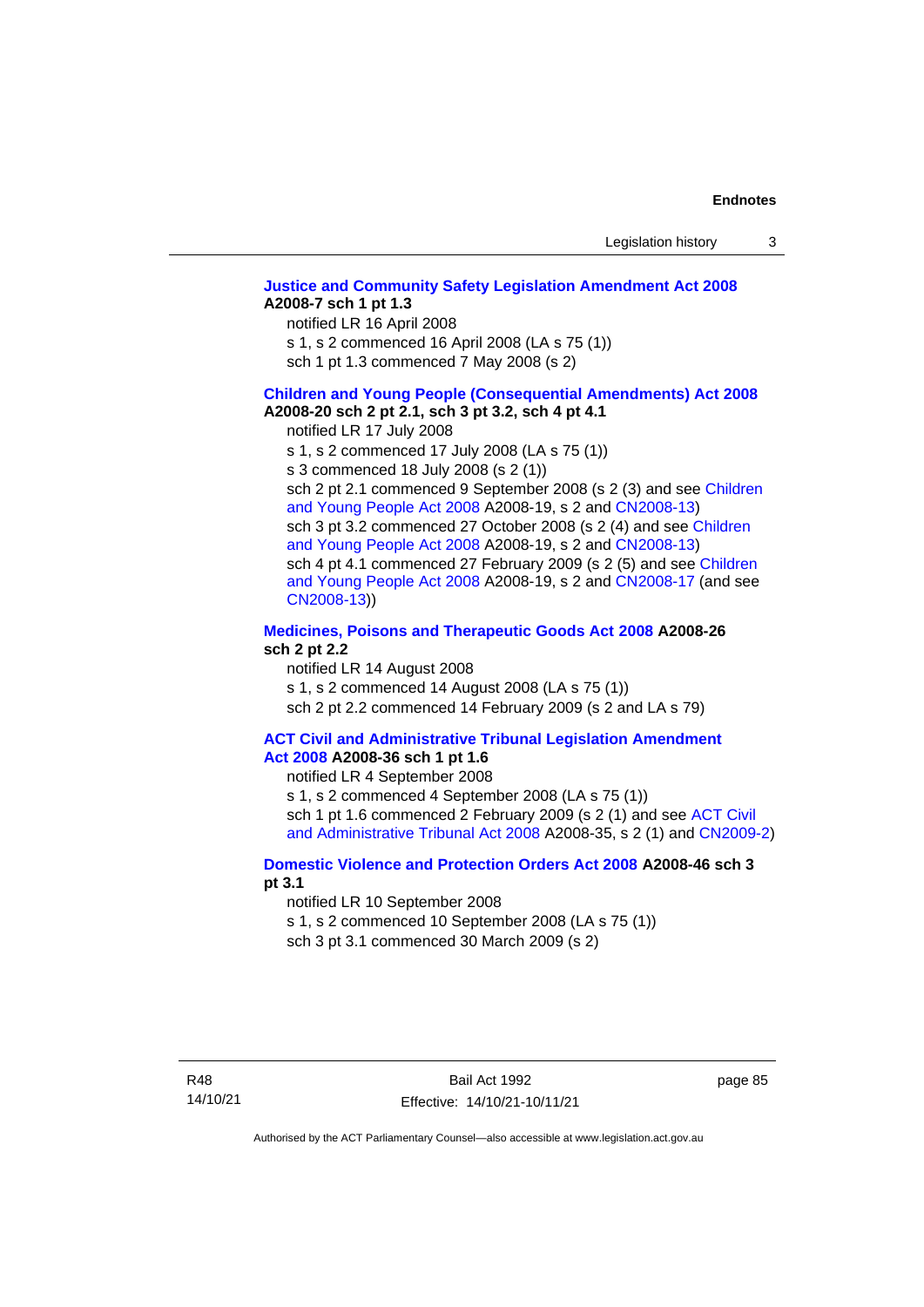3 Legislation history

# **[Justice and Community Safety Legislation Amendment](http://www.legislation.act.gov.au/a/2009-7)  Act [2009](http://www.legislation.act.gov.au/a/2009-7) A2009-7 sch 1 pt 1.1**

notified LR 5 March 2009

s 1, s 2 commenced 5 March 2009 (LA s 75 (1)) sch 1 pt 1.1 commenced 30 March 2009 (s 2 (2) and see [Domestic](http://www.legislation.act.gov.au/a/2008-46)  [Violence and Protection Orders Act 2008](http://www.legislation.act.gov.au/a/2008-46) A2008-46 s 2)

#### **[Crimes Legislation Amendment Act 2009](http://www.legislation.act.gov.au/a/2009-24) A2009-24 sch 1 pt 1.1**

notified LR 3 September 2009

s 1, s 2 commenced 3 September 2009 (LA s 75 (1))

sch 1 pt 1.1 commenced 4 September 2009 (s 2)

# **[Crimes \(Sentence Administration\) Amendment Act 2010](http://www.legislation.act.gov.au/a/2010-21) A2010-21**

**sch 1 pt 1.1**

notified LR 30 June 2010 s 1, s 2 commenced 30 June 2010 (LA s 75 (1)) sch 1 pt 1.1 commenced 1 July 2010 (s 2)

### **[Bail Amendment Act 2011](http://www.legislation.act.gov.au/a/2011-2) A2011-2**

notified LR 22 February 2011 s 1, s 2 commenced 22 February 2011 (LA s 75 (1)) remainder commenced 16 May 2011 (s 2 and [CN2011-6\)](http://www.legislation.act.gov.au/cn/2011-6/default.asp)

#### **[Statute Law Amendment Act 2011](http://www.legislation.act.gov.au/a/2011-3) A2011-3 sch 3 pt 3.3**

notified LR 22 February 2011 s 1, s 2 commenced 22 February 2011 (LA s 75 (1)) sch 3 pt 3.3 commenced 1 March 2011 (s 2)

## **[Courts Legislation Amendment Act 2011](http://www.legislation.act.gov.au/a/2011-13) A2011-13 sch 1 pt 1.1**

notified LR 11 May 2011 s 1, s 2 commenced 11 May 2011 (LA s 75 (1)) sch 1 pt 1.1 commenced 25 July 2011 (s 2 and [CN2011-8\)](http://www.legislation.act.gov.au/cn/2011-8/default.asp)

## **[Administrative \(One ACT Public Service Miscellaneous Amendments\)](http://www.legislation.act.gov.au/a/2011-22)  Act [2011](http://www.legislation.act.gov.au/a/2011-22) A2011-22 sch 1 pt 1.16**

notified LR 30 June 2011 s 1, s 2 commenced 30 June 2011 (LA s 75 (1)) sch 1 pt 1.16 commenced 1 July 2011 (s 2 (1))

R48 14/10/21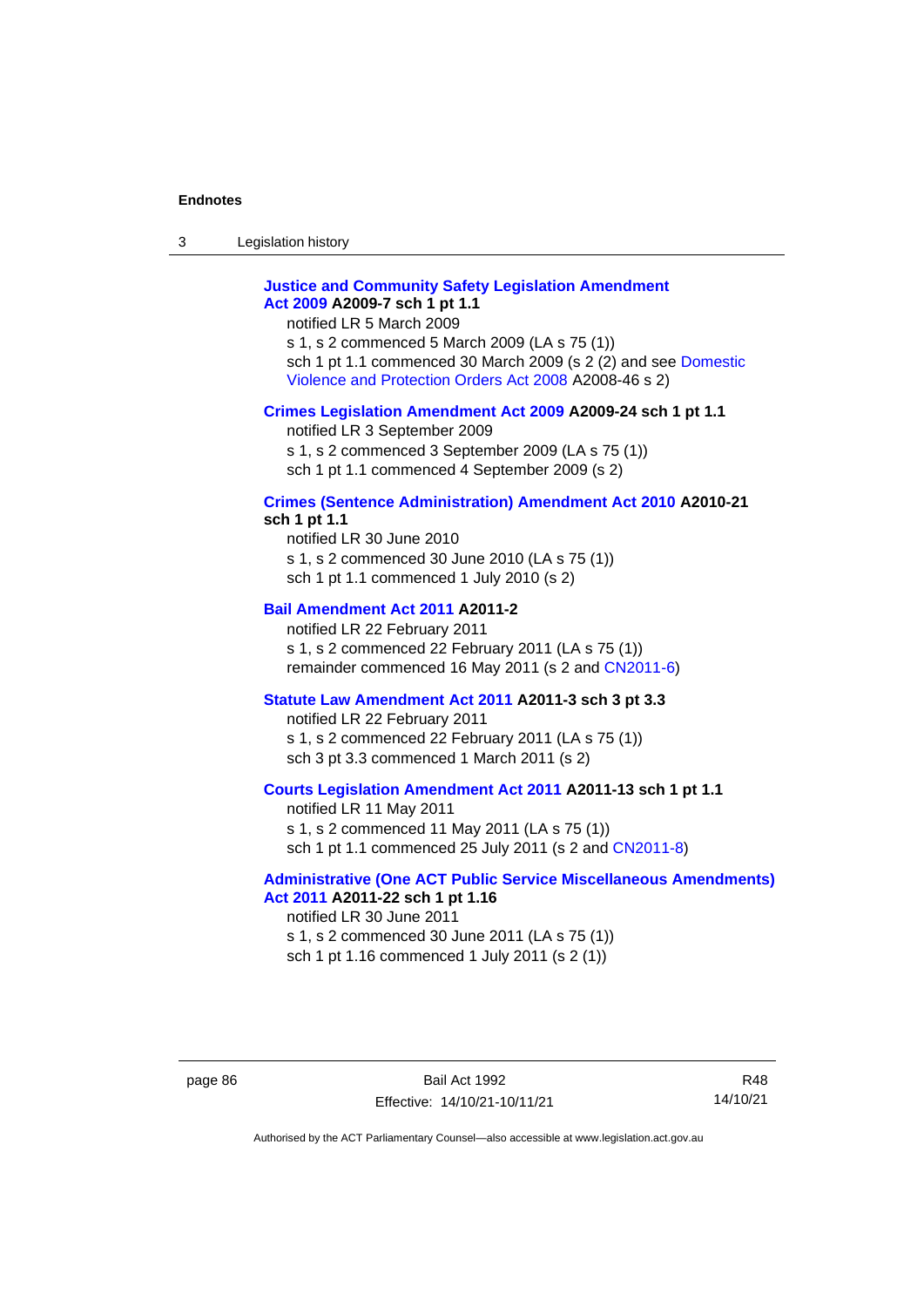# **[Crimes Legislation Amendment Act 2013 \(No 2\)](http://www.legislation.act.gov.au/a/2013-50) A2013-50 pt 2**

notified LR 9 December 2013

s 1, s 2 commenced 9 December 2013 (LA s 75)

pt 2 commenced 10 December 2013 (s 2 (2))

## **[Crimes Legislation Amendment Act 2015 \(No 2\)](http://www.legislation.act.gov.au/a/2015-36) A2015-36 pt 2**

notified LR 1 October 2015

s 1, s 2 commenced 1 October 2015 (LA s 75)

pt 2 commenced 2 October 2015 (s 2)

## **[Mental Health Act 2015](http://www.legislation.act.gov.au/a/2015-38#history) A2015-38 sch 2 pt 2.4 div 2.4.1**

notified LR 7 October 2015 s 1, s 2 commenced 7 October 2015 (LA s 75 (1)) sch 2 pt 2.4 div 2.4.1 commenced 1 March 2016 (s 2 (1) and see [Mental Health \(Treatment and Care\) Amendment Act 2014](http://www.legislation.act.gov.au/a/2014-51/default.asp) A2014-51, s 2 (as am by [A2015-38](http://www.legislation.act.gov.au/a/2015-38) amdt 2.54))

# **[Crimes \(Sentencing and Restorative Justice\) Amendment Act 2016](http://www.legislation.act.gov.au/a/2016-4/default.asp) A2016-4 sch 1 pt 1.2**

notified LR 24 February 2016 s 1, s 2 commenced 24 February 2016 (LA s 75 (1)) sch 1 pt 1.2 commenced 2 March 2016 (s 2 (1))

#### **[Protection of Rights \(Services\) Legislation Amendment Act 2016](http://www.legislation.act.gov.au/a/2016-13)  [\(No](http://www.legislation.act.gov.au/a/2016-13) 2) A2016-13 sch 1 pt 1.4**

notified LR 16 March 2016

s 1, s 2 commenced 16 March 2016 (LA s 75 (1)) sch 1 pt 1.4 commenced 1 April 2016 (s 2 and see [Protection of Rights](http://www.legislation.act.gov.au/a/2016-1/default.asp)  (Services) Legislation [Amendment Act 2016](http://www.legislation.act.gov.au/a/2016-1/default.asp) A2016-1 s 2)

# **[Family Violence Act 2016](http://www.legislation.act.gov.au/a/2016-42#history) A2016-42 sch 2 pt 2.1, sch 3 pt 3.1 (as am by [A2017-10](http://www.legislation.act.gov.au/a/2017-10/default.asp) s 7)**

notified LR 18 August 2016 s 1, s 2 commenced 18 August 2016 (LA s 75 (1)) sch 2 pt 2.1, sch 3 pt 3.1 commenced 1 May 2017 (s 2 (2) as am by [A2017-10](http://www.legislation.act.gov.au/a/2017-10/default.asp) s 7)

page 87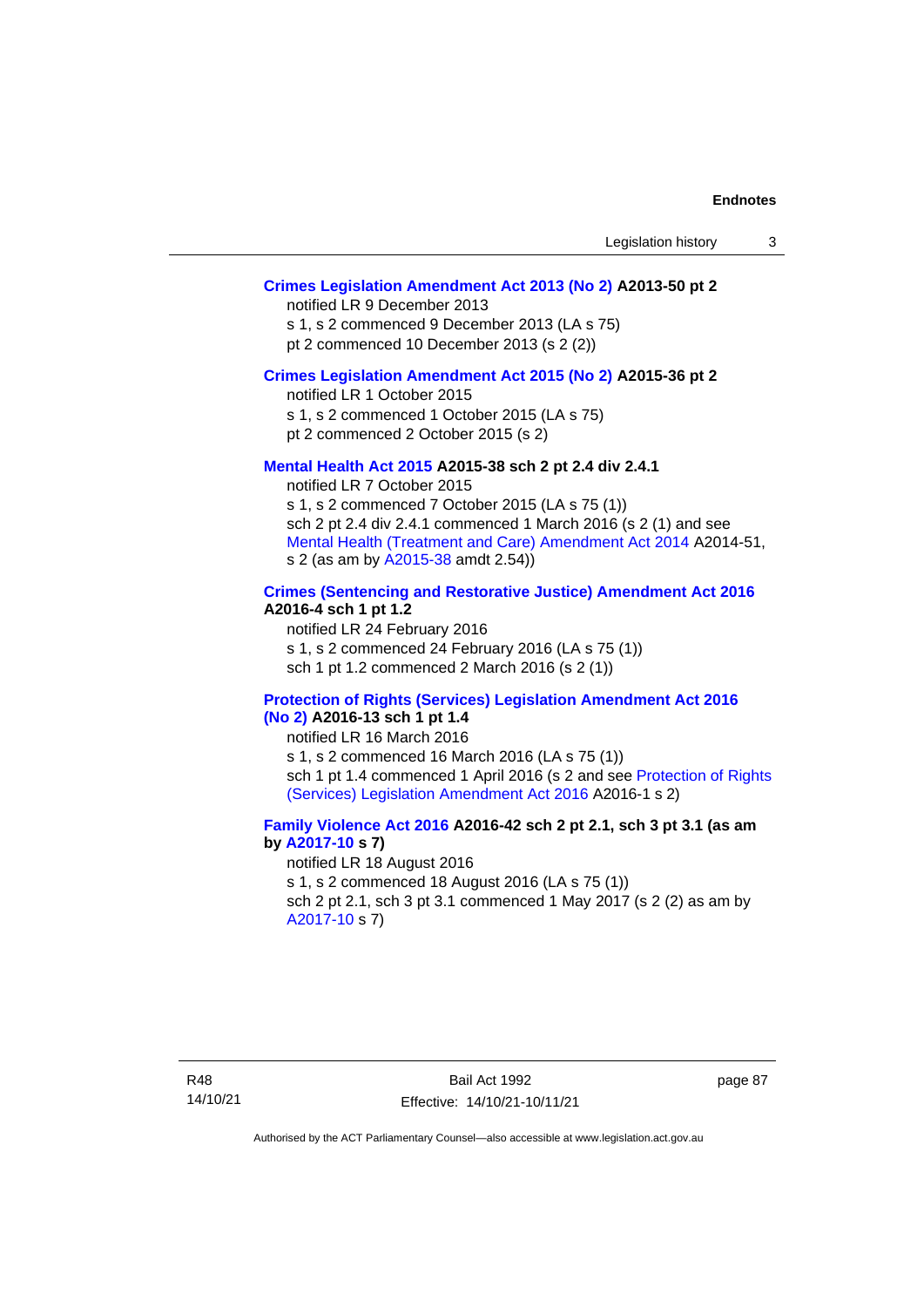3 Legislation history

# **[Crimes \(Serious and Organised Crime\) Legislation Amendment](http://www.legislation.act.gov.au/a/2016-48/default.asp)  Act [2016](http://www.legislation.act.gov.au/a/2016-48/default.asp) A2016-48 pt 2**

notified LR 23 August 2016

- s 1, s 2 commenced 23 August 2016 (LA s 75 (1))
- s 8, s 9 commenced 1 May 2017 (s 2 (3))
- pt 2 remainder commenced 1 May 2017 (s 2 (2))

#### **[Family and Personal Violence Legislation Amendment Act 2017](http://www.legislation.act.gov.au/a/2017-10/default.asp) A2017-10 s 7**

- notified LR 6 April 2017
- s 1, s 2 commenced 6 April 2017 (LA s 75 (1))
- s 7 commenced 30 April 2017 (s 2 (1))
- *Note* This Act only amends the Family Violence Act 2016 [A2016-42.](http://www.legislation.act.gov.au/a/2016-42/default.asp)

## **[Crimes Legislation Amendment Act 2019](http://www.legislation.act.gov.au/a/2019-23) A2019-23 pt 2**

- notified LR 8 August 2019
- s 1, s 2 commenced 8 August 2019 (LA s 75 (1))
- pt 2 commenced 8 November 2019 (s 2 (3))

#### **[Sentencing \(Drug and Alcohol Treatment Orders\) Legislation](http://www.legislation.act.gov.au/a/2019-31)  [Amendment Act 2019](http://www.legislation.act.gov.au/a/2019-31) A2019-31 pt 2**

notified LR 9 October 2019 s 1, s 2 commenced 9 October 2019 (LA s 75 (1)) pt 2 commenced 3 December 2019 (s 2 (1) and [CN2019-19\)](https://www.legislation.act.gov.au/cn/2019-19/)

# **[COVID-19 Emergency Response Legislation Amendment Act 2020](http://www.legislation.act.gov.au/a/2020-14/)**

# **A2020-14 sch 1 pt 1.2**

notified LR 13 May 2020

s 1, s 2 taken to have commenced 30 March 2020 (LA s 75 (2)) amdt 1.6 commenced 8 April 2021 (s 2 (2) and see [A2020-11](https://www.legislation.act.gov.au/a/2020-11/) s 2 (1)) sch 1 pt 1.2 remainder commenced 14 May 2020 (s 2 (1))

## **[COVID-19 Emergency Response Legislation Amendment Act 2021](http://www.legislation.act.gov.au/a/2021-1/) A2021-1 sch 1 pt 1.2**

notified LR 19 February 2021\*

s 1, s 2 commenced 19 February 2021 (LA s 75 (1))

sch 1 pt 1.2 commenced 20 February 2021 (s 2 (1))

R48 14/10/21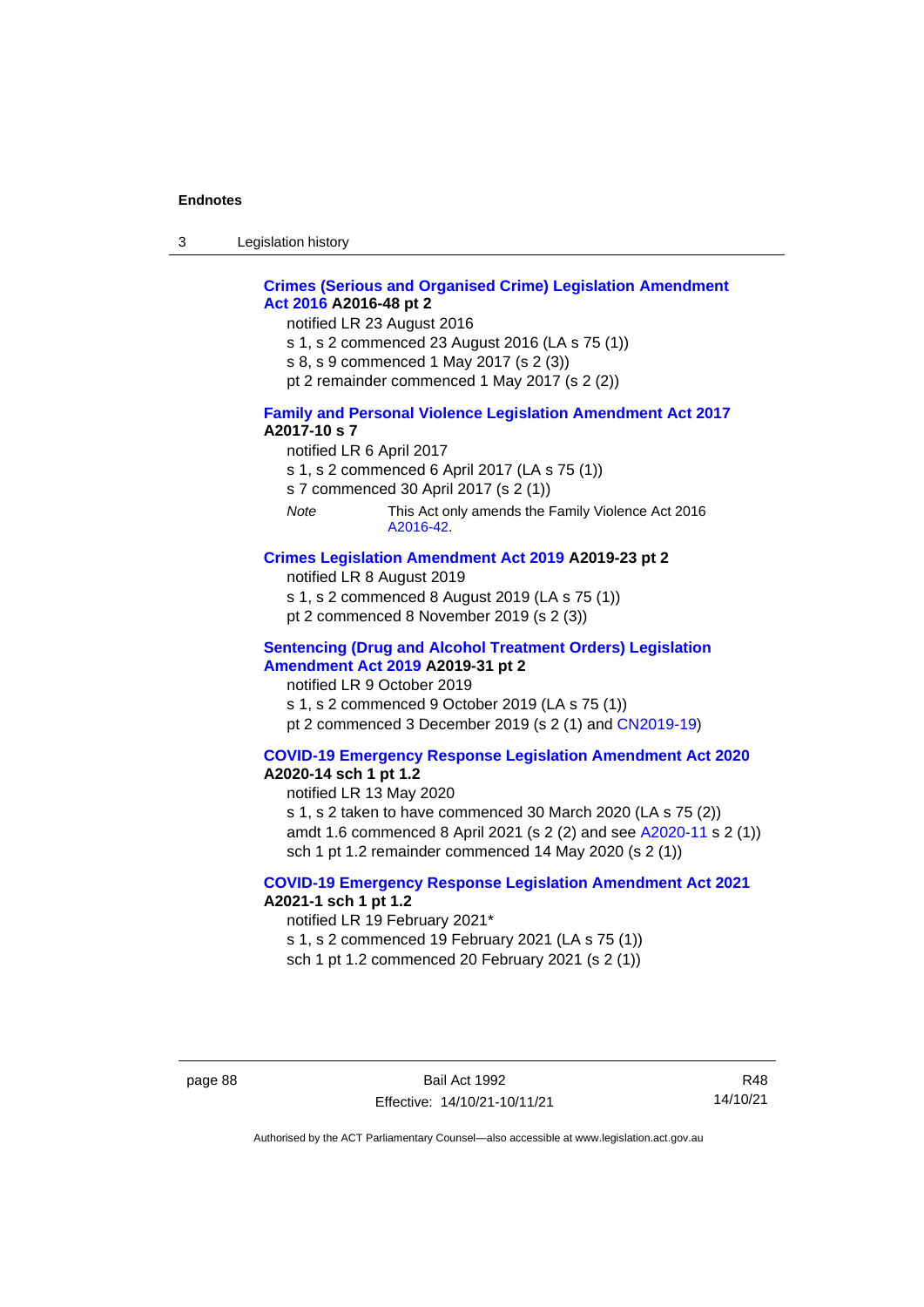# **[Crimes Legislation Amendment Act 2021](http://www.legislation.act.gov.au/a/2021-6/) A2021-6 pt 2**

notified LR 8 April 2021 s 1, s 2 commenced 8 April 2021 (LA s 75 (1)) pt 2 commenced 9 April 2021 (s 2)

### **[Work Health and Safety Amendment Act 2021](http://www.legislation.act.gov.au/a/2021-19/) A2021-19 sch 1 pt 1.1**

notified LR 11 August 2021 s 1, s 2 commenced 11 August 2021 (LA s 75 (1))

sch 1 pt 1.1 awaiting commencement

## **[Operational Efficiencies \(COVID-19\) Legislation Amendment Act 2021](http://www.legislation.act.gov.au/a/2021-24/) A2021-24 pt 3**

notified LR 13 October 2021 s 1, s 2 taken to have commenced 8 October 2021 (LA s 75 (2)) pt 3 commenced 14 October 2021 (s 2 (1))

R48 14/10/21

Bail Act 1992 Effective: 14/10/21-10/11/21 page 89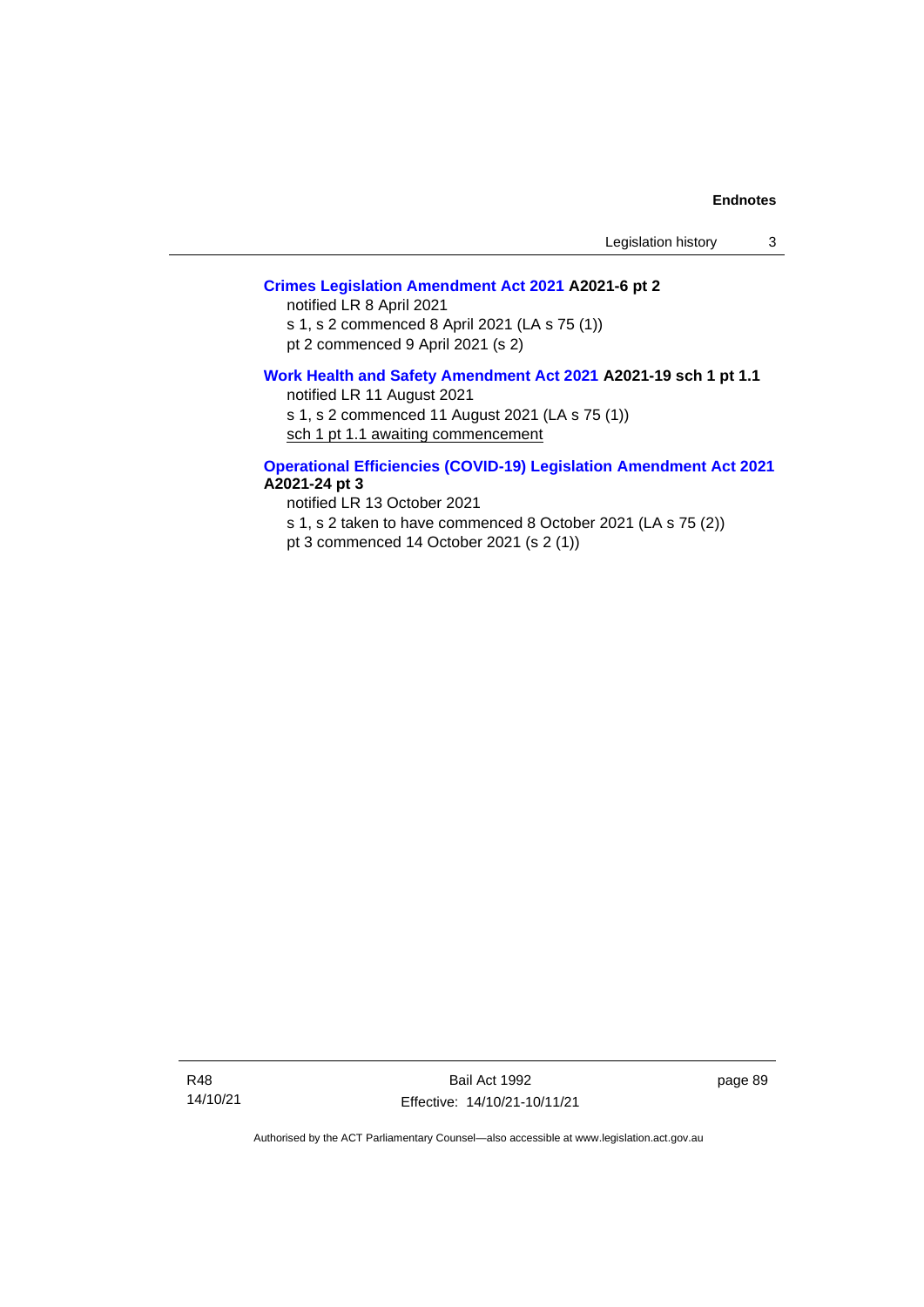| 4 | Amendment history |
|---|-------------------|
|---|-------------------|

# **4 Amendment history**

| Name of Act<br>s 1 | sub A2004-14 amdt 1.1                                               |
|--------------------|---------------------------------------------------------------------|
| <b>Dictionary</b>  |                                                                     |
| s 2                | om A2001-44 amdt 1.316                                              |
|                    | ins A2004-14 amdt 1.1                                               |
|                    | am A2005-13 amdt 1.1; A2006-23 amdt 1.4; A2015-38<br>amdt 2.56      |
| <b>Notes</b>       |                                                                     |
| s 3                | (prev s 3) am A1994-73 s 4; s (2) pars renum R6 LA;<br>A2004-14 s 4 |
|                    | def <b>appeal</b> om A2004-14 amdt 1.1                              |
|                    | def <i>applicable bail criteria</i> ins A2001-25 s 4                |
|                    | am A2001-60 s 4                                                     |
|                    | om A2004-14 amdt 1.1                                                |
|                    | def <i>authorised officer</i> sub A2001-25 s 5                      |
|                    | om A2004-14 amdt 1.1<br>def <i>bail</i> om A2004-14 amdt 1.1        |
|                    | def bail condition om A2004-14 amdt 1.1                             |
|                    | def bail undertaking om A1994-73 s 4                                |
|                    | def <i>child</i> sub A1997-22 s 4                                   |
|                    | om A2004-14 amdt 1.1                                                |
|                    | def <i>clerk</i> om A2004-14 amdt 1.1                               |
|                    | def <i>court</i> om A2004-14 amdt 1.1                               |
|                    | def <i>Crimes Act</i> om R3 LRA                                     |
|                    | def de facto spouse ins A1997-22 s 4                                |
|                    | om A2003-14 amdt 1.4                                                |
|                    | def domestic violence offence sub A1997-22 s 4; A1998-39<br>s 4     |
|                    | am A1999-79 sch 3                                                   |
|                    | sub A2001-90 amdt 1.1                                               |
|                    | par (e) exp 27 March 2002 (see s 60)                                |
|                    | am A2002-11 amdt 2.5; pars renum R7 LA (see A2002-11                |
|                    | amdt 2.6); A2002-51 amdt 1.1                                        |
|                    | om A2004-14 amdt 1.1                                                |
|                    | def <i>harm</i> ins A1994-84 s 4                                    |
|                    | om A2004-14 amdt 1.1                                                |
|                    | def <i>household member</i> ins A1997-22 s 4                        |
|                    | om A2001-90 amdt 1.2<br>def judge om A2004-14 amdt 1.1              |
|                    | def offence sub A1994-73 s 4                                        |
|                    | om A2004-14 amdt 1.1                                                |
|                    | def outstanding ins A2001-60 s 5                                    |
|                    | om A2004-14 amdt 1.1                                                |
|                    |                                                                     |

page 90 Bail Act 1992 Effective: 14/10/21-10/11/21

R48 14/10/21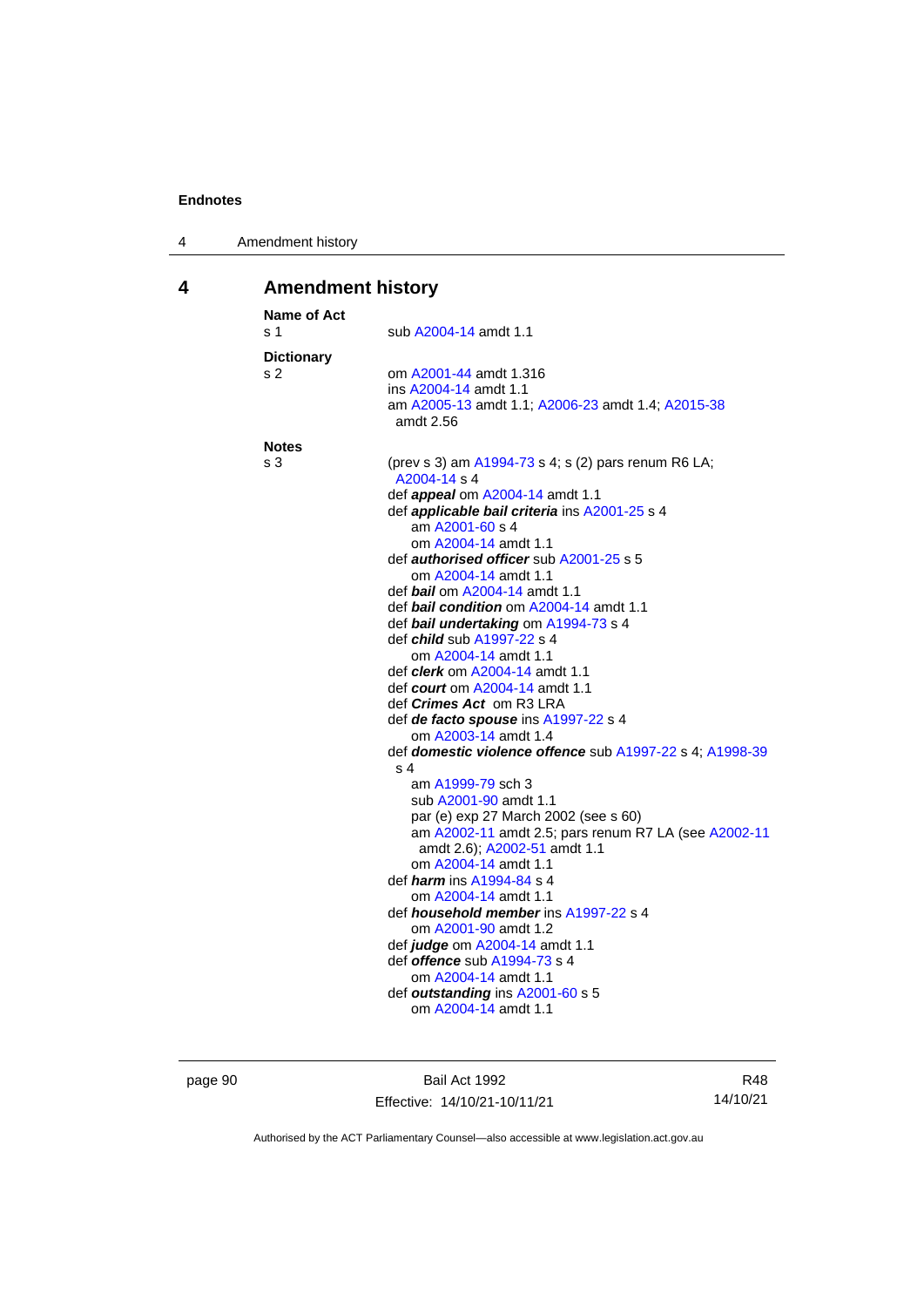def *pending* in[s A2001-60](http://www.legislation.act.gov.au/a/2001-60) s 5 om [A2004-14](http://www.legislation.act.gov.au/a/2004-14) amdt 1.1 def *relative* ins [A1997-22](http://www.legislation.act.gov.au/a/1997-22) s 4 sub [A2001-90](http://www.legislation.act.gov.au/a/2001-90) amdt 1.3 am [A2003-14](http://www.legislation.act.gov.au/a/2003-14) amdt 1.5 om [A2004-14](http://www.legislation.act.gov.au/a/2004-14) amdt 1.1 def *relevant person* in[s A2001-90](http://www.legislation.act.gov.au/a/2001-90) amdt 1.4 am [A2003-14](http://www.legislation.act.gov.au/a/2003-14) amdt 1.6, amdt 1.7 om [A2004-14](http://www.legislation.act.gov.au/a/2004-14) amdt 1.1 def *remand centre* o[m A2004-14](http://www.legislation.act.gov.au/a/2004-14) amdt 1.1 def *serious offence* ins [A2001-25](http://www.legislation.act.gov.au/a/2001-25) s 6 sub [A2001-60](http://www.legislation.act.gov.au/a/2001-60) s 6 om [A2004-14](http://www.legislation.act.gov.au/a/2004-14) amdt 1.1 def *spouse* ins [A1997-22](http://www.legislation.act.gov.au/a/1997-22) s 4 (b) om [A2003-14](http://www.legislation.act.gov.au/a/2003-14) amdt 1.8 def *undertaking to appear* om [A2004-14](http://www.legislation.act.gov.au/a/2004-14) amdt 1.1 def *victim* in[s A1994-84](http://www.legislation.act.gov.au/a/1994-84) s 4 om [A2004-14](http://www.legislation.act.gov.au/a/2004-14) amdt 1.1 pres s 3 su[b A2004-14](http://www.legislation.act.gov.au/a/2004-14) amdt 1.1 **Offences against Act—application of Criminal Code etc** s 3A **ins [A2005-54](http://www.legislation.act.gov.au/a/2005-54)** amdt 1.44 **Act applies to children** s 4 am R3 LRA sub [A2004-14](http://www.legislation.act.gov.au/a/2004-14) amdt 1.2 **Availability of bail** sub [A2004-14](http://www.legislation.act.gov.au/a/2004-14) s 5 **When bail may be granted and rights following** div 2.1 hdg ins  $A2004-14 s 5$ **When may bail be granted?** s 5 am [A2001-25](http://www.legislation.act.gov.au/a/2001-25) s 7 sub [A2004-14](http://www.legislation.act.gov.au/a/2004-14) s 5 **Rights following grant of bail** s 6 sub [A2004-14](http://www.legislation.act.gov.au/a/2004-14) s 5 am [A2019-23](http://www.legislation.act.gov.au/a/2019-23/default.asp) s 4 **Presumption for bail**<br>div 2.2 hdg ins ins [A2004-14](http://www.legislation.act.gov.au/a/2004-14) s 5 **Div 2.2 subject to div 2.3 and div 2.4** s 7 am [A1992-75](http://www.legislation.act.gov.au/a/1992-75) s 4[; A1994-73](http://www.legislation.act.gov.au/a/1994-73) s 5; [A1997-22](http://www.legislation.act.gov.au/a/1997-22) s 5[; A1998-39](http://www.legislation.act.gov.au/a/1998-39) s 5; [A2001-90](http://www.legislation.act.gov.au/a/2001-90) amdt 1.5 sub [A2004-14](http://www.legislation.act.gov.au/a/2004-14) s 5

R48 14/10/21

Bail Act 1992 Effective: 14/10/21-10/11/21 page 91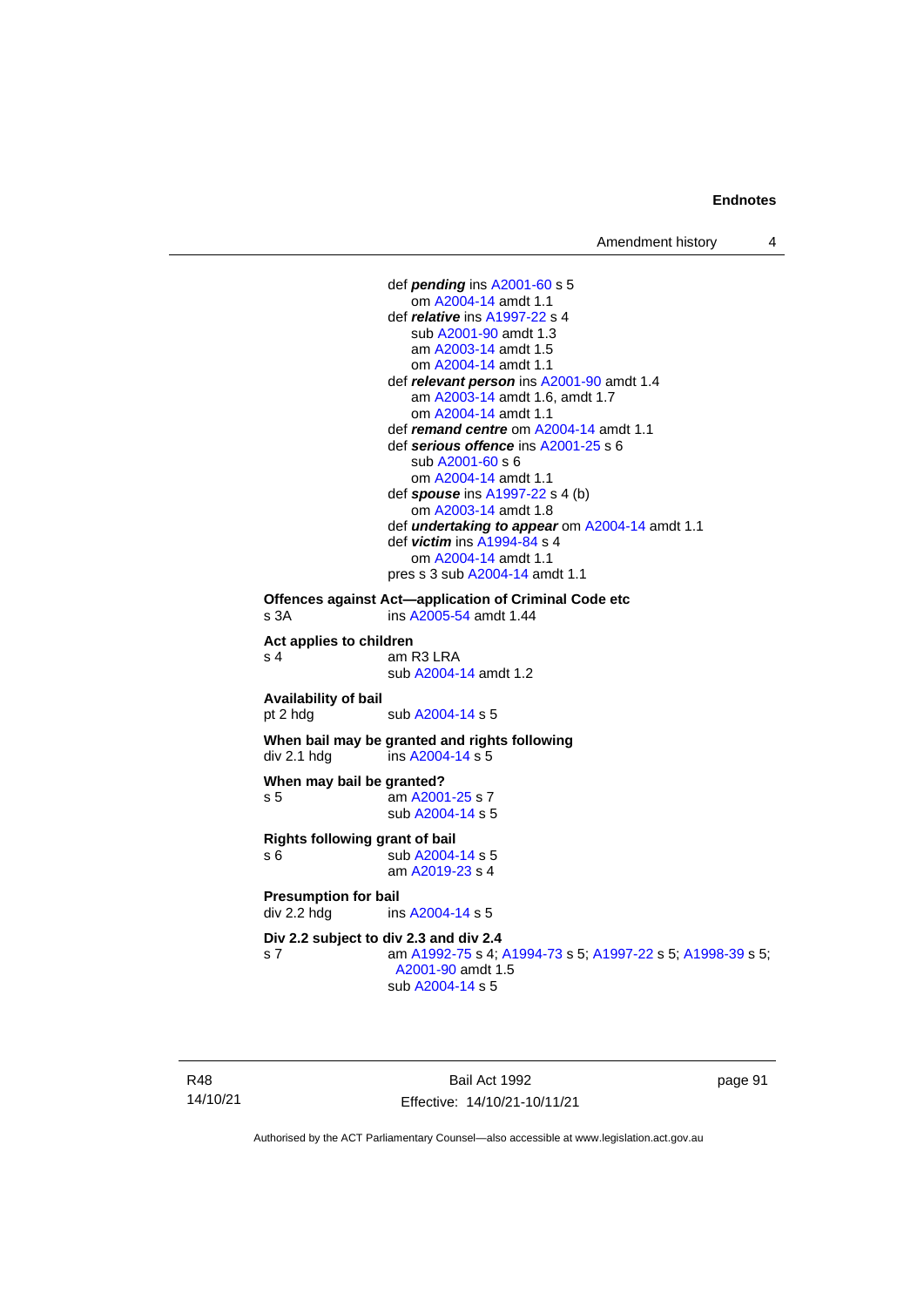4 Amendment history

# **Bail following arrest for breach of peace** s 7A ins [A1994-73](http://www.legislation.act.gov.au/a/1994-73) s 6 sub [A2001-90](http://www.legislation.act.gov.au/a/2001-90) amdt 1.6 om [A2004-14](http://www.legislation.act.gov.au/a/2004-14) s 5 **Entitlement to bail—certain minor offences etc** s 8 sub [A1994-73](http://www.legislation.act.gov.au/a/1994-73) s 6 am [A1997-22](http://www.legislation.act.gov.au/a/1997-22) s 6[; A2001-25](http://www.legislation.act.gov.au/a/2001-25) s 8, s 9; [A2001-60](http://www.legislation.act.gov.au/a/2001-60) s 7 sub [A2001-90](http://www.legislation.act.gov.au/a/2001-90) amdt 1.6[; A2004-14](http://www.legislation.act.gov.au/a/2004-14) s 5 am [A2006-40](http://www.legislation.act.gov.au/a/2006-40) amdt 2.59 **Entitlement to bail—breach of sentence obligations** s 8A ins [A1997-22](http://www.legislation.act.gov.au/a/1997-22) s 7 am [A1998-39](http://www.legislation.act.gov.au/a/1998-39) s 6[; A2001-25](http://www.legislation.act.gov.au/a/2001-25) s 1 sub [A2001-90](http://www.legislation.act.gov.au/a/2001-90) amdt 1.6[; A2004-14](http://www.legislation.act.gov.au/a/2004-14) s 5; [A2006-23](http://www.legislation.act.gov.au/a/2006-23) amdt 1.5 (3)-(5) exp 2 June 2009 (s 8A (5) (LA s 88 declaration applies)); [A2016-4](http://www.legislation.act.gov.au/a/2016-4/default.asp) amdts 1.4-1.6; am [A2019-31](http://www.legislation.act.gov.au/a/2019-31/) s 4; pars renum R42 LA **Entitlement to bail—custody relating to sentence administration board hearings** ins [A2006-23](http://www.legislation.act.gov.au/a/2006-23) amdt 1.5 **Limitations on entitlement to bail** s 9 hdg sub [A2001-25](http://www.legislation.act.gov.au/a/2001-25) s 11 s 9 sub [A2001-54](http://www.legislation.act.gov.au/a/2001-54) amdt 2.2[; A2004-14](http://www.legislation.act.gov.au/a/2004-14) s 5 **Entitlement to bail—offences other than minor offences** s 9A hdg sub [A2001-60](http://www.legislation.act.gov.au/a/2001-60) s 8<br>s 9A ins A2001-25 s 12 ins [A2001-25](http://www.legislation.act.gov.au/a/2001-25) s 12 am [A2001-60](http://www.legislation.act.gov.au/a/2001-60) s 9, s 10 (7), (8) exp 24 September 2003 (s 9A (8)) sub [A2004-14](http://www.legislation.act.gov.au/a/2004-14) s 5 **No presumption for bail**<br>div 2.3 hdg ins A2 ins [A2004-14](http://www.legislation.act.gov.au/a/2004-14) s 5 **Div 2.2 not to apply to certain offences** s 9B ins [A2004-14](http://www.legislation.act.gov.au/a/2004-14) s 5 am [A2005-13](http://www.legislation.act.gov.au/a/2005-13) amdt 1.2[; A2008-46](http://www.legislation.act.gov.au/a/2008-46) amdt 3.1; [A2016-42](http://www.legislation.act.gov.au/a/2016-42/default.asp) amdt 3.1 **Presumption against bail** div 2.4 hdg ins [A2004-14](http://www.legislation.act.gov.au/a/2004-14) s 5 **Bail for murder and certain serious drug offences**<br>s 9C hdq sub A2004-56 amdt 1.1 sub [A2004-56](http://www.legislation.act.gov.au/a/2004-56) amdt 1.1 s 9C ins [A2004-14](http://www.legislation.act.gov.au/a/2004-14) s 5 am [A2004-56](http://www.legislation.act.gov.au/a/2004-56) amdt 1.2

page 92 Bail Act 1992 Effective: 14/10/21-10/11/21

R48 14/10/21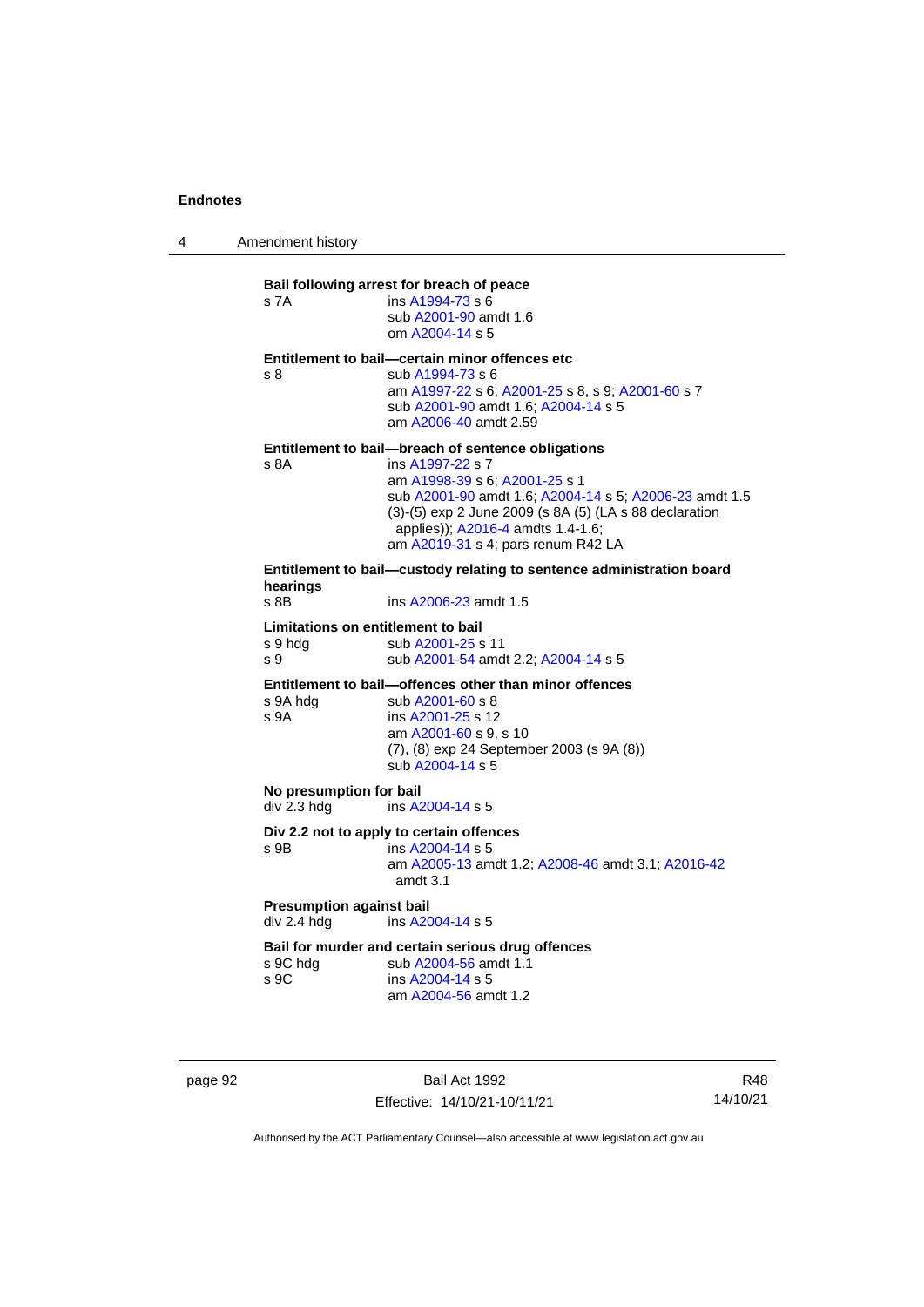**Bail for serious offence committed while charge for another pending or outstanding** s 9D ins [A2004-14](http://www.legislation.act.gov.au/a/2004-14) s 5 am [A2004-15](http://www.legislation.act.gov.au/a/2004-15) amdt 3.1[; A2006-23](http://www.legislation.act.gov.au/a/2006-23) amdt 1.6; [A2008-20](http://www.legislation.act.gov.au/a/2008-20) amdt 4.1; [A2011-13](http://www.legislation.act.gov.au/a/2011-13) amdt 1.1[; A2016-42](http://www.legislation.act.gov.au/a/2016-42/default.asp) amdt 3.2, amdt 3.3 **Bail for person sentenced to imprisonment** s 9E ins [A2004-14](http://www.legislation.act.gov.au/a/2004-14) s 5 **Family violence offence—bail by authorised officer**<br>s 9F hdg sub A2016-42 amdt 3.4 sub [A2016-42](http://www.legislation.act.gov.au/a/2016-42/default.asp) amdt 3.4 s 9F ins [A2004-14](http://www.legislation.act.gov.au/a/2004-14) s 5 am [A2005-13](http://www.legislation.act.gov.au/a/2005-13) amdt 1.3[; A2008-46](http://www.legislation.act.gov.au/a/2008-46) amdt 3.2; [A2009-7](http://www.legislation.act.gov.au/a/2009-7) amdt 1.1; [A2016-42](http://www.legislation.act.gov.au/a/2016-42/default.asp) amdt 3.5, amdt 3.6 **Special or exceptional circumstances** s 9G ins [A2004-14](http://www.legislation.act.gov.au/a/2004-14) s 5 am [A2004-15](http://www.legislation.act.gov.au/a/2004-15) amdt 3.2 **Dispensing with bail** s 10 am [A1994-73](http://www.legislation.act.gov.au/a/1994-73) s 7[; A2001-25](http://www.legislation.act.gov.au/a/2001-25) s 13; [A2001-60](http://www.legislation.act.gov.au/a/2001-60) s 11[; A2004-14](http://www.legislation.act.gov.au/a/2004-14) s 6 **Meaning of** *bail order* **and** *bail review application***—pt 4** ins [A2011-2](http://www.legislation.act.gov.au/a/2011-2) s 4 **When is a proceeding** *before the Supreme Court***?—pt 4** s 12B ins [A2011-2](http://www.legislation.act.gov.au/a/2011-2) s 4 **Applications for bail—repeat application provisions** ins [A2011-2](http://www.legislation.act.gov.au/a/2011-2) s 4 exp 16 May 2014 (s 12C (2)) **Deciding bail after charge laid** s 13 am [A1994-73](http://www.legislation.act.gov.au/a/1994-73) s 8[; A1997-22](http://www.legislation.act.gov.au/a/1997-22) s 8; [A2001-25](http://www.legislation.act.gov.au/a/2001-25) s 14[; A2005-20](http://www.legislation.act.gov.au/a/2005-20) amdt 3.14; [A2011-3](http://www.legislation.act.gov.au/a/2011-3) amdts 3.25-3.34 **Grant of bail by authorised officers** s 14 am [A2004-14](http://www.legislation.act.gov.au/a/2004-14) s 7[; A2016-42](http://www.legislation.act.gov.au/a/2016-42/default.asp) amdt 3.7 **Deciding of questions of bail by authorised officers** s 15 am [A1997-22](http://www.legislation.act.gov.au/a/1997-22) s 9[; A2001-25](http://www.legislation.act.gov.au/a/2001-25) s 15; [A2004-14](http://www.legislation.act.gov.au/a/2004-14) s 8[; A2011-3](http://www.legislation.act.gov.au/a/2011-3) amdt 3.35 **Notification of decision of authorised officer**<br>s 16 am A1994-73 s 9: A1997-22 am [A1994-73](http://www.legislation.act.gov.au/a/1994-73) s 9[; A1997-22](http://www.legislation.act.gov.au/a/1997-22) s 10; [A2001-90](http://www.legislation.act.gov.au/a/2001-90) amdt 1.7; ss renum R6 LA (see also [A2001-90](http://www.legislation.act.gov.au/a/2001-90) amdt 1.8)[; A2005-13](http://www.legislation.act.gov.au/a/2005-13) amdt 1.4; [A2011-3](http://www.legislation.act.gov.au/a/2011-3) amdts 3.35-3.37[; A2016-42](http://www.legislation.act.gov.au/a/2016-42/default.asp) amdt 2.1, amdt 3.8 **Charged people in custody to be brought before court** s 17 am [A2011-3](http://www.legislation.act.gov.au/a/2011-3) amdt 3.38

R48 14/10/21

Bail Act 1992 Effective: 14/10/21-10/11/21 page 93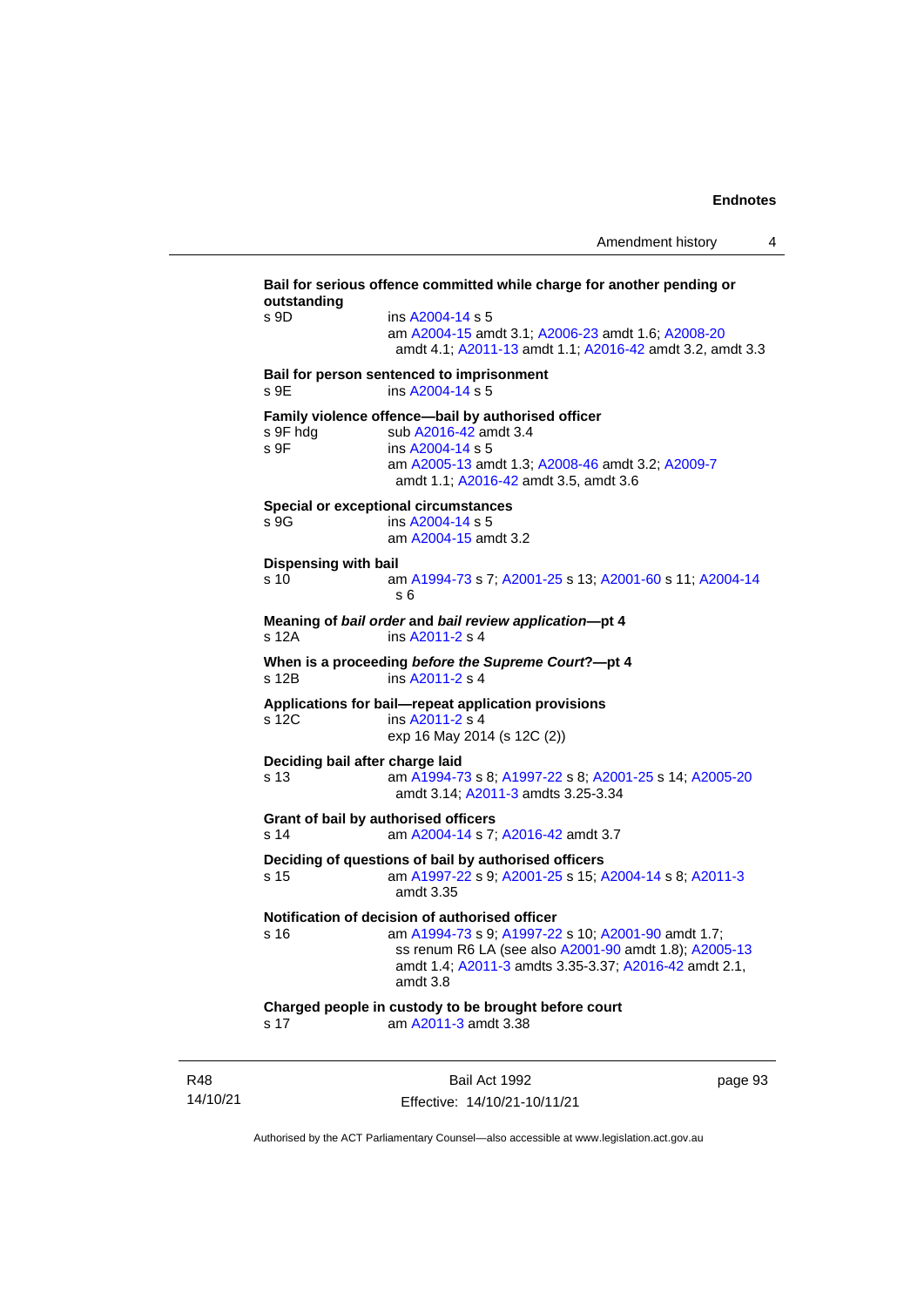4 Amendment history

```
Facilities to be provided to accused people
s 18 am A2011-3 amdt 3.39
Court bail—general
s 19 am A1997-22 sch 2; am A1997-96 sch 1; A2004-14 s 9; 
                 A2011-3 amdt 3.40
                sub A2011-2 s 5
Power in relation to bail—Magistrates Court
s 20 sub A2004-14 s 10; A2011-2 s 5
                am A2019-23 s 5
Repeat application for bail—Magistrates Court
s 20A ins A2011-2 s 5
Power in relation to bail—Supreme Court
s 20B ins A2011-2 s 5
Repeat application for bail—Supreme Court
s 20C ins A2011-2 s 5
Bail in relation to several offences
s 21 am A1997-22 s 11 and sch 2; A2011-3 amdt 3.41, amdt 3.42
Criteria for granting bail to adults
s 22 am A1994-84 s 5; A1997-22 s 11
                sub A2004-14 s 11
Criteria for granting bail to children
s 23 am A1997-22 s 12; A1999-64 sch 2
                sub A2004-14 s 11
                am A2008-20 amdt 2.1, amdt 4.2
Victim's concern about need for protection
s 23A ins A1994-84 s 6
                am A1997-22 s 13
                sub A2004-14 s 11
                am A2016-42 amdt 3.9
Bail conditions and undertakings to appear
pt 5 hdg sub A1994-73 s 10
Conditions on which bail may be granted to adults
s 25 am A1994-73 s 11; am A1994-84 s 7; A2001-44 amdt 1.317; 
                 A2001-90 amdt 1.9; ss renum R6 LA; A2004-14 s 12, s 13, 
                 s 15, s 16; pars renum R11 LA (see A2004-14 s 14); ss
                 renum R11 LA (see A2004-14 s 17); A2006-23 amdt 1.7; 
                 A2008-36 amdt 1.58; A2009-24 amdt 1.1; A2011-3
                 amdt 3.43; A2011-22 amdt 1.58, amdt 1.61; A2016-42
                 amdt 3.10, amdt 3.11; pars renum R48 LA
```
page 94 Bail Act 1992 Effective: 14/10/21-10/11/21

R48 14/10/21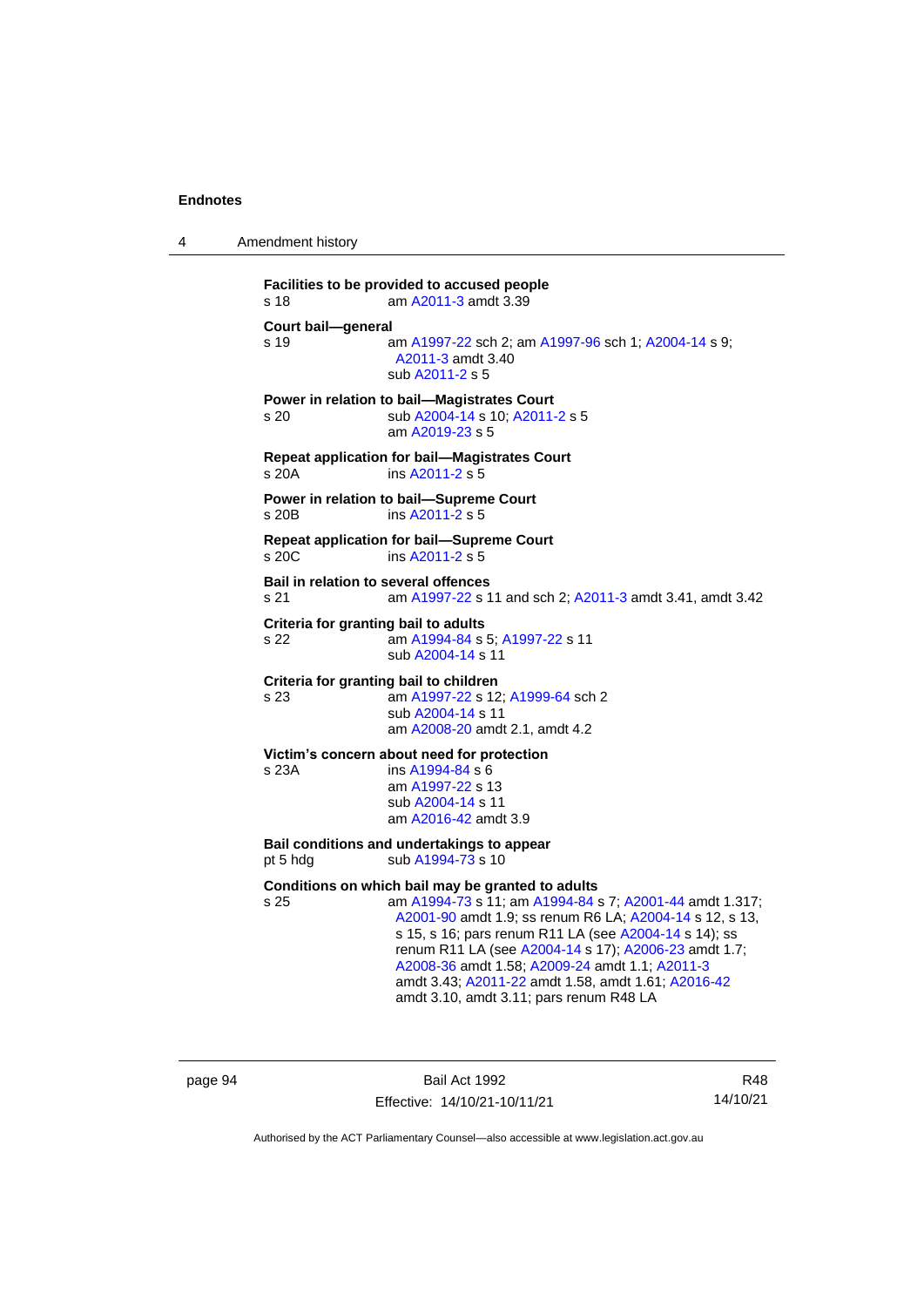| Amendment history |  |
|-------------------|--|
|-------------------|--|

| s 25A                                        | Supervision condition when offence committed as young person<br>ins A2008-20 amdt 4.3<br>am A2009-24 amdt 1.2; A2011-22 amdt 1.61                                                                                                             |  |
|----------------------------------------------|-----------------------------------------------------------------------------------------------------------------------------------------------------------------------------------------------------------------------------------------------|--|
| s 26                                         | Conditions on which bail may be granted to children<br>am A1999-64 sch 2; A2004-14 s 18, s 19; ss renum R11 LA<br>(see A2004-14 s 20); A2008-20 amdt 2.2, amdt 2.3,<br>amdt 4.4; A2008-36 amdt 1.58; A2011-3 amdt 3.43;<br>A2011-22 amdt 1.61 |  |
| Recording of certain bail decisions<br>s 27  | am A1997-22 sch 2; A2011-3 amdt 3.43                                                                                                                                                                                                          |  |
| Notice to victim of bail decisions<br>s 27A  | ins A1994-84 s 8<br>om A2004-14 s 21                                                                                                                                                                                                          |  |
| Undertakings to appear<br>s 28               | am A2001-44 amdt 1.318<br>sub A2004-14 s 22<br>am A2020-14 amdt 1.3, amdt 1.4; A2021-1 amdt 1.3;<br>A2021-24 ss 6-8; ss renum R48 LA                                                                                                          |  |
| s.29                                         | Undertakings in respect of more than 1 offence<br>om A1994-73 s 12                                                                                                                                                                            |  |
| s 30                                         | Accused person may be excused from attendance before court<br>am A1997-96 sch 1; A2001-44 amdt 1.319; A2004-14<br>amdt 1.3, amdt 1.4; ss renum R11 LA (see A2004-14<br>amdt 1.5); A2011-3 amdt 3.43, amdt 3.44                                |  |
| <b>Bail requirements</b>                     |                                                                                                                                                                                                                                               |  |
| s 31                                         | am A1994-73 s 13<br>sub A2004-14 s 23<br>am A2006-23 amdt 1.8; A2008-7 amdt 1.21                                                                                                                                                              |  |
| s 32                                         | Acceptable people and security for bail<br>am A1994-73 s 14; ss renum R6 LA<br>sub A2004-14 s 23                                                                                                                                              |  |
| s 33                                         | <b>Continuation of bail and undertakings</b><br>am A1994-73 s 15; A1997-22 sch 2; ss renum R6 LA;<br>A2004-14 s 24, s 25                                                                                                                      |  |
| Written notice of conditions of bail<br>s 34 | am A1997-22 sch 2; A2001-44 amdt 1.320; A2011-3<br>amdt 3.45, amdt 3.46; A2021-6 s 4                                                                                                                                                          |  |
| s 35                                         | Warning to person making acknowledgment<br>om A2004-14 s 26                                                                                                                                                                                   |  |
|                                              |                                                                                                                                                                                                                                               |  |

R48 14/10/21

Bail Act 1992 Effective: 14/10/21-10/11/21 page 95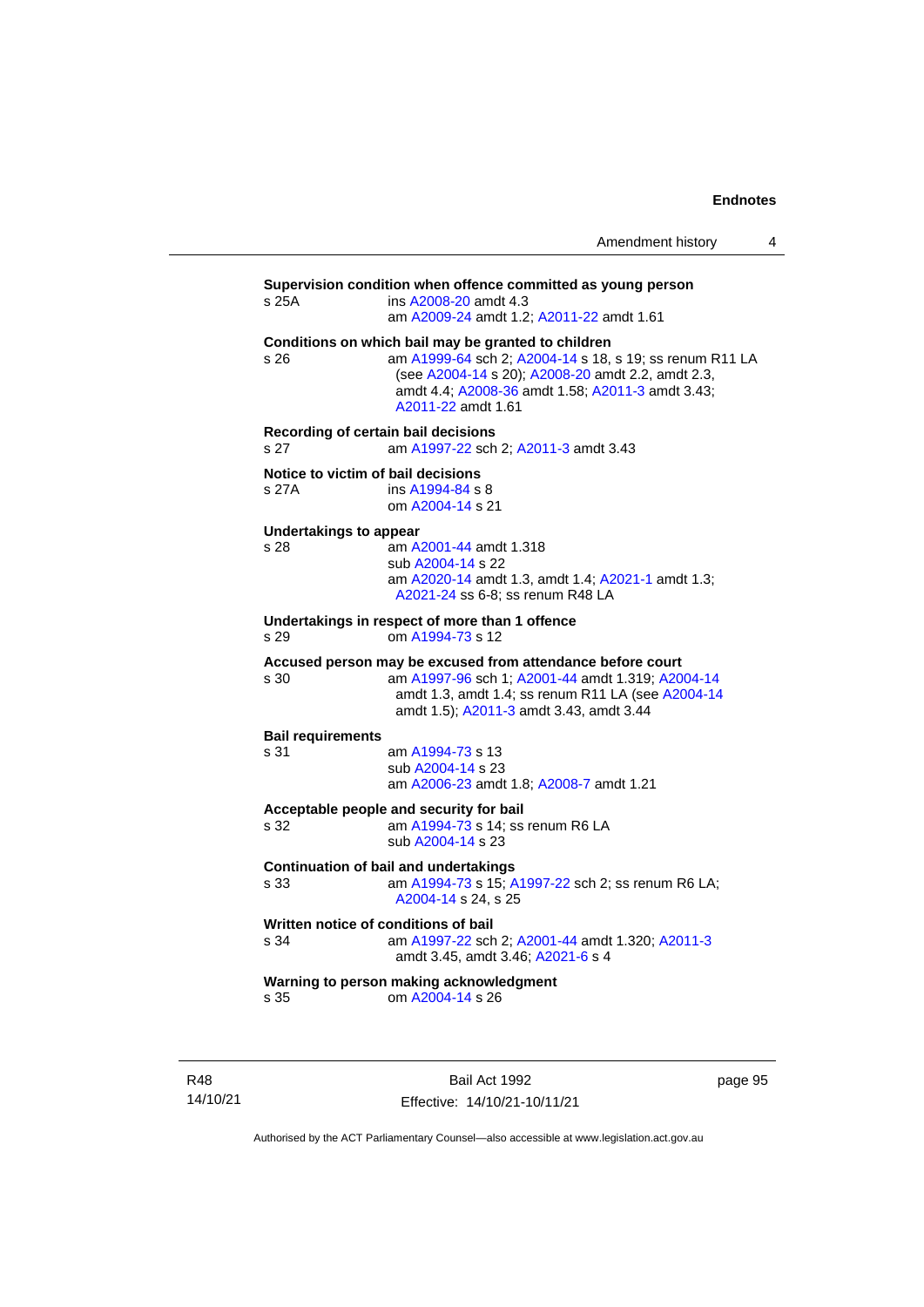4 Amendment history **Discharge of surety** s 36 am [A1994-73](http://www.legislation.act.gov.au/a/1994-73) s 16 sub [A2004-14](http://www.legislation.act.gov.au/a/2004-14) s 27 **Payment of amounts to Territory** s 37 sub [A2004-14](http://www.legislation.act.gov.au/a/2004-14) s 28 am [A2004-60](http://www.legislation.act.gov.au/a/2004-60) amdt 1.16[; A2010-21](http://www.legislation.act.gov.au/a/2010-21) amdt 1.1, amdt 1.2 **Review of decisions by authorised officers** div 6.1 hdg (prev pt 6 div 1 hdg) renum R4 **Review by authorised officers** s 38 am [A1997-22](http://www.legislation.act.gov.au/a/1997-22) sch 2; [A2011-3](http://www.legislation.act.gov.au/a/2011-3) amdt 3.47 **Review of decisions by courts** div 6.2 hdg (prev pt 6 div 2 hdg) renum R4 LA **Court may review on its own initiative** s 41A **ins [A2004-14](http://www.legislation.act.gov.au/a/2004-14) s 29 Power of Magistrates Court to review—decision of authorised officer** s 42 sub [A2004-14](http://www.legislation.act.gov.au/a/2004-14) s 30[; A2005-5](http://www.legislation.act.gov.au/a/2005-5) s 6; [A2011-2](http://www.legislation.act.gov.au/a/2011-2) s 6 am [A2016-48](http://www.legislation.act.gov.au/a/2016-48/default.asp) s 5 **Power of Magistrates Court to review—decision of Magistrates Court** s 42A ins [A2011-2](http://www.legislation.act.gov.au/a/2011-2) s 6 am [A2016-48](http://www.legislation.act.gov.au/a/2016-48/default.asp) s 5 **Power of Supreme Court to review—decision of authorised officer** s 43 am [A2004-14](http://www.legislation.act.gov.au/a/2004-14) s 31, s 32; ss renum R11 LA; [A2005-5](http://www.legislation.act.gov.au/a/2005-5) s 8 (and see s 7) sub [A2011-2](http://www.legislation.act.gov.au/a/2011-2) s 6 am [A2016-48](http://www.legislation.act.gov.au/a/2016-48/default.asp) s 5 **Power of Supreme Court to review—decision of Magistrates Court or Supreme Court** s 43A ins [A2011-2](http://www.legislation.act.gov.au/a/2011-2) s 6 am [A2016-48](http://www.legislation.act.gov.au/a/2016-48/default.asp) s 5 **Right of review of bail decisions—prosecution** om  $A2004 - 14$  s  $33$ ins [A2016-48](http://www.legislation.act.gov.au/a/2016-48/default.asp) s 6 am [A2016-48](http://www.legislation.act.gov.au/a/2016-48/default.asp) s 8, s 9 **Review of s 44** ins [A2016-48](http://www.legislation.act.gov.au/a/2016-48/default.asp) s 7 exp 1 May 2020 (s 44A (3)) **Exercise of power to review** s 45 am [A2011-3](http://www.legislation.act.gov.au/a/2011-3) amdt 3.47

page 96 Bail Act 1992 Effective: 14/10/21-10/11/21

R48 14/10/21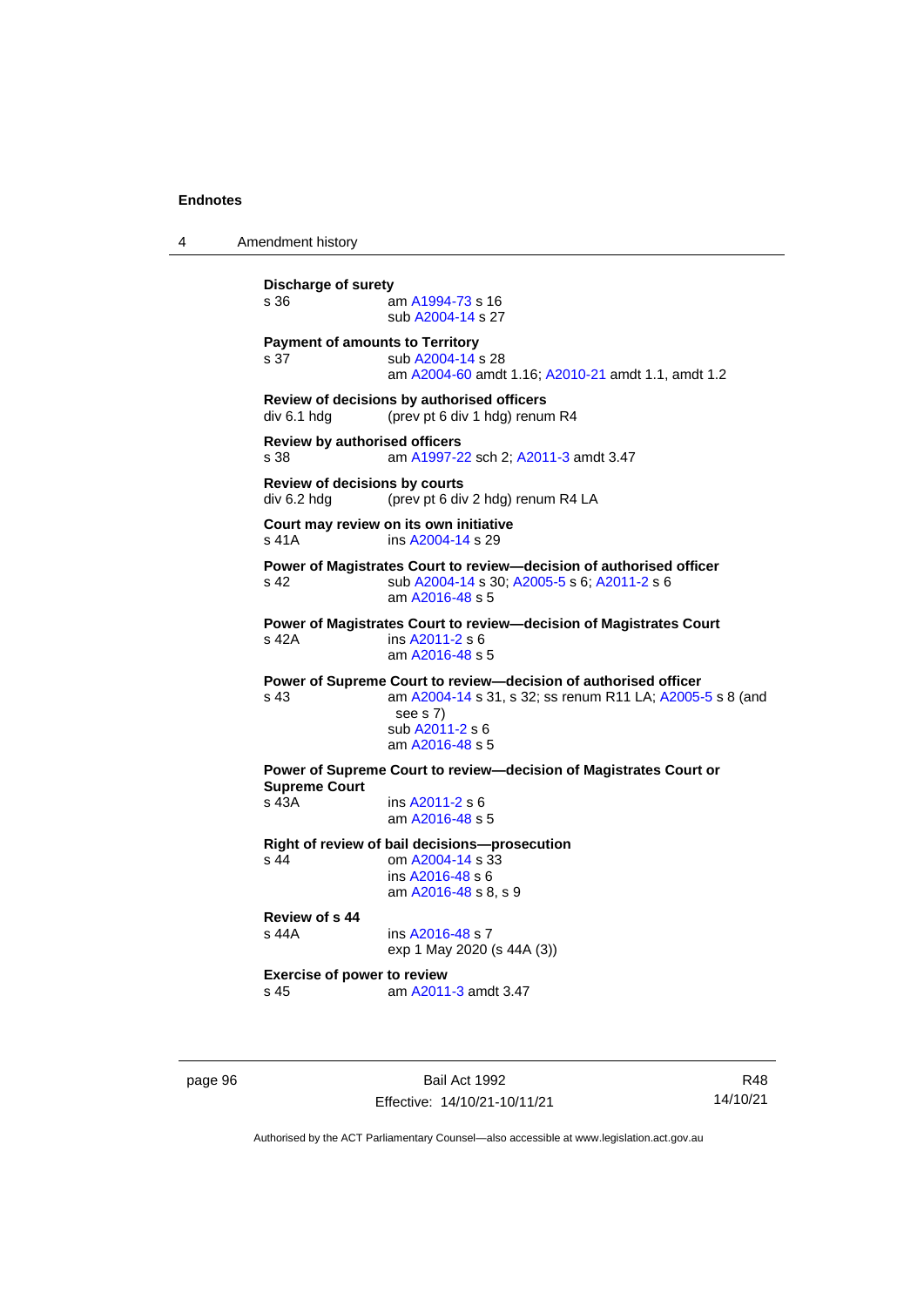Amendment history 4 **Miscellaneous** orig pt 6 div 3 hdg ins  $A1994-84$  s 9 (prev pt 6 div 3 hdg) renum R4 LA om [A2004-14](http://www.legislation.act.gov.au/a/2004-14) s 34 **Review limited to bail conditions** s 46 am [A2011-3](http://www.legislation.act.gov.au/a/2011-3) amdt 3.47[; A2011-2](http://www.legislation.act.gov.au/a/2011-2) s 7; [A2016-48](http://www.legislation.act.gov.au/a/2016-48/default.asp) s 10 **Notice to victim of bail decisions** s 46A **ins [A1994-84](http://www.legislation.act.gov.au/a/1994-84) s 9** om [A2004-14](http://www.legislation.act.gov.au/a/2004-14) s 34 **Giving information relating to bail** s 47 am [A1994-73](http://www.legislation.act.gov.au/a/1994-73) s 17[; A2001-44](http://www.legislation.act.gov.au/a/2001-44) amdt 1.321; [A2011-3](http://www.legislation.act.gov.au/a/2011-3) amdt 3.47 **Notice to victim of bail decisions** s 47A ins [A2004-14](http://www.legislation.act.gov.au/a/2004-14) s 35; ss renum R11 LA am [A2005-13](http://www.legislation.act.gov.au/a/2005-13) amdt 1.5 **Notification to court that bail condition not satisfied** s 48 am [A1994-73](http://www.legislation.act.gov.au/a/1994-73) s 18[; A2001-44](http://www.legislation.act.gov.au/a/2001-44) amdt 1.322; [A2006-23](http://www.legislation.act.gov.au/a/2006-23) amdt 1.9 **Failure to answer bail** s 49 am [A1994-73](http://www.legislation.act.gov.au/a/1994-73) s 19[; A1994-81](http://www.legislation.act.gov.au/a/1994-81) sch sub [A2001-25](http://www.legislation.act.gov.au/a/2001-25) s 16[; A2005-54](http://www.legislation.act.gov.au/a/2005-54) amdt 1.45 **False statements in acknowledgments**<br>s 50 am A1994-81 sch am  $A1994-81$  sch om [A2004-14](http://www.legislation.act.gov.au/a/2004-14) s 36 **Indemnification of sureties** s 51 am [A1994-81](http://www.legislation.act.gov.au/a/1994-81) sch sub [A2005-54](http://www.legislation.act.gov.au/a/2005-54) amdt 1.46 **Contravention of Act by police officers** s 52 am [A2013-50](http://www.legislation.act.gov.au/a/2013-50) s 4 **Apprehension of person admitted to bail** s 53 om [A1994-75](http://www.legislation.act.gov.au/a/1994-75) sch 3 **Power of court where person apprehended** s 54 om [A1994-75](http://www.legislation.act.gov.au/a/1994-75) sch 3 **No right of surety to arrest**<br>s 56 am A199 am [A1994-73](http://www.legislation.act.gov.au/a/1994-73) s 20 sub [A2004-14](http://www.legislation.act.gov.au/a/2004-14) s 37 **Arrest for failure to comply with bail condition** s 56A ins [A2004-14](http://www.legislation.act.gov.au/a/2004-14) s 28 sub [A2019-23](http://www.legislation.act.gov.au/a/2019-23/default.asp) s 6 **Police power to enter premises to arrest** 56AA ins [A2019-23](http://www.legislation.act.gov.au/a/2019-23/default.asp) s 6

R48 14/10/21

Bail Act 1992 Effective: 14/10/21-10/11/21 page 97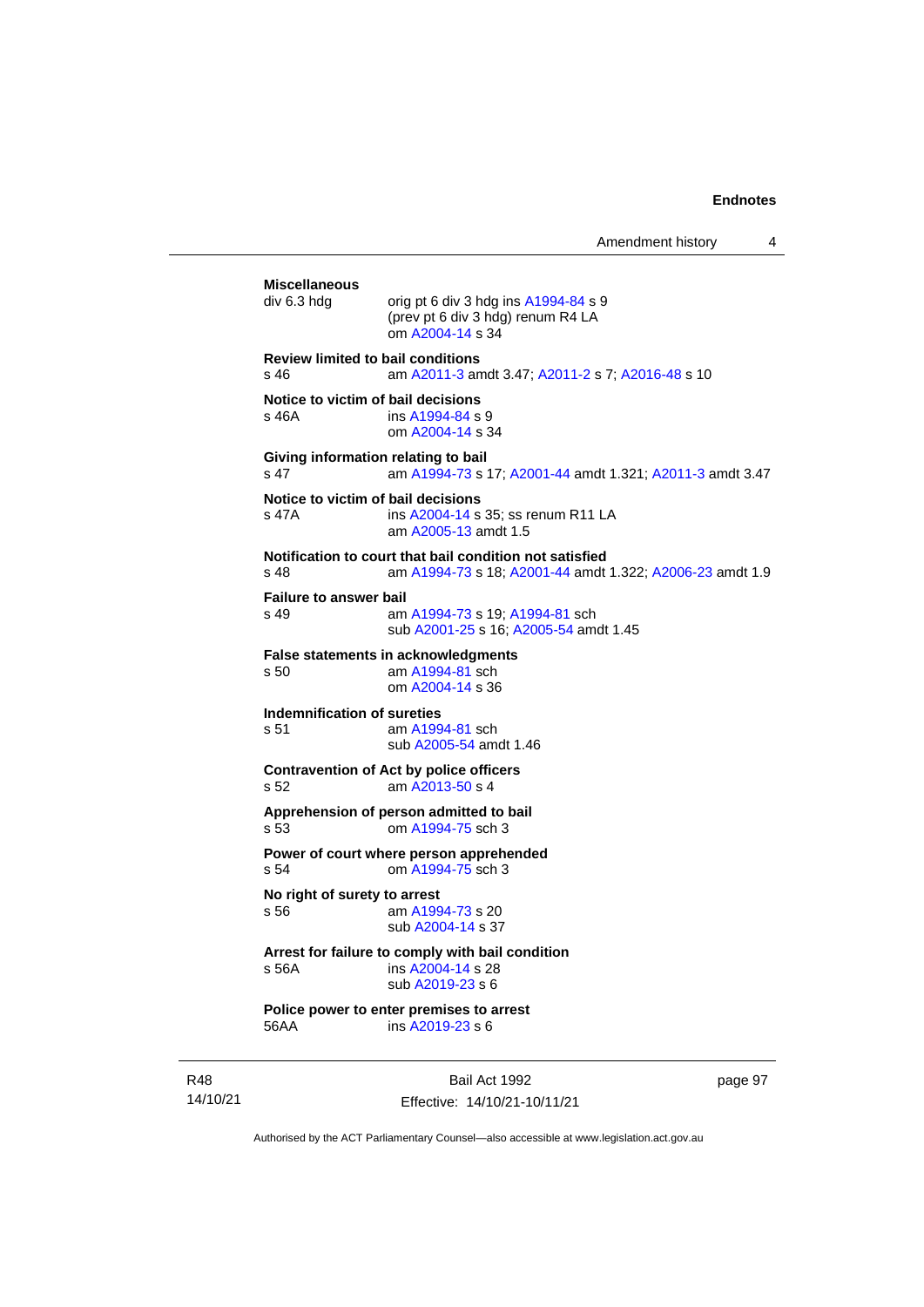| 4 | Amendment history                                                                                                                                                            |
|---|------------------------------------------------------------------------------------------------------------------------------------------------------------------------------|
|   | Police officer must announce entry before entering<br>ins A2019-23 s 6<br>56AB                                                                                               |
|   | Police powers on arrest for failure to comply with bail condition<br>56AC<br>ins A2019-23 s 6                                                                                |
|   | Arrested person to be brought before court<br>56AD<br>ins A2019-23 s 6                                                                                                       |
|   | Arrest for breach of condition by person outside ACT<br>ins A2004-14 s 28<br>s 56B                                                                                           |
|   | Act to prevail<br>s 57<br>am A2004-14 amdt 1.6, amdt 1.7                                                                                                                     |
|   | Abolition of inherent power of bail<br>s 57AA<br>ins A1996-81 s 7                                                                                                            |
|   | Form of certain instruments<br>ins A1994-73 s 21<br>s 57A<br>om A2001-44 amdt 1.323                                                                                          |
|   | <b>Approved forms</b><br>s 58<br>sub A2001-44 amdt 1.323<br>am A2004-14 s 39; A2011-3 amdt 3.48                                                                              |
|   | <b>Regulation-making power</b><br>s 59<br>orig s 59<br>renum as s 60<br>pres s 59<br>ins A2001-44 amdt 1.323<br>am A2004-14 s 40, s 41                                       |
|   | Transitional<br>pt 8 hdg<br>ins A1999-79 sch 3<br>om R6 LA                                                                                                                   |
|   | <b>Expiry-Motor Traffic Act reference</b><br>(prev s 39) ins A1999-79 sch 3<br>s 60<br>sub A2001-90 amdt 1.10 as s 59<br>renum as s 60 R5 LA<br>exp 27 March 2002 (see s 60) |
|   |                                                                                                                                                                              |

page 98 Bail Act 1992 Effective: 14/10/21-10/11/21

R48 14/10/21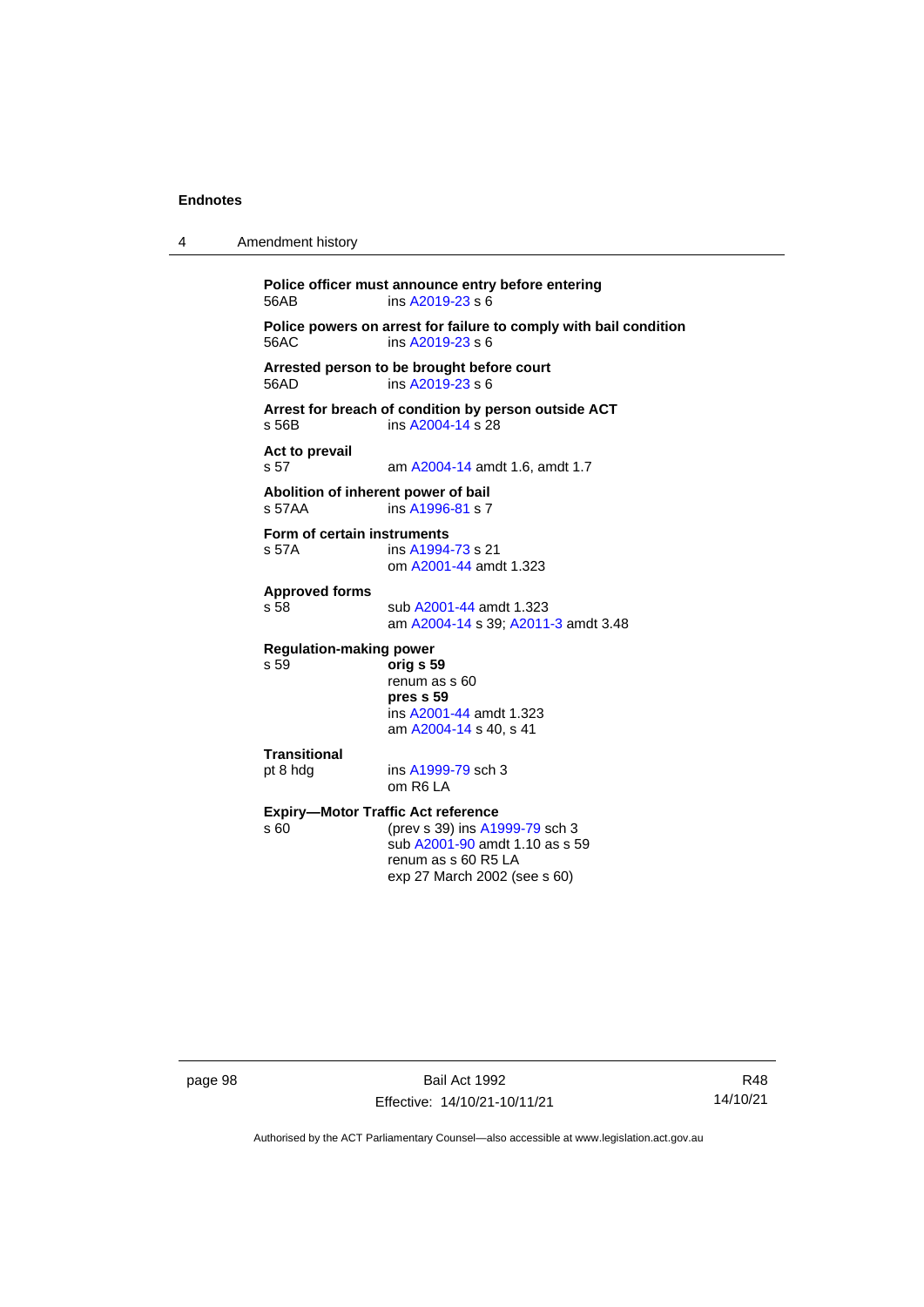#### **Domestic violence offences against the** *Crimes Act 1900* sch 1 ins [A1997-22](http://www.legislation.act.gov.au/a/1997-22) s 14 am [A1998-39](http://www.legislation.act.gov.au/a/1998-39) s 7 sub [A2001-90](http://www.legislation.act.gov.au/a/2001-90) amdt 1.11 am [A2002-51](http://www.legislation.act.gov.au/a/2002-51) amdt 1.2 sub [A2004-14](http://www.legislation.act.gov.au/a/2004-14) s 43 am [A2004-14](http://www.legislation.act.gov.au/a/2004-14) s 44[; A2004-15](http://www.legislation.act.gov.au/a/2004-15) amdt 3.3, amdt 3.4; pts renum R11 LA (see [A2004-15](http://www.legislation.act.gov.au/a/2004-15) amdt 3.5); items renum R11 LA; [A2004-56](http://www.legislation.act.gov.au/a/2004-56) amdt 1.3, amdt 1.4; items renum R14 LA; [A2008-26](http://www.legislation.act.gov.au/a/2008-26) amdt 2.2; pts renum [A2008-26](http://www.legislation.act.gov.au/a/2008-26) amdt 2.3[; A2015-36](http://www.legislation.act.gov.au/a/2015-36) s 4, s 5 **Dictionary** dict ins [A2004-14](http://www.legislation.act.gov.au/a/2004-14) amdt 1.8 am [A2006-23](http://www.legislation.act.gov.au/a/2006-23) amdts 1.10-1.12[; A2008-36](http://www.legislation.act.gov.au/a/2008-36) amdt 1.59, amdt 1.60; [A2011-22](http://www.legislation.act.gov.au/a/2011-22) amdt 1.59, amdt 1.60; [A2016-13](http://www.legislation.act.gov.au/a/2016-13) amdt 1.7 def *accused person* ins [A2004-14](http://www.legislation.act.gov.au/a/2004-14) s 42 am [A2006-23](http://www.legislation.act.gov.au/a/2006-23) amdt 1.13 def *appeal* ins [A2004-14](http://www.legislation.act.gov.au/a/2004-14) amdt 1.8 def *applicable bail criteria* ins [A2004-14](http://www.legislation.act.gov.au/a/2004-14) amdt 1.8 am [A2016-42](http://www.legislation.act.gov.au/a/2016-42/default.asp) amdt 3.12 def *authorised officer* in[s A2004-14](http://www.legislation.act.gov.au/a/2004-14) amdt 1.8 def *bail* ins [A2004-14](http://www.legislation.act.gov.au/a/2004-14) amdt 1.8 def *bail condition* ins [A2004-14](http://www.legislation.act.gov.au/a/2004-14) amdt 1.8 def *bail order* in[s A2011-2](http://www.legislation.act.gov.au/a/2011-2) s 8 def *bail review application* in[s A2011-2](http://www.legislation.act.gov.au/a/2011-2) s 8 def *child* in[s A2004-14](http://www.legislation.act.gov.au/a/2004-14) amdt 1.8 def *court* ins [A2004-14](http://www.legislation.act.gov.au/a/2004-14) amdt 1.8 def *domestic violence offence* ins [A2004-14](http://www.legislation.act.gov.au/a/2004-14) amdt 1.8 sub [A2005-13](http://www.legislation.act.gov.au/a/2005-13) amdt 1.6 am [A2008-46](http://www.legislation.act.gov.au/a/2008-46) amdt 3.3 om [A2016-42](http://www.legislation.act.gov.au/a/2016-42/default.asp) amdt 3.13 def *family violence offence* in[s A2016-42](http://www.legislation.act.gov.au/a/2016-42/default.asp) amdt 3.14 def *grant* ins [A2004-14](http://www.legislation.act.gov.au/a/2004-14) amdt 1.8 def *offence* in[s A2004-14](http://www.legislation.act.gov.au/a/2004-14) amdt 1.8 am [A2006-23](http://www.legislation.act.gov.au/a/2006-23) amdt 1.14 def *parental responsibility* in[s A2005-13](http://www.legislation.act.gov.au/a/2005-13) amdt 1.7 sub [A2006-23](http://www.legislation.act.gov.au/a/2006-23) amdt 1.15[; A2008-20](http://www.legislation.act.gov.au/a/2008-20) amdt 3.3 def *relevant person* in[s A2004-14](http://www.legislation.act.gov.au/a/2004-14) amdt 1.8 om [A2005-13](http://www.legislation.act.gov.au/a/2005-13) amdt 1.8 def *surety* in[s A2004-14](http://www.legislation.act.gov.au/a/2004-14) amdt 1.8 def *undertaking to appear* ins [A2004-14](http://www.legislation.act.gov.au/a/2004-14) amdt 1.8 am [A2020-14](http://www.legislation.act.gov.au/a/2020-14/) amdt 1.5, amdt 1.6 def *victim* in[s A2004-14](http://www.legislation.act.gov.au/a/2004-14) amdt 1.8

Bail Act 1992 Effective: 14/10/21-10/11/21 page 99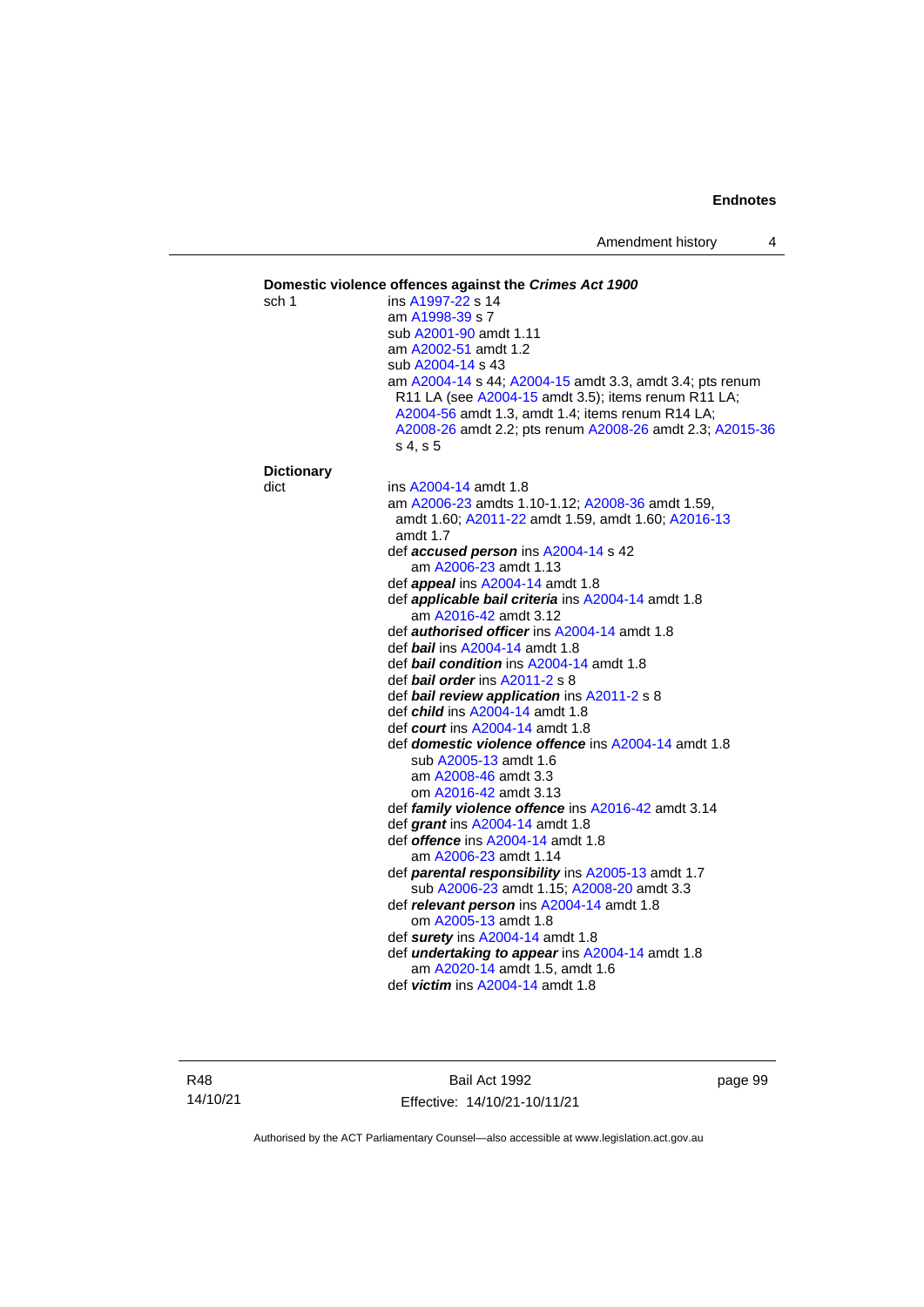5 Earlier republications

# **5 Earlier republications**

Some earlier republications were not numbered. The number in column 1 refers to the publication order.

Since 12 September 2001 every authorised republication has been published in electronic pdf format on the ACT legislation register. A selection of authorised republications have also been published in printed format. These republications are marked with an asterisk (\*) in column 1. Electronic and printed versions of an authorised republication are identical.

| <b>Republication No</b> | <b>Amendments to</b> | <b>Republication date</b> |
|-------------------------|----------------------|---------------------------|
| 1                       | A1994-84             | 29 February 1996          |
| $\overline{c}$          | A1996-81             | 1 January 1997            |
| 3                       | A1998-39             | 31 January 1999           |
| 4                       | A2001-54             | 12 September 2001         |
| 5                       | A2001-90             | 12 October 2001           |
| 6                       | A2001-90             | 27 March 2002             |
| $7^*$                   | A2002-11             | 28 May 2002               |
| 8                       | A2002-51             | 1 January 2003            |
| 9                       | A2003-14             | 28 March 2003             |
| 10                      | A2003-14             | 25 September 2003         |
| 11                      | A2004-15             | 26 June 2004              |
| 12                      | A2004-60             | 10 January 2005           |
| 13                      | A2005-5              | 24 February 2005          |
| 14                      | A2005-5              | 6 March 2005              |
| 15                      | A2005-13             | 25 March 2005             |
| $16*$                   | A2005-20             | 2 June 2005               |
| 17                      | A2005-54             | 24 November 2005          |
| 18                      | A2006-23             | 2 June 2006               |
| 19                      | A2006-40             | 29 September 2006         |
| 20                      | A2008-7              | 7 May 2008                |
| 21                      | A2008-36             | 9 September 2008          |
| 22                      | A2008-46             | 27 October 2008           |
|                         |                      |                           |

page 100 Bail Act 1992 Effective: 14/10/21-10/11/21

R48 14/10/21